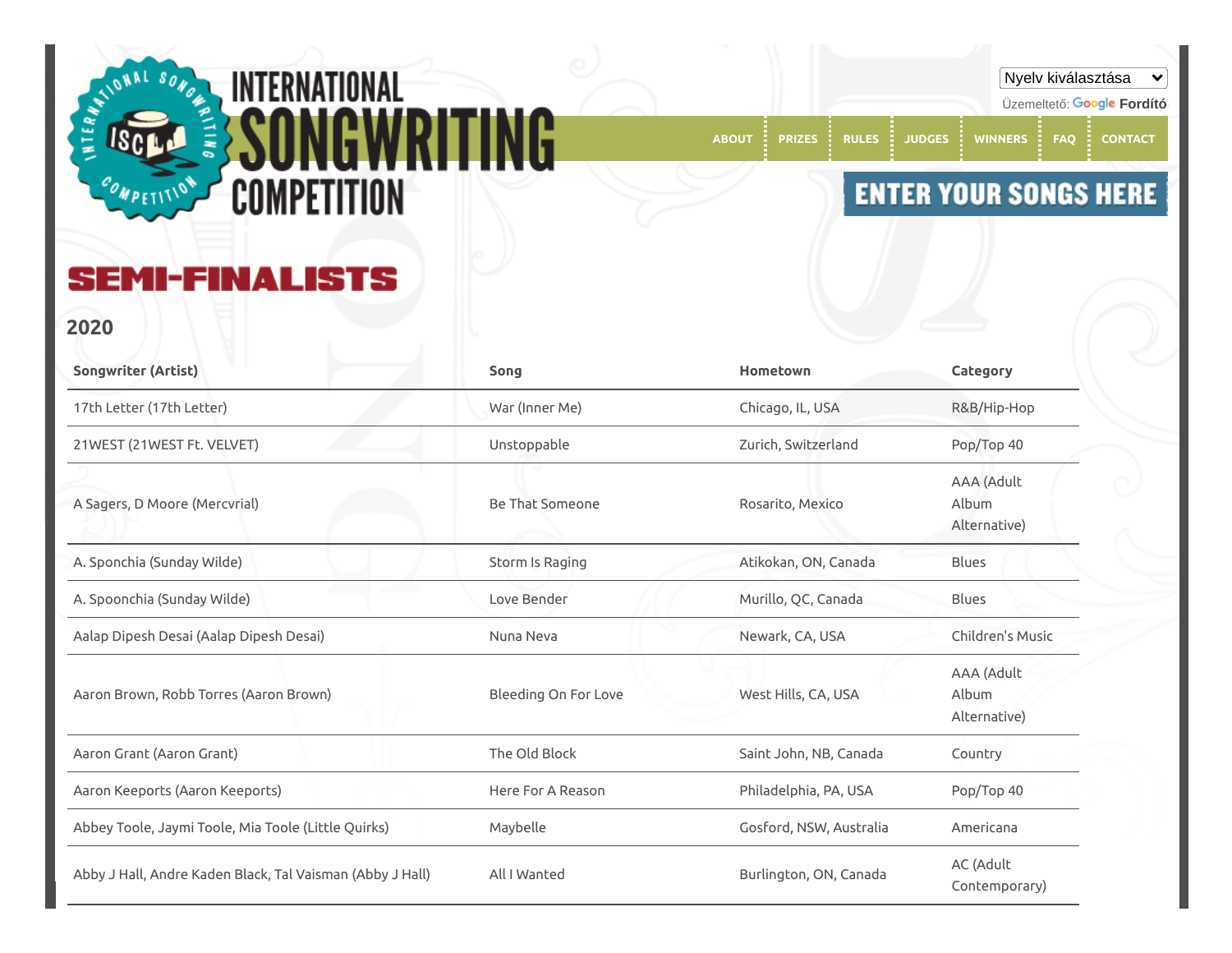| Abby J Hall, Andre Kaden Black, Tal Vaisman (Abby J Hall)   | Little Things       | Burlington, ON, Canada      | Music Video                            |
|-------------------------------------------------------------|---------------------|-----------------------------|----------------------------------------|
| Abby J Hall, Andre Kaden Black, Tal Vaisman (Abby J Hall)   | All I Wanted        | Burlington, ON, Canada      | Unsigned Only                          |
| Abby Taylor (Abby Taylor)                                   | Love Song           | Sydney, NSW, Australia      | Teen                                   |
| Abdulaziz Almannaei, Cullen Wagner-Roach (Abdul Aziz Ahmad) | The Dancer          | Dubai, United Arab Emirates | Pop/Top 40                             |
| Abe Loomis (Abe Loomis)                                     | Don't You Let Go    | Conway, MA, USA             | Folk/Singer-<br>Songwriter             |
| Abhilasha Sinha (Abhilasha Sinha)                           | Tum Ho Yahaan       | New Delhi, India            | World Music                            |
| Abi Muir (Abi Muir)                                         | <b>First Date</b>   | Cairns, QLD, Australia      | Music Video                            |
| Abi Muir (Abi Muir)                                         | <b>First Date</b>   | Cairns, QLD, Australia      | Teen                                   |
| Abigail Benson, Balani Gwatana (Abby Rage)                  | Oga John BULL       | Karu, Nigeria               | Pop/Top 40                             |
| absysics (absysics)                                         | All I Want Is You   | Surat, India                | <b>EDM</b> (Electronic<br>Dance Music) |
| Ace Noyes (No.Yes)                                          | The Rose            | Yakima, WA, USA             | Unpublished                            |
| Ada LeAnn, Carter Frodge (Ada LeAnn)                        | Young Love          | Battle Creek, MI, USA       | Country                                |
| Ada LeAnn, Carter Frodge (Ada LeAnn)                        | Someone To Somebody | Battle Creek, MI, USA       | Country                                |
| Adalia Tara, Blake Vadasy (Adalia Tara)                     | Come Home           | Washington, D.C., USA       | Music Video                            |
| Adalia Tara, Blake Vadasy (Adalia Tara)                     | Come Home           | Washington, D.C., USA       | Unsigned Only                          |
| Adam Bell (On The Mend Music)                               | The Way             | Olanta, PA, USA             | Christian                              |
| Adam Isaac (Adam Isaac)                                     | Some Kind Of Animal | Reading, England            | Rock                                   |
| Adeline Allison, Maya Ronick (Sister Cousins)               | Outlaw              | Germantown, MD, USA         | Teen                                   |
| Adrian Dell (Adri'd)                                        | Risky               | Kingston, Jamaica           | AC (Adult<br>Contemporary)             |
| Adrian Duffy (Adrian Duffy & The Mayo Brothers)             | Someone Like You    | Westport, Ireland           | Americana                              |
| Adrian Gałka (AG)                                           | Shake Me Up         | Opatów, Poland              | Rock                                   |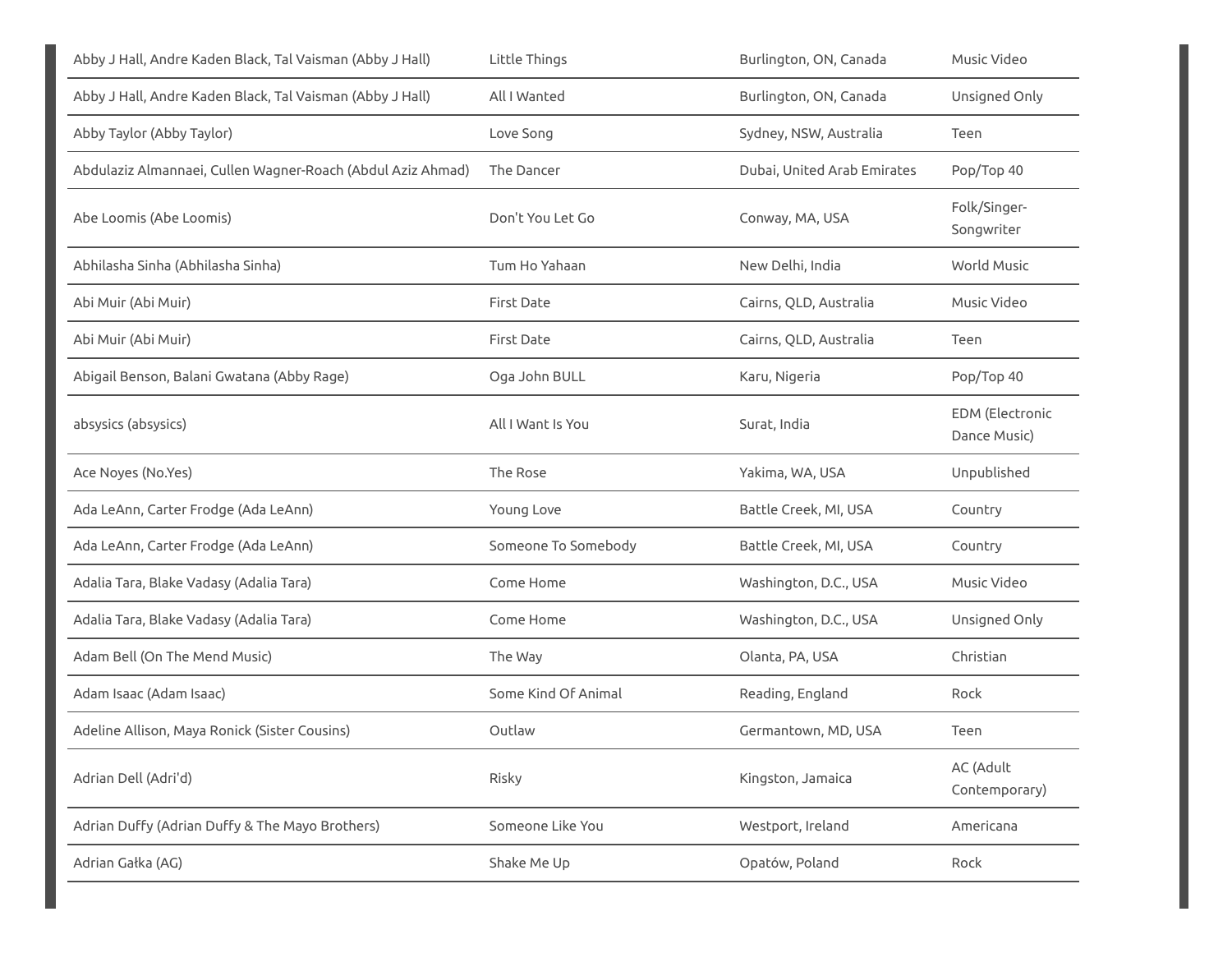| Adrian Shepherd-Gawinski (Shepski)            | U Could Never                                                                   | North Bay, ON, Canada  | <b>EDM</b> (Electronic<br>Dance Music) |
|-----------------------------------------------|---------------------------------------------------------------------------------|------------------------|----------------------------------------|
| Adriana Calcanhotto (Adriana Calcanhotto)     | Veneno Bom                                                                      | Rio de Janeiro, Brazil | World Music                            |
| Adriana Calcanhotto (Adriana Calcanhotto)     | A Flor Encarnada                                                                | Rio de Janeiro, Brazil | World Music                            |
| Adriana Venera Hippert (Adina Romana)         | Mon Heure Exacte                                                                | F-Beinheim, France     | World Music                            |
| Adrielle Bow Belle (Adrielle Bow Belle)       | Come Home Tonight                                                               | San Diego, CA, USA     | Music Video                            |
| Agata Karczewska (Agata Karczewska)           | What It Is                                                                      | Warsaw, Poland         | Folk/Singer-<br>Songwriter             |
| Agnieszka Burcan (Plastic)                    | Waiting For A Plane Ft. Randy<br>Brecker, Wlodek Pawlik, Krzysztof<br>Antkowiak | Warsaw, Poland         | AAA (Adult<br>Album<br>Alternative)    |
| Ahmad Mirmasoumi (Ahmad Mirmasoumi)           | Carriage                                                                        | Tehran, Iran           | Instrumental                           |
| Ahnna (Arianna Schilder) (Ahnna)              | Preview                                                                         | Charlotte, NC, USA     | Performance                            |
| Ahnna (Arianna Schilder) (Ahnna)              | Preview                                                                         | Charlotte, NC, USA     | Teen                                   |
| Aida Nadeem (Aida Nadeem)                     | Tribute To Adonis                                                               | Baghdad, Iraq          | World Music                            |
| Aidan Gallagher (Aidan Gallagher)             | I Love You                                                                      | Los Angeles, CA, USA   | Folk/Singer-<br>Songwriter             |
| Aidan Gallagher (Aidan Gallagher)             | 4th Of July                                                                     | Los Angeles, CA, USA   | Pop/Top 40                             |
| Aidan Gallagher (Aidan Gallagher)             | I Love You                                                                      | Los Angeles, CA, USA   | Teen                                   |
| Aidan Gallagher (Aidan Gallagher)             | 4th Of July                                                                     | Los Angeles, CA, USA   | Teen                                   |
| Aidan Gallagher (Aidan Gallagher)             | 4th Of July                                                                     | Los Angeles, CA, USA   | Unsigned Only                          |
| Aiko Yoshiba (Aiko Yoshiba Remote Piano Trio) | Lost Emotions                                                                   | Mie, Japan             | Instrumental                           |
| Aiko Yoshiba (Aiko Yoshiba Remote Piano Trio) | Walk The Salar                                                                  | Mie, Japan             | Jazz                                   |
| Aimee Bayles (Aimee Bayles)                   | Enough                                                                          | New York, NY, USA      | Folk/Singer-<br>Songwriter             |
| Aimee Felise, Hayes Kramer (Aimee Felise)     | Show Up For Me                                                                  | Murrieta, CA, USA      | AC (Adult                              |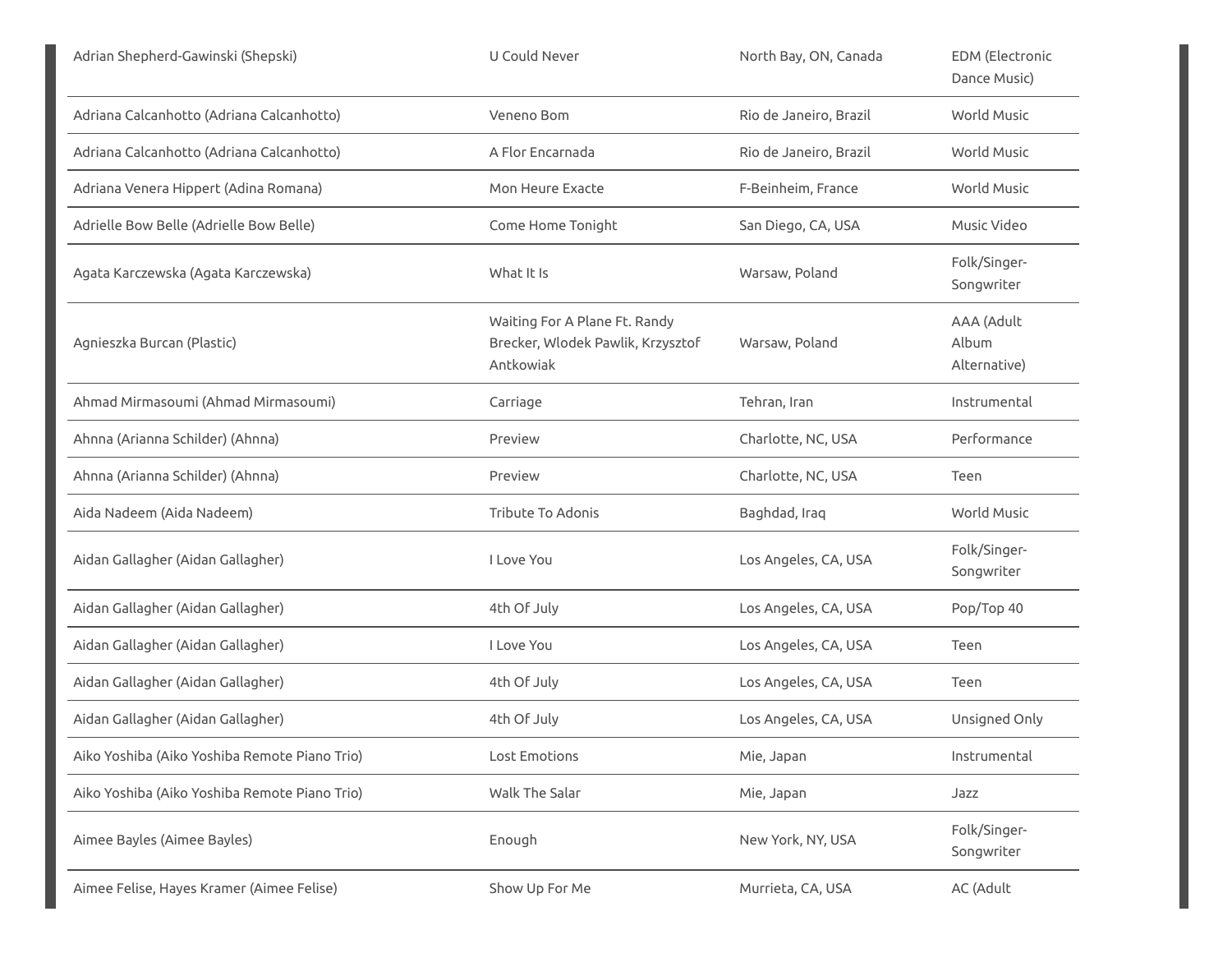Contemporary)

| Aimee Felise, Vasyl Tkach (Aimee Felise Ft. Hayes)                           | Words Cannot Give         | Murrieta, CA, USA                         | Unpublished                            |
|------------------------------------------------------------------------------|---------------------------|-------------------------------------------|----------------------------------------|
| Aisyah Zulkarnain (Aisyah)                                                   | Words                     | Bandar Seri Begawan, Brunei<br>Darussalam | R&B/Hip-Hop                            |
| Aizhou Liu (Aizhou)                                                          | <b>Binge</b>              | Beijing, China                            | <b>EDM</b> (Electronic<br>Dance Music) |
| AJ Gatio, Aaron Patrick, AJ Kross (AJ Gatio)                                 | Make A Hometown           | Nashville, TN, USA                        | Country                                |
| AJ Haynes, Gabe Simon, Jesse Gabriel, Adam Davis, Brad Shultz<br>(Seratones) | Gotta Get To Know Ya      | Shreveport, LA, USA                       | AAA (Adult<br>Album<br>Alternative)    |
| AJ Smith, Jenson Vaughan, Sarah Raba, Bhav Knight (AJ Smith)                 | Cooler                    | New York, NY, USA                         | Pop/Top 40                             |
| AJ Smith, Jenson Vaughan, Sarah Raba, Bhav Knight (AJ Smith)                 | Cooler                    | New York, NY, USA                         | Unsigned Only                          |
| Al Amodeo (Crack Horse)                                                      | Dagger Types              | Cardiff, Wales                            | Rock                                   |
| Al Aylsworth, Will O'Rear, Tommy Prewitt (TalentShow)                        | Don't Call It Death       | Milton, GA, USA                           | Americana                              |
| Al-Hakeem Thompson (Hakeem Romance)                                          | Queendom                  | Newark, NJ, USA                           | R&B/Hip-Hop                            |
| Alain Amouyal (Alain Amouyal)                                                | Temptation                | Pardailhan, France                        | Instrumental                           |
| Alan Brown (Alan Brown)                                                      | Delta Blues               | Chapel Hill, NC, USA                      | Americana                              |
| Alara Magritte, Daniel Rosen (Magritte & Rosen)                              | Santa Needs Some Help!    | San Mateo, CA, USA                        | Comedy/Novelty                         |
| Alayna Powley, Mike Ceglio (Alayna)                                          | I'll Be Seeing You        | Rotorua, New Zealand                      | Unsigned Only                          |
| Alba Nacinovich (Alba Nacinovich)                                            | Long Story Short          | Kastav, Croatia                           | Jazz                                   |
| Albert Kuo (Northwestern University Jazz Orchestra)                          | Storm Eyes                | Short Hills, NJ, USA                      | Jazz                                   |
| Alejandra López de la Osa (Jandry Palms)                                     | Tonight (I'll Be The One) | Madrid, Spain                             | AC (Adult<br>Contemporary)             |
| Alejandro Chesta (Himalandes)                                                | Flow Of Grace             | Santiago, Chile                           | Instrumental                           |
| Alejandro Escallon Hugo Caicedo (Jaranatambo)                                | Respira Ft. Melanina      | Bogota, Colombia                          | <b>EDM</b> (Electronic<br>Dance Music) |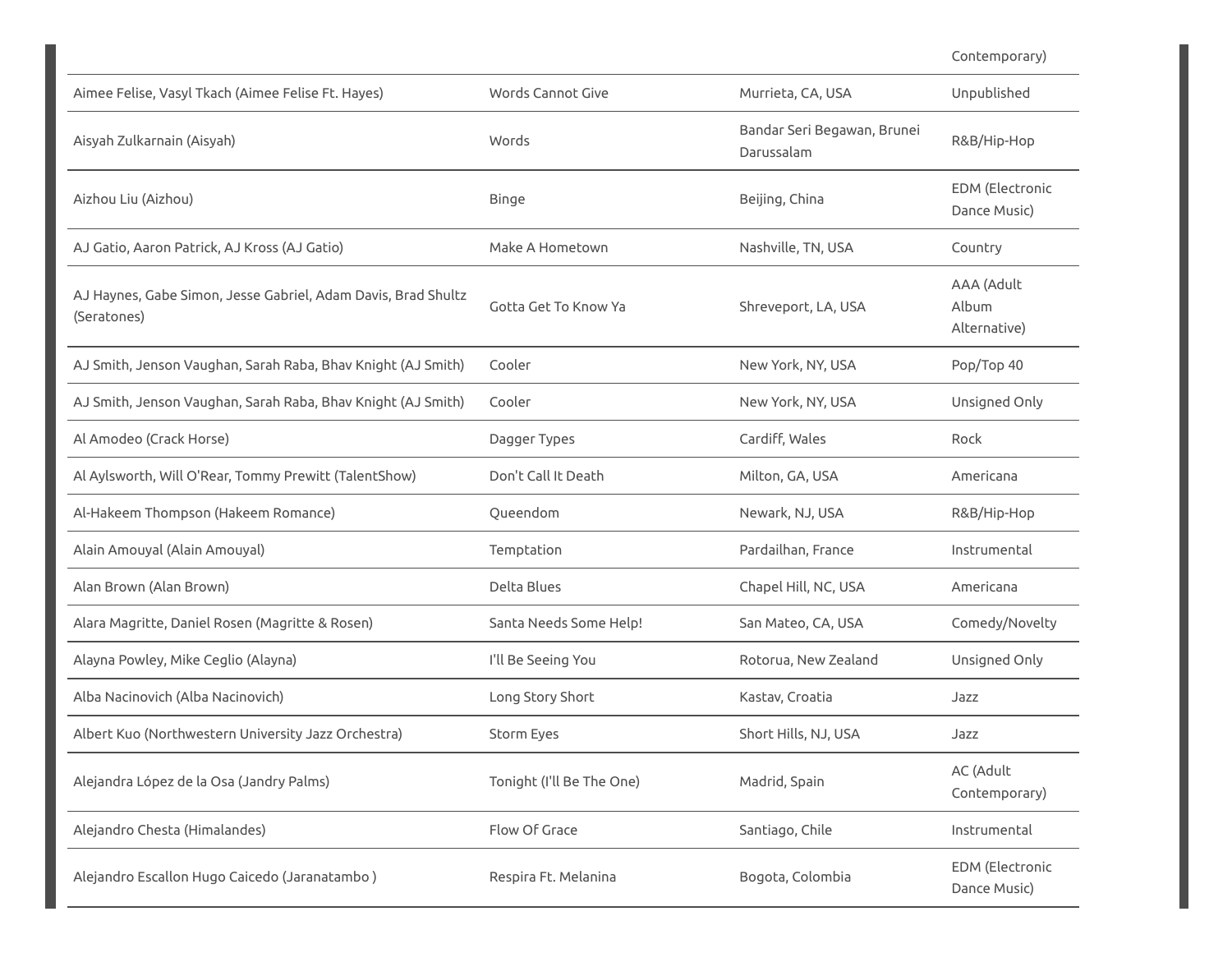| Alejandro Mendez (Ale Mendez)                                                                             | El Riff Del Diablo     | Santiago, Chile         | Unsigned Only                       |
|-----------------------------------------------------------------------------------------------------------|------------------------|-------------------------|-------------------------------------|
| Alessandro Malatesta (Alessandro Malatesta)                                                               | Impressioni            | Modena, Italy           | Instrumental                        |
| Alessia Collarile, Victoria Boland, Brian Melo, Andrew Rudd<br>(Alessia Cohle)                            | All Good               | Mississauga, ON, Canada | Country                             |
| Alessia Collarile, Victoria Boland, Brian Melo, Andrew Rudd<br>(Alessia Cohle)                            | All Good               | Mississauga, ON, Canada | Unsigned Only                       |
| Alex Badger, Kyle Thomas, Taylor Roberds, Eric Twemlow (Poor<br>Traits)                                   | Stay Up                | Hawick, Scotland        | AAA (Adult<br>Album<br>Alternative) |
| Alex Bird, Charlie Angus (Alex Bird And The Jazz Mavericks)                                               | Fire Not Warmth        | Toronto, ON, Canada     | Unsigned Only                       |
| Alex Blue, Jeremy Bose, Meaghan Maples (Alex Blue)                                                        | Blue                   | Nashville, TN, USA      | AC (Adult<br>Contemporary)          |
| Alex Charles Sugarman (Alex Charles)                                                                      | Maybe                  | Millburn, NJ, USA       | Unsigned Only                       |
| Alex Cooper (Alex)                                                                                        | No Rush                | Philadelphia, PA, USA   | Pop/Top 40                          |
| Alex Isenberg, Hannah Burkholder (The Savage Patch Kidds)                                                 | Tangible Love          | Toronto, ON, Canada     | Pop/Top 40                          |
| Alex John, Samuel De Loureiro (JusCuz)                                                                    | It's A Dream           | Raleigh, NC, USA        | Teen                                |
| Alex Kajumulo, Fela Yepassis-Zembrou, Paris Randall (Alex<br>Kajumulo Ft. King Fela, Paris Life, And Jax) | One Love Is The Law    | Bukaba, Tanzania        | World Music                         |
| Alex Lawryczenko, Lee Boice, Anthony Pignataro (Relic)                                                    | <b>Isolation Blues</b> | Little Ferry, NJ, USA   | <b>Blues</b>                        |
| Alex Ohm (Alex Ohm)                                                                                       | Hours                  | Dudley, England         | AAA (Adult<br>Album<br>Alternative) |
| Alex Petrin (Child Of Books)                                                                              | Middle Class Man       | Moscow, Russia          | Rock                                |
| Alex Ten (Alex Ten)                                                                                       | Oil Rig Disco          | Vilnius, Lithuania      | Instrumental                        |
| Alex Vickery, Midian Mathers, Todd Spadafore (Alex Vickery)                                               | Warmest Regards        | Los Angeles, CA, USA    | AC (Adult<br>Contemporary)          |
| Alex Vickery, Midian Mathers, Todd Spadafore (Alex Vickery)                                               | Warmest Regards        | Los Angeles, CA, USA    | Unsigned Only                       |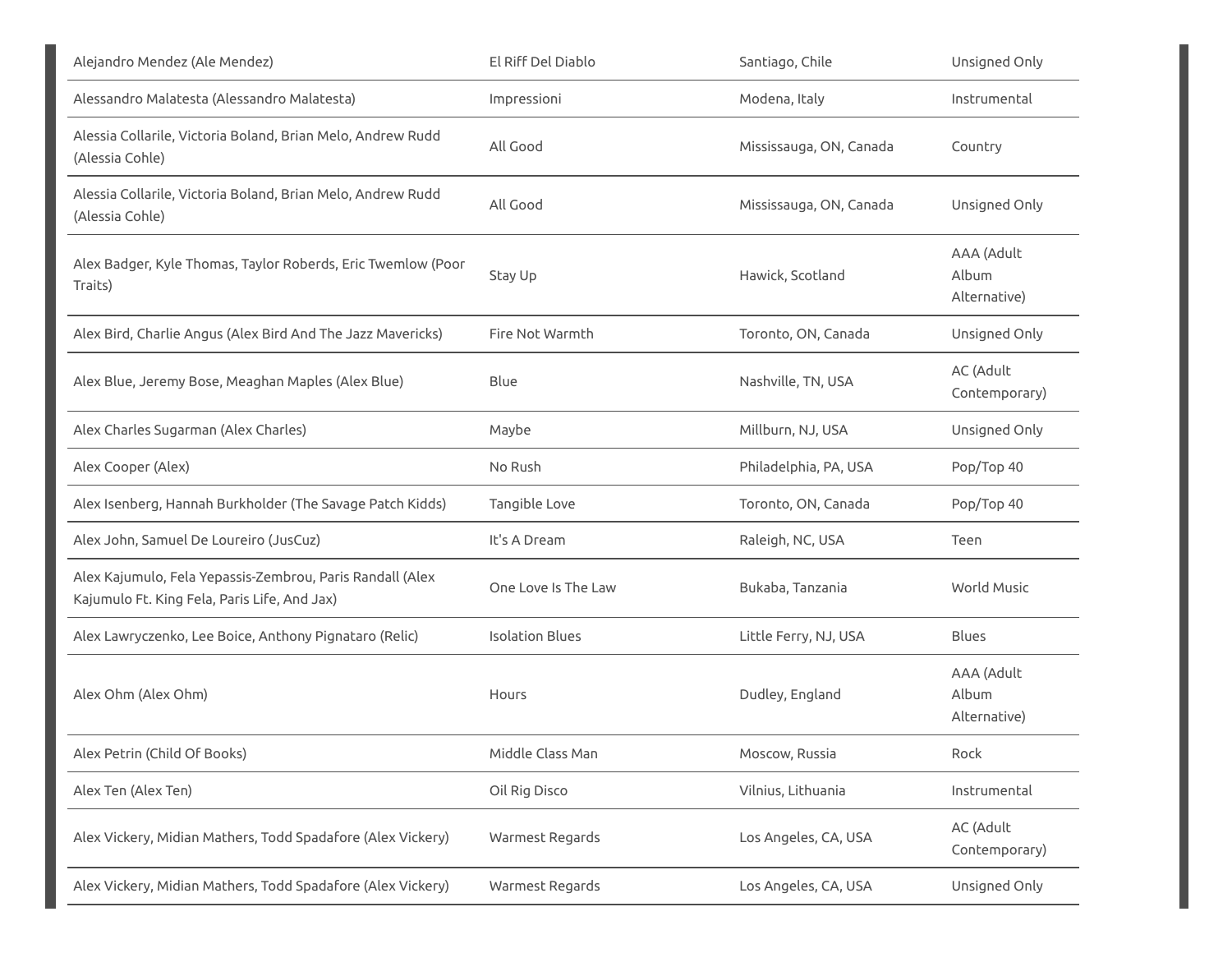| Alex Wong (Alex Wong)                                                    | Nocturne                                      | Nashville, TN, USA           | Instrumental                        |
|--------------------------------------------------------------------------|-----------------------------------------------|------------------------------|-------------------------------------|
| Alexa Cirri (Alexa Cirri, Luca.)                                         | Sixteen                                       | Basking Ridge, NJ, USA       | Teen                                |
| Alexander Ellis (Our Man In The Field)                                   | Thin (I Used To Be Bullett Proof)             | Saltburn By The Sea, England | Folk/Singer-<br>Songwriter          |
| Alexander Lewis, Jackson Lundy, Brandon P. Anderson<br>(Alexander Lewis) | The World To Me Ft. Jackson Lundy &<br>Bando. | Oakland, CA, USA             | R&B/Hip-Hop                         |
| Alexander Millar (VATTICA)                                               | Make It (I Know)                              | Bay Area, CA, USA            | Rock                                |
| Alexander Polinsky, Johnny Vallone (Ghost And The Guest)                 | <b>Dusty Feathers</b>                         | Los Angeles, CA, USA         | AAA (Adult<br>Album<br>Alternative) |
| Alexander Rollins, Eric Palmquist (Denny)                                | Wrong                                         | Minneapolis, MN, USA         | AAA (Adult<br>Album<br>Alternative) |
| Alexander Rollins, Eric Palmquist (Denny)                                | Wrong                                         | Minneapolis, MN, USA         | Unpublished                         |
| Alexandr Minaev (Alexandr Minaev)                                        | What If                                       | Zaporizhzhya, Ukraine        | Folk/Singer-<br>Songwriter          |
| Alexis Bradford, Andrew Burns, Deanna DellaCioppa, Shari Short<br>(LX)   | Stolen                                        | Las Vegas, NV, USA           | Pop/Top 40                          |
| Alfonso Tellez Jr (Alfonso Tellez Jr)                                    | Entre La Noche                                | Faribault, MN, USA           | Latin Music                         |
| Ali Abdala (ALI)                                                         | I Come From The Future                        | Sofia, Bulgaria              | Unsigned Only                       |
| Ali Shumate (Ali Shumate)                                                | Cold To The Bone                              | West Palm Beach, FL, USA     | Americana                           |
| Ali Shumate (Ali Shumate)                                                | Like The Wildflower Grows                     | West Palm Beach, FL, USA     | Lyrics Only                         |
| Alice Ray (Alice Ray)                                                    | Lost In The Dark                              | Wendover, England            | Unsigned Only                       |
| Alicia Enstrom (Alicia Enstrom)                                          | <b>Frenzied Whispers</b>                      | Topeka, KS, USA              | Instrumental                        |
| Alicia Enstrom, Jj Appleton (Happy Apples)                               | Do As I Do                                    | Topeka, ks, USA              | Children's Music                    |
| Alissa Dawson, Cameron James, Matt Bronleewe (River Iris)                | So Tempting                                   | Acton, CA, USA               | AC (Adult<br>Contemporary)          |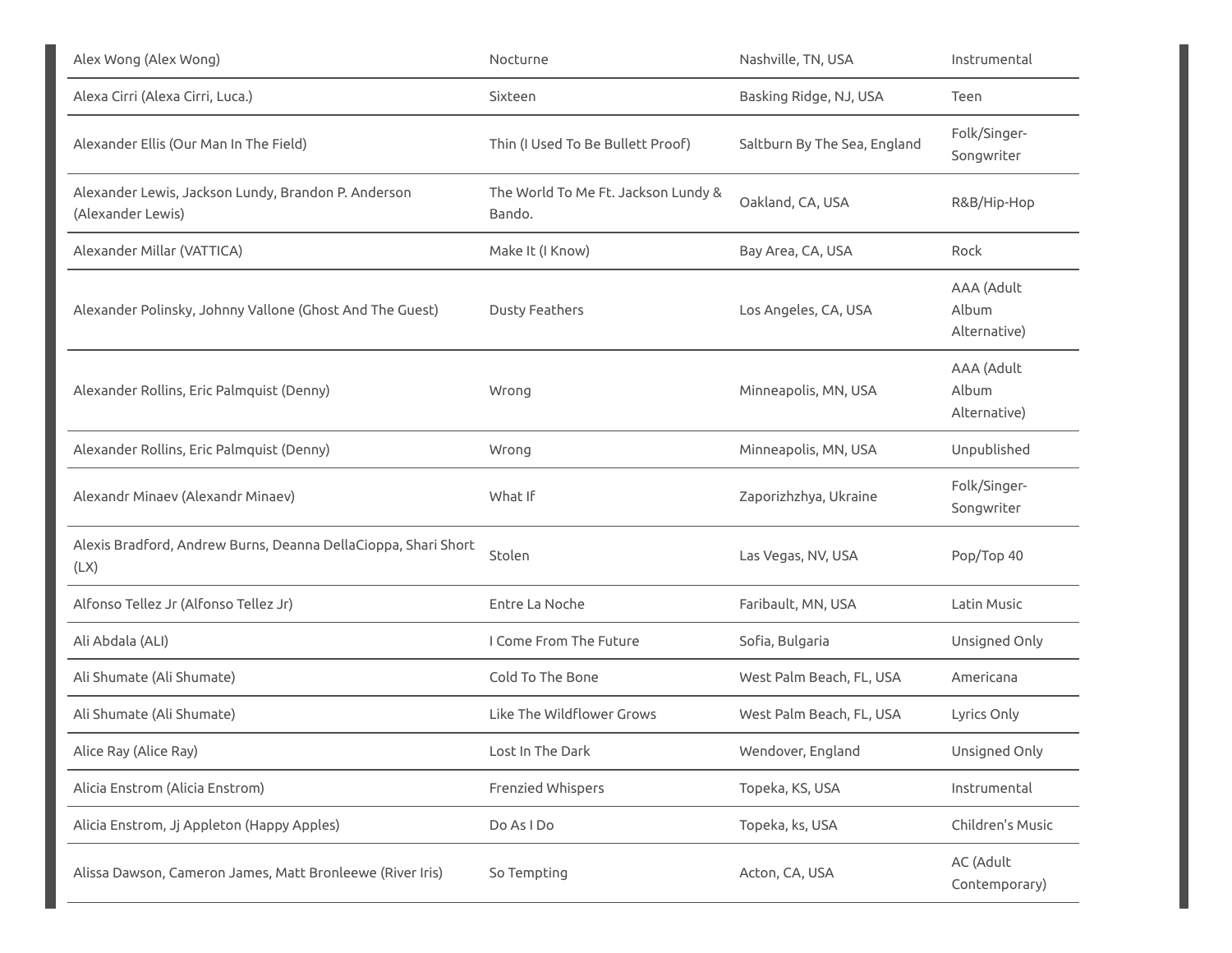| Aliz Hava, Alan Roy Scott (Aliza Hava)                                | <b>Behind Your Eyes</b>      | Santa Cruz, CA, USA        | Music Video                            |
|-----------------------------------------------------------------------|------------------------------|----------------------------|----------------------------------------|
| Alla van Delft (Mrs. X)                                               | <b>Criminals For Dancers</b> | Luebbecke, Germany         | <b>EDM</b> (Electronic<br>Dance Music) |
| Allegra Levy (Allegra Levy)                                           | Wash My Hands                | West Hartford, CT, USA     | Children's Music                       |
| Allisa Galante (LEECE)                                                | Shadow                       | London, ON, Canada         | Unpublished                            |
| Allison Forbes (Allison Forbes)                                       | Bonedigger                   | Tamworth, NSW, Australia   | Americana                              |
| Alonso Soni (Alonso Soni)                                             | The Rap Game                 | Mexico City, Mexico        | Latin Music                            |
| Alpha Royce (Alpha Royce)                                             | A Little More                | Johannesburg, South Africa | Music Video                            |
| Alphaeus Koroma (Alphaeus Koroma Mr J)                                | Mama Blessing                | Freetown, Sierra Leone     | World Music                            |
| Alycia Lang (Alycia Lang)                                             | Projector                    | Oakland, CA, USA           | Folk/Singer-<br>Songwriter             |
| AlZia (AlZia)                                                         | The Bell Ring                | Algiers, Algeria           | Lyrics Only                            |
| Amal Shaya Hatoum (Amal Shaya Hatoum)                                 | To Beirut With Love          | Saoufar, Lebanon           | Lyrics Only                            |
| Aman Sagar (Aman Sagar)                                               | (I Know Not) What Love Is    | Haldwani, India            | Jazz                                   |
| Amber Farnan (Amber Farnan)                                           | Sister                       | Cairns, QLD, Australia     | Teen                                   |
| Amelia Robinson, James Pendleton IV (Mil's Trills Ft. Uncle<br>Jumbo) | Put Your Mask On             | Brooklyn, NY, USA          | Children's Music                       |
| Amelia Severns (Amelia Severns)                                       | Give Me Your Melodies        | Pittsburgh, PA, USA        | Performance                            |
| Aminah Hughes (Aminah Hughes)                                         | Tell Me It's Over            | Perth, WA, Australia       | Performance                            |
| Amir Hedayah (Amir Hedayah)                                           | El Otoor                     | Giza, Egypt                | World Music                            |
| Amir Hodge (Statix)                                                   | Blooming                     | Atlanta, GA, USA           | R&B/Hip-Hop                            |
| Amir John Haddad (Amir John Haddad - El Amir)                         | Terral De Malaga             | Macharaviaya, Spain        | Instrumental                           |
| Amirah (Amirah)                                                       | Tell Me (Instrumental)       | Kuala Lumpur, Malaysia     | Instrumental                           |
| Amirah, Amy Powers (Amirah)                                           | Tell Me                      | Kuala Lumpur, Malaysia     | Unpublished                            |
| Amirah, Stolar (Amirah)                                               | You Are My Land              | Kuala Lumpur, Malaysia     | Lyrics Only                            |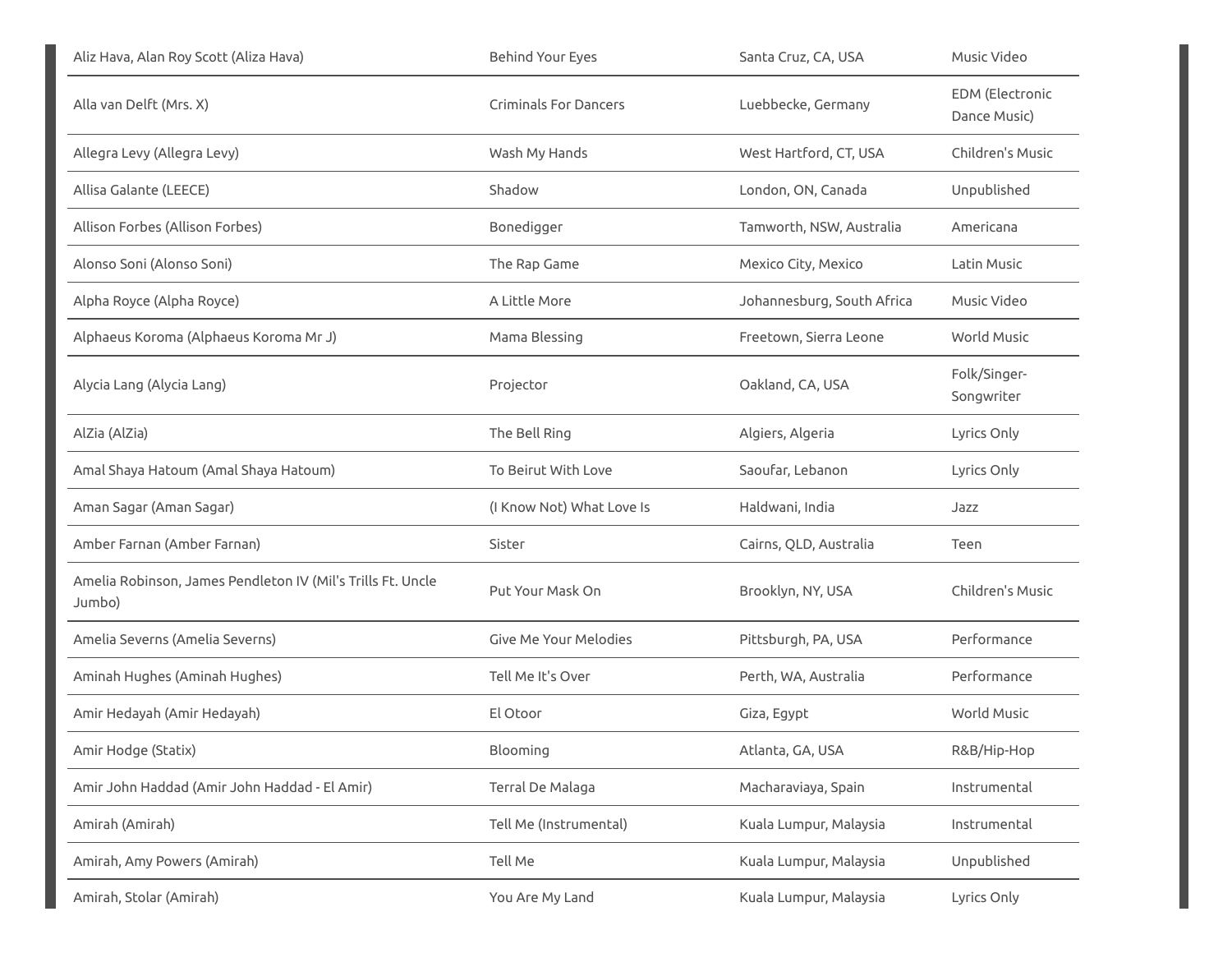| Amirah, Stolar (Amirah)                                      | You Are My Land                 | Kuala Lumpur, Malaysia  | Performance                |
|--------------------------------------------------------------|---------------------------------|-------------------------|----------------------------|
| Amy Fairchild, Adam Steinberg (Amy Fairchild)                | <b>Beautiful Secret</b>         | Boston, MA, USA         | AC (Adult<br>Contemporary) |
| Amy Geis (Amy Geis)                                          | Pain                            | San Diego, CA, USA      | Pop/Top 40                 |
| Amy Gilvary (Amy Gilvary)                                    | Here I Am                       | Georgetown, MA, USA     | Country                    |
| Amy Loonan, Don Strong, Jeff Alan Ross (Amy Loonan)          | Not In A Rush                   | New York, NY, USA       | Country                    |
| Amy Tjasink (Amy Tjasink)                                    | I Am A Fire                     | Cape Town, South Africa | Music Video                |
| Anais Bergues, Lucca Savi (Siana)                            | Solita (Remix)                  | Miami, FL, USA          | Latin Music                |
| Anais Bergues, Shlomo Elyon (Siana)                          | Maybe                           | Miami, FL, USA          | Pop/Top 40                 |
| Ananya Panwar (NYSZA)                                        | There It Is                     | Dehradoon, India        | Lyrics Only                |
| Anastasia Kononenko (Ankoasty)                               | Lullaby                         | Irkutsk, Russia         | Folk/Singer-<br>Songwriter |
| Anastasija Kudenejeva, Vadims Palaguta, Aleksei Ulianov (L1) | Look Around                     | Jaunolaine, Latvia      | Pop/Top 40                 |
| Anays Iznaga (Anays/Tierra Sagrada)                          | Igualdad                        | Havana, Cuba            | Latin Music                |
| Andie Mackenzie (Andie Mackenzie)                            | Call My Name                    | Poway, CA, USA          | Teen                       |
| Andis Griva (Andis Griva)                                    | Euthanasia 42                   | Talsi, Latvia           | AC (Adult<br>Contemporary) |
| András Dés (András Dés Rangers)                              | Dóra's Song                     | Wien, Austria           | Jazz                       |
| András Dés (András Dés Rangers)                              | Dóra's Song                     | Wien, Austria           | Performance                |
| André Ventura (Michel Fujiwara)                              | Impossível Separar              | Campina Grande, Brazil  | Instrumental               |
| Andrés Salguero, Christina Sanabria (123 Andr_s)             | Cooperation                     | Washington, D.C., USA   | Children's Music           |
| Andre Kerek (Andre Kerek)                                    | I'm In A Terminal State Of Mind | Budapest, Hungary       | Lyrics Only                |
| Andrea Brodeur (Andrea Brodeur)                              | O.C.D.                          | Boston, MA, USA         | Comedy/Novelty             |
| Andrea Brodeur, Rebecca Marti (Andrea Brodeur)               | Wildflowers                     | Boston, MA, USA         | AC (Adult<br>Contemporary) |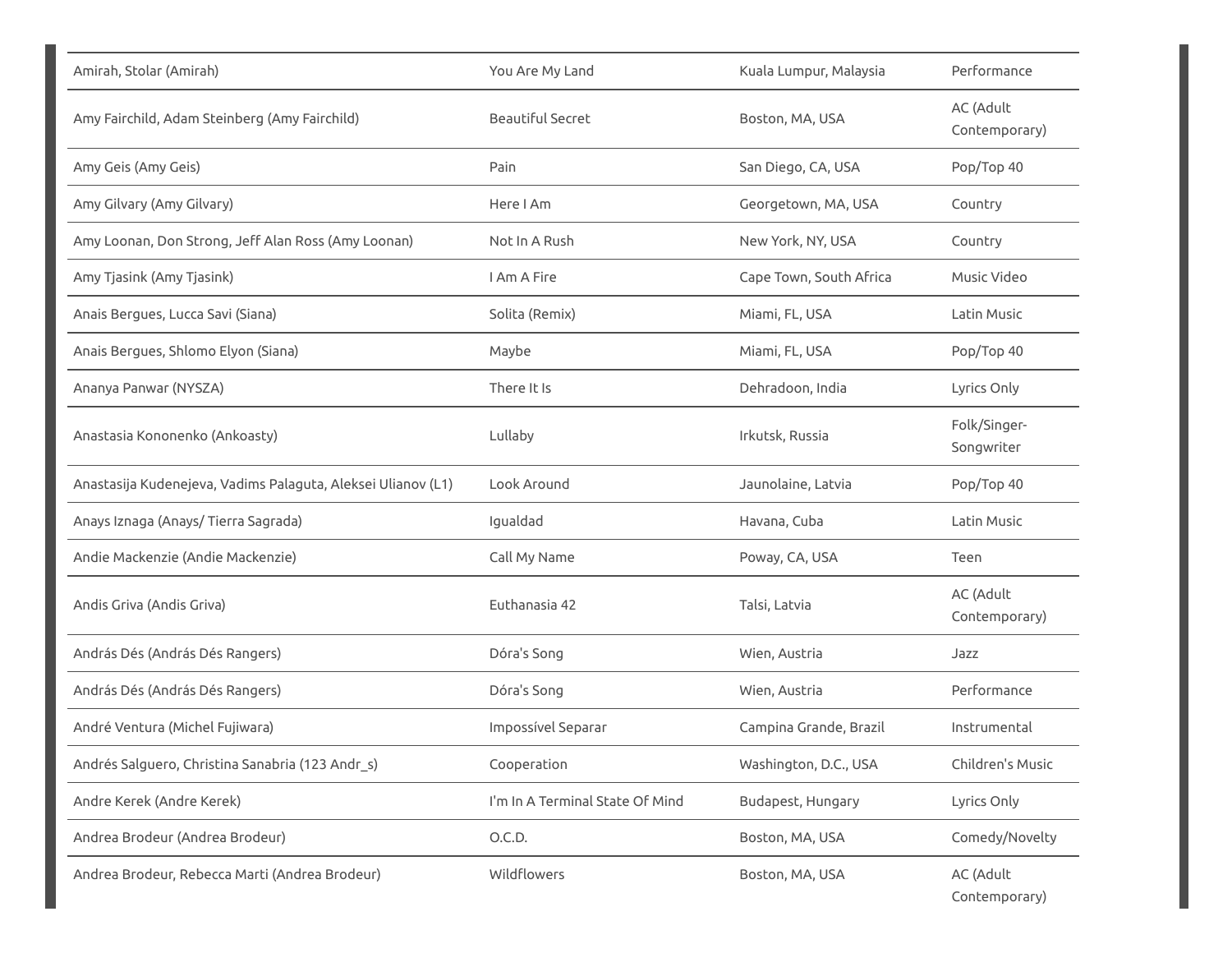| Andrea Turk (Andrea Turk)                                                                | Who We Are                               | Jakarta, Indonesia       | Pop/Top 40                          |
|------------------------------------------------------------------------------------------|------------------------------------------|--------------------------|-------------------------------------|
| Andreas Kry, Michaela Stridbeck (Andy Rozz)                                              | The Light                                | Bollebygd, Sweden        | EDM (Electronic<br>Dance Music)     |
| Andrew Cavanagh, Benn Gunn, Kevin Rowe (Benn Gunn)                                       | Luckiest Man Alive                       | Cairns, QLD, Australia   | Country                             |
| Andrew Karpovck, Dylan Garforth, Thomas Jaskiewicz (The<br>Things We Were)               | <b>Plaid Shoes And Tattoos</b>           | Norristown, PA, USA      | Rock                                |
| Andrew Keelaghan (Andy Keels)                                                            | Caroline                                 | New York, NY, USA        | Folk/Singer-<br>Songwriter          |
| Andrew M.L. Brown, Bruce James Rooney (Adyn Townes)                                      | Kids                                     | Fredericton, NB, Canada  | AAA (Adult<br>Album<br>Alternative) |
| Andrew Martin (Andy Martin)                                                              | Heat Of It All                           | Brisbane, QLD, Australia | Rock                                |
| Andrew Masseurs (Andrew Masseurs)                                                        | Get Up                                   | Wellington, New Zealand  | AC (Adult<br>Contemporary)          |
| Andrew Patrick McCallion, Charles Adey, Sam Bramhall, James<br>Sands (The New Nostalgia) | Millennial Love                          | London, England          | Rock                                |
| Andrew Patrick McCallion, Charles Adey, Sam Bramhall, James<br>Sands (The New Nostalgia) | Millennial Love                          | London, England          | Unsigned Only                       |
| Andrew Pimblott (Andrew Pimblott)                                                        | <b>Broken Hearts For Celestial Scars</b> | Prestatyn, Wales         | Rock                                |
| Andrew Pimblott, Francis Caudwell (Andrew Pimblott)                                      | The Road                                 | Prestatyn, Wales         | AAA (Adult<br>Album<br>Alternative) |
| Andrew Randall (Andrew Randall)                                                          | I Love You, That's All                   | London, England          | Lyrics Only                         |
| Andrew Swift, Phil Barton (Andrew Swift)                                                 | Never Meant To Break Your Heart          | Berwick, VIC, Australia  | Country                             |
| Andrew Ward (Andrew Ward)                                                                | Hide                                     | Sydney, NSW, Australia   | Country                             |
| Andy Eichhorn (Andy Eichhorn)                                                            | <b>Battleship Grey</b>                   | Calgary, AB, Canada      | Rock                                |
| Andy Hollinger (Andy Hollinger)                                                          | Alcohol Was Involved                     | Roslindale, MA, USA      | Comedy/Novelty                      |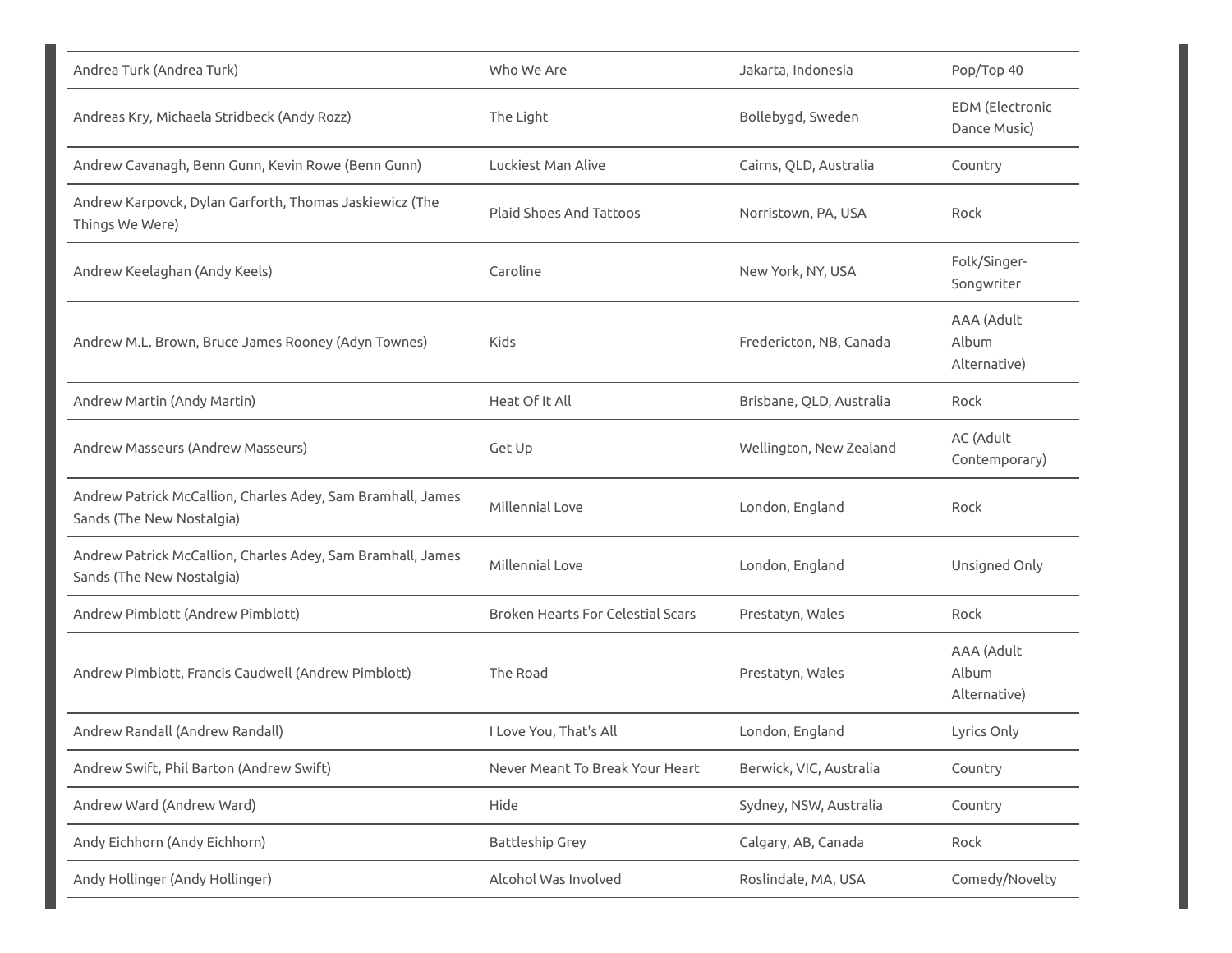| Andy Sydow (Andy Sydow)                                 | Alibi                            | Denver, CO, USA             | Americana                           |
|---------------------------------------------------------|----------------------------------|-----------------------------|-------------------------------------|
| Andy Sydow (Andy Sydow)                                 | Just Want You To Notice Me Again | Denver, CO, USA             | Folk/Singer-<br>Songwriter          |
| Aneta Přívarová (Janet A)                               | Inspiration                      | Brno, Czech Republic        | Performance                         |
| Aneta Přívarová (Janet A)                               | Freak                            | Brno, Czech Republic        | Rock                                |
| Angel Von Rockwell (SharkHerz)                          | The Ultimate Sin                 | Salt Lake City, UT, USA     | Unsigned Only                       |
| Angela Parchetta Winter (Angela Parchetta)              | Tell Me                          | Scotia, NY, USA             | Pop/Top 40                          |
| Angela Sclafani (Angela Sclafani)                       | Make A Monster                   | Staten Island, NY, USA      | AC (Adult<br>Contemporary)          |
| Angela Sclafani (Angela SclafaniEric Walentowicz Group) | Make A Monster                   | Staten Island, NY, USA      | Unsigned Only                       |
| Angela Small (Music by Ange)                            | <b>Aussie True Blue</b>          | Maryborough, QLD, Australia | Children's Music                    |
| Angelica Rose Toumbas, Doug Schadt (ANGELICA)           | West                             | Thessaloniki, Greece        | Country                             |
| Angelica Rose Toumbas, Doug Schadt (ANGELICA)           | The Feeling Of Almost            | Thessaloniki, Greece        | Pop/Top 40                          |
| Angelina Burke (Roze burke)                             | Monster                          | Sydney, NSW, Australia      | Teen                                |
| Angelina Cerrito (Angelina's Beautiful Music)           | Nothin' But The Blues            | East Greenwich, RI, USA     | <b>Blues</b>                        |
| Angelo Haley (Angelo Haley)                             | Worst Days                       | Las Vegas, NV, USA          | Unsigned Only                       |
| Angus Brill Reed (Angus Brill Reed)                     | <b>Start At The End</b>          | Adelaide, SA, Australia     | Teen                                |
| Angus Brill Reed (Angus Brill Reed)                     | Be You                           | Adelaide, SA, Australia     | Unpublished                         |
| Angus Brill Reed, Alex Hosking (Angus Brill Reed)       | U And I                          | Adelaide, SA, Australia     | EDM (Electronic<br>Dance Music)     |
| Anika Anandpura (Anika)                                 | Seaside                          | Charlotte, NC, USA          | Teen                                |
| Anirban Banerjee (Anirban Jee)                          | I Don't Want To Wait             | Canberra, ACT, Australia    | Unsigned Only                       |
| Anisha "Moon" Newbill, Anthony Hicks (MOON NEWBILL)     | Nola Darling                     | Washington, D.C., USA       | AAA (Adult<br>Album<br>Alternative) |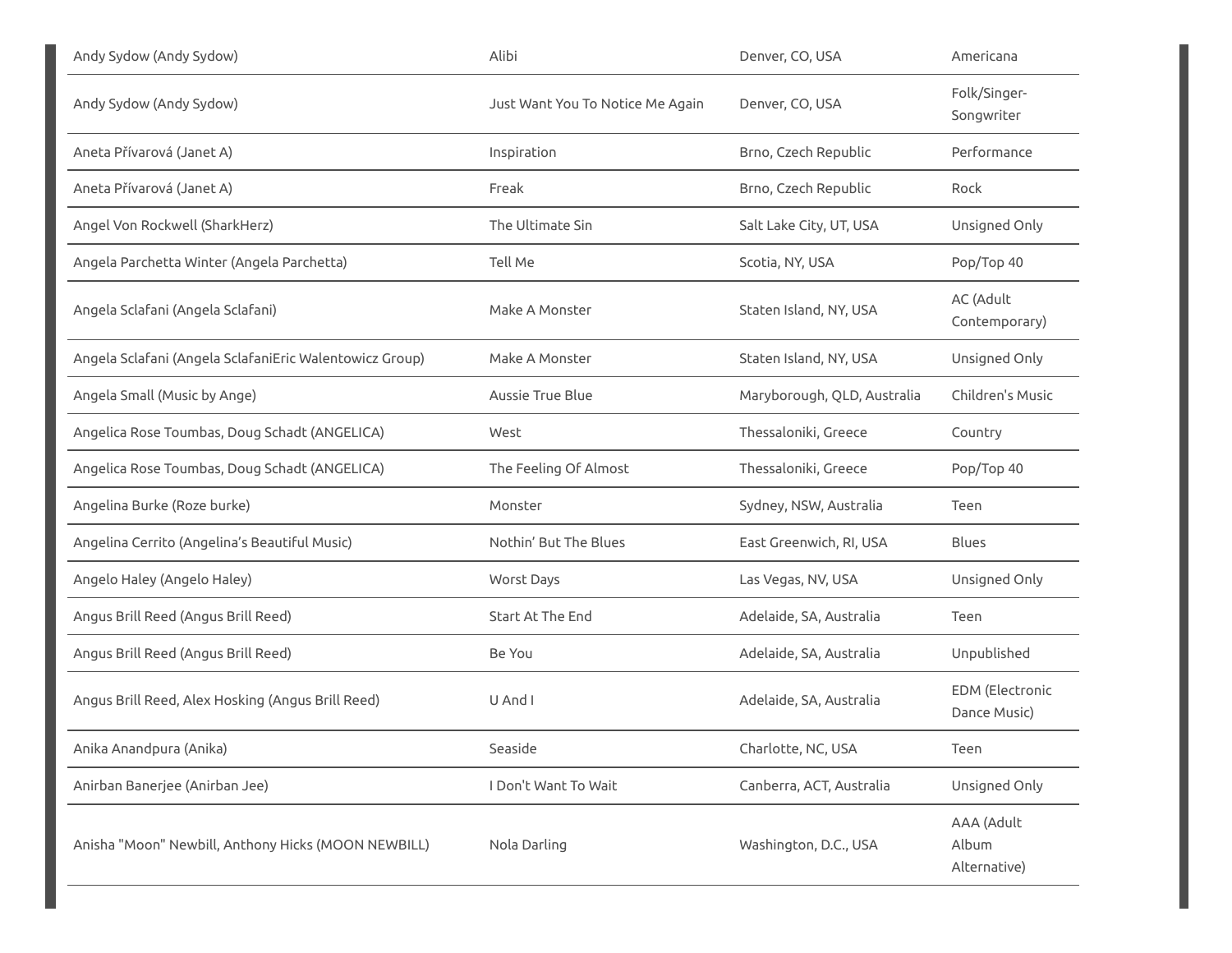| Anita Oakley, Frank Renfordt (The Cumberland River Project<br>feat. Misko)  | The Man Who Never Was                                           | Hagen, Germany             | Folk/Singer-<br>Songwriter      |
|-----------------------------------------------------------------------------|-----------------------------------------------------------------|----------------------------|---------------------------------|
| Anita Spring (Anita Spring)                                                 | Still A Child                                                   | Perth, WA, Australia       | Country                         |
| Anita Wilson (Zanyia)                                                       | <b>Bloodlines</b>                                               | Katy, TX, USA              | R&B/Hip-Hop                     |
| Anke Helfrich (Anke Helfrich)                                               | Invictus                                                        | Weinheim, Germany          | Jazz                            |
| Ann Gray Golpira (Ann Gray Golpira)                                         | <b>Time Heals</b>                                               | Norfolk, VA, USA           | Teen                            |
| Ann-Lisett Rebane (Aegluubis)                                               | Bloom / Summer Skin                                             | Tallinn, Estonia           | Folk/Singer-<br>Songwriter      |
| Anna Andersone, Pits Andersons (THE SWAMP SHAKERS)                          | <b>Hot Rod Rocket</b>                                           | Riga, Latvia               | Americana                       |
| Anna Backus, Aline Daigle (Rumour Mill)                                     | Wake Me Up                                                      | Nelson, BC, Canada         | Music Video                     |
| Anna Bazhanova (Anny) (Anny)                                                | Fly                                                             | Moscow, Russia             | Teen                            |
| Anna Bladdick (Anna Bladdick)                                               | Cerquita De Mã                                                  | Sochi, Russia              | Latin Music                     |
| Anna Hainmueller (Anna Vince)                                               | Nothing Left To Say                                             | Warsaw, Poland             | Folk/Singer-<br>Songwriter      |
| Anna Iachino, Beinir Troest Rasmussen, Hans Andrias Jacobsen<br>(MonkeyRat) | U Gotta Love Being U Ft. Alain Apaloo Saltangará, Faroe Islands |                            | Folk/Singer-<br>Songwriter      |
| Anna Leyden (Anna Leyden)                                                   | Breathe                                                         | Belfast, Northern Ireland  | Folk/Singer-<br>Songwriter      |
| Anna Maciejczyk, Micha Sarapata, Mateusz Sarapata (Ania Sama)               | <b>Snienie</b>                                                  | Kraków, Poland             | Pop/Top 40                      |
| Anna Maynard (Nuria)                                                        | Headlights                                                      | Hobart, TAS, Australia     | Unsigned Only                   |
| Anna O'Neil, Nathan Woodward (Anna O)                                       | <b>Bury Me</b>                                                  | Perth, WA, Australia       | Music Video                     |
| Anna Scionti (Anna Scionti)                                                 | Mississippi Saxophone                                           | Melbourne, VIC, Australia  | Blues                           |
| Anna Sofia, Adam Love (Ms. Unicorn)                                         | Falling From You                                                | New York, NY, USA          | EDM (Electronic<br>Dance Music) |
| Anna Weatherup, Dorian West (Anna Weatherup)                                | Little Bluebird                                                 | Townsville, QLD, Australia | Americana                       |
| Annamaria Both (Ania)                                                       | Fade Away                                                       | Budapest, Hungary          | Pop/Top 40                      |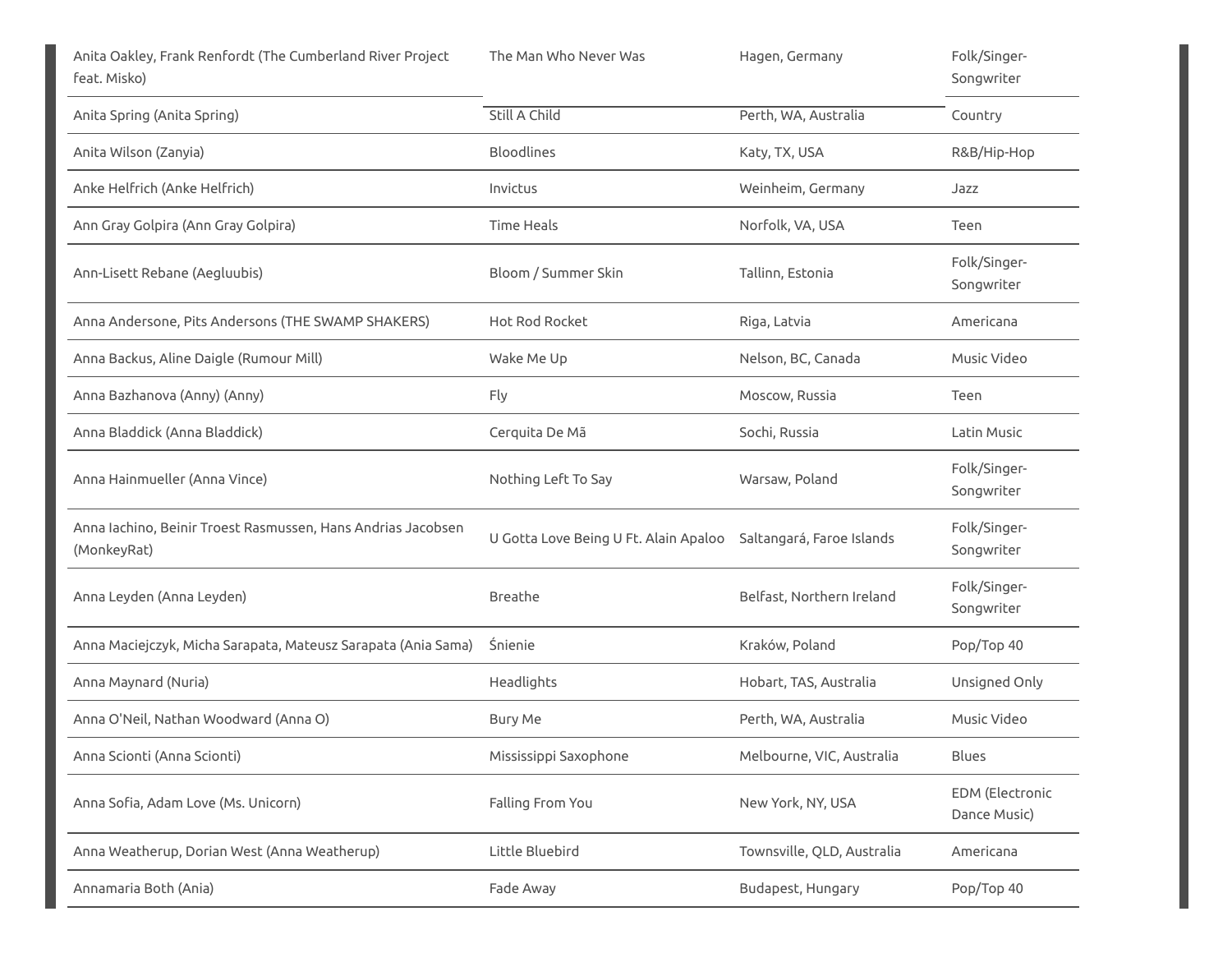| Anne Kalstrup, Hendrik Burkhard (RBBTS)                                                             | Smoke & Dust              | Aarhus, Denmark           | Pop/Top 40                             |
|-----------------------------------------------------------------------------------------------------|---------------------------|---------------------------|----------------------------------------|
| Anne Saunders (Anne Saunders)                                                                       | You Can Tell Me           | Sharon, CT, USA           | Lyrics Only                            |
| Anne Saunders (Anne Saunders)                                                                       | Only Looking One Way      | Sharon, CT, USA           | Lyrics Only                            |
| Annette Adler (Annette Adler)                                                                       | Sister Harmony            | Woodland Hills, CA, USA   | Folk/Singer-<br>Songwriter             |
| Anni Loc (Anni Loc)                                                                                 | 696 & Dequindre           | Toledo, OH, USA           | R&B/Hip-Hop                            |
| Anniken Kullebund, Andre Norbeck, Howie Haugland (Ana)                                              | On My Own                 | Oslo, Norway              | Pop/Top 40                             |
| Anouk Laure (Anouk Laure)                                                                           | Outside To Play           | Dundas, ON, Canada        | Children's Music                       |
| Anouschka Pearlman (Anouschka)                                                                      | Lifeline                  | Stockholm, Sweden         | Folk/Singer-<br>Songwriter             |
| Anson Clark, Christian Mayfield, Flip Twogood, Stephen Bigelow,<br>Alex Shillingford (Acacia Ridge) | Crown Of Mine, Pt. 2      | Farmington, UT, USA       | Rock                                   |
| Anthony Arya (Anthony Arya)                                                                         | Slow Train                | Santa Cruz, CA, USA       | Folk/Singer-<br>Songwriter             |
| Anthony Utama (Ant Utama)                                                                           | Your New Home             | Auckland, New Zealand     | Folk/Singer-<br>Songwriter             |
| Anton Arkhipov (Eye See Dore)                                                                       | See For Miles             | Moscow, Russia            | Rock                                   |
| Anton Lock, Little Gzeus (Anton Lock Ft. Little Gzeus)                                              | <b>Tick Tick</b>          | Sydney, NSW, Australia    | <b>EDM</b> (Electronic<br>Dance Music) |
| Antonio Castillo (5 Times Me)                                                                       | All About You             | Asunción, Paraguay        | AAA (Adult<br>Album<br>Alternative)    |
| Antonio Luíz Conceicao Santos Delgado (Anton Luíz)                                                  | Labirinte                 | Espargos, Cabo Verde      | World Music                            |
| Anya Alchemy (Anya Alchemy)                                                                         | How Do You Sleep At Night | Melbourne, VIC, Australia | Teen                                   |
| Anya Alchemy (Anya Alchemy)                                                                         | How Do You Sleep At Night | Melbourne, VIC, Australia | Unsigned Only                          |
| April Ann Panaggio (Aprilann)                                                                       | <b>Bad Friends</b>        | Daytona Beach, FL, USA    | Music Video                            |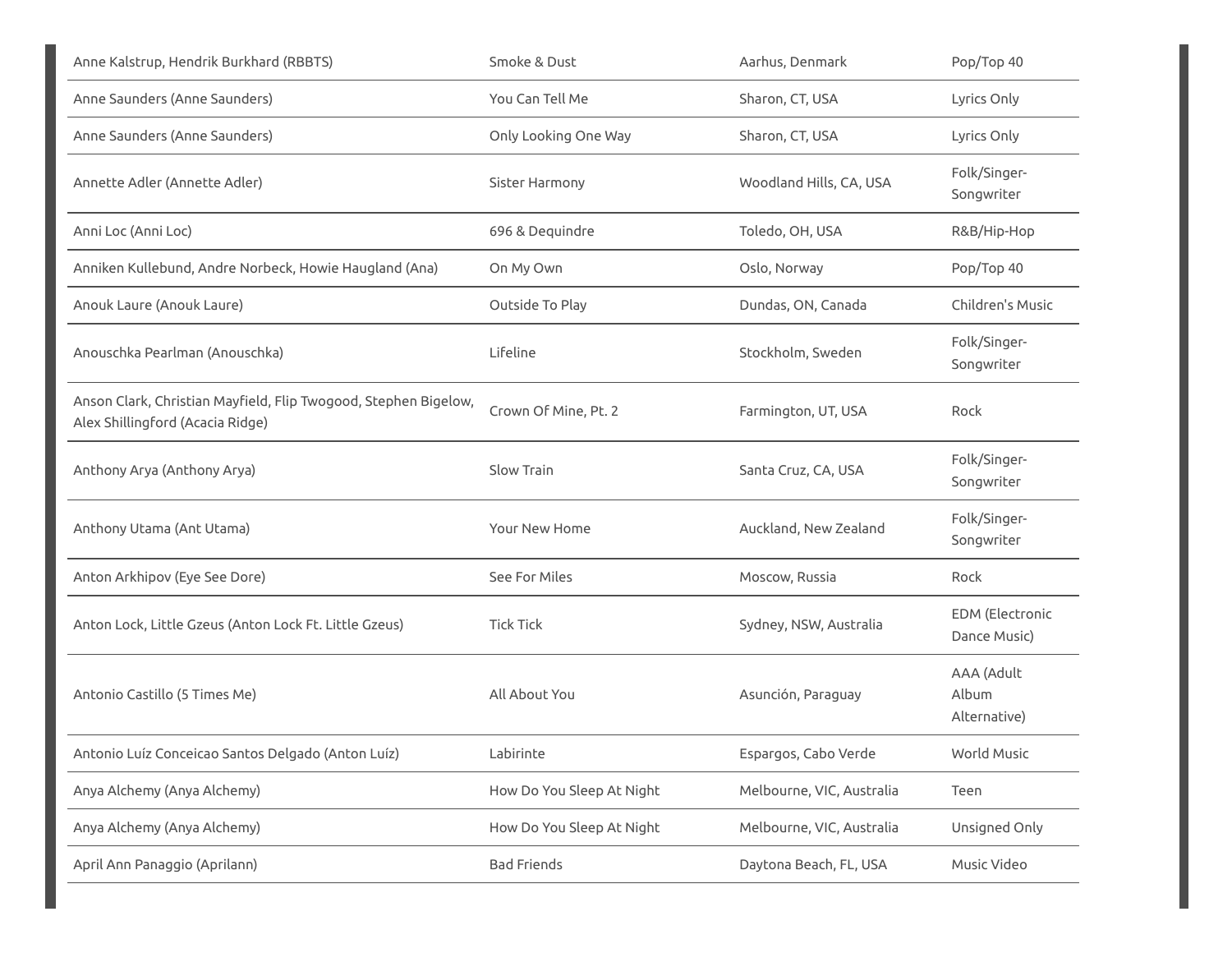| April Ann Panaggio (Aprilann)                                           | 11th Of November                  | Daytona Beach, FL, USA   | Music Video                            |
|-------------------------------------------------------------------------|-----------------------------------|--------------------------|----------------------------------------|
| Aram Rian, Mariam Mirzoyan (VO.X)                                       | Arise                             | Yerevan, Armenia         | Christian                              |
| Archie Faulks (Archie Faulks)                                           | What I Like                       | London, England          | AAA (Adult<br>Album<br>Alternative)    |
| Archie Faulks (Archie Faulks)                                           | Wonderful                         | London, England          | Folk/Singer-<br>Songwriter             |
| Arden Leigh, Pete Mills (Arden & The Wolves)                            | Thanks, I Hate It!                | New York, NY, USA        | Rock                                   |
| Ari Kyle Levine, Adam Lilley, Rachel Shapiro, Heather Sommer<br>(Medii) | Ignore My Advice Ft. Rachel Shaps | Alameda, CA, USA         | Pop/Top 40                             |
| Ariela Aspen, Jeff Dayton (Ariela Aspen)                                | Where Were You                    | Oso, WA, USA             | Christian                              |
| Arielle Silver (Arielle Silver)                                         | Headlights                        | North Hollywood, CA, USA | Americana                              |
| Arjuna Oakes (Arjuna Oakes)                                             | One For                           | Wellington, New Zealand  | Performance                            |
| Arlene Mordeno (Carly Rhoades)                                          | <b>Broken Glass</b>               | Lincoln, CA, USA         | Performance                            |
| Arpit Gawri, Baer (32Stitches & Baer)                                   | In Between                        | Panchkula, India         | <b>EDM</b> (Electronic<br>Dance Music) |
| Arpit Gawri, Myah Marie (32Stitches & Baer)                             | Want You (Ft. Myah Marie)         | Panchkula, India         | EDM (Electronic<br>Dance Music)        |
| Artiom Carelov (Artiom Carelov)                                         | Umbilical Cord                    | Chisinau, Moldova        | Music Video                            |
| Artur Benson (ARTUR)                                                    | Toda La Noche                     | West Hollywood, CA, USA  | Latin Music                            |
| Artur Benson (ARTUR)                                                    | Tonight                           | West Hollywood, CA, USA  | Pop/Top 40                             |
| Arturo Munguia Torbellin (Arturo Munguia)                               | Enamora                           | Monterrey, Mexico        | Latin Music                            |
| Asha Jefferies, Chris Collins (Asha Jefferies)                          | Crinkle Cut                       | Brisbane, QLD, Australia | Folk/Singer-<br>Songwriter             |
| Asha Jefferies, Chris Collins (Asha Jefferies)                          | Crinkle Cut                       | Brisbane, QLD, Australia | Unsigned Only                          |
| Ashley Jane, Timon Wientzek (In The City)                               | 1985                              | Toronto, ON, Canada      | AC (Adult<br>Contemporary)             |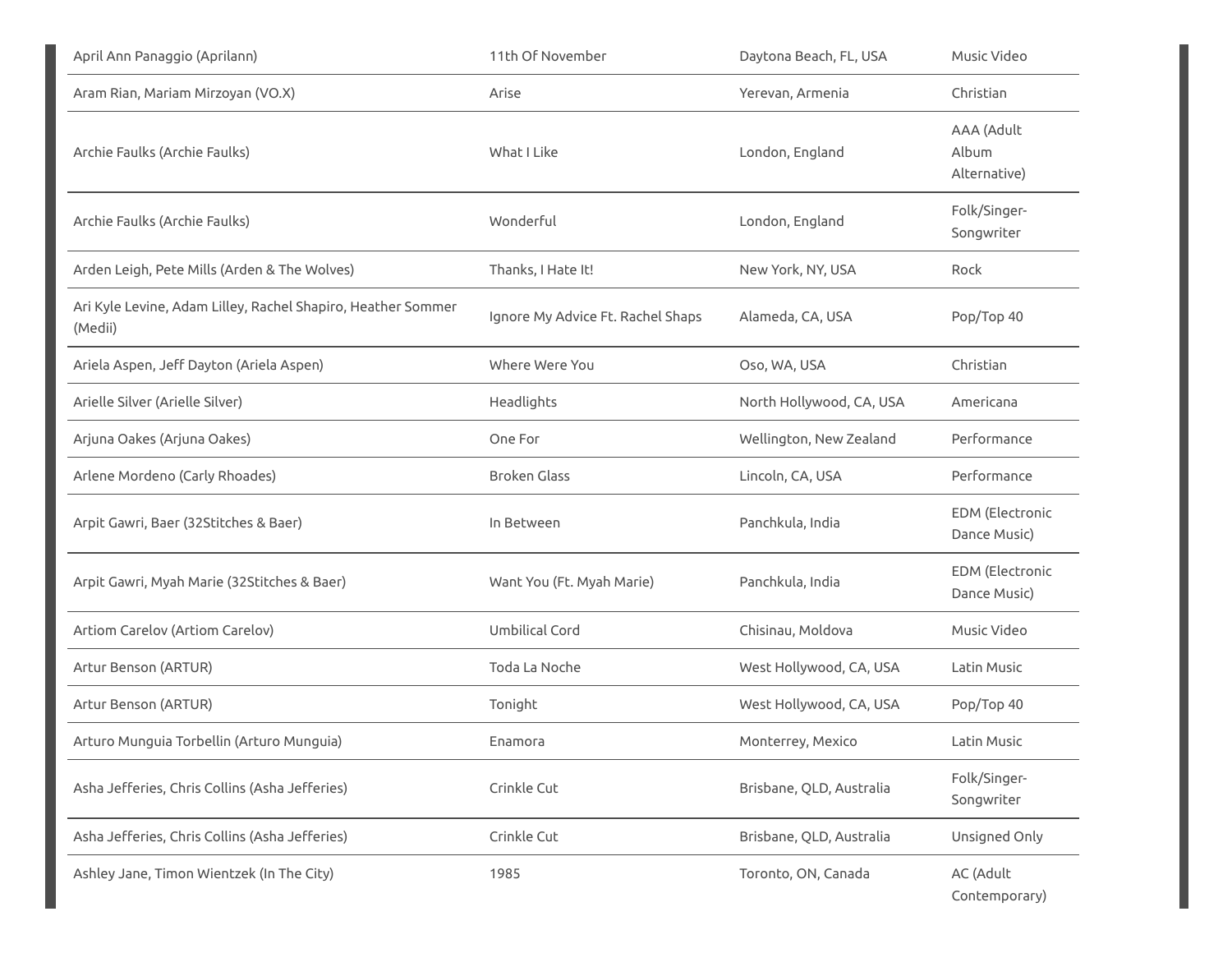| Ashley Jane, Timon Wientzek (In the City)                          | 1985                        | Toronto, ON, Canada      | Unpublished                         |
|--------------------------------------------------------------------|-----------------------------|--------------------------|-------------------------------------|
| Ashley Super (Ashley Super)                                        | Noche Sin Ti                | Philadelphia, PA, USA    | Latin Music                         |
| Ashley Tobias (Bee True To You)                                    | What Would You Be           | Parsippany, NJ, USA      | Children's Music                    |
| Aslove, Maryon, Kiris Houston, Christian Sbrocca (Aslove)          | The Letter Wasn't For Elise | Montreal, QC, Canada     | AAA (Adult<br>Album<br>Alternative) |
| Aspy Jones (Aspy Jones)                                            | Last Nerve                  | Gympie, QLD, Australia   | Folk/Singer-<br>Songwriter          |
| Asteria Abada, Da Ster (Petra Luna Ft. Da Ster)                    | I'm Fat, So What!           | Los Angeles, CA, USA     | Comedy/Novelty                      |
| Ataia (Ataia)                                                      | Hear Me                     | Nashville, TN, USA       | Pop/Top 40                          |
| Aurelina (Aurelina)                                                | All in 1991                 | Denu, Ghana              | Lyrics Only                         |
| Ava Morse (Ava Morse)                                              | Games                       | Naperville, IL, USA      | Teen                                |
| Ava Paige, Ceri Earl (Ava Paige)                                   | Slo-Mo                      | Nashville, TN, USA       | Unpublished                         |
| Ava Paige, Ceri Earle (ACE)                                        | Slomo                       | Fort Lauderdale, FL, USA | Folk/Singer-<br>Songwriter          |
| Ava Suppelsa, Tristan Bushman, Michael August (Tristan<br>Bushman) | <b>Break Itself</b>         | Evanston, IL, USA        | Country                             |
| Aylar Aldridge (Aylar)                                             | You're Never Far Away       | St. Andrews, Guernsey    | Instrumental                        |
| Azalyne Klukowski (Azalyne)                                        | E-Girl                      | Whitby, ON, Canada       | Teen                                |
| Azim, Jovan, Liron (Azym)                                          | One And Only                | Ottawa, ON, Canada       | R&B/Hip-Hop                         |
| B.Knox (B.Knox)                                                    | A Different Sound           | Barrie, ON, Canada       | Americana                           |
| Bad Temper Joe (Bad Temper Joe)                                    | One Can Wreck It All        | Bielefeld, Germany       | Blues                               |
| Bahjat Etorjman (Bahjat)                                           | Istanbul                    | Tripoli, Libya           | Pop/Top 40                          |
| Balthazar Aguirre (BALTHVS)                                        | Siente                      | Bogotá, Colombia         | World Music                         |
| Barbara Kovalevich (Diah)                                          | Cozy                        | Minsk, Belarus           | Pop/Top 40                          |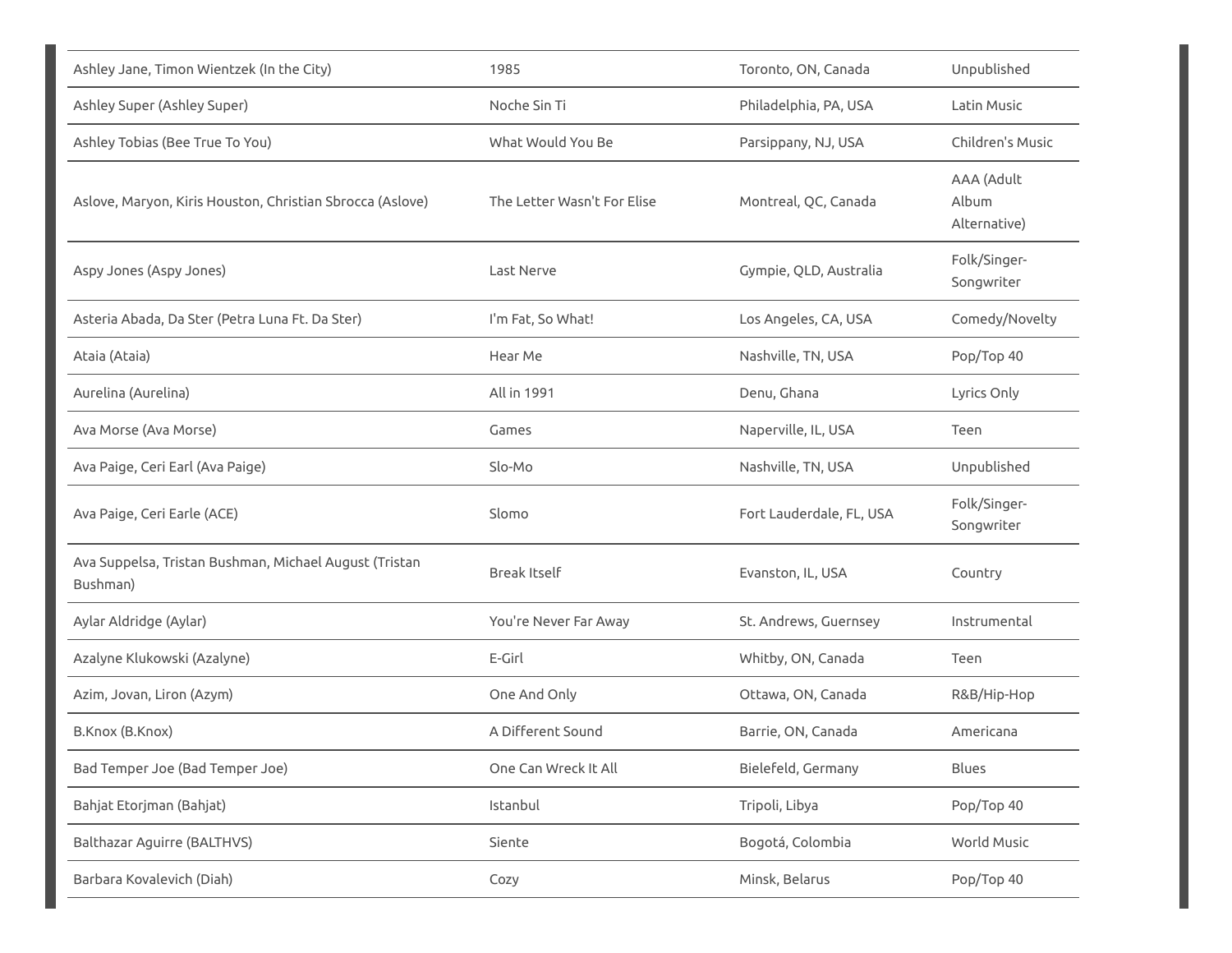| Bárður Johannesen (Bárður Johannesen)                                                         | Once In A Dream      | Tórshavn, Faroe Islands    | Pop/Top 40                          |
|-----------------------------------------------------------------------------------------------|----------------------|----------------------------|-------------------------------------|
| Beatriz Freire Rocha (Sarracena)                                                              | Meninos Do Mussulo   | Porto, Portugal            | World Music                         |
| Beeby Leigh, Alix Robson (Beeby Leigh)                                                        | Only You             | Aldwick, England           | Folk/Singer-<br>Songwriter          |
| Beks, Sad Boii, Xira. (Beks)                                                                  | The Thing About Us   | Sydney, NSW, Australia     | Pop/Top 40                          |
| Beldon Burch (Beldon Burch)                                                                   | People Say           | Carpinteria, CA, USA       | AC (Adult<br>Contemporary)          |
| Bella Fenlon (Bella Mackenzie)                                                                | Miss You No More     | Mackay, QLD, Australia     | Teen                                |
| Bella Paton, James Martin (Bella Paton)                                                       | Underwater           | Gold Coast, QLD, Australia | AC (Adult<br>Contemporary)          |
| Ben Bourque, Alex Arthurs (Charming To The Last)                                              | All I Have           | Fredericton, NB, Canada    | Christian                           |
| Ben Bourque, Alex Arthurs (Charming To The Last)                                              | All I Have           | Fredericton, NB, Canada    | Unsigned Only                       |
| Ben Drysdale, John Clinebell (Ben Drysdale)                                                   | Listen Now           | Canberra, ACT, Australia   | Folk/Singer-<br>Songwriter          |
| Ben Hunt (Ben Hunt)                                                                           | Te Daré El Mundo     | Virginia Water, England    | Latin Music                         |
| Ben Malone, Harry Parsons (Harry Parsons)                                                     | Good Time            | Auckland, New Zealand      | Folk/Singer-<br>Songwriter          |
| Benjamin Rupe (Swingin Hammers)                                                               | The Truth            | Nashville, TN, USA         | Christian                           |
| Benjamin Woolner-Kirkham, Michael Bell, Harrison Sayers<br>(SAFIA)                            | Runaway              | Canberra, ACT, Australia   | AAA (Adult<br>Album<br>Alternative) |
| Benoit Portolano, Frederic Wissler, Leo Grandperret, Stephen<br>Munson (Blackfeet Revolution) | <b>Blackfeet Boy</b> | Paris, France              | Rock                                |
| Berenice Gonzalo (Bere Gonzalo)                                                               | Sangria              | Caracas, Venezuela         | Latin Music                         |
| Bernd Giezek, Volker Kahn, Michael Mirell, Andrew Lennix,<br>Kristen Burdine (Roberto Bates)  | Don't Walk Away      | Giessen, Germany           | EDM (Electronic<br>Dance Music)     |
| Beth Beighey (Beth Beighey)                                                                   | Two Empty Bottles    | Detroit, MI, USA           | Country                             |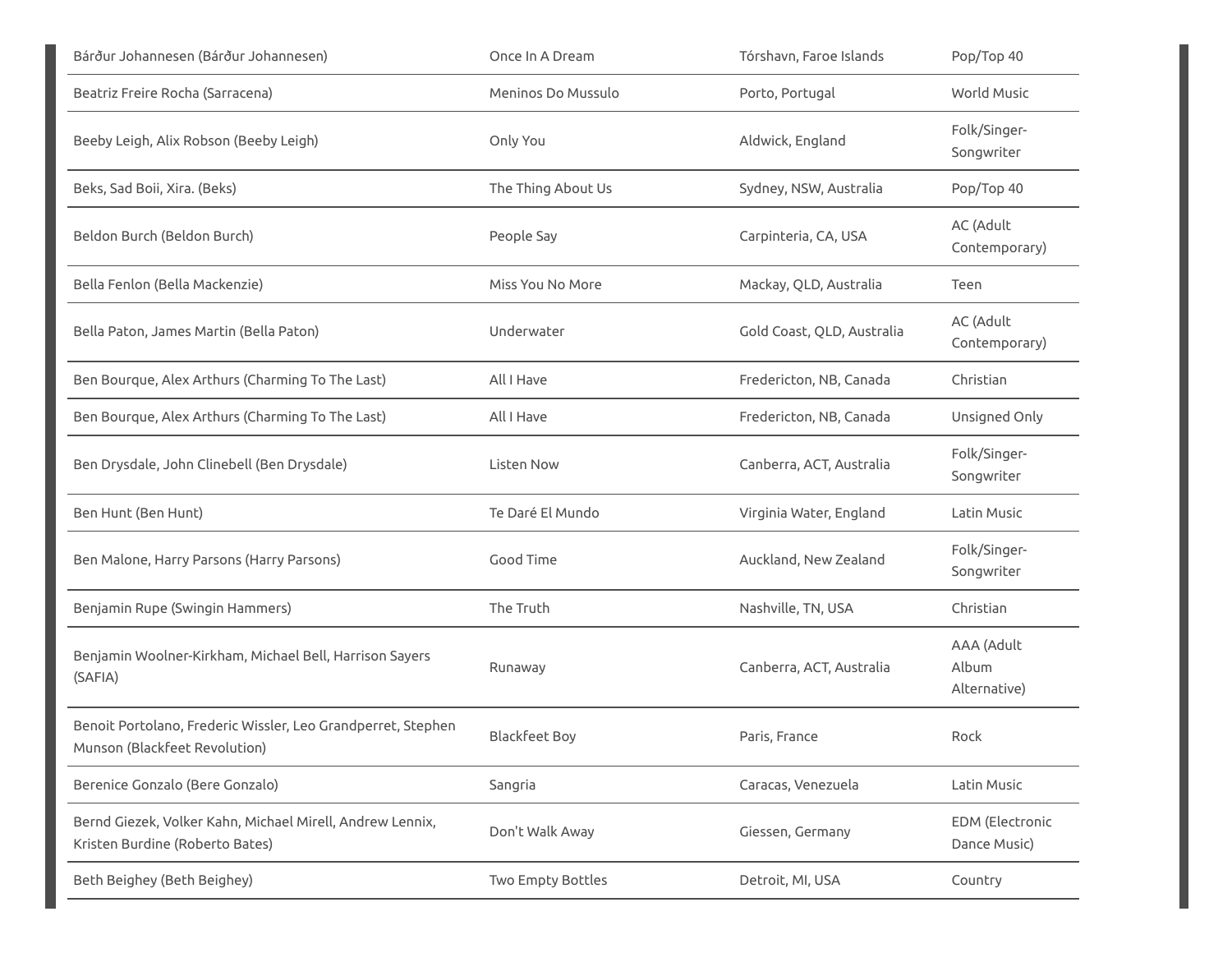| Beth Whitney (Beth Whitney)                                                        | <b>Wild Roses</b>          | Leavenworth, WA, USA       | Americana                           |
|------------------------------------------------------------------------------------|----------------------------|----------------------------|-------------------------------------|
| Beto Gudino, David Barrera, Paul Droste, Abel Munoz (Signa)                        | Rascacielos                | Costa Mesa, CA, USA        | Latin Music                         |
| Bheki Sibusiso Langa (Tshwane Gospel Choir)                                        | Through It All (Live)      | Pretoria, South Africa     | Christian                           |
| Biddy Ronelle (Biddy Ronelle)                                                      | Run                        | Northallerton, England     | Americana                           |
| Bilge Günaydın (Bilge Günaydın Ensemble)                                           | Istanbulin Cats            | Istanbul, Turkey           | Jazz                                |
| Bilgi Sakarya, Ben Botfield, Jazelle Paris, Julia Ross, Krysta<br>Youngs (Dezabel) | No Good                    | Nürensdorf, Switzerland    | R&B/Hip-Hop                         |
| Bilgi Sakarya, Jazelle Paris (Dezabel)                                             | Fade Away                  | Nürensdorf, Switzerland    | Pop/Top 40                          |
| Bill Baum (Bill Baum)                                                              | Do You Feel Like I Do      | Bonn, Germany              | <b>Blues</b>                        |
| Bill Block (Up Daddy)                                                              | <b>Baba Lala Pancakes</b>  | Washington, D.C., USA      | Children's Music                    |
| Bill Harley (Bill Harley)                                                          | Little Things              | Seekonk, MA, USA           | Children's Music                    |
| Bill Jenkins, Trystan Matthews (Bill Jenkins)                                      | The Eyes Of The Doll       | Detroit, MI, USA           | AAA (Adult<br>Album<br>Alternative) |
| Billy Litz (Kid Billy)                                                             | Walking Off The Plank      | Asheville, NC, USA         | Folk/Singer-<br>Songwriter          |
| Billy Simard, Chris Burke Gaffney (Billy Simard)                                   | Learning How To Fly        | Victoria Beach, MB, Canada | AC (Adult<br>Contemporary)          |
| Billy Smiley, Ida Maree (Ida Maree)                                                | All Glory & Honour         | Melbourne, VIC, Australia  | Christian                           |
| Bo Baskoro (Bo Baskoro)                                                            | Close Enough               | Portland, OR, USA          | AAA (Adult<br>Album<br>Alternative) |
| Bob Davoli (Bob Davoli)                                                            | Prelude To Our Last Hurrah | Lincoln, MA, USA           | Folk/Singer-<br>Songwriter          |
| Bob Koch (Bob Koch)                                                                | This Train                 | Seal Beach, CA, USA        | Americana                           |
| Bob Koch (Bob Koch)                                                                | <b>Empty Branches</b>      | Seal Beach, CA, USA        | Folk/Singer-<br>Songwriter          |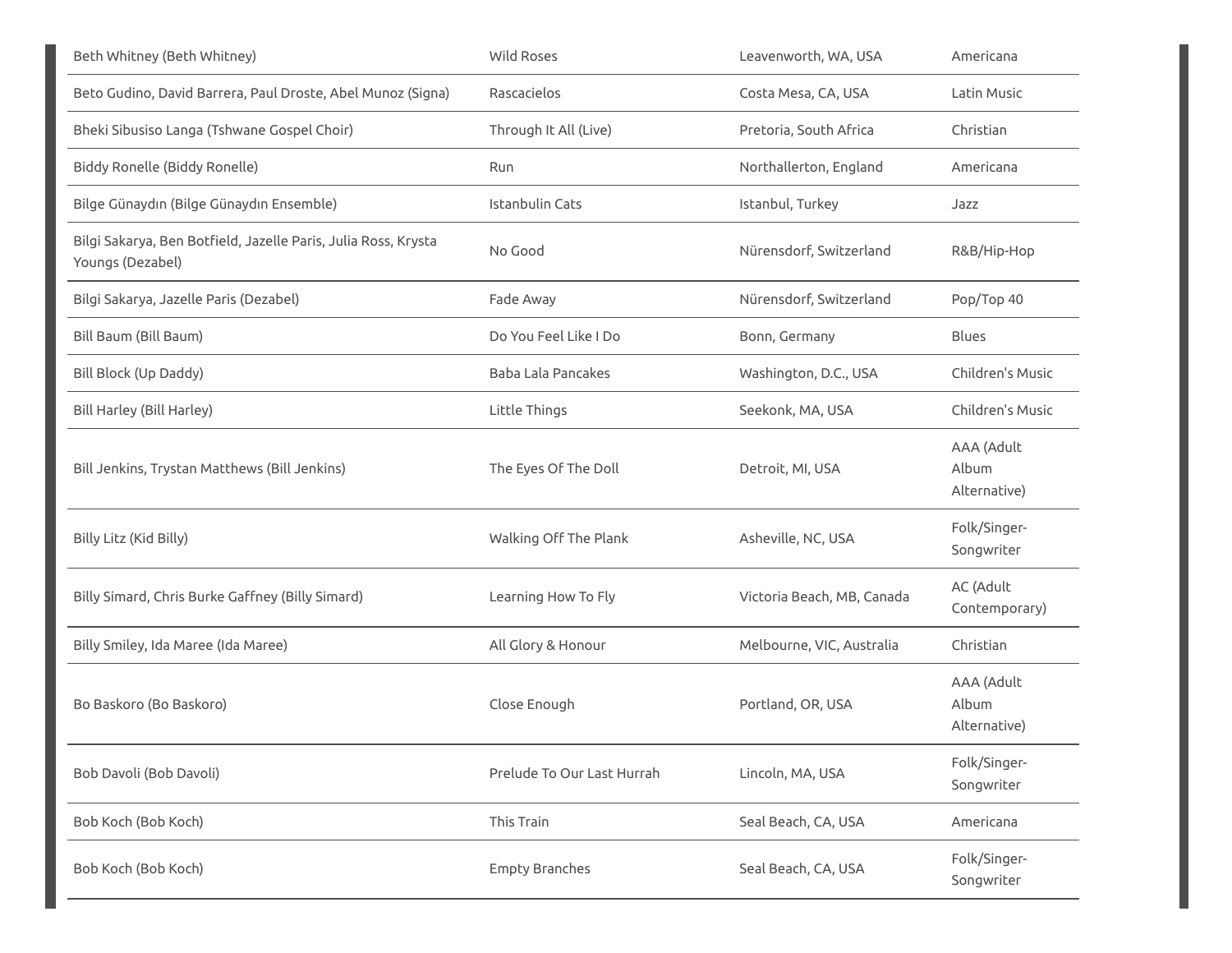| Boris Hrepić, Antonija Vrgoč (Sunnysiders)                          | You're Not That Good For Me To Cry | Split, Croatia            | Performance                            |
|---------------------------------------------------------------------|------------------------------------|---------------------------|----------------------------------------|
| Boris Leonov, Michael Clay (Ksenia Vasilevskaya)                    | Frozen Heart                       | Moscow, Russia            | Music Video                            |
| Borja Soto (Los Duendes)                                            | Fantasía                           | Sevilla, Spain            | World Music                            |
| Brad Guldemond, Candace Payne, Dean Newkirk (Brad G Kids)           | Good Good Medicine                 | Toronto, ON, Canada       | Children's Music                       |
| Brad Mitchell (Brad Mitchell)                                       | Her Name Is Cocaine                | Laguna Beach, CA, USA     | Rock                                   |
| Brady Firenze, Sophie DeFrench (Brady Firenze)                      | All Over Again                     | Carmel, IN, USA           | <b>EDM</b> (Electronic<br>Dance Music) |
| Brandon Wells (Brandon Wells)                                       | Heartstrings                       | Austin, TX, USA           | Pop/Top 40                             |
| Brecht Vanvyaene (Bun)                                              | Burnout                            | Lichtervelde, Belgium     | Rock                                   |
| Bree Rusev (Bree Rusev)                                             | Drift                              | Newcastle, NSW, Australia | Teen                                   |
| Bret Turner (The Tallest Kid In The Room)                           | The Zoom Song                      | Berkeley, CA, USA         | Children's Music                       |
| Brett Cameron Steinberg (Brett Cameron)                             | Hopscotch                          | Cos Cob, CT, USA          | AC (Adult<br>Contemporary)             |
| Brett Cameron Steinberg (Brett Cameron)                             | Jaded Youth                        | Cos Cob, CT, USA          | Pop/Top 40                             |
| Brian Cohen, Luisa Hackett, João Alfredo Parisi (LUISAH)            | Un Poquito                         | Vigo, Spain               | Latin Music                            |
| Brian Easteal (Brian El Dorado And The Tuesday People)              | Bloodline                          | Bowling Green, KY, USA    | Rock                                   |
| Brian Froese (Brian Froese)                                         | Warrior Of The Heart               | Toronto, ON, Canada       | Americana                              |
| Brian Glavine, Michael Steinslein (GLVN)                            | Never Ending Encore                | Gander, NL, Canada        | <b>EDM</b> (Electronic<br>Dance Music) |
| Brian Heywood (Heywood & Moore)                                     | The Loaded Dog                     | Sydney, NSW, Australia    | Comedy/Novelty                         |
| Brian Hughes (Angelica Mode)                                        | Don't Make Me Wait                 | Dublin, Ireland           | Unsigned Only                          |
| Brian Pink, Tom Golly (Brian Pink)                                  | God Who Never Fails                | Joplin, MO, USA           | Christian                              |
| Brian Scott Sherman (Leather Bound Crooks)                          | Now Is The Time                    | Belleville, IL, USA       | Rock                                   |
| Brian Scott Sherman, Leather Bound Crooks (Leather Bound<br>Crooks) | Delivered                          | Belleville, IL, USA       | Music Video                            |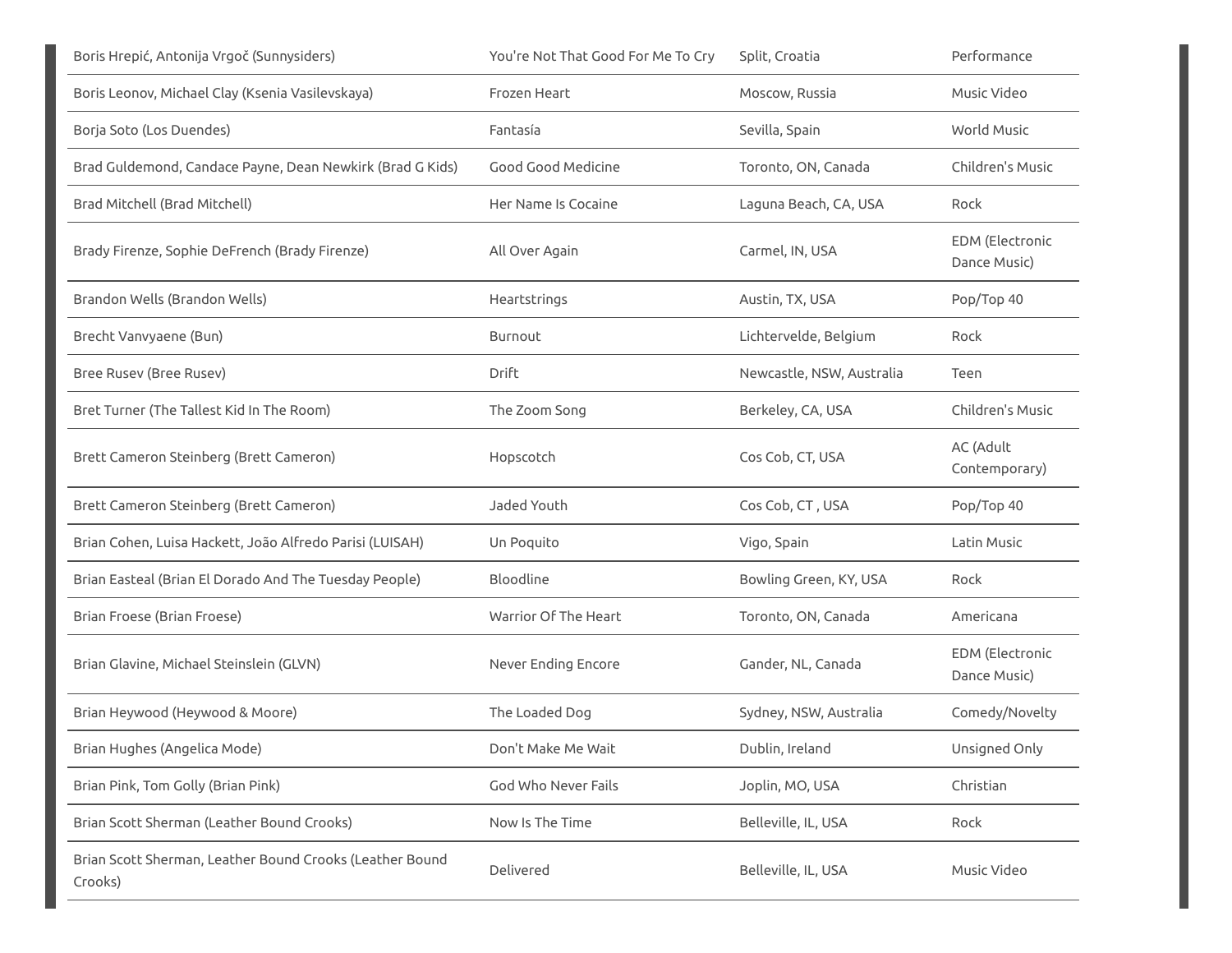| Brian Westrin, Peter Mowry (Westrin & Mowry)            | The Mission                     | Lansing, MI, USA              | Performance                         |
|---------------------------------------------------------|---------------------------------|-------------------------------|-------------------------------------|
| Brian Woodbury (Brian Woodbury)                         | You're Like Hitler              | Los Angeles, CA, USA          | Comedy/Novelty                      |
| Brian Woodbury (Brian Woodbury)                         | Small Penis                     | Los Angeles, CA, USA          | Comedy/Novelty                      |
| Brielle Brown (Brielle Brown)                           | Concrete Stars                  | New York, NY, USA             | Americana                           |
| Brighton Nkomo (Maystar_mat)                            | Love For Two                    | Bulawayo, Zimbabwe            | Folk/Singer-<br>Songwriter          |
| Briney Burley, Marco Scaligeri (BRINEY)                 | Same High                       | Cambridge, MA, USA            | Pop/Top 40                          |
| Britney Mykel Pay (MYKEL)                               | Runners                         | Highland, UT, USA             | Pop/Top 40                          |
| Brittany Pfantz, Texada (Brittany Pfantz)               | Even If I Knew                  | Nashville, TN, USA            | Pop/Top 40                          |
| Brittany Pfantz, Texada (Brittany Pfantz)               | Even If I Knew                  | Nashville, TN, USA            | Unsigned Only                       |
| Brother, Sister Nef, Nilsa DeJesus (2 Way River)        | Unreachable                     | Millville, NJ, USA            | AAA (Adult<br>Album<br>Alternative) |
| Bruce Gertz (Bruce Gertz Quintet)                       | <b>Big Bite</b>                 | Melrose, MA, USA              | Jazz                                |
| Bryan Darby (Bryan Darby)                               | A Very Pretty Dress             | Tunbridge Wells, England      | Lyrics Only                         |
| Bryan Tait (Bryan Tait)                                 |                                 |                               |                                     |
|                                                         | Silence Is The Sound            | Edinburgh, Scotland           | Folk/Singer-<br>Songwriter          |
| Bryce Sainty, Melanie Dyer, Phill Barton (Bryce Sainty) | On The Weekend                  | Central Coast, NSW, Australia | Country                             |
| Bubble Band (Bubble Band)                               | Snail Boogie (Csigabiga Boogie) | Budapest, Hungary             | Children's Music                    |
| Buck Wild, Penelope Lane (Buck Wild & Penelope Lane)    | The Way We Are                  | New York, NY, USA             | Country                             |
| Buddy Wright, Aaron Moses, Tom Michael (Buddy Wright)   | Here And Now                    | Nashville, TN, USA            | Unsigned Only                       |
| Burtland Dixon (Burtland)                               | Lost In Manhattan               | Moreno Valley, CA, USA        | R&B/Hip-Hop                         |
| BZ Lewis (BZ)                                           | Fissure King                    | Oakland, CA, USA              | EDM (Electronic<br>Dance Music)     |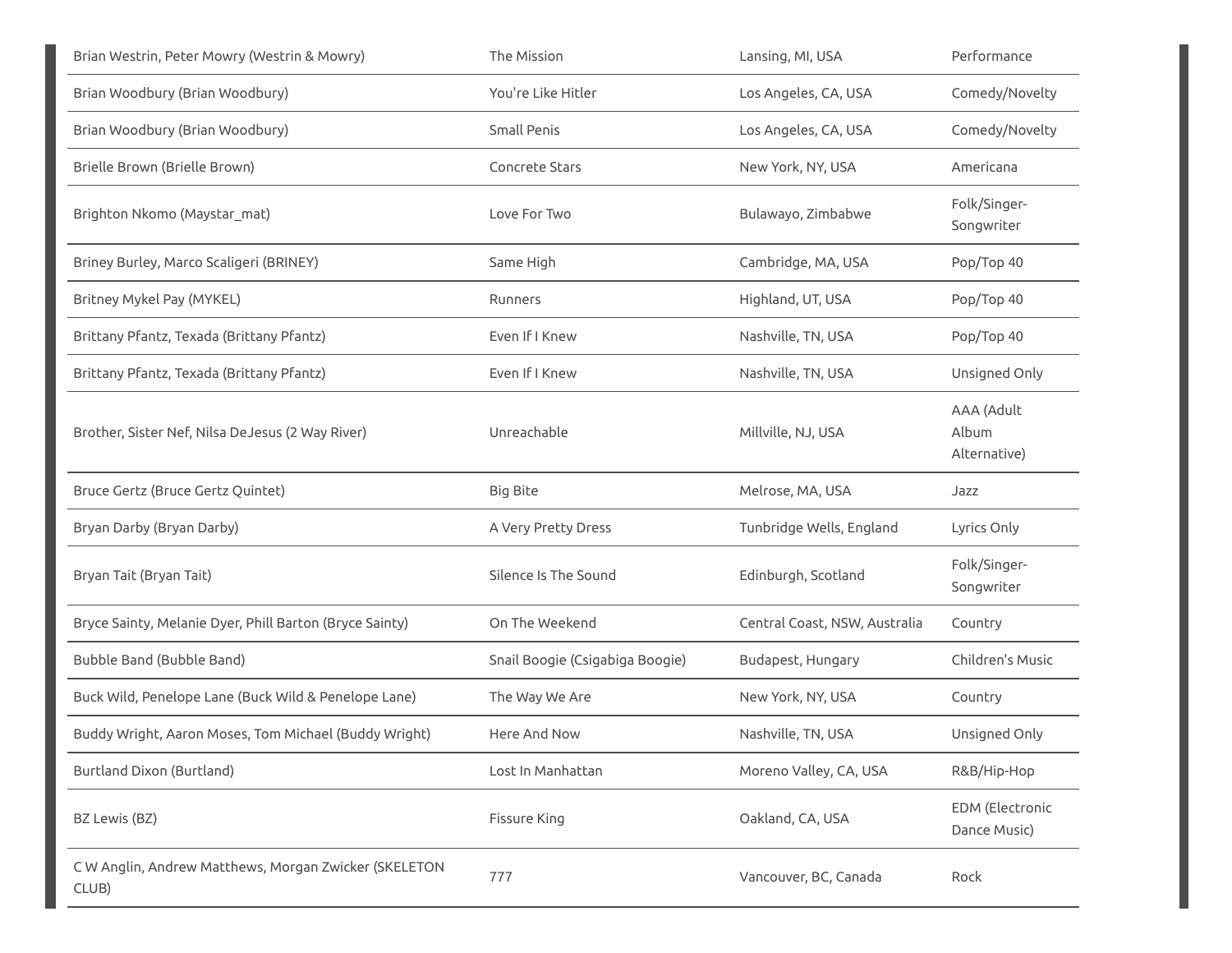777 Vancouver, BC, Canada Unpublished

| Cade Earick, Carleigh Mack (Cade Earick)                          | Drown                            | Rumney, NH, USA           | Teen                       |
|-------------------------------------------------------------------|----------------------------------|---------------------------|----------------------------|
| Caio Ricci (London Club)                                          | B.O.Y.L. (Blame It On Your Lips) | São Paulo, Brazil         | Unsigned Only              |
| Caitlin Rushing, Billy Smiley (Caitlin Rushing)                   | Mexico                           | Orlando, FL, USA          | Country                    |
| Caity Gyorgy (Caity Gyorgy)                                       | I Feel Foolish                   | Calgary, AB, Canada       | Jazz                       |
| Caleb Barth (Caleb Barth)                                         | Voices                           | Perth, WA, Australia      | Folk/Singer-<br>Songwriter |
| Caleigh Oceguera & Katie Cummins (Tough On Fridays)               | October First                    | Georgetown, TX, USA       | Rock                       |
| Calie Garrett (Calie Garrett)                                     | My Story                         | Virginia Beach, VA, USA   | AC (Adult<br>Contemporary) |
| Calixto Gabriel Bravo (Xcelencia)                                 | Camila                           | Kissimmee, FL, USA        | Latin Music                |
| Callie Crofts, Jordan Clark (Die Shiny)                           | Heartache And Bacardi            | Salt Lake City, UT, USA   | Pop/Top 40                 |
| Callum Mcpartlane, Jackson Mcpartlane, Lachlan Bryan<br>(Bo'Ness) | We Don't Need This Town          | Melbourne, VIC, Australia | Folk/Singer-<br>Songwriter |
| Callum Robinson (Semantics)                                       | <b>SDE</b>                       | Brisbane, QLD, Australia  | Rock                       |
| Calvin Rore (The Bampipe Ensemble)                                | Sukuru                           | Honiara, Solomon Islands  | <b>World Music</b>         |
| Cameron Grist (Christian The Musician)                            | More Than Meets The Eye          | Arlington, TX, USA        | Music Video                |
| Cameron Hood, Ryan David Green (Ryanhood)                         | The Fight                        | Tucson, AZ, USA           | Folk/Singer-<br>Songwriter |
| Cameron James Henderson (CJ Stranger)                             | Strange One                      | Sydney, NSW, Australia    | Rock                       |
| Cameron Nixon, Andre Miles (Cizz)                                 | Baddie Ft. Mile\$ Away           | Seattle, WA, USA          | R&B/Hip-Hop                |
| Cameron Nixon, Andre Miles (Cizz)                                 | Baddie Ft. Mile\$ Away           | Seattle, WA, USA          | Unsigned Only              |
| Camila Arraya (KamilahRa)                                         | Two Flames, One Song             | La Paz, Bolivia           | Lyrics Only                |
| Camille Harris (Camille Harris)                                   | Get Up And Try Again             | Brooklyn, NY, USA         | Children's Music           |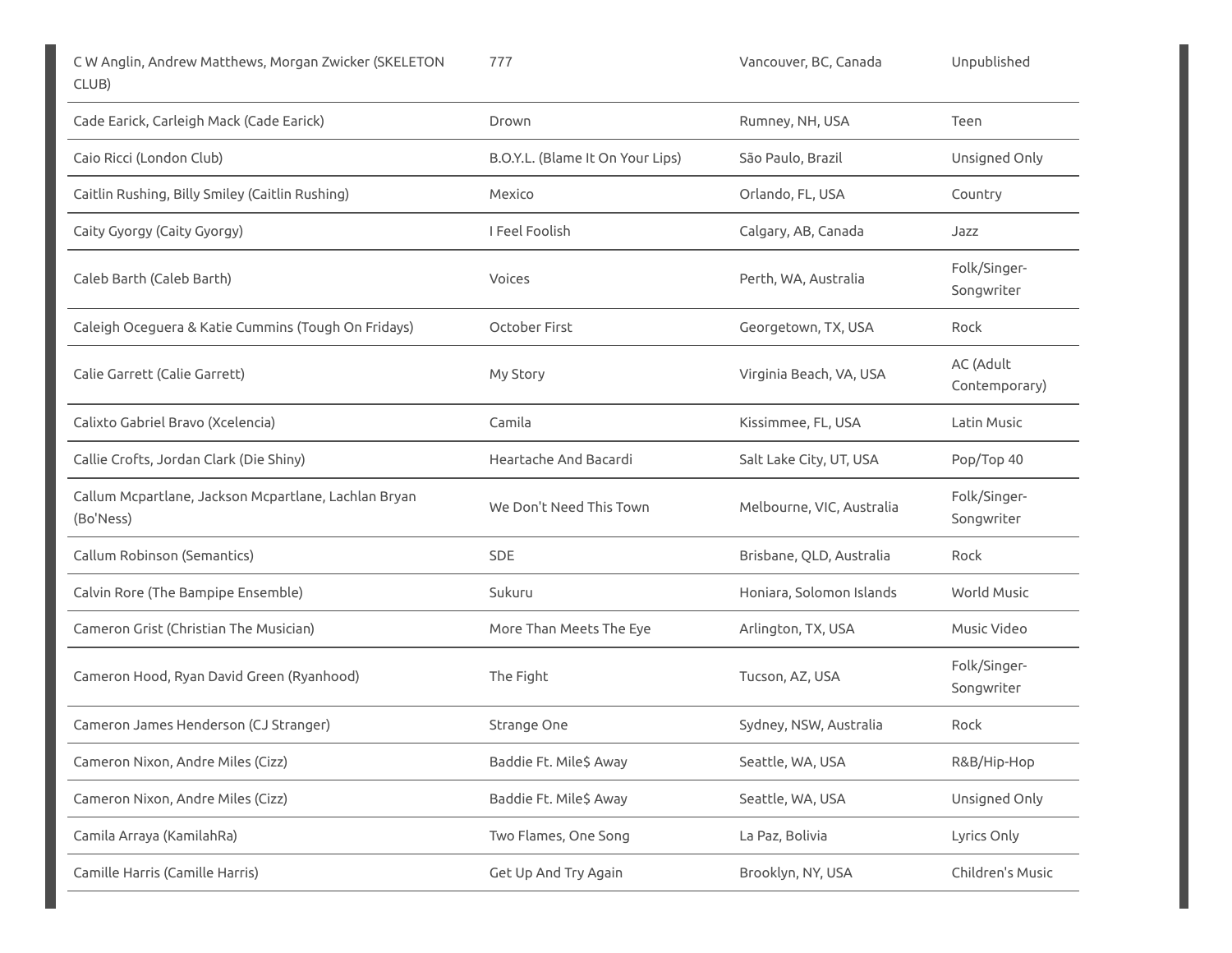| Candace Coker (Candace Coker)                                                                                             | <b>Trembling No More</b>          | San Fernando, Trinidad And<br>Tobago | Folk/Singer-<br>Songwriter |
|---------------------------------------------------------------------------------------------------------------------------|-----------------------------------|--------------------------------------|----------------------------|
| Carl Gagnon (The Ridge Riders)                                                                                            | Somewhere Else Too                | Castro Valley, CA, USA               | Country                    |
| Carla Ulbrich (Carla Ulbrich)                                                                                             | Put On A Mask                     | Clemson, SC, USA                     | Comedy/Novelty             |
| Carli Kennedy, Julie Kennedy, Mallory Johnson (Twin Kennedy<br>and Mallory Johnson)                                       | Wise Woman                        | Powell River, BC, Canada             | Country                    |
| Carlos Colao (Carlos MOs)                                                                                                 | Viva La Vida                      | Madrid, Spain                        | Latin Music                |
| Carlos Verde Jr (Carlos E.Verde Jr)                                                                                       | Gentileza De Amanecer A Anochecer | North Hills, CA, USA                 | Jazz                       |
| Carmelo Genovese (Jacopo Genovese)                                                                                        | Ciao Bambina                      | Messina, Italy                       | Folk/Singer-<br>Songwriter |
| Carmen Justice Hadley, Jordan Mohilowski (Bad Party Heroes)                                                               | Kill My Vibe                      | Nashville, TN, USA                   | Unsigned Only              |
| Caroline Bailey Coats, Khristopher Riddick-Tynes, Karen Amanda<br>Reifer, Marcus Allen James, Camden Bench (Bailey Coats) | <b>Stranger Things</b>            | Birmingham, AL, USA                  | Pop/Top 40                 |
| Carolyn Arends (Carolyn Arends)                                                                                           | Pool Of Tears                     | Vancouver, BC, Canada                | Americana                  |
| Carson Dowhan (Carson Dowhan)                                                                                             | Look At Me Now                    | Walnut Creek, CA, USA                | Music Video                |
| Casey Barnes, Samuel Gray, Kaci Brown (Casey Barnes)                                                                      | Sparks Fly                        | Sydney, NSW, Australia               | Country                    |
| Cass Hopetoun, Blake Dantier (Cass Hopetoun)                                                                              | Shots                             | Blue Mountains, NSW, Australia       | Country                    |
| Cassandra Mae Spittmann (CassMae)                                                                                         | Devotion                          | Duisburg, Germany                    | Teen                       |
| Cassidy Margolis (Margø)                                                                                                  | Hazy                              | Edmonton, AB, Canada                 | Unsigned Only              |
| Cassidy Paris, Paul Laine (Cassidy Paris)                                                                                 | Like I Never Loved You            | Melbourne, VIC, Australia            | Rock                       |
| Cassidy-Rae (Cassidy-Rae)                                                                                                 | I'm On Vacation                   | Sydney, NSW, Australia               | Folk/Singer-<br>Songwriter |
| Cate Dyer, Johnny Karanicolas (Neofix)                                                                                    | Freedom                           | Adelaide, SA, Australia              | Music Video                |
| Cathy Jain (Cathy Jain)                                                                                                   | Autumn Leaves                     | Nantwich, England                    | Teen                       |
| Cathy Lemons, Kid Andersen (The Lucky Losers)                                                                             | Godless Land                      | San Francisco, CA, USA               | Blues                      |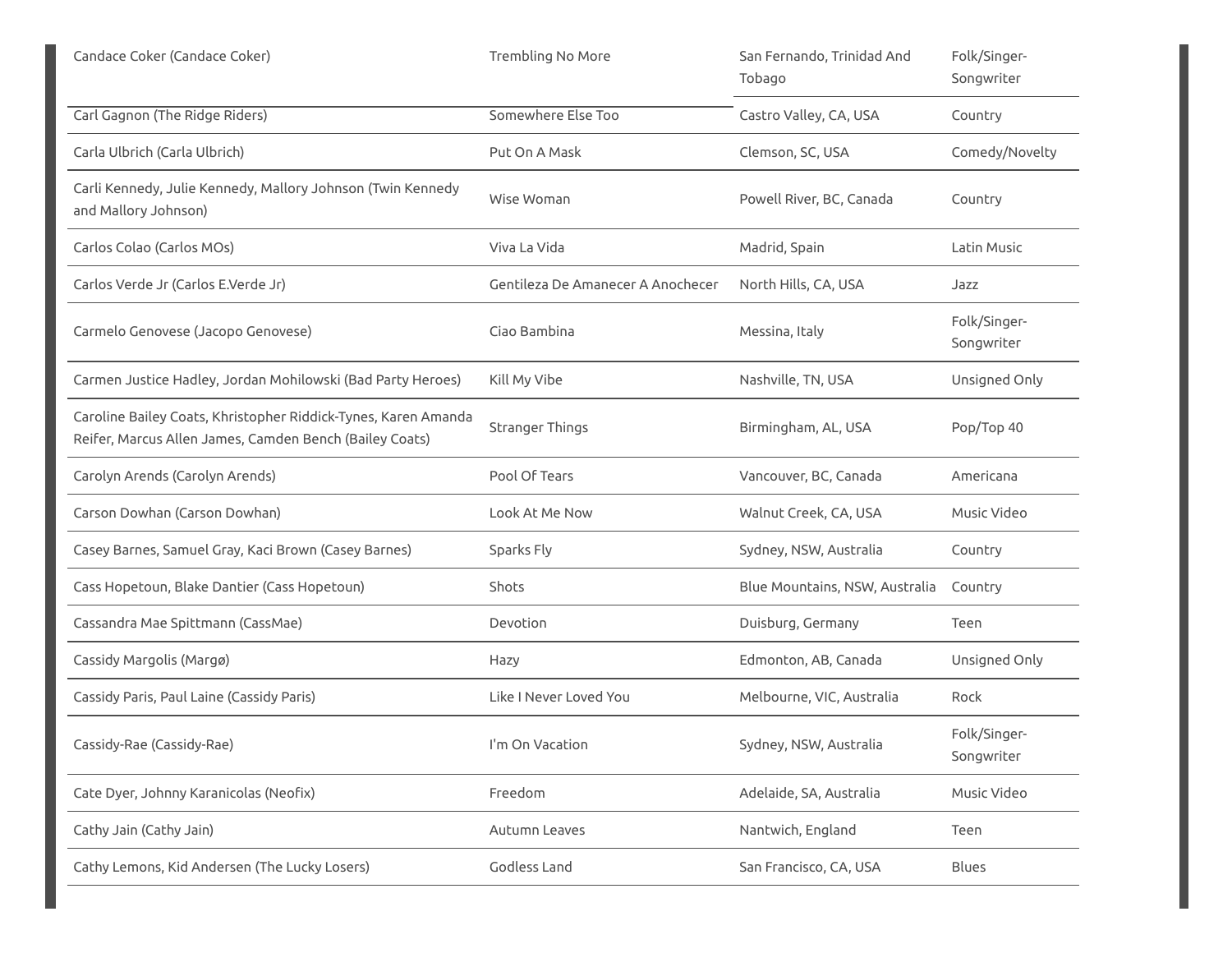| César Antonio Torres Muñoz (La Tusa)                          | Yo No Sé Vivir Sin Ti             | Santiago, Chile            | Latin Music                |
|---------------------------------------------------------------|-----------------------------------|----------------------------|----------------------------|
| CC Hall, Dylan Harding, Craig Marshalsey (The SunBears)       | Set Fire To My Heart              | Canberra, NSW, Australia   | <b>Blues</b>               |
| Cecile Kayirebwa (Cecile Kayirebwa)                           | None Twaza                        | Kigali, Rwanda             | World Music                |
| Cee/Gee (Cee/Gee)                                             | Where Is The Love                 | Paris, France              | AC (Adult<br>Contemporary) |
| Ceilidh Matthews (Ceilidh Matthews)                           | Someday                           | Victoria, BC, Canada       | Folk/Singer-<br>Songwriter |
| Celine Carr (Rredbeatt)                                       | You're My Sweetheart              | Honolulu, HI, USA          | Teen                       |
| Ceri Earle, Chelsey Satterlee, Scott Voelkerding (Ceri Earle) | Home Is Where The Heart Breaks    | Fort Lauderdale, FL, USA   | Lyrics Only                |
| Ceshia Ubau, Hdyeshua, Said Palacios (Ceshia Ubau)            | Mayahuabá                         | Managua, Nicaragua         | World Music                |
| Chad Elliott (Chad Elliott)                                   | Wildman                           | Lamoni, IA, USA            | Americana                  |
| Charles Fairfield (Charles Fairfield)                         | The Adventures Of 12-Tone Tony    | L'Ange-Gardien, QC, Canada | Instrumental               |
| Charles Gosme (Charles Gosme)                                 | On This Shore                     | Paris, France              | Instrumental               |
| Charles Sartorius (Charles Sartorius)                         | A Fart Is The Best Response       | Irving, TX, USA            | Comedy/Novelty             |
| Charles Wall, Paul Bromley (Bobby Alu)                        | Fire                              | Byron Bay, NSW, Australia  | Unpublished                |
| Charlie Millikin (Charlie John)                               | Better                            | Cincinnati, OH, USA        | Folk/Singer-<br>Songwriter |
| Charlie Wertheimer (Charlie Wertheimer)                       | <b>Sweet Water Falls</b>          | Danville, CA, USA          | Country                    |
| Chas Tackett, Shama Mrema (Chas Tackett)                      | Through The Night Ft. Shama Mrema | Tulsa, OK, USA             | Christian                  |
| Chase Holfelder, Christina Holfelder (Chase Holfelder)        | Clarity (I'm Finally Home)        | Apex, NC, USA              | Rock                       |
| Chase Holfelder, Christina Holfelder (Chase Holfelder)        | Clarity (I'm Finally Home)        | Apex, NC, USA              | Unpublished                |
| Chaylyn Thompson (Chaylyn)                                    | I Deserve Better                  | Rockville, IN, USA         | Christian                  |
| Chelsea Gilliland (Chlsy)                                     | Cowboy                            | Nashville, TN, USA         | Music Video                |
| Chelsea Gilliland, Dave Audé, David Quiñones (Chlsy)          | Dead                              | Nashville, TN, USA         | Pop/Top 40                 |
| Chelsea Williams (Chelsea Williams)                           | Wasted                            | Los Angeles, CA, USA       | AAA (Adult                 |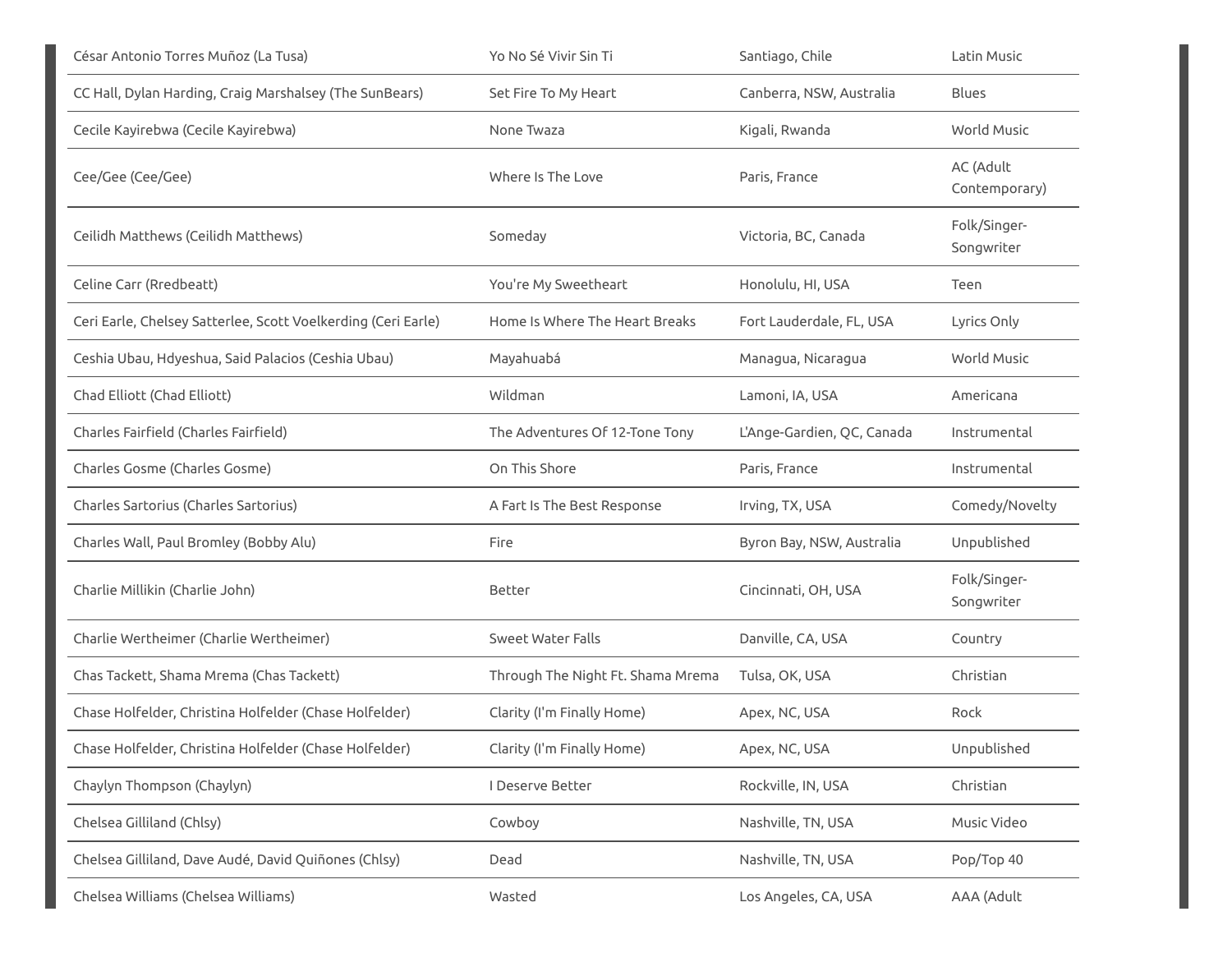$A|k$ 

| Album        |  |
|--------------|--|
| Alternative) |  |

| Cherise Ransome, Michael Montano (Cherise Ransome)                   | <b>Back To You</b>            | Gasparillo, Trinidad And<br>Tobago | R&B/Hip-Hop                |
|----------------------------------------------------------------------|-------------------------------|------------------------------------|----------------------------|
| Cheryl Anderson, B. Chambers (Andersonlane)                          | <b>Waiting For Apocalypse</b> | Dalby, QLD, Australia              | Folk/Singer-<br>Songwriter |
| Cheryl DaVeiga, Anthony Krizan (CADi Grace)                          | Poking Around With Me         | Florham Park, NJ, USA              | Children's Music           |
| Cheryl DaVeiga, Anthony Krizan (Eryn)                                | Hallelujah You're Gone        | Florham Park, NJ, USA              | AC (Adult<br>Contemporary) |
| Cheryl DaVeiga, Anthony Krizan, Dave Gibson (Anthony Krizan)         | One More Last Time            | Florham Park, NJ, USA              | Americana                  |
| Cheryl DaVeiga, Anthony Krizan, Dave Gibson (Anthony Krizan)         | I Got Her Number              | Florham Park, NJ, USA              | Country                    |
| Cheryl Marie Myers (Rafiki Chemari)                                  | The Wrath Of Kime(t)          | San Francisco, CA, USA             | <b>World Music</b>         |
| Cheyne Greene (Cheyne Greene)                                        | Watching You                  | Melbourne, VIC, Australia          | Teen                       |
| Chieko Hayashi (Chieko Hayashi)                                      | Percussive Monday             | Asaka City, Japan                  | Jazz                       |
| Chimatara Ihunanyachi Ejugbo (TARRAH)                                | Jump                          | Uburu, Nigeria                     | Folk/Singer-<br>Songwriter |
| Chloe Adelaide Watson (ChloA Watson)                                 | You                           | Henderson, NV, USA                 | Teen                       |
| Chloe Pourmorady (Chloe Pourmorady Ensemble)                         | Elohai Neshama                | Los Angeles, CA, USA               | <b>World Music</b>         |
| Chloe Rose Schwartz (Chloe Rose)                                     | Lookalike                     | Santa Barbara, CA, USA             | Performance                |
| Chloe Rose Schwartz (Chloe Rose)                                     | Lookalike                     | Santa Barbara, CA, USA             | Unpublished                |
| Chloe Rose Schwartz, Mike Malchicoff, Daniel Presant (Chloe<br>Rose) | <b>Fake Names</b>             | Santa Barbara, CA, USA             | Pop/Top 40                 |
| Chris Calleja (Chris Calleja)                                        | Don't Wait For Me             | Detroit, MI, USA                   | Americana                  |
| Chris Dowell (Chris Dowell)                                          | The Wal-Mart Song             | Salt Lake City, UT, USA            | Comedy/Novelty             |
| Chris Dowell (Chris Dowell)                                          | The Open-Miker Song           | Salt Lake City, UT, USA            | Comedy/Novelty             |
|                                                                      |                               |                                    |                            |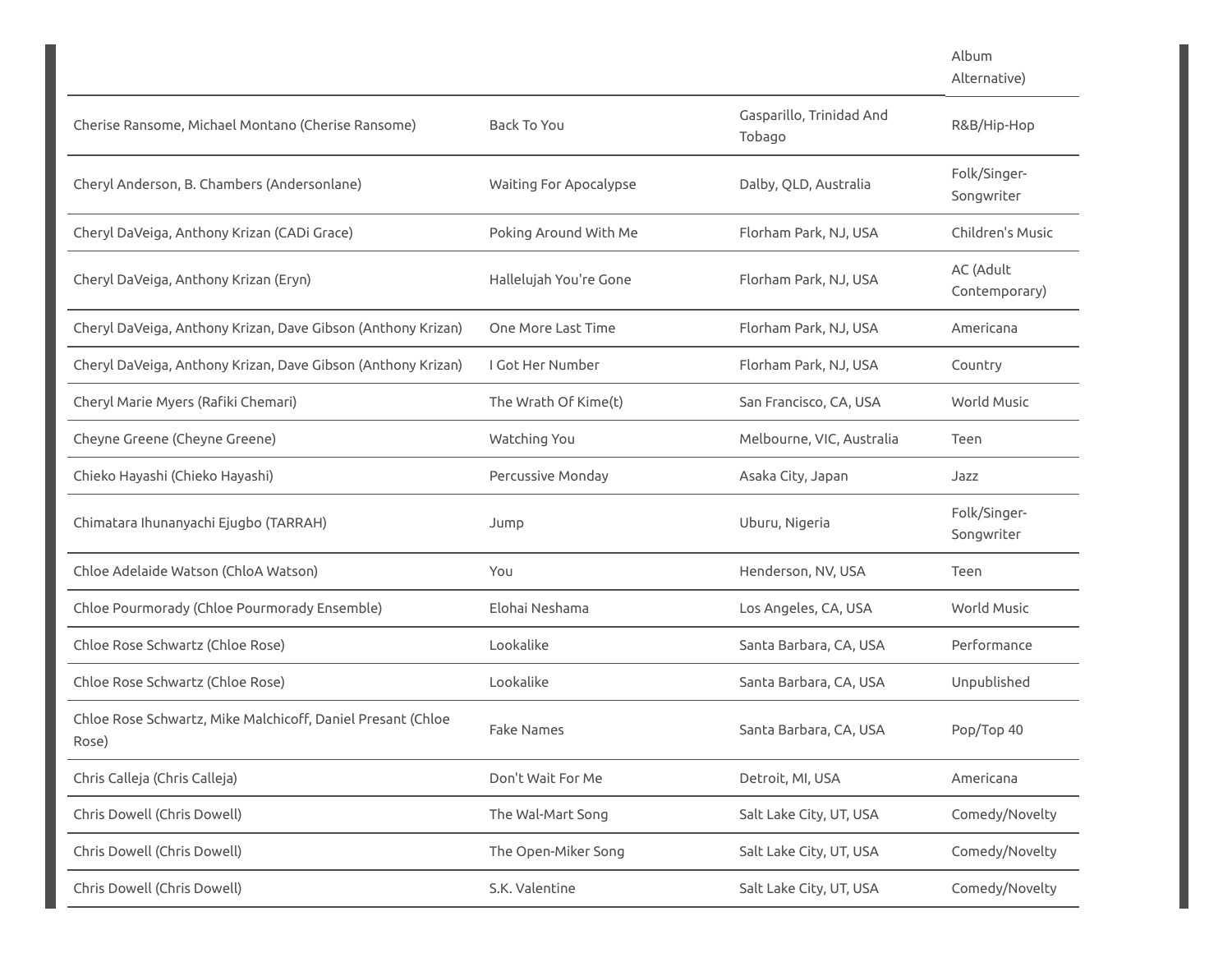| Chris Dowell (Chris Dowell)                                                                      | Lullabye                  | Salt Lake City, UT, USA   | Comedy/Novelty                      |
|--------------------------------------------------------------------------------------------------|---------------------------|---------------------------|-------------------------------------|
| Chris Hochkeppel (Burris)                                                                        | Who I'm Thinking Of       | Lafayette, LA, USA        | Folk/Singer-<br>Songwriter          |
| Chris Liverman, Terrance Howell, Jesse Wood, Stuart McCloud<br>(Chris Liverman)                  | Joy Of Life               | Elizabeth City, NC, USA   | Christian                           |
| Chris Mann (Chris Mann)                                                                          | The 12 Days Of Quarantine | Valley Glen, CA, USA      | Comedy/Novelty                      |
| Chris Mann, Adele, Greg Kurstin (Chris Mann)                                                     | Hello (From The Inside)   | Valley Glen, CA, USA      | Comedy/Novelty                      |
| Chris Mann, Adele, Greg Kurstin (Chris Mann)                                                     | Hello (From The Inside)   | Valley Glen, CA, USA      | Music Video                         |
| Chris McKhool (Sultans Of String)                                                                | Summer In Tehranto        | Toronto, ON, Canada       | Instrumental                        |
| Chris McKhool, Yasmin Levy, Kevin Laliberte, Drew Birston<br>(Sultans Of String Ft. Yasmin Levy) | Asi Soy (This Is Me)      | Toronto, ON, Canada       | Performance                         |
| Chris McKhool, Yasmin Levy, Kevin Laliberte, Drew Birston<br>(Sultans Of String Ft. Yasmin Levy) | Asi Soy (This Is Me)      | Toronto, ON, Canada       | World Music                         |
| Chris Ronald (Chris Ronald)                                                                      | City Girl                 | Vancouver, BC, Canada     | Americana                           |
| Chris Sanders, Natalie Conaty (Chris Sanders)                                                    | Mittens Official Song     | Auckland, New Zealand     | Children's Music                    |
| Chris Wilson, Grahame Rolfe (Chris Wilson D.C)                                                   | Now I See You             | Dublin, Ireland           | Music Video                         |
| Chris Woods (Chris Woods)                                                                        | Take Another Sip          | Douglas, GA, USA          | Country                             |
| Christee Palace (Christee Palace)                                                                | What Have You Done to Me  | Windsor, ON, Canada       | Music Video                         |
| Christian McNeal (Christian McNeal)                                                              | Living In The Last Days   | Alabaster, AL, USA        | Instrumental                        |
| Christian Sbrocca, Gabriella (Gabriella)                                                         | Arcade In Me              | Montreal, QC, Canada      | AAA (Adult<br>Album<br>Alternative) |
| Christian Vegh (Christian Vegh)                                                                  | Love On The Airways       | Windsor, ON, Canada       | Rock                                |
| Christian Welde (Christian Welde)                                                                | When Echoes Fade          | Kopervik, Norway          | AC (Adult<br>Contemporary)          |
| Christine Eccleston (Christine Eccleston)                                                        | One Old Guitar            | Aylmerton, NSW, Australia | Lyrics Only                         |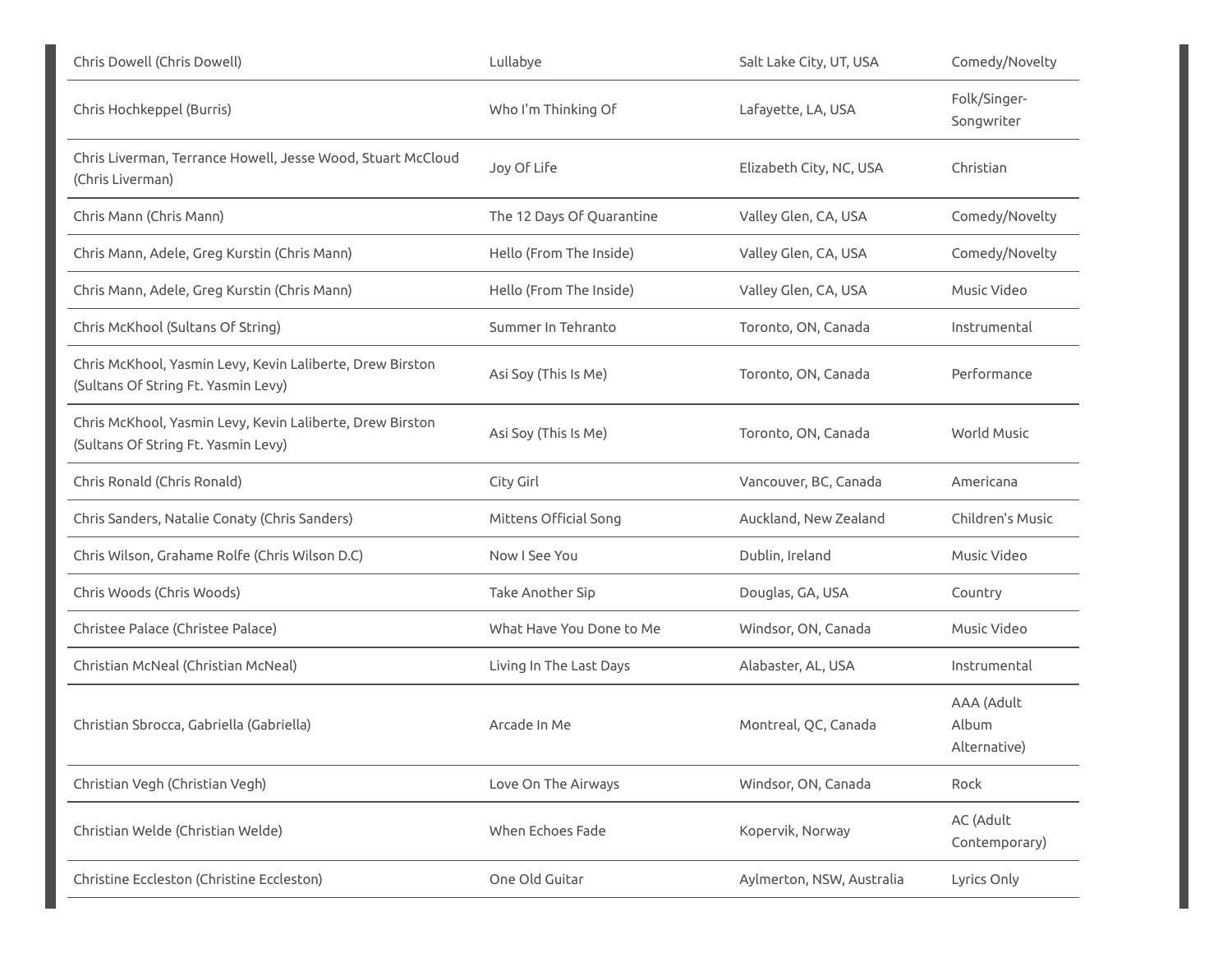| Christine Ekeberg, Morten Franck, Are Sorknes (Christine<br>Ekeberg) | Elevator Love                  | Tofte, Norway             | Pop/Top 40                 |
|----------------------------------------------------------------------|--------------------------------|---------------------------|----------------------------|
| Christine Kern, Bang Allure, Jesse Lyons (Jesse Lyons)               | Say                            | Columbia, SC, USA         | AC (Adult<br>Contemporary) |
| Christopher Allan Vincent (Christopher Allan Vincent)                | Gotta Go Home                  | South Yarmouth, MA, USA   | Comedy/Novelty             |
| Christopher Justin (Christopher Justin)                              | <b>Brilliance</b>              | Auckland, New Zealand     | Rock                       |
| Christopher Owens (Chris Oledude)                                    | Orange Blues                   | Brooklyn, NY, USA         | <b>Blues</b>               |
| Christopher T Duggan (Plaid Brixx)                                   | Doin' So Well                  | Columbus, OH, USA         | Rock                       |
| Christos Mythos (ChristosMythosMaryJane)                             | Go For Your Dreams             | Paros, Greece             | Folk/Singer-<br>Songwriter |
| Chulita (Chulita)                                                    | <b>Better Now</b>              | Nonthaburi, Thailand      | Pop/Top 40                 |
| Cinta Ellis (Cinta Ellis)                                            | I Would Have Loved To Love You | Centurion, South Africa   | Lyrics Only                |
| Claire Kelly (Claire Kelly)                                          | Throw Me Away                  | Cary, IL, USA             | Folk/Singer-<br>Songwriter |
| Clancy Mcinnis (Church of Zombie)                                    | <b>Timeless</b>                | Whitehorse, YK, Canada    | Rock                       |
| Clare Cunningham (Clare Cunningham)                                  | Éireann I Mo Chroí             | Collon, Ireland           | Performance                |
| Clarence Spady (Clarence Spady)                                      | Surrender                      | New Orleans, LA, USA      | <b>Blues</b>               |
| Claudia Gruber (Claudia Gruber)                                      | Untangled                      | Freehold, NJ, USA         | Folk/Singer-<br>Songwriter |
| Claudia Robin Gunn (Claudia Robin Gunn)                              | Like An Astronaut              | Auckland, New Zealand     | Children's Music           |
| Clay Melton (Clay Melton)                                            | Say That You Love Me (Live)    | Cypress, TX, USA          | Rock                       |
| Clayton Saunders (Clayton Saunders)                                  | House With The Broken Heart    | Melbourne, VIC, Australia | Country                    |
| Clea Pratt, Alistar Richardson (Clea)                                | Sugar                          | Brisbane, QLD, Australia  | AC (Adult<br>Contemporary) |
| Cliff Beeckman, Reinhard Vanbergen (CLIFF)                           | Autumn Tears                   | Gent, Belgium             | Instrumental               |
| Cliff Cody, Arlis Albritton, Kyle Coulahan (Cliff Cody)              | Warning Labels                 | Odessa, TX, USA           | Country                    |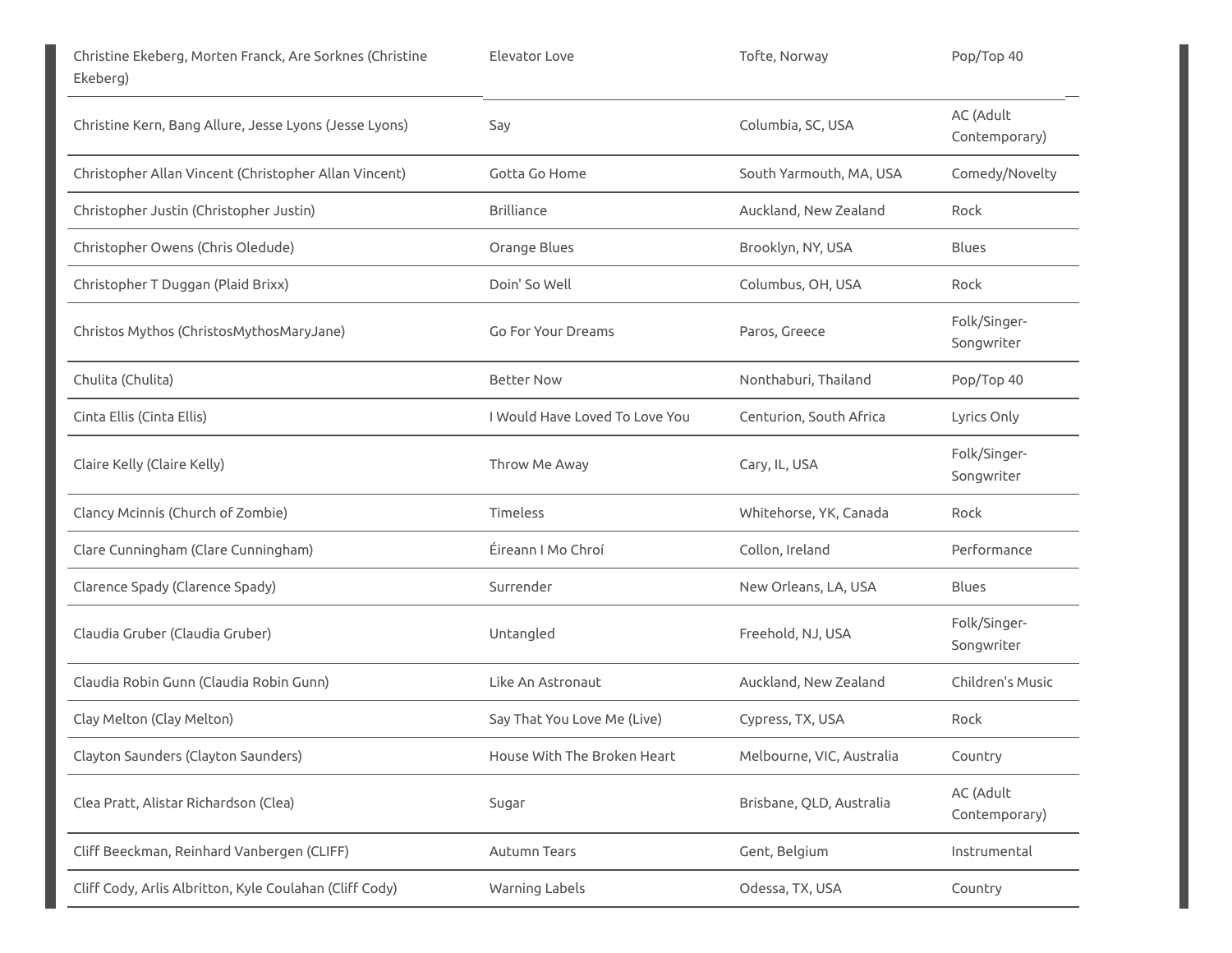| Cliff McGoon (Cliff McGoon)                                     | Mom's Basement Blues              | Des Plaines, CA, USA          | Comedy/Novelty                      |
|-----------------------------------------------------------------|-----------------------------------|-------------------------------|-------------------------------------|
| Clifton Grant (Clifton Grant)                                   | Yesterday's Blues                 | Kinston, NC, USA              | <b>Blues</b>                        |
| club 29 (club 29)                                               | In A Middle Of A Ray  Of Light    | Saint Petersburg, Russia      | Rock                                |
| Cmagic5 (Cmagic5)                                               | You Don't Know                    | Mississauga, ON, Canada       | Teen                                |
| Cole Phoenix, Cameron Stymeist (Cole Phoenix)                   | Ready To Live                     | Brisbane, QLD, Australia      | AC (Adult<br>Contemporary)          |
| Cole Phoenix, Cameron Stymeist (Cole Phoenix)                   | Ready To Live                     | Brisbane, QLD, Australia      | Christian                           |
| Coleston Walters (Coleston Walters)                             | Implied                           | Greenfield, OH, USA           | AAA (Adult<br>Album<br>Alternative) |
| Conall Gorman (Conall Gorman)                                   | <b>Grey Painted Skies</b>         | Montclair, NJ, USA            | Teen                                |
| Connell Cruise, Andrew Baird (Connell Cruise)                   | Take Me To The River              | Johannesburg, South Africa    | Performance                         |
| Conor J Breen (Trist)                                           | Fade Out                          | Downpatrick, Northern Ireland | Rock                                |
| Conor Kilkelly (Kilkelly)                                       | Look For Me When You're Leaving   | Drogheda, Ireland             | Folk/Singer-<br>Songwriter          |
| Cora Burnette (Cora & The Moon)                                 | Like We Used To                   | Vancouver, BC, Canada         | Folk/Singer-<br>Songwriter          |
| Cora Ripatti Sutherland (The Mystery Baby Ft. Felice LaZae)     | The Mystery Baby (A Bedtime Song) | Pasadena, CA, USA             | Children's Music                    |
| Corey Legge (Corey Legge)                                       | Some Days                         | Bega, NSW, Australia          | Americana                           |
| Corry Knobel (Corry Knobel)                                     | Take Me Home                      | Minusio, Switzerland          | Folk/Singer-<br>Songwriter          |
| Cory Carleton, Travis Brant (Axon Radio)                        | Open & Shut Case                  | Fishers, IN, USA              | Instrumental                        |
| Cosimo Parco (Kosmoe)                                           | The Open Road                     | North Andover, MA, USA        | Country                             |
| Costas Striftos, Panos Malahias (The Rockin' Dead)              | Victory Or Death                  | Halandri, Greece              | Rock                                |
| Courtney Cole, Melissa Fuller, Jeff Pardo (Brianna Blankenship) | Church                            | Kane, PA, USA                 | Country                             |
| Courtney Keil, Rod McCormack, Templeton Thompson, Sam Gay       | I Just Wanna Hold You             | Melbourne, VIC, Australia     | Country                             |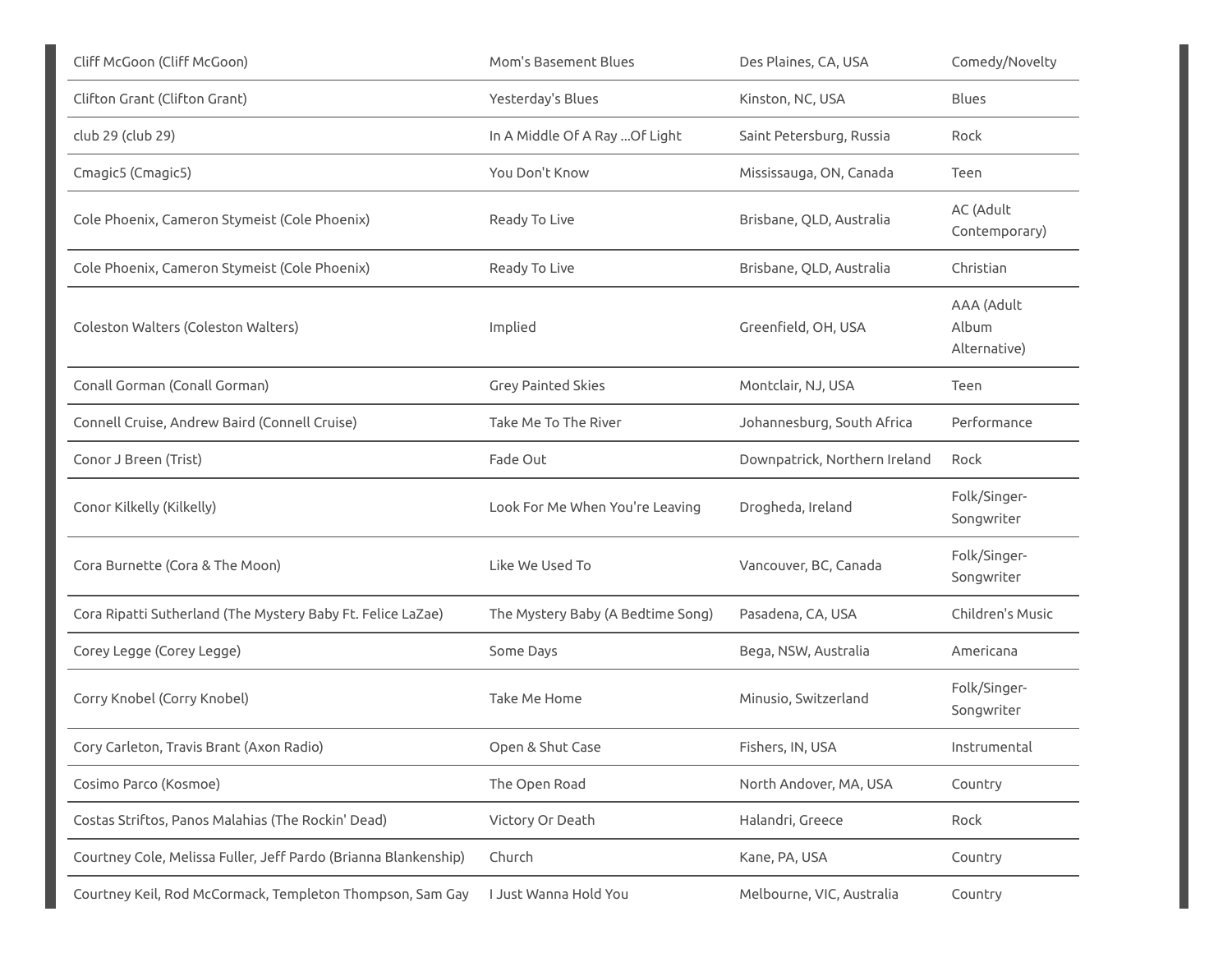| (Courtney Keil)                                                                         |                                            |                         |                                        |
|-----------------------------------------------------------------------------------------|--------------------------------------------|-------------------------|----------------------------------------|
| Courtney Preis, Casey Sullivan, Luigie González, Adrian Lopez<br>(Courtney Preis)       | Speechless                                 | Encinitas, CA, USA      | Pop/Top 40                             |
| Craig Rewbury (The Cabaret Quicksand)                                                   | Colours                                    | Fonthill, ON, Canada    | AC (Adult<br>Contemporary)             |
| Craig Smith (Craig Smith)                                                               | The Grinny Granny Donkey                   | Queenstown, New Zealand | Children's Music                       |
| Craig Wilson, Peyton Gilliland (Peyton Gilliland)                                       | Empty                                      | Albertville, AL, USA    | Folk/Singer-<br>Songwriter             |
| Cristabelle Braden (Cristabelle Braden)                                                 | Different Kind Of Warrior                  | Allentown, PA, USA      | Christian                              |
| Cristian Gualpa (Caley)                                                                 | Atrevida                                   | Loja, Ecuador           | Latin Music                            |
| Cristian Rafael Maduro Ramirez (Crispin Way)                                            | Morena                                     | Santa Marta, Colombia   | Latin Music                            |
| Cristina Perez (Cristina Perez)                                                         | Just You And Me                            | New Orleans, LA, USA    | Performance                            |
| Crystal Rose (Crystal Rose)                                                             | Arena                                      | Kansas City, MO, USA    | R&B/Hip-Hop                            |
| Curt Yagi (Tiny Music)                                                                  | Little Fussy Pants                         | Oakland, CA, USA        | Children's Music                       |
| Cydnee Alyxzan (Cydnee Alyxzan)                                                         | Rose Water                                 | Kansas City, MO, USA    | R&B/Hip-Hop                            |
| CYJ (CYJ)                                                                               | Used To                                    | Green Bay, WI, USA      | R&B/Hip-Hop                            |
| Cynthia Dougherty (High Brow Affair)                                                    | High Brow Affair                           | Carnegie, PA, USA       | Children's Music                       |
| D Henry Fenton, Bentley Rumble (D Henry Fenton)                                         | The Loneliest Boy In The World             | Los Angeles, CA, USA    | AAA (Adult<br>Album<br>Alternative)    |
| Dale Sawatzky (Dale Sawatzky)                                                           | Good At Saying No                          | Langley, BC, Canada     | Blues                                  |
| Dallas Cotton, Alexander Gumuchian, Camerson Jabril Thomaz,<br>Max Schnieder (Yung Bae) | Bad Boy Ft. Wiz Khalifa, Bbno\$ And<br>Max | Oakland, CA, USA        | <b>EDM</b> (Electronic<br>Dance Music) |
| Dallas Cotton, Alexander Gumuchian, Camerson Jabril Thomaz,<br>Max Schnieder (Yung Bae) | Bad Boy Ft. Wiz Khalifa, Bbno\$ And<br>Max | Oakland, CA, USA        | Pop/Top 40                             |
| Dallas Thornton (Dallas Thornton)                                                       | Dance Till We Die                          | Boulder, CO, USA        | Rock                                   |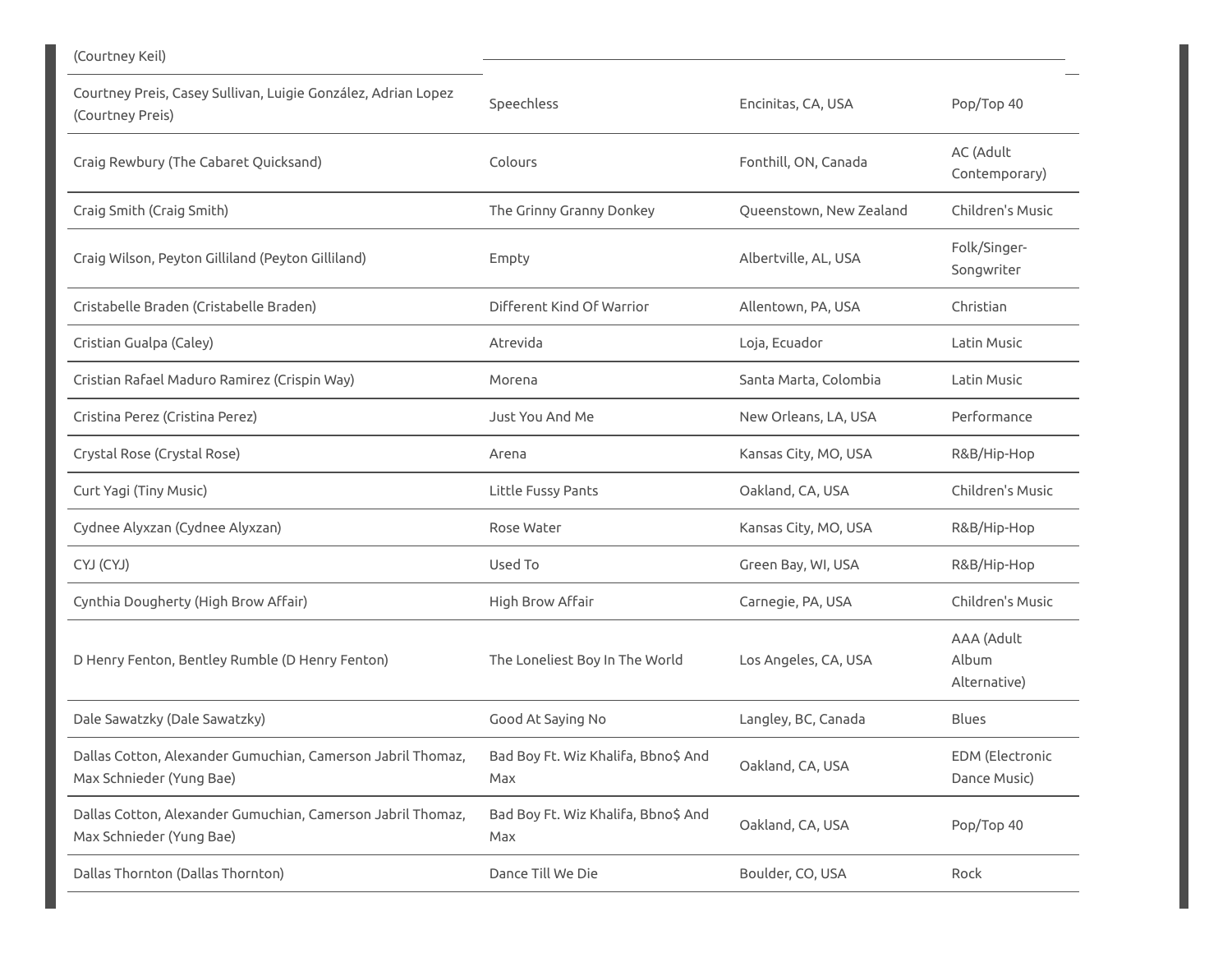| Dallas Thornton (Dallas Thornton)                                | Dance Till We Die                     | Boulder, CO, USA          | Unsigned Only                          |
|------------------------------------------------------------------|---------------------------------------|---------------------------|----------------------------------------|
| Damarlo Jovon Edmunds (Jvon Koo) (Damarlo Edmunds (Jvon<br>Koo)) | <b>Truth Seeker</b>                   | Rock Island, IL, USA      | AC (Adult<br>Contemporary)             |
| Damarlo Jovon Edmunds (Jvon Koo) (Damarlo Edmunds (Jvon<br>Koo)) | <b>Truth Seeker</b>                   | Rock Island, IL, USA      | EDM (Electronic<br>Dance Music)        |
| Damaso Antonio Cantu (Auranova)                                  | Stars Are Falling                     | Edinburg, TX, USA         | Christian                              |
| Damaso Antonio Cantu (Auranova)                                  | II (Dos)                              | Edinburg, TX, USA         | Latin Music                            |
| Damia Oliver López (Damia Oliver)                                | Roll                                  | Pollensa, Spain           | Music Video                            |
| Damian DeRobbio, Paul Cannon (Iron Sage Wood)                    | Rain Or Shine                         | San Diego, CA, USA        | Folk/Singer-<br>Songwriter             |
| Damien Angelo (Damien Angelo)                                    | I Don't Fall In Love                  | Fredrikstad, Norway       | Folk/Singer-<br>Songwriter             |
| Damien Binder (Damien Binder)                                    | Here It Is                            | New Zealand, New Zealand  | AAA (Adult<br>Album<br>Alternative)    |
| Damien Hosken, Stacy Hogan (Deb Thomas)                          | Christmas (It's The Talk Of The Town) | Melbourne, VIC, Australia | Children's Music                       |
| Damien Hosken, Stacy Hogan (Deb Thomas)                          | Song Of The Rain                      | Melbourne, VIC, Australia | Country                                |
| Damjan Milanovski (Red-Tailed Healer)                            | Resilience                            | Kumanovo, Macedonia       | Rock                                   |
| Damontrez Bell (Trez Bell)                                       | Damaged                               | Hopkinsville, KY, USA     | Pop/Top 40                             |
| Damontrez Bell, Hayden Coleman (Da Factory Ent.)                 | Hype Life                             | Hopkinsville, KY, USA     | <b>EDM</b> (Electronic<br>Dance Music) |
| Dan Dinnen (Dan Dinnen & Shorty)                                 | Love Will Make You Do It              | Melbourne, VIC, Australia | Blues                                  |
| Dan Lynch, Dario Bortolin (Dan Lynch)                            | Eagle Soar                            | Sydney, NSW, Australia    | Americana                              |
| Dan Nilsson (Dan Nilsson)                                        | Your River Deep And Wide              | Fitzroy, VIC, Australia   | Blues                                  |
| Dan O'Rourke (Dan O'Rourke)                                      | For That Matter                       | Nashville, TN, USA        | Folk/Singer-<br>Songwriter             |
| Dana Athens (Dana Athens)                                        | Peace. Love Shine                     | Brooklyn, NY, USA         | Performance                            |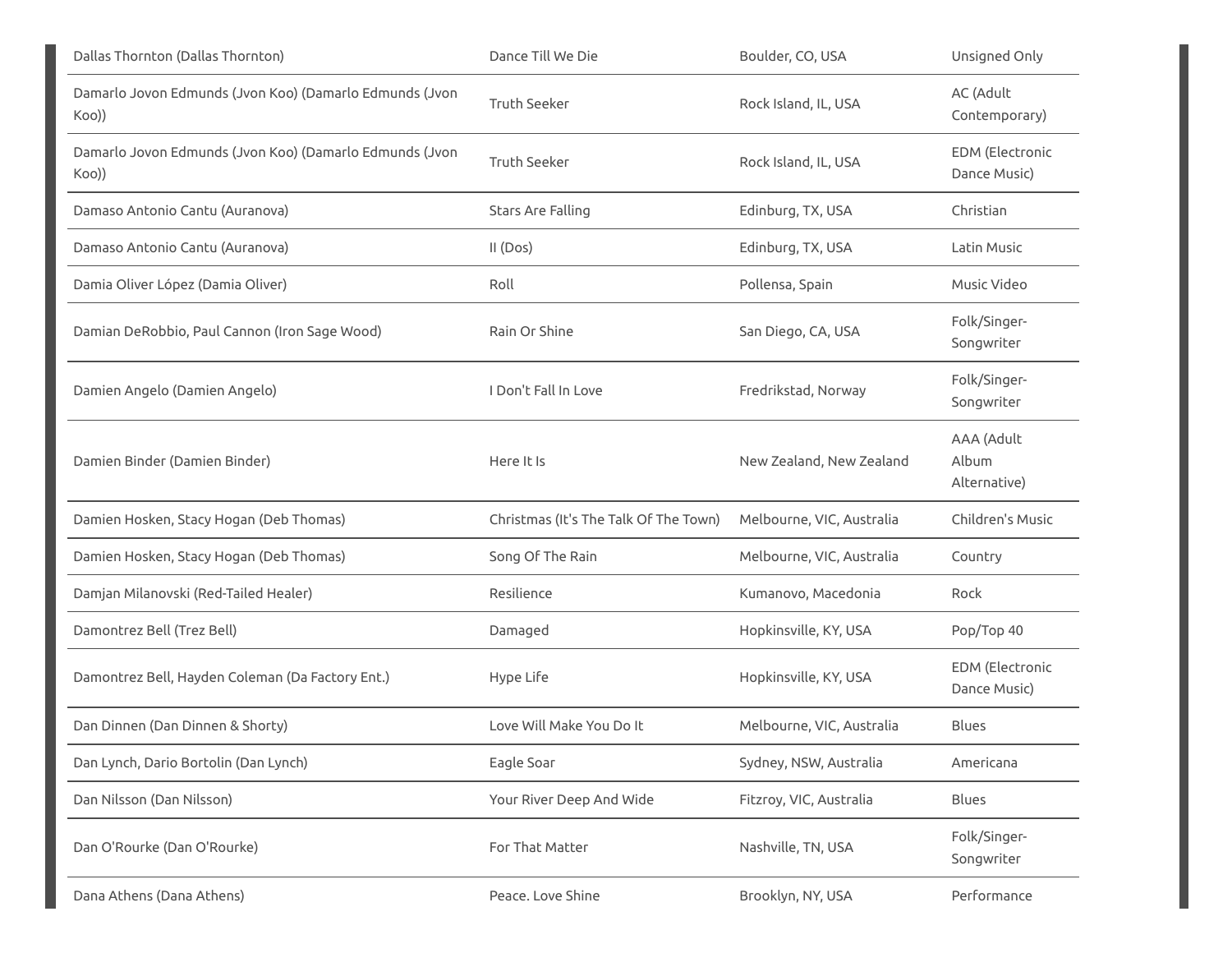| Dana Cohenour (Dana Cohenour)                                                     | Honey Bee Bee Bop                   | Blaine, WA, USA            | Children's Music                    |
|-----------------------------------------------------------------------------------|-------------------------------------|----------------------------|-------------------------------------|
| Dana Marie Rogers, Nell Maynard, Molly Adele Brown (Daena)                        | Bright Enough                       | Nashville, TN, USA         | Performance                         |
| Dana Ruehlemann (DanaMaria)                                                       | Girl With The Guitar                | Neu Isenburg, Germany      | Country                             |
| Dani Strong (Dani Strong)                                                         | Mrs. Jones (Evelyn)                 | Kimberley, BC, Canada      | Country                             |
| Daniel Agar (Daniel Agar)                                                         | Inside                              | Melbourne, VIC, Australia  | Folk/Singer-<br>Songwriter          |
| Daniel Baron (Daniel Baron)                                                       | Cannibal                            | Johannesburg, South Africa | AAA (Adult<br>Album<br>Alternative) |
| Daniel Baron (Daniel Baron)                                                       | Twisted                             | Johannesburg, South Africa | Pop/Top 40                          |
| Daniel Benney, Chris Smith (Yeah Magnets!)                                        | Nine Lives                          | Truro, England             | Unpublished                         |
| Daniel Eriksen (Daniel Eriksen)                                                   | <b>Barefoot Among Scarecrows</b>    | Langesund, Norway          | <b>Blues</b>                        |
| Daniel Faustino, Luís Santos, Matheus Peixoto, Nuno Pires (Jimi<br>& The Carpets) | Sweet Silly Heart                   | Porto, Portugal            | Rock                                |
| Daniel Figueiredo (Daniel Figueiredo)                                             | Motivando                           | Los Angeles, CA, USA       | Instrumental                        |
| Daniel Friel (Maple, The Artist)                                                  | Anastasia                           | Brisbane, QLD, Australia   | Folk/Singer-<br>Songwriter          |
| Daniel Gazel Chaves (Gazel)                                                       | Tal Vez Pueda                       | Alajuela, Costa Rica       | Latin Music                         |
| Daniel Gazel Chaves (Gazel)                                                       | Vuelve                              | Alajuela, Costa Rica       | Music Video                         |
| Daniel González Sandoval (Dani Bander)                                            | Los Mariaches                       | Ciudad De México, Mexico   | Latin Music                         |
| Daniel J. Kenny (Dan Kenny)                                                       | Let's Go Home                       | Frederick, MD, USA         | Americana                           |
| Daniel McCarthy (Daniel McCarthy)                                                 | Stonewall                           | London, England            | Teen                                |
| Daniel McCarthy (Daniel McCarthy)                                                 | Valentine                           | London, England            | Unsigned Only                       |
| Daniel Patino Quintana (Patiño)                                                   | Paquita Linda                       | San Jose, Costa Rica       | Latin Music                         |
| Daniel Rotem (Daniel Rotem)                                                       | The Fittest And The Survival Of The | Tel Aviv, Israel           | Jazz                                |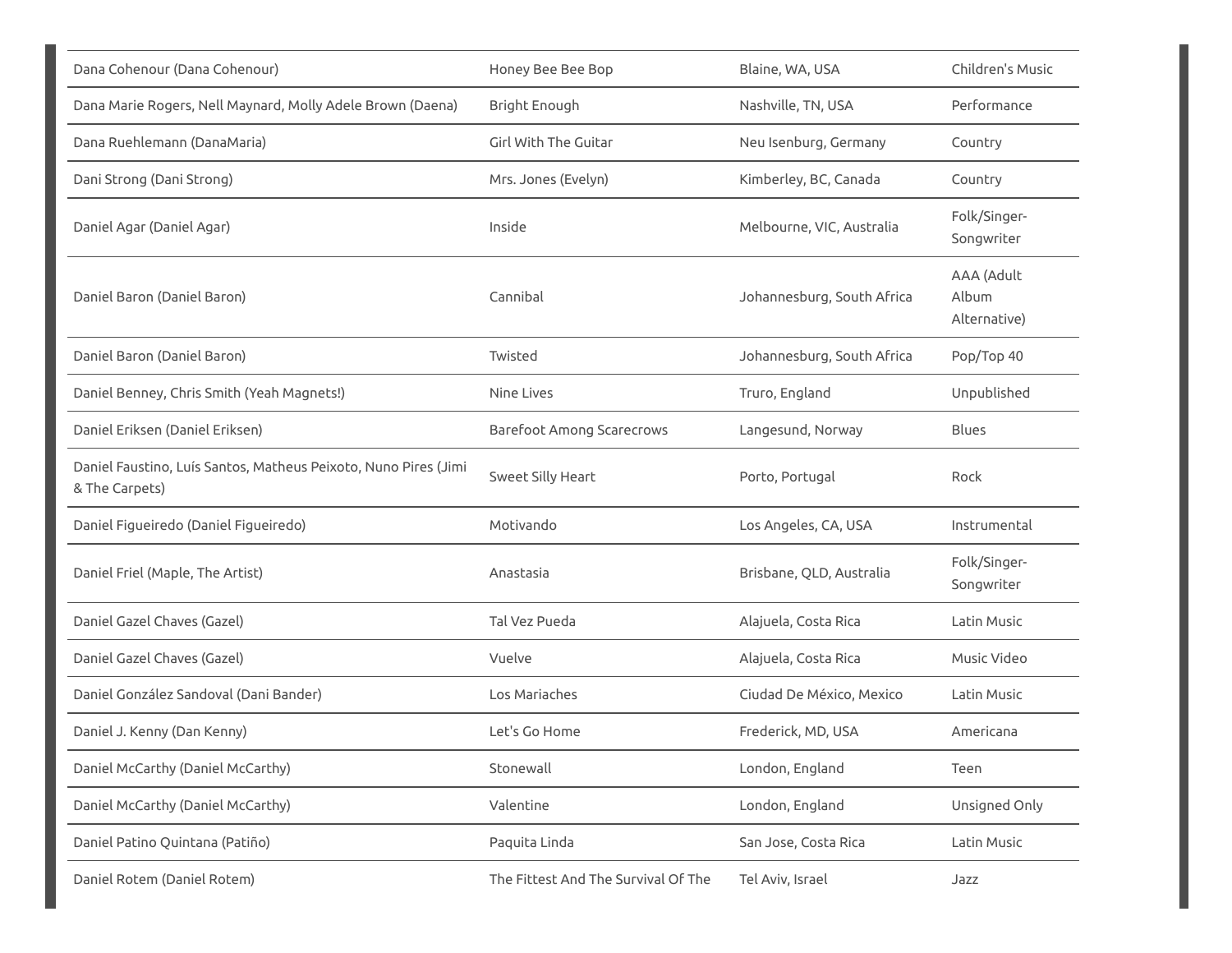|                                                           | Unfit                                                            |                           |                            |
|-----------------------------------------------------------|------------------------------------------------------------------|---------------------------|----------------------------|
| Daniel Rotem (Daniel Rotem)                               | Buying In                                                        | Tel Aviv, Israel          | Jazz                       |
| Danielle Lamb (Danielle Lamb)                             | Shine                                                            | Sydney, NSW, Australia    | Christian                  |
| Danielle Robert (Danilyon)                                | Hymn For Her                                                     | Chatham, ON, Canada       | Unsigned Only              |
| Danielle Webb, Andrea Cannon (Danielle Webb)              | Something About Our Sound                                        | Twin Falls, ID, USA       | Children's Music           |
| Danila Sigal (Danila Sigal)                               | Es Muy Simple                                                    | Delray Beach, FL, USA     | Latin Music                |
| Danny Bradley (Danny Bradley)                             | I'm Gone, I'm Gone                                               | Morristown, NJ, USA       | Folk/Singer-<br>Songwriter |
| Danny Cavasos, Brian Thomas, Wayne Turner (Danny Cavasos) | Moonshine Run Ft. Hilary Sloan, Brian<br>Thomas And Wayne Turner | Fort Worth, TX, USA       | Instrumental               |
| Danny Hacket, Elisha Apurado (Eli Dan)                    | You Broke Me This Time                                           | Melbourne, VIC, Australia | AC (Adult<br>Contemporary) |
| Danny Paradise (Danny Paradise And Medicine Wheel)        | Love Will Rescue You                                             | Kaunakakai, HI, USA       | Music Video                |
| Danny Parker, Rusty Santos (Model Child)                  | Everything Will Change                                           | Los Angeles, CA, USA      | Unsigned Only              |
| DAP The Contract, Mia Maxima (DAP The Contract)           | Nobody Like You                                                  | Lagos, Nigeria            | Music Video                |
| Darren Watson (Darren Watson)                             | Ernie Abbott                                                     | Wellington, New Zealand   | Americana                  |
| Darren Watson (Darren Watson)                             | Ernie Abbott                                                     | Wellington, New Zealand   | Performance                |
| Daryl Aberhart (Daryl Aberhart)                           | Without You                                                      | Newcastle, NSW, Australia | Blues                      |
| Dave Artis Shirley (Dave Shirley)                         | Lets Help One Another                                            | Los Angeles, CA, USA      | Christian                  |
| Dave Dvorak (Dave Dvorak)                                 | I Don't Know How                                                 | Minneapolis, MN, USA      | Blues                      |
| Dave Lewis (Dave Lewis)                                   | Blues Like I Do                                                  | Belfast, Ireland          | Blues                      |
| Dave Nudo (Dusty Leigh)                                   | Ninety Nine Halos                                                | Cambridge, ID, USA        | Country                    |
| Dave Power (Dave Power)                                   | How I Should Live                                                | Brisbane, QLD, Australia  | Folk/Singer-<br>Songwriter |
| Davi Cartaxo (Davi Cartaxo)                               | Vou Pra Ficar (Here To Stay)                                     | Fortaleza, Brazil         | Folk/Singer-               |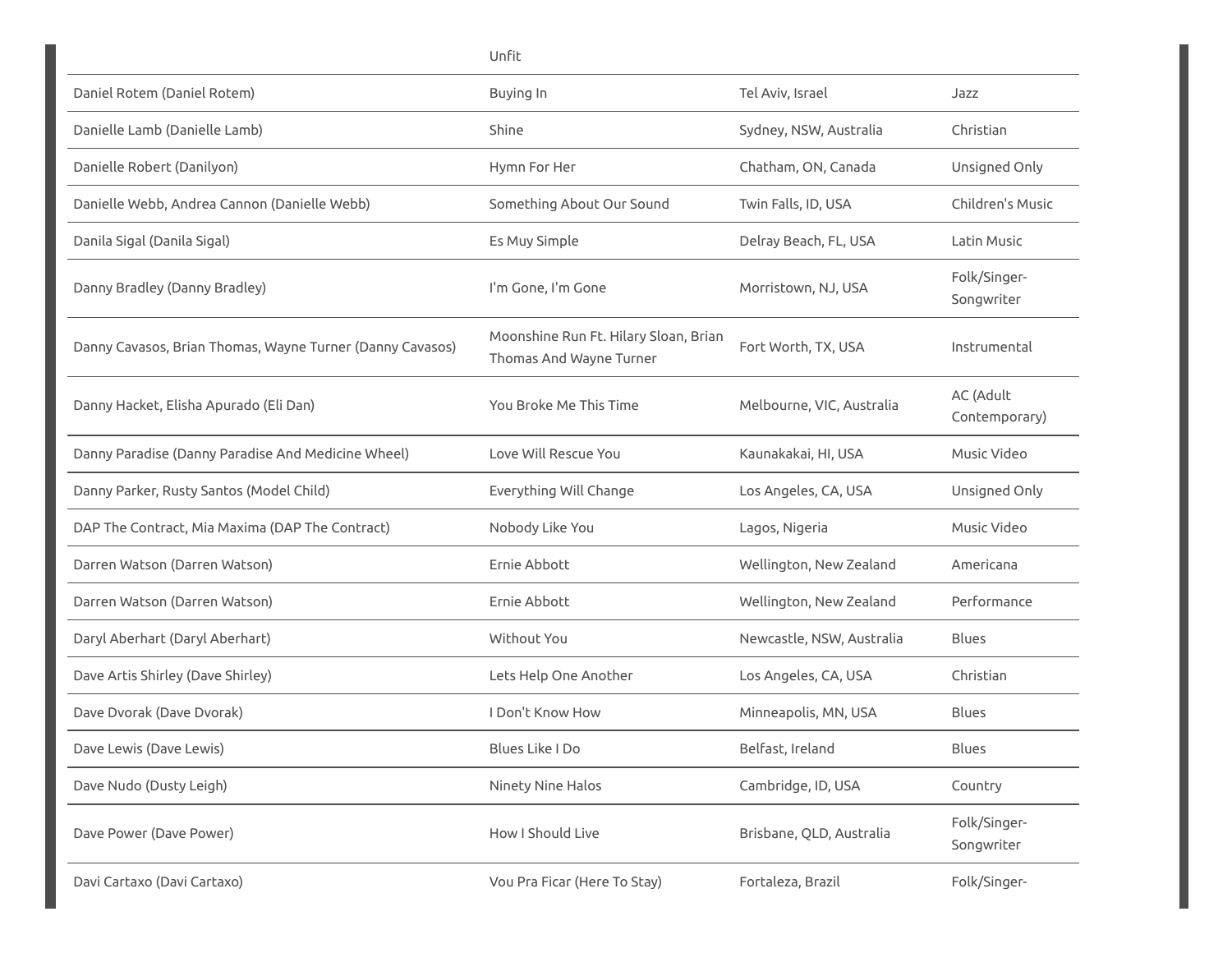Songwriter

| Davi Cartaxo (Davi Cartaxo)                         | Vou Pra Ficar (Here To Stay)    | Fortaleza, Brazil       | Music Video                            |
|-----------------------------------------------------|---------------------------------|-------------------------|----------------------------------------|
| David Carfello (David Carfello)                     | Johnny O's                      | Frankfort, IL, USA      | Comedy/Novelty                         |
| David Craig (The David Craig Quartet)               | Ghost                           | Houston, TX, USA        | Jazz                                   |
| David De Moura Arias (David Mour)                   | Dia                             | Londrina, Brazil        | Latin Music                            |
| David Fernandez (David Fernandez)                   | Destination Fly                 | Miami, FL, USA          | Jazz                                   |
| David Garnham (David Garnham & The Reasons To Live) | Miss The Pain                   | Darwin, NT, Australia   | Americana                              |
| David Guinn (The Doc Holland Band)                  | Sail Away                       | Garland, TX, USA        | Americana                              |
| David Hamilton (Mr. Dave)                           | SBT (Silent But Deadly)         | Chicago, IL, USA        | Comedy/Novelty                         |
| David Herbert (Dai Herbs)                           | <b>River Runs</b>               | Carmarthen, Wales       | Americana                              |
| David James Guinn (The Doc Holland Band)            | My Payday                       | Garland, TX, USA        | <b>Blues</b>                           |
| David K. Chong (David K. Chong)                     | It Doesn't Get Better Than This | Honolulu, HI, USA       | <b>EDM</b> (Electronic<br>Dance Music) |
| David Laborier (David Laborier)                     | Pendulum                        | Luxembourg, Luxembourg  | Instrumental                           |
| David Leask (David Leask)                           | The Legend Of Joe Labobe        | Mississauga, ON, Canada | Folk/Singer-<br>Songwriter             |
| David Leask, Ari Rhodes (David Leask)               | Perfect Imperfections           | Mississauga, ON, Canada | AC (Adult<br>Contemporary)             |
| David Lemus, Rachel Panchal (Wayfree Worship)       | It's Not Over                   | Tustin, CA, USA         | Christian                              |
| David Lynch (DaveyL)                                | Tumbling Man                    | Newmarket, Ireland      | Folk/Singer-<br>Songwriter             |
| David McNabb, James McNabb, Josh Youngson (VIKINGS) | Tan-Lines                       | Winnipeg, MB, Canada    | Pop/Top 40                             |
| David McNabb, James McNabb, Josh Youngson (VIKINGS) | Deepest Cut                     | Winnipeg, MB, Canada    | Unsigned Only                          |
| David Nathaniel (David Nathaniel)                   | Silhouette Sleep                | Lititz, PA, USA         | Folk/Singer-<br>Songwriter             |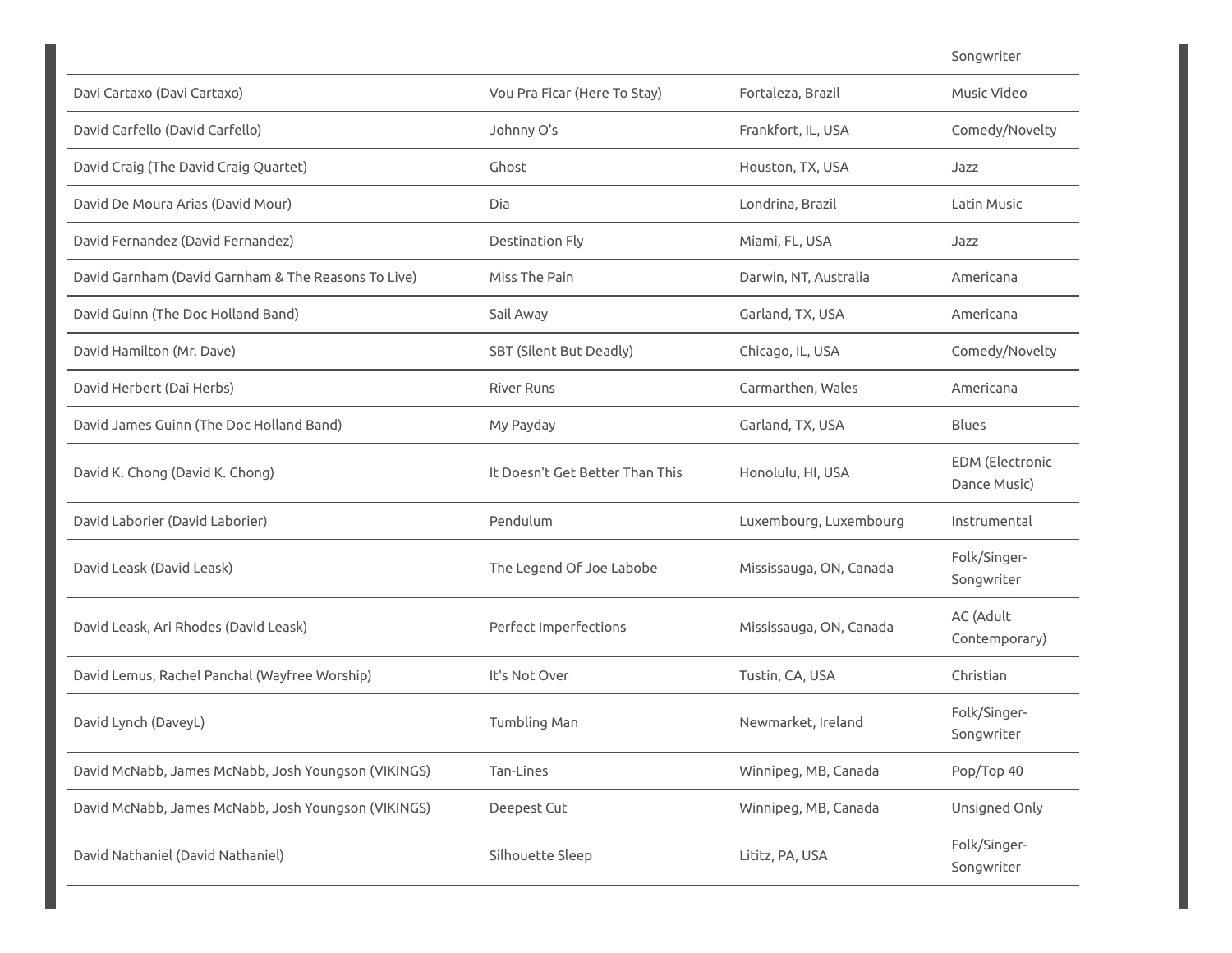| David Skelton (David Skelton)                    | Clueless               | Southampton, England      | Pop/Top 40                 |
|--------------------------------------------------|------------------------|---------------------------|----------------------------|
| David Stone (David Stone)                        | Evelyn                 | Collingwood, ON, Canada   | Folk/Singer-<br>Songwriter |
| David Wilson (Love Angeles)                      | Somewhere              | San Diego, CA, USA        | Folk/Singer-<br>Songwriter |
| Davide Pace, Manuel La Malfa (The Jagat)         | Are You Ready Now?     | Torino, Italy             | <b>Blues</b>               |
| Daya Singh, Chris Jones (Daya Singh)             | A Day Without You      | Ruddervoorde, Belgium     | Unsigned Only              |
| Dead-End Dessie (Dead-End Dessie)                | No Way                 | Perth, WA, Australia      | R&B/Hip-Hop                |
| Dean Leeson, Tone Jonez (DL)                     | Freedom                | Melbourne, VIC, Australia | R&B/Hip-Hop                |
| Dean Petrella, Joe Martira (Dean Petrella)       | Blue                   | Providence, RI, USA       | Folk/Singer-<br>Songwriter |
| Debbi Lonmon, Mike Fuller (Little Sister)        | Let The Love In        | Germiston, South Africa   | Lyrics Only                |
| Debora Vezzani (Debora Vezzani)                  | The Wonder Of Wonders  | Correggio, Italy          | Christian                  |
| Deborah de Groot, Leif de Leeuw (Deborah Parlor) | Dreaming Wide Awake    | Amsterdam, Netherlands    | Unsigned Only              |
| Deborah Wolf (Rebecca Erazo)                     | <b>Red Red Love</b>    | Saint Petersburg, FL, USA | Christian                  |
| Debra Gussin, Stacy Hogan (Alexa Paiva)          | Miss The Heat          | Los Angeles, CA, USA      | AC (Adult<br>Contemporary) |
| Debra Power (Debra Power)                        | Takin' The High Road   | Airdrie, AB, Canada       | <b>Blues</b>               |
| DeDreion Murrell (DREION)                        | For A Change Is Coming | Omaha, NB, USA            | Performance                |
| Delia-Nicole Cojocariu (Delia-Nicole)            | No Feelings Tonight    | Bucharest, Romania        | Pop/Top 40                 |
| Delia-Nicole Cojocariu (Delia-Nicole)            | No Feelings Tonight    | Bucharest, Romania        | Unpublished                |
| Deniz Amado, Selen Amado (AMADO)                 | My People              | Izmir, Turkey             | AC (Adult<br>Contemporary) |
| Dennis Florine (Dennis Florine)                  | Oh Mama                | Palatine, IL, USA         | Folk/Singer-<br>Songwriter |
| Dennyiah (Dennyiah)                              | Carry My Soul          | Kosice, Slovakia          | Performance                |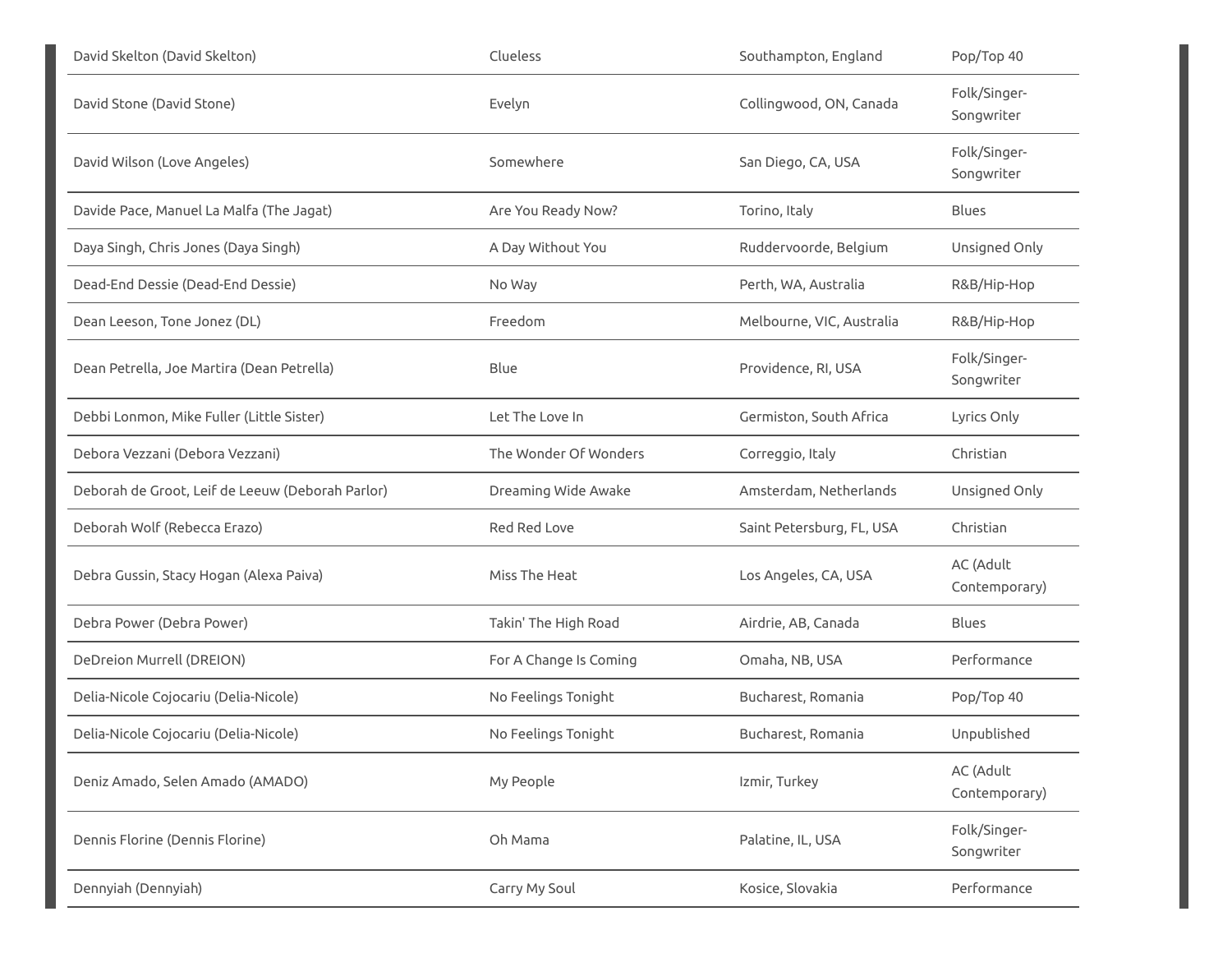| Derek Lee (DAX)                                                                  | Miss Your Love                             | Sydney, NSW, Australia     | Unpublished                            |
|----------------------------------------------------------------------------------|--------------------------------------------|----------------------------|----------------------------------------|
| Derek Spill (Derek Spill)                                                        | Exit                                       | Whitby, ON, Canada         | Rock                                   |
| Derrick Dixon (DEUCE.D)                                                          | Drip Season                                | Huntington, NY, USA        | R&B/Hip-Hop                            |
| Deuce (Deuce)                                                                    | America                                    | Portland, OR, USA          | Rock                                   |
| Devon Beck (Devon Beck)                                                          | One Sided Expectations                     | Lewisberry, PA, USA        | Teen                                   |
| Devy (DEVY)                                                                      | Change Me                                  | Point Cook, VIC, Australia | Teen                                   |
| DeWitt Fleming Jr, Erica von Kleist (DeWitt Fleming Jr. And Erica<br>Von Kleist) | Intersplosion Pt 2                         | Washington, D.C., USA      | Jazz                                   |
| Dezel Dotts (Starzsky)                                                           | BrokenR1B                                  | Normal, IL, USA            | R&B/Hip-Hop                            |
| Diana Khilchuk (Diana Khilchuk)                                                  | Freedom                                    | Kurgan, Russia             | Unsigned Only                          |
| Diana Trujillo, Michael Costanzo (Chika Di)                                      | Hook It Up                                 | San Francisco, CA, USA     | Latin Music                            |
| Dibdiamond, Beatbysv (Dibdiamond)                                                | Mama                                       | Nouakchott, Mauritania     | World Music                            |
| Didier Prossaird (Whistlefritz)                                                  | Se Habla Español (People Speak<br>Spanish) | Washington, D.C., USA      | Children's Music                       |
| Diego Andrés Flores (Contact)                                                    | Satori                                     | Guatemala City, Guatemala  | <b>EDM</b> (Electronic<br>Dance Music) |
| Diego Bustos, Raquel Castaño, Victoria Barón (Victoria Be)                       | Extraños                                   | Bogota, Colombia           | Latin Music                            |
| Diego Fernando Renaut Rodriguez (D-LM)                                           | Si Regresas                                | Cali, Colombia             | Latin Music                            |
| Diego Nicolas Ramírez, Juan Camilo Mendez (Nico Ramírez)                         | Poder Continuar                            | Bogota, Colombia           | Pop/Top 40                             |
| Diego Piero Mercado (Tamy Ariela)                                                | Despedida                                  | Lima, Peru                 | Latin Music                            |
| Dilichi Chiedu, Dubem Chiedu, Wagane Diadhiou (New Track<br>City)                | Plan B                                     | Federal Way, WA, USA       | R&B/Hip-Hop                            |
| Dione Taylor, Joel Schwartz (Dione Taylor)                                       | One More Shot                              | Toronto, ON, Canada        | Americana                              |
| DJ Rigo (DJ Rigo)                                                                | Dancing Light                              | Cancun, Mexico             | EDM (Electronic<br>Dance Music)        |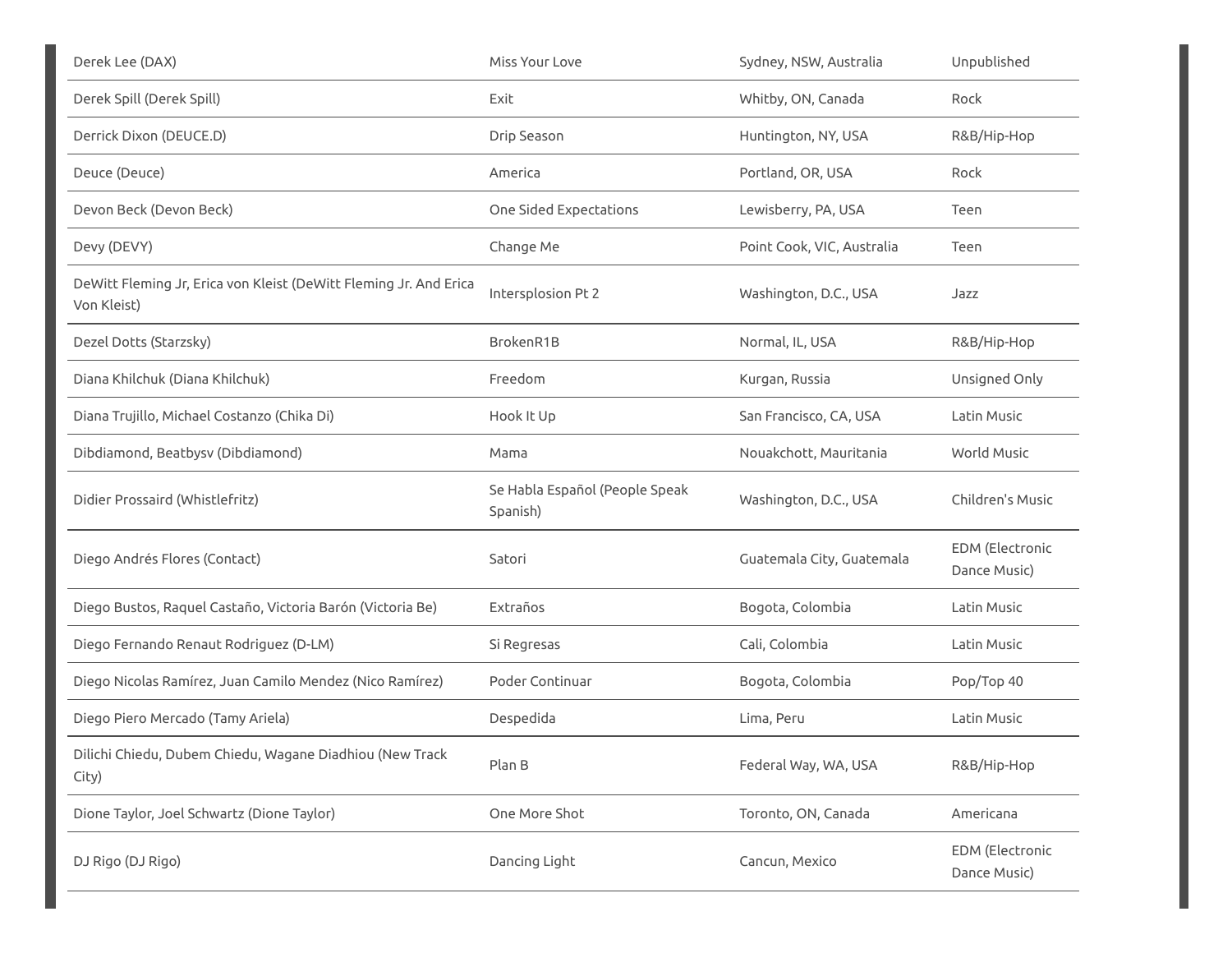| <b>Dmitry Efimov (Dmitry Efimov)</b>             | <b>First Love</b>                              | Moscow, Russia                      | Instrumental                        |
|--------------------------------------------------|------------------------------------------------|-------------------------------------|-------------------------------------|
| Do Yeon Kim (DoYeon Kim)                         | For Good                                       | Seoul, South Korea                  | Pop/Top 40                          |
| Domingo Lemus (Domingo Lemus)                    | Little Sun (Solecito)                          | Xelaju, Guatemala                   | World Music                         |
| Dominic Momberg, Tom Watkeys (Dominic And Tom)   | Girls Like Mine                                | Durban, South Africa                | Pop/Top 40                          |
| Don Cowling (Don Cowling)                        | Freak                                          | Warrnambool, VIC, Australia         | Children's Music                    |
| Don Rogers (D. Dusk Rogers)                      | Pounded Down By Christmas                      | Camden, NY, USA                     | Comedy/Novelty                      |
| Don Ryvcko (Don Ryvcko)                          | Selena                                         | Tegucigalpa, Honduras               | Latin Music                         |
| Donna Dyson, Craig Allister Young (Spotty Kites) | Say Hello                                      | Brisbane, QLD, Australia            | Children's Music                    |
| Donovan Townes, Catherine Duc (Z8phyR)           | Drop Of A Dream (Catherine Duc<br>Dream Remix) | Melbourne, VIC, Australia           | Instrumental                        |
| Dorel Vaginsky (DOREL)                           | Breathe                                        | Tel Aviv, Israel                    | Music Video                         |
| Dorel Vaginsky (DOREL)                           | Breathe                                        | Tel Aviv, Israel                    | Teen                                |
|                                                  |                                                |                                     |                                     |
| Dorian Duta (Dorian Duta)                        | Not A Day                                      | Seattle, WA, USA                    | Teen                                |
| Dorian Suhaj (World Of Old)                      | Amphibian                                      | Derventa, Bosnia And<br>Herzegovina | Instrumental                        |
| Doug Warner (Doug Warner)                        | Love Her Like Jesus Loves You                  | Rochester, NY, USA                  | Christian                           |
| Dre Morrell (Dre Morrell)                        | Dry Hate                                       | Austin, TX, USA                     | R&B/Hip-Hop                         |
| Drennon Davis (Drennon Davis)                    | Don't Do Drugs                                 | Los Angeles, CA, USA                | Comedy/Novelty                      |
| Drew Hayes (Drew Hayes)                          | Maybe I'm Fine                                 | Clive, IA, USA                      | Teen                                |
| Drew Matthew Hale (Drew Hale)                    | California's On Fire                           | Grawn, MI, USA                      | Country                             |
| Dustin McKamie (Dustin McKamie)                  | Scorn                                          | Los Angeles, CA, USA                | AAA (Adult<br>Album<br>Alternative) |
| Dylan Cattanach, Keir Nuttall (Katanak)          | Astronomy                                      | Brisbane, QLD, Australia            | Unsigned Only                       |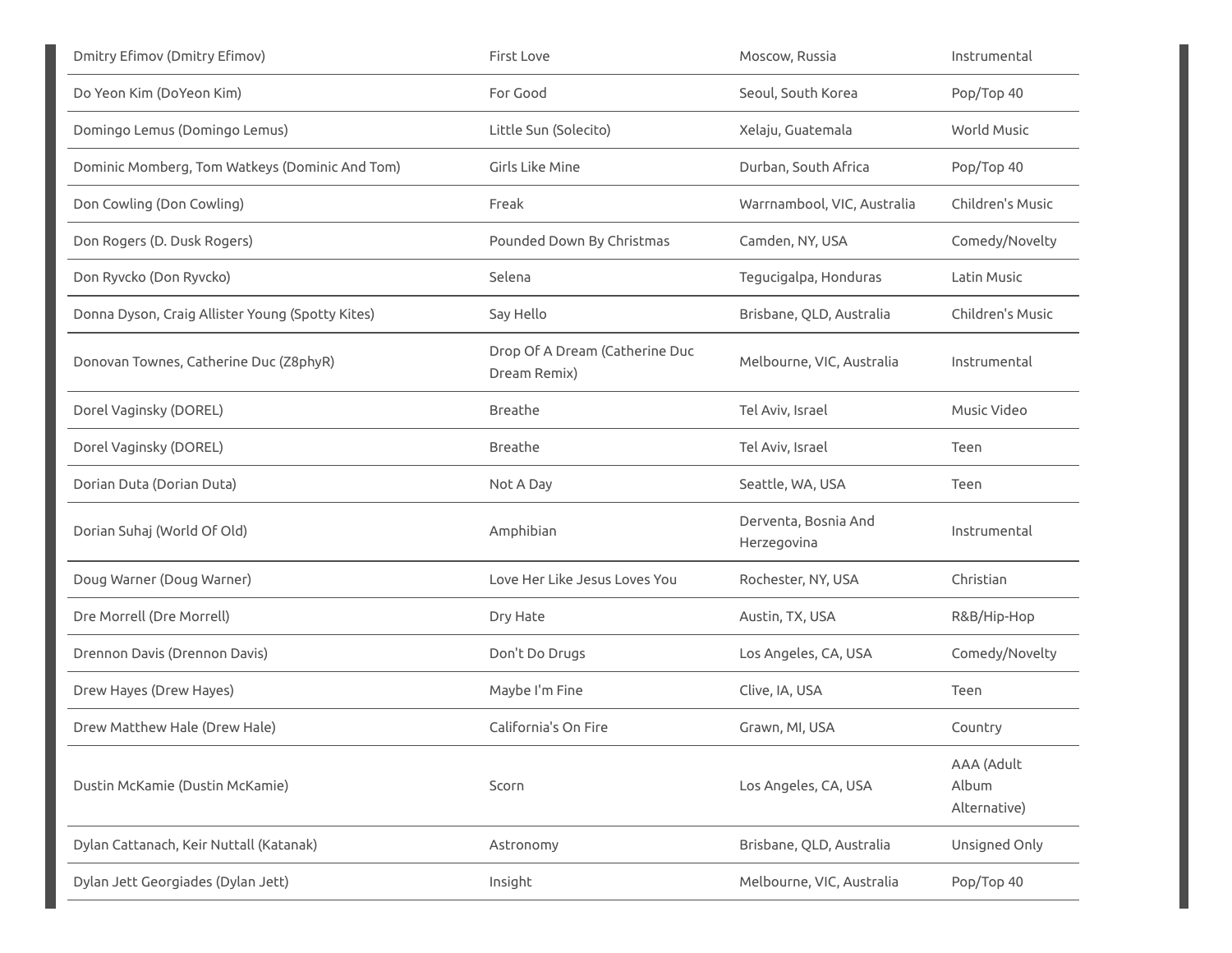| Dylan Ollivierre (The Money War)             | Nothing's Gonna Change   | Perth, WA, Australia           | AAA (Adult<br>Album<br>Alternative) |
|----------------------------------------------|--------------------------|--------------------------------|-------------------------------------|
| Dylan Thurnwald (Dondrino)                   | Gonna Die                | Sunshine Coast, QLD, Australia | R&B/Hip-Hop                         |
| Dylan Wallace, Gary Ellis (Dylan Wallace)    | Summertime               | Holland Landing, ON, Canada    | Country                             |
| Dzhonbek, Nekruz (Dzhonbek)                  | 7 Days                   | Dushanbe, Tajikistan           | World Music                         |
| Ed Waaka (Ed Waaka)                          | Revolution               | Auckland, New Zealand          | Folk/Singer-<br>Songwriter          |
| Eddie Liggitt (Eddie Island)                 | Worship Leader           | Nashville, TN, USA             | Folk/Singer-<br>Songwriter          |
| Eden Iris Spence, Alex Ellsworth (Eden Iris) | I Just Can't Turn It Off | Auckland, New Zealand          | Pop/Top 40                          |
| Eden Paige Hegedus (Eden Paige)              | Save Me                  | Saskatoon, SK, Canada          | Teen                                |
| Eduardo Dionisio Chavez Cardenas (Dyonisio)  | Alone                    | Mexico City, Mexico            | AC (Adult<br>Contemporary)          |
| Eduardo Prado (Eduardo Prado)                | Nuestras Ganas           | Monterrey, Mexico              | Latin Music                         |
| Edward Pszeniczka (Edward Pszeniczka)        | The Heist                | South Barrington, IL, USA      | Instrumental                        |
| Efe Edener (Journey To Ithaca)               | A Beautiful Day          | Istanbul, Turkey               | Instrumental                        |
| Eihsin Nose (Eishin Nose)                    | Point Of View            | Otaru, Japan                   | Jazz                                |
| Eileen Shan Zou (Eileen Shan Zou)            | I Can Be                 | Foshan, China                  | R&B/Hip-Hop                         |
| Eishin Nose (Eishin Nose)                    | lomante                  | Otaru, Japan                   | Jazz                                |
| Eiza Murphy (Eiza Murphy)                    | <b>Black Hole</b>        | Cork, Ireland                  | AC (Adult<br>Contemporary)          |
| Eiza Murphy (Eiza Murphy)                    | <b>Black Hole</b>        | Cork, Ireland                  | Unsigned Only                       |
| El Maestro (El Maestro)                      | Sama Pizza               | Yoff, Senegal                  | World Music                         |
| Elana Jane Sogard, Davis Branch (Elana Jane) | 50/50                    | Sacramento, CA, USA            | Country                             |
| ELATRASI (ELATRASI)                          | Heavy                    | Hertfordshire, England         | Performance                         |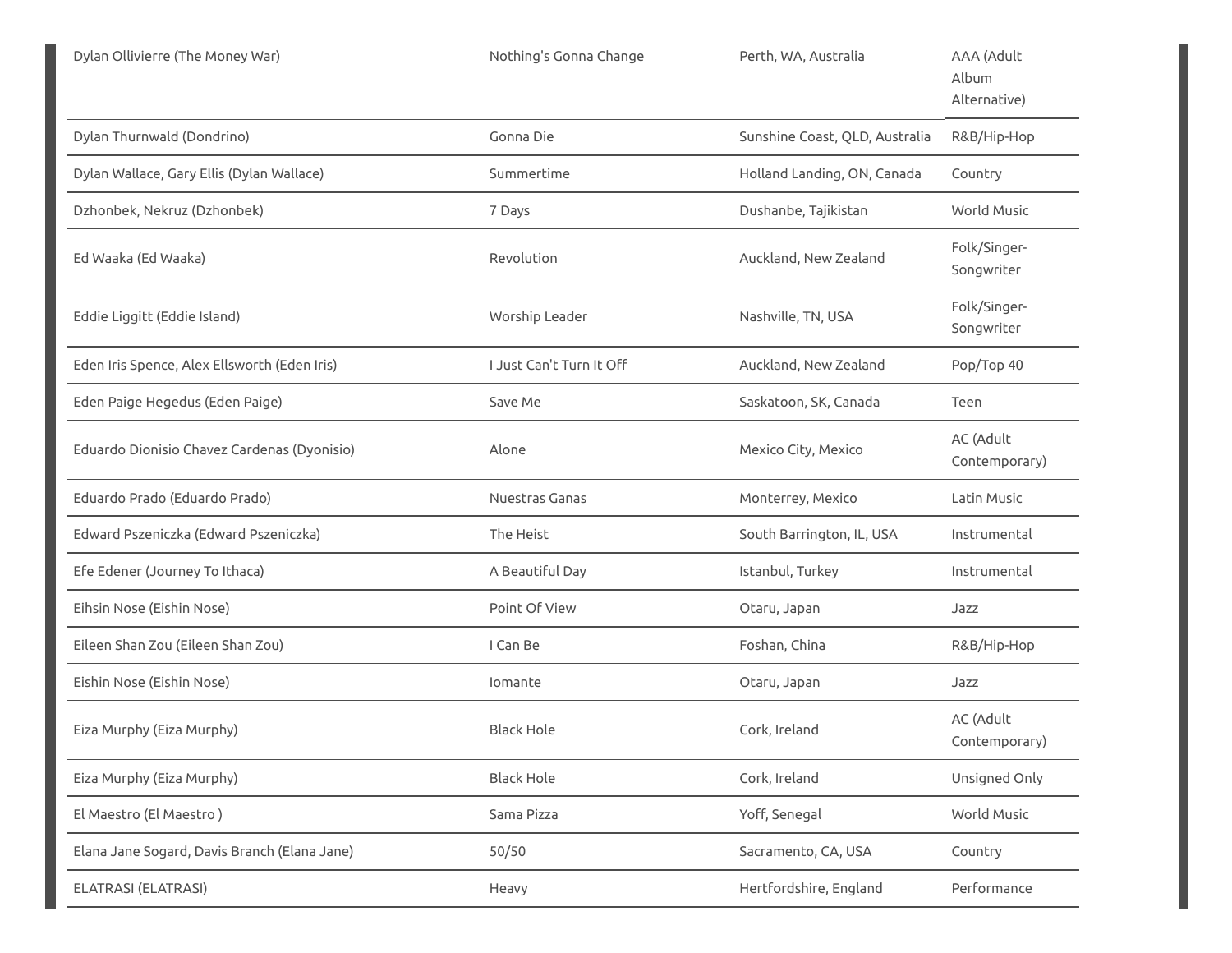| EleMent (EleMent)                             | Octoberian              | Georgetown, Guyana          | R&B/Hip-Hop                |
|-----------------------------------------------|-------------------------|-----------------------------|----------------------------|
| Elena Izquierdo (Elena)                       | Hard To Love            | Buffalo, NY, USA            | Pop/Top 40                 |
| Elena Ley (Elena Ley)                         | Find The Way            | Teià, Spain                 | Americana                  |
| Elene Ivanidze (Elene Ivanidze)               | Change                  | Tbilisi, Georgia            | Teen                       |
| Eleonora Loi, Arianna Mazzarese (Golden Salt) | <b>Black Feather</b>    | Scandicci, Italy            | Instrumental               |
| Eli Elkus, Lara Wahl (Eli Elkus)              | Runnin' Out On Love     | Portsmouth, NH, USA         | Folk/Singer-<br>Songwriter |
| Eli Moore (Eli Moore)                         | Catholic Playah         | Alexandria, VA, USA         | Comedy/Novelty             |
| Eli Youngblood (Eli Youngblood)               | Tough Love              | Newburgh, IN, USA           | Teen                       |
| Eli Youngblood (Eli Youngblood)               | Tough Love              | Newburgh, IN, USA           | Unsigned Only              |
| Eline Chavez (Onism E)                        | My America              | New York, NY, USA           | Americana                  |
| Elis Lovric, Amir Hodzic (Elis Lovric)        | Ku Bi More (If The Sea) | Pula, Croatia               | World Music                |
| Elise Noelle (Elise Noelle)                   | For My Eyes Only        | Miami, FL, USA              | Lyrics Only                |
| Elizabeth Adams (Grizzly Grizzly)             | The Happy Place         | Leeton, NSW, Australia      | Lyrics Only                |
| Elizabeth Cuite (Elizabeth Cuite)             | Last A Lifetime         | New Hamburg, NY, USA        | Teen                       |
| Elizabeth Royall (Elizabeth Royall)           | Leave Me                | Ottawa, ON, Canada          | Teen                       |
| Elizabeth Wardle (Lisey Tigra)                | Crime Scene             | London, England             | Music Video                |
| ELKI, Dami Im (Dami Im)                       | Paper Dragon            | Sydney, NSW, Australia      | Pop/Top 40                 |
| ELKI, Dami Im (Dami Im)                       | Paper Dragon            | Sydney, NSW, Australia      | Unpublished                |
| Ella McClean, Sienna McClean (Ella & Sienna)  | Save Your Breath        | Mount Barker, SA, Australia | Teen                       |
| Ella Muse (Ella Muse)                         | DELE                    | Sapele, Nigeria             | Folk/Singer-<br>Songwriter |
| Ella Pilcher, Katherine Pilcher (Ella Vera)   | Cake                    | Perth, WA, Australia        | Folk/Singer-<br>Songwriter |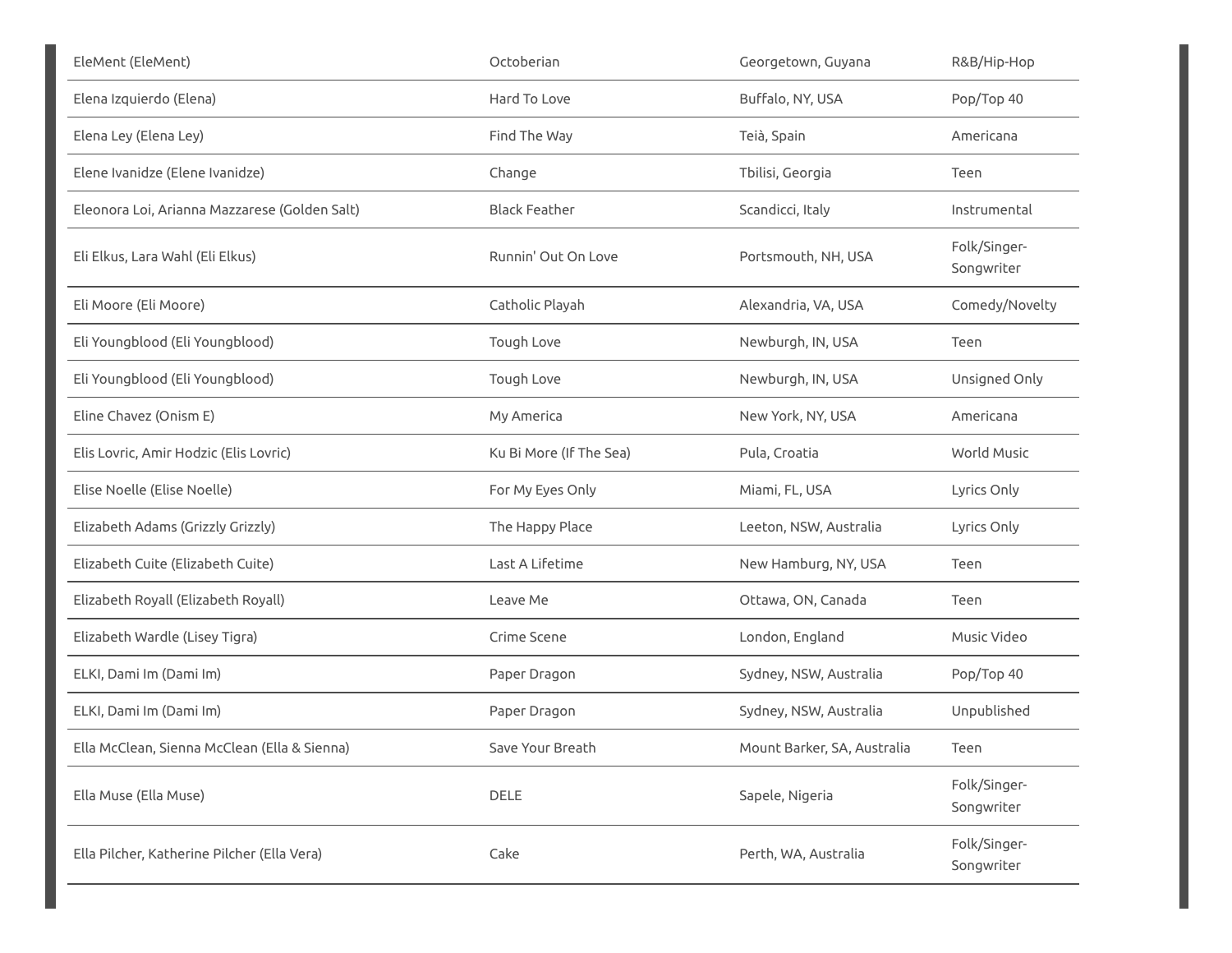| Ellaun Williams (Lonnie)                                            | Overtime                   | Saint Lewis, MO, USA      | R&B/Hip-Hop                         |
|---------------------------------------------------------------------|----------------------------|---------------------------|-------------------------------------|
| Elom Daniel Adablah (E.L)                                           | Know About You             | Accra, Ghana              | Unpublished                         |
| Elrino H. Aradea, Mirsandi Madjid (Elrino)                          | Games                      | Jakarta, Indonesia        | Unpublished                         |
| ELYAZ (ELYAZ)                                                       | Wildlands                  | Bologna, Italy            | EDM (Electronic<br>Dance Music)     |
| Elyse Saunders, Shawn Moore (Elyse Saunders)                        | Free                       | Peterborough, ON, Canada  | Country                             |
| Elyse Saunders, Shawn Moore (Elyse Saunders)                        | Free                       | Peterborough, ON, Canada  | Unsigned Only                       |
| Elza Libhart (Elza)                                                 | Set Me Free                | Ridgefield, CT, USA       | <b>Blues</b>                        |
| Em George (Em George)                                               | <b>Wolves</b>              | Sydney, NSW, Australia    | AAA (Adult<br>Album<br>Alternative) |
| Em Joy (Em Joy)                                                     | The Feast                  | Chrisrtchuch, New Zealand | Music Video                         |
| Emi Waterson (JOEE Sisters)                                         | I Believe In Me            | Brisbane, QLD, Australia  | Children's Music                    |
| Emie Gormley, Mikey Gormley (Emie)                                  | White Light                | London, England           | Folk/Singer-<br>Songwriter          |
| Emil Droga (Emil Droga)                                             | By Your Side               | Sydney, NSW, Australia    | Teen                                |
| Emil Loewy, Jose Roberto Matera (Solos)                             | Joy                        | Panama City, Panama       | Folk/Singer-<br>Songwriter          |
| Emily Arrow (Emily Arrow)                                           | <b>Follow Your Arrow</b>   | Nashville, TN, USA        | Children's Music                    |
| Emily Choi (Emi Choi)                                               | On Your Mind               | Seoul, Korea              | Unsigned Only                       |
| Emily Hatton (Emily Hatton)                                         | Why'd You Have To?         | Melbourne, VIC, Australia | Country                             |
| Emily Hurd (Emily Hurd)                                             | Killing On Me              | Rockford, IL, USA         | Americana                           |
| Emily Mcknight, Robin Gist, Peter Bailey (Emily Who)                | I Woke Up With The Hiccups | Sydney, NSW, Australia    | Children's Music                    |
| Emily Muli (Emily Muli)                                             | Rhythm & Truth             | Auckland, New Zealand     | R&B/Hip-Hop                         |
| Emily Pastuf, Zak Masoud, Jeff Swidowski (Bad Mama's Blues<br>Band) | Virginia                   | Syracuse, NY, USA         | Blues                               |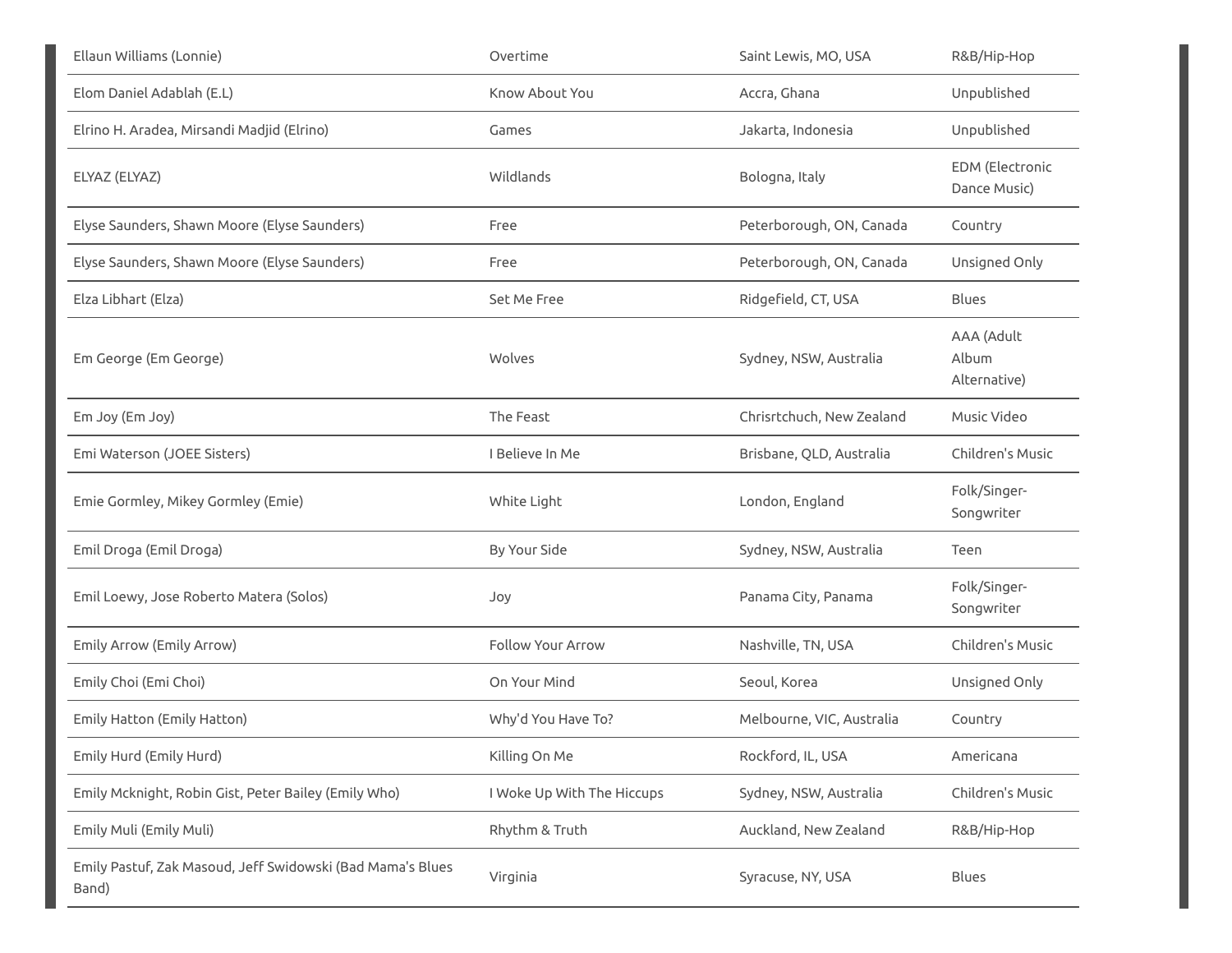| Emma Coldrey (R.em.edy)                                            | 613                   | Wonga Park, VIC, Australia     | R&B/Hip-Hop                |
|--------------------------------------------------------------------|-----------------------|--------------------------------|----------------------------|
| Emma Evans (Emma Evans)                                            | Red Converse          | Kansas City, MO, USA           | Teen                       |
| EmmaLynne DeRoss (Emmer D)                                         | Sign Language         | Freehold, NJ, USA              | Teen                       |
| Emmanuel Andre (Aquagie)                                           | Doomstep              | Boston, MA, USA                | R&B/Hip-Hop                |
| Emmanuel Carlos St. Omer (Emmanuel Carlos St. Omer)                | <b>Blame Me</b>       | Castries, Saint Lucia          | Pop/Top 40                 |
| EMPRESS, Alexandra Forbes (EMPRESS)                                | SnowGlobe             | South Lake Tahoe, CA, USA      | Music Video                |
| Enrico Bergamini (Enrico Bergamini)                                | Take Two              | Parre, Italy                   | Jazz                       |
| Enrique Ponce (Enrique Ponce)                                      | Arabesque             | El Paso, TX, USA               | Instrumental               |
| Enzo Brillantino Scognamillo (Skonghi)                             | Stay With You         | Rio De Janeiro, Brazil         | Pop/Top 40                 |
| Equinox Music (Soulful Abstraction)                                | Only If You Want It   | Detroit, MI, USA               | Latin Music                |
| Eric Read (Eric Read)                                              | Downsizing            | Pelican Waters, QLD, Australia | Comedy/Novelty             |
| Erica Rabner, Brian Blake (Erica Rabner)                           | Mask On               | Caldwell, NJ, USA              | Children's Music           |
| Erin Harpe (Erin Harpe)                                            | All Night Long        | Baltimore, MD, USA             | <b>Blues</b>               |
| Eros, Tim Woods (Eros)                                             | Spirits Ft. Tim Woods | Houston, TX, USA               | R&B/Hip-Hop                |
| Esther Jungclaus, Matthew Jungclaus, Caleb Scott (Fallbrigade)     | Sweet Hope            | Victoria, BC, Canada           | Folk/Singer-<br>Songwriter |
| Ethan Tarasov (Anson Jones)                                        | When I'm With You     | Pennington, NJ, USA            | Folk/Singer-<br>Songwriter |
| Evan Cline (Evan Cline)                                            | Company               | Swarthmore, PA, USA            | Pop/Top 40                 |
| Evelyn Cormier (Evelyn Cormier)                                    | In The Garden         | Claremont, NH, USA             | Christian                  |
| Everett Streete (EVER-G)                                           | World Peace           | Lauderhill, FL, USA            | World Music                |
| Evgeny Shchukin, Hamoo Rashd (SAKHARA BEAT)                        | Wesal                 | Moscow, Russia                 | World Music                |
| Ezekiel Yarbro, Ryan Halcomb, Matthew Ireland (Under The<br>Radar) | This Means War        | Atoka, TN, USA                 | Rock                       |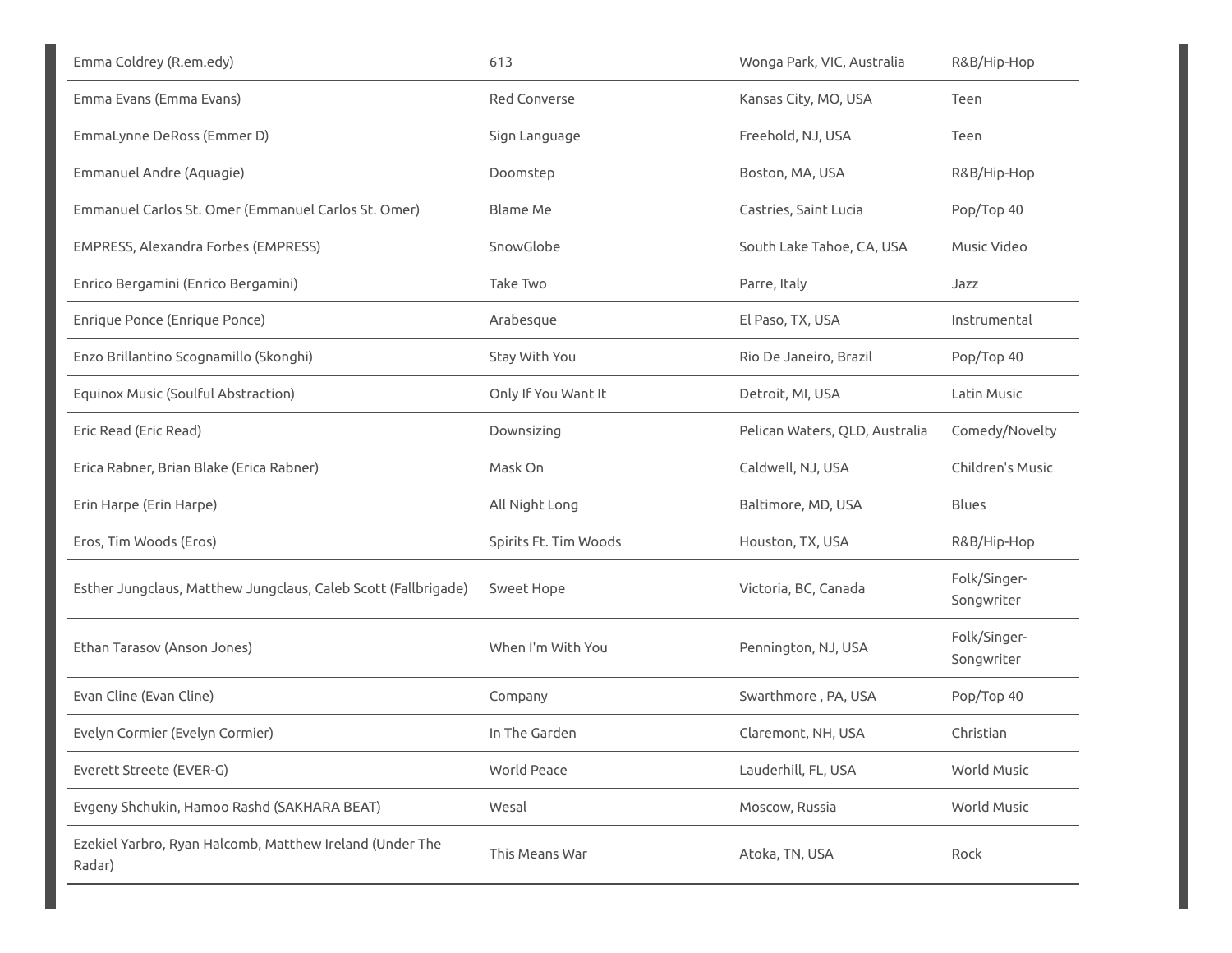| Ezra Vancil, Cosi Vancil (Moonsister)                                         | Parables                    | Dallas, TX, USA           | Folk/Singer-<br>Songwriter |
|-------------------------------------------------------------------------------|-----------------------------|---------------------------|----------------------------|
| Faith Bardill (Faith Bardill)                                                 | Carolina Rain               | Sanford, NC, USA          | Country                    |
| Falco Eckhof (Hannah & Falco)                                                 | <b>Blind For The Moment</b> | Wuerzburg, Germany        | Folk/Singer-<br>Songwriter |
| Fany Fonseca, Pedro Cerrato (Fany Fonseca)                                    | Esta Canción                | Tegucigalpa, Honduras     | Latin Music                |
| Fatiniza (Fatiniza)                                                           | Hoy                         | Bucaramanga, Colombia     | Latin Music                |
| Fatou Jeng (Fatou Jeng)                                                       | River                       | Banjul, Gambia            | Teen                       |
| Faylasuf, Angéline (Faylasuf)                                                 | Flavors                     | Antibes, France           | Pop/Top 40                 |
| Fedi (Fedi)                                                                   | Trust                       | Melbourne, VIC, Australia | R&B/Hip-Hop                |
| Felipe Havranek (Felipe Havranek)                                             | Again                       | Montevideo, Uruguay       | Music Video                |
| Feno Ramorasata, Lajla Jean (Fenmore Ft. Lajla Jean)                          | Halcyon                     | Antananarivo, Madagascar  | Folk/Singer-<br>Songwriter |
| Fergus Harley-Macdonald, Owen Borg, Bailey Pike, Justin Borg<br>(Dial Denial) | Anybody But Me              | Sydney, NSW, Australia    | Teen                       |
| Fernando Angel Carranza (Fer Carranza Jazz)                                   | Epifanía                    | Rio Cuarto, Argentina     | Jazz                       |
| Fernando Arroyo (Farroyo)                                                     | O Grande Acordo             | Valladolid, Spain         | <b>World Music</b>         |
| Fernando Quiros (Fernando Quiros)                                             | La Fiesta Es Hasta Las 3    | Panama City, Panama       | Latin Music                |
| Fidan Aliyeva (Fidan Aliva)                                                   | I Won't Surrender           | Baku, Azerbaijan          | AC (Adult<br>Contemporary) |
| Fifidiny (Fifidiny)                                                           | I Am Here                   | Edinburgh, Scotland       | Pop/Top 40                 |
| Filmon Gebar (RasFIGO)                                                        | Jah's No (God Is There)     | Asmara, Eritrea           | Blues                      |
| Flavius Buzila (HARA)                                                         | The Other                   | Cluj-Napoca, Romania      | Unsigned Only              |
| Florian Mahlknecht (Lost Zone)                                                | <b>Blacked Out</b>          | Meran, Italy              | Rock                       |
| FlyGuy Rufio (FlyGuy Rufio)                                                   | Mazel Tov                   | Van Nuys, CA, USA         | R&B/Hip-Hop                |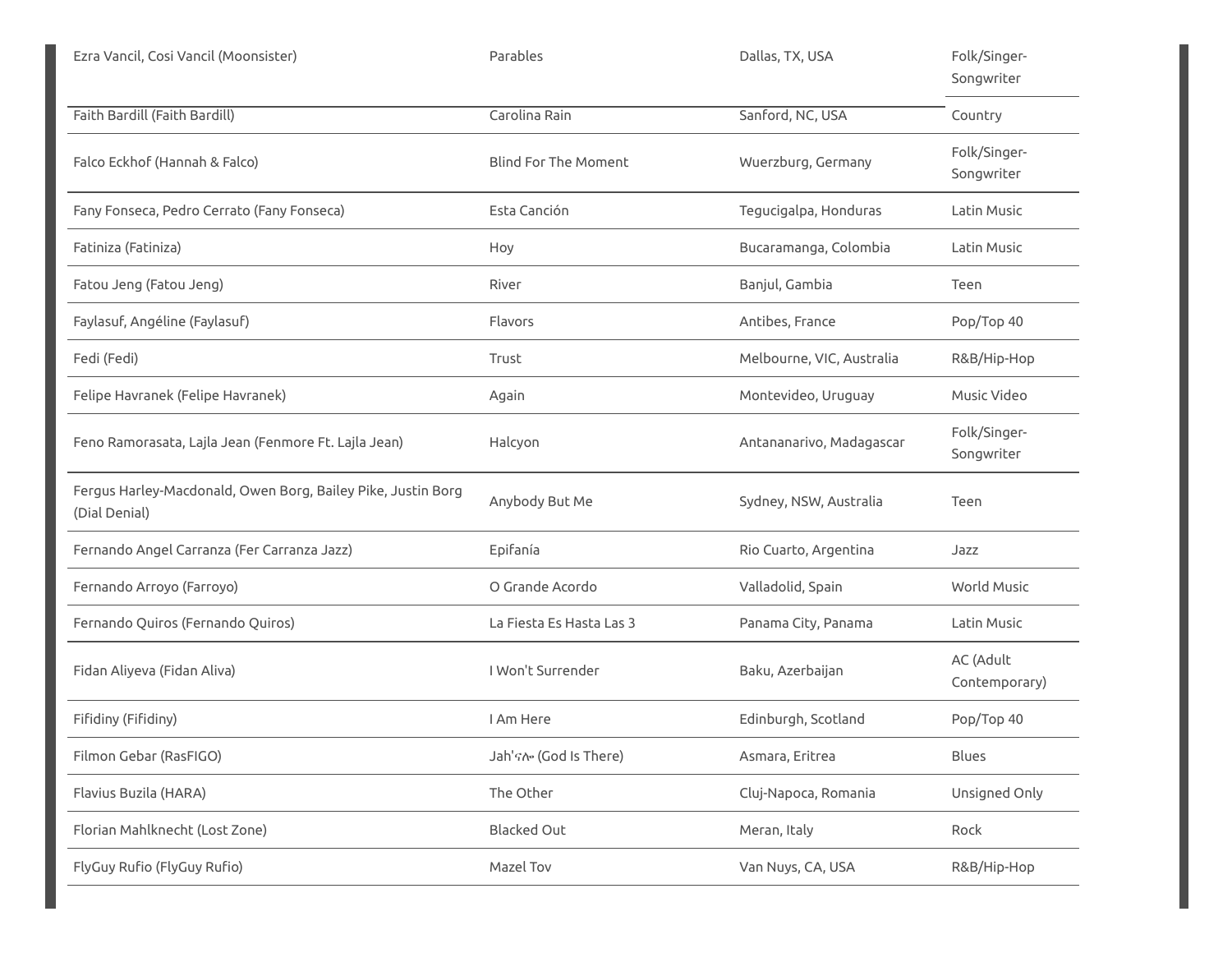| Folarin Babatunde, Keziah Folarin-Babatunde (Folarin & Keziah)                             | Jesus Is Alive                                  | Hamilton, ON, Canada      | Christian                  |
|--------------------------------------------------------------------------------------------|-------------------------------------------------|---------------------------|----------------------------|
| Forty38 (Forty38)                                                                          | Lost                                            | Phoenix, AZ, USA          | R&B/Hip-Hop                |
| Fotis Tampas (Fotis Tampas)                                                                | <b>Visions</b>                                  | Sourpi, Greece            | Instrumental               |
| Frances Madden (Frances Madden)                                                            | Side By Side                                    | Hornsby, NSW, Australia   | AC (Adult<br>Contemporary) |
| Francesca Kubala (Francesca Kubala)                                                        | <b>Welcome To The Circus</b>                    | Auckland, AK, New Zealand | Teen                       |
| Francesca Kubala, Mack McKinney (Francesca Kubala)                                         | Spoiler Alert                                   | Auckland, AK, New Zealand | Music Video                |
| Francine Honey (Francine Honey)                                                            | Believe In Me                                   | Leamington, ON, Canada    | Folk/Singer-<br>Songwriter |
| Francine Honey, Robert Gray (Francine Honey)                                               | I Carry On                                      | Leamington, ON, Canada    | Christian                  |
| Francis Tuan, E.E. Cummings (Francis Tuan)                                                 | <b>I Thank You God For Most This</b><br>Amazing | Warsaw, Poland            | Folk/Singer-<br>Songwriter |
| Francois Clark Mulder (Francois Klark)                                                     | Paper Planes                                    | Toronto, ON, Canada       | Folk/Singer-<br>Songwriter |
| Francois Clark Mulder (Francois Klark)                                                     | <b>Back Together</b>                            | Toronto, ON, Canada       | Unpublished                |
| Frank Harritt (Conversion)                                                                 | An American Easter (The Joy Of Mary<br>M)       | Sumter, SC, USA           | Instrumental               |
| Frank Henderson, Tom Cory (Future Greta)                                                   | Queen Of California                             | Denver, CO, USA           | Pop/Top 40                 |
| Frank Salis (Frank Salis)                                                                  | The Day I Like To Know                          | Agno, Switzerland         | Performance                |
| Frédéric Labudka (See You At Sunset)                                                       | Capitalism                                      | Sarreguemines, France     | Music Video                |
| Frédéric Labudka (See You At Sunset)                                                       | Come Into My Dreams                             | Sarreguemines, France     | Rock                       |
| Freddy Ramirez, Esa Mikkola, Mergim Taraj, Jonas Tahiri,<br>Nickolaas Jung (1NIGHTINPARIS) | Alive In The Darkness                           | Helsinki, Finland         | Music Video                |
| Freddy Ramirez, Esa Mikkola, Mergim Taraj, Jonas Tahiri,<br>Nickolaas Jung (1NIGHTINPARIS) | Alive In The Darkness                           | Helsinki, Finland         | Pop/Top 40                 |
| Freddy Ramirez, Esa Mikkola, Mergim Taraj, Jonas Tahiri,<br>Nickolaas Jung (1NIGHTINPARIS) | Alive In The Darkness                           | Helsinki, Finland         | Unpublished                |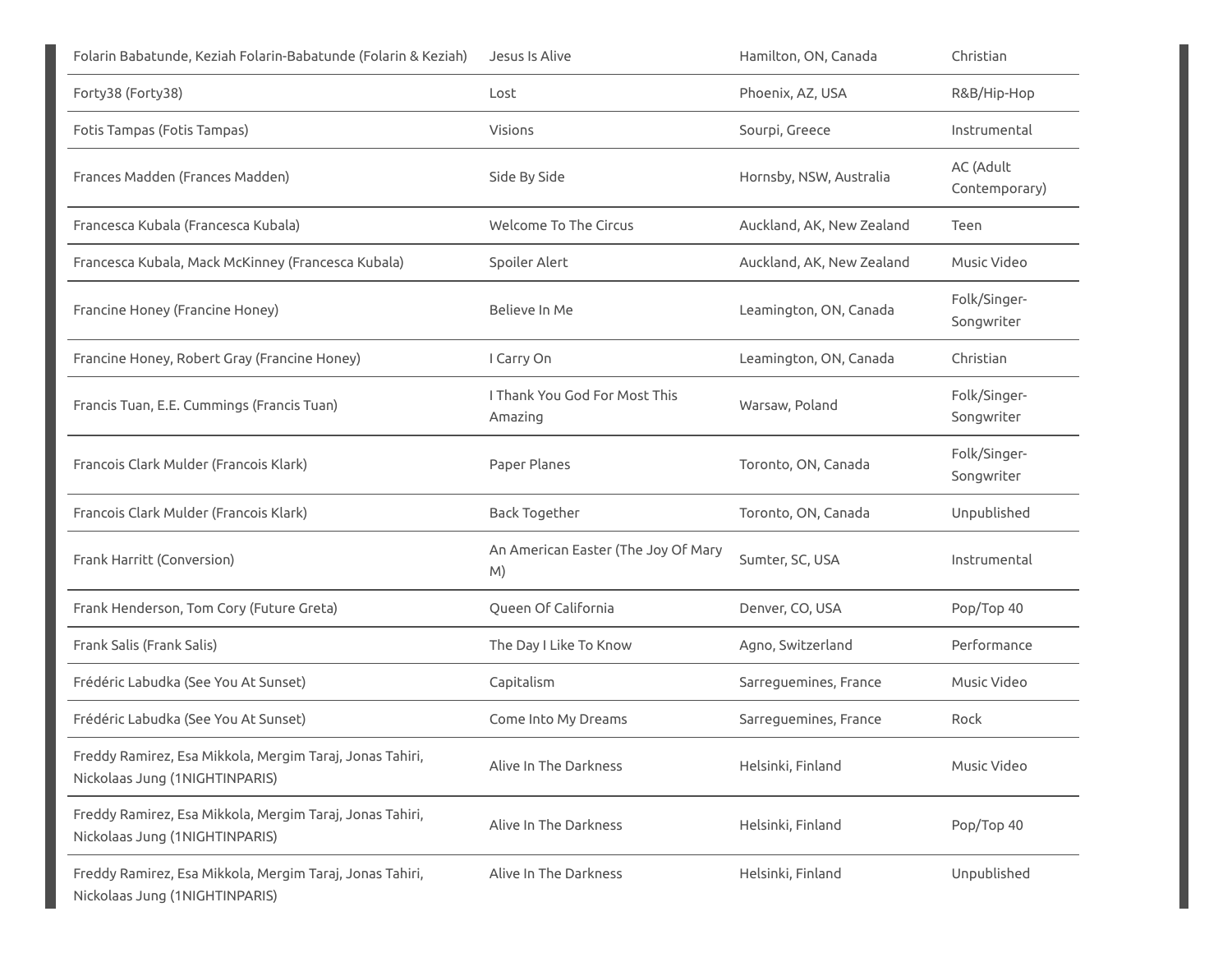| Frederick Geiger (Diamond Redd & Company)                             | Grab 'Em By The Pussy    | New York, NY, USA             | Comedy/Novelty                      |
|-----------------------------------------------------------------------|--------------------------|-------------------------------|-------------------------------------|
| GA3TAN, KeyAra (GA3TAN)                                               | Dassit                   | Sunrise, MI, USA              | World Music                         |
| Gabriella Evaro, Gene Evaro Jr. (Gabriella Evaro)                     | Bright As The Moon       | Joshua Tree, CA, USA          | AC (Adult<br>Contemporary)          |
| Gairden Cooke (Gairden Cooke)                                         | When I Become A Man      | Neutral Bay, NSW, Australia   | Folk/Singer-<br>Songwriter          |
| Gajan Maheson, Anjana Gajan (The Cuddly Koalas)                       | Little Hands             | Southern River, WA, Australia | Children's Music                    |
| Gal George Gjurin (Gal George)                                        | Secret                   | Oshawa, ON, Canada            | Americana                           |
| Galit McCord, Robert Tepper (Galit)                                   | Children To Raise        | Los Angeles, CA, USA          | Country                             |
| Gareth Leach (Gareth Leach)                                           | Old Crow Feather         | Melbourne, VIC, Australia     | Americana                           |
| Garrett Goodman (Garrett Goodman)                                     | Come Around              | Dublin Ireland, Ireland       | Rock                                |
| Garrett Long (Garrett Long)                                           | Nicotine                 | Harrisonburg, VA, USA         | Americana                           |
| Gary Kendall (Gary Kendall)                                           | Take A Piece Of My Heart | Toronto, ON, Canada           | <b>Blues</b>                        |
| Gary Rasberry (Gary Rasberry)                                         | The Next Best Thing      | Kingston, ON, Canada          | Lyrics Only                         |
| Gary Rasberry, Dave Clark (Gary Rasberry & The Woodshed<br>Orchestra) | At The Drive Thru        | Kingston, ON, Canada          | Children's Music                    |
| Gautam Banerjee, Swagata "Ban" Banerjee (Ban Brothers)                | Chupi Chupi Bhalobasa    | Frankfort, KY, USA            | World Music                         |
| Gavin Canaan (Gavin Canaan)                                           | I Don't Know Any Angels  | Sacramento, CA, USA           | Folk/Singer-<br>Songwriter          |
| Gayathri Karunakar Menon, Jacob Storm, Camila Solis (Gaia)            | Your Move                | Doha, Qatar                   | R&B/Hip-Hop                         |
| Geir-Arne Westby (Westby Blues Band)                                  | I Claim My Rights        | Halden, Norway                | Blues                               |
| Gene Evaro Jr. (Gene Evaro Jr.)                                       | Can't Let Us Bleed       | Joshua Tree, CA, USA          | AAA (Adult<br>Album<br>Alternative) |
| Gene Evaro Jr. (Gene Evaro Jr.)                                       | Can't Go Back            | Joshua Tree, CA, USA          | Americana                           |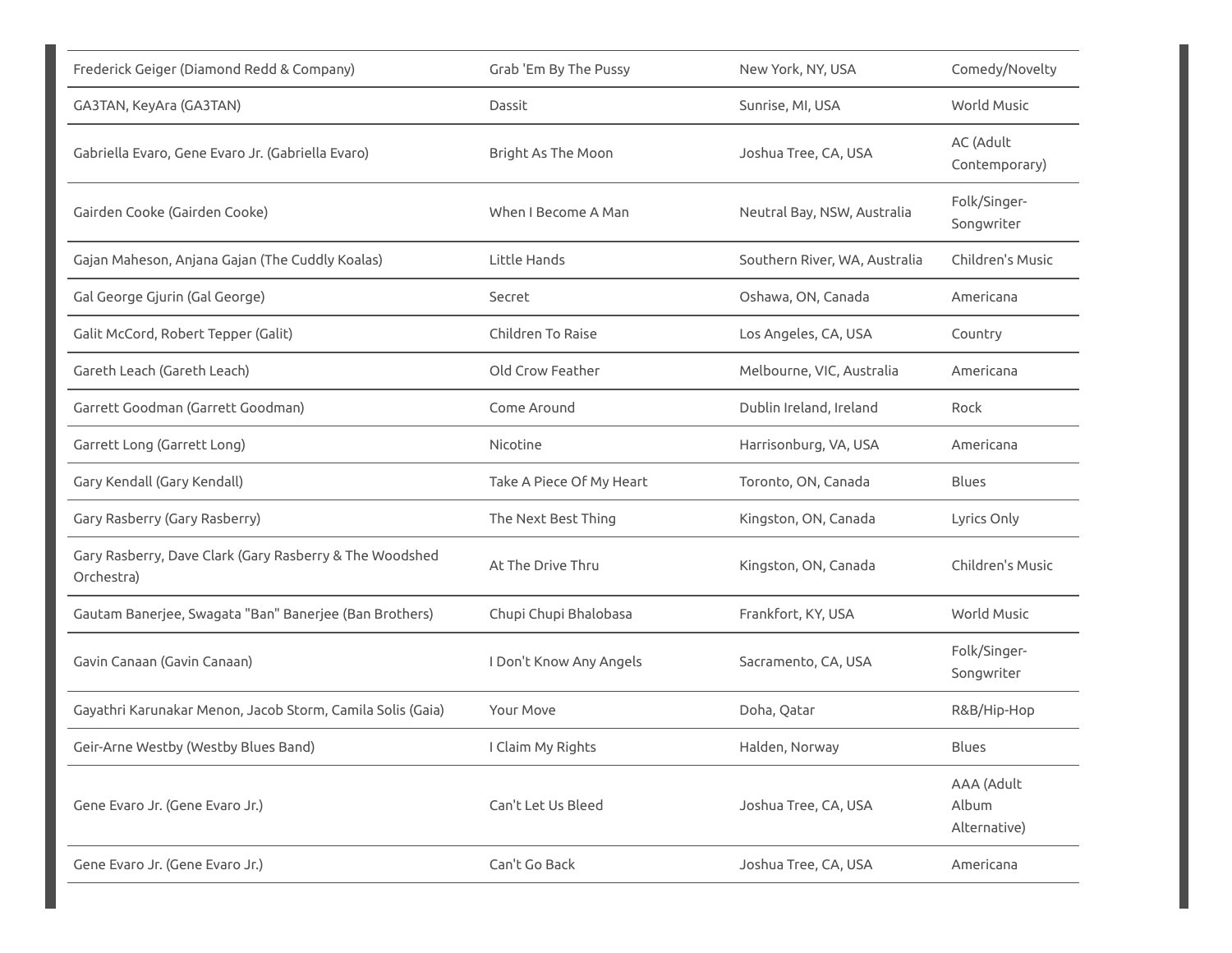| Genevieve Salamone (Genevieve Salamone)                                                                             | Resilience                    | Waukee, IA, USA           | Instrumental                        |
|---------------------------------------------------------------------------------------------------------------------|-------------------------------|---------------------------|-------------------------------------|
| Geoff Woodhouse (GoFetch)                                                                                           | Play                          | Seattle, WA, USA          | Rock                                |
| Geoffrey Chiumia (Kairange)                                                                                         | Last Visit                    | Toronto, ON, Canada       | <b>World Music</b>                  |
| George Sheppard, Amy Sheppard, Jay Bovino, Keith Sorrells,<br>Alex Niceforo (Sheppard)                              | Symphony                      | Sydney, NSW, Australia    | AC (Adult<br>Contemporary)          |
| George Sheppard, Jason Bovino, Amy Sheppard, Jon Hume<br>(Sheppard)                                                 | Die Young                     | Sydney, NSW, Australia    | Pop/Top 40                          |
| Georgie Raft (Georgie Raft)                                                                                         | Only In An Empty Room         | Unley Park, SA, Australia | Teen                                |
| Georgie Raft (Georgie Raft)                                                                                         | Breathing To Prove That I Can | Unley Park, SA, Australia | Teen                                |
| Georgie Raft (Georgie Raft)                                                                                         | Breathing To Prove That I Can | Unley Park, SA, Australia | Unsigned Only                       |
| Georgina Kingsley (Georgi Kay)                                                                                      | Gasoline                      | Perth, WA, Australia      | AC (Adult<br>Contemporary)          |
| Georgina Kingsley (Georgi Kay)                                                                                      | Gasoline                      | Perth, WA, Australia      | Unsigned Only                       |
| Georgina Marchand (Georgie Marchand)                                                                                | Inmortal                      | Ciudad De M_xico, Mexico  | Latin Music                         |
| Gergely Komáromy, Telma Lincoln, Dávid Öllős, Bálint Németh,<br>Márton Tóth (G Ras, Telma Lincoln & The Planeteerz) | One Earth                     | Budapest, Hungary         | <b>World Music</b>                  |
| Germán Pérez Tort, Luis Solís (Buendía)                                                                             | Quiero                        | Mexico City, Mexico       | Latin Music                         |
| Gerrit Gmel (Citizen Of The World)                                                                                  | I Will Wait                   | Sydney, NSW, Australia    | AAA (Adult<br>Album<br>Alternative) |
| Ghazi Mikdashi (Ghazi Mikdashi)                                                                                     | El Kalam                      | Beirut, Lebanon           | Instrumental                        |
| Giacomo Riggi (Giacomo Riggi)                                                                                       | Desperate Call                | Livorno, Italy            | AC (Adult<br>Contemporary)          |
| Gianmarco Soresi (Gianmarco Soresi)                                                                                 | Shelf Life                    | New York, NY, USA         | Comedy/Novelty                      |
| Giles Spurling (Sir Dudley)                                                                                         | Protek Ya Life                | Hamilton, Bermuda         | World Music                         |
| Gill Bates (Gill Bates)                                                                                             | Bob And Weave                 | Brisbane, QLD, Australia  | Music Video                         |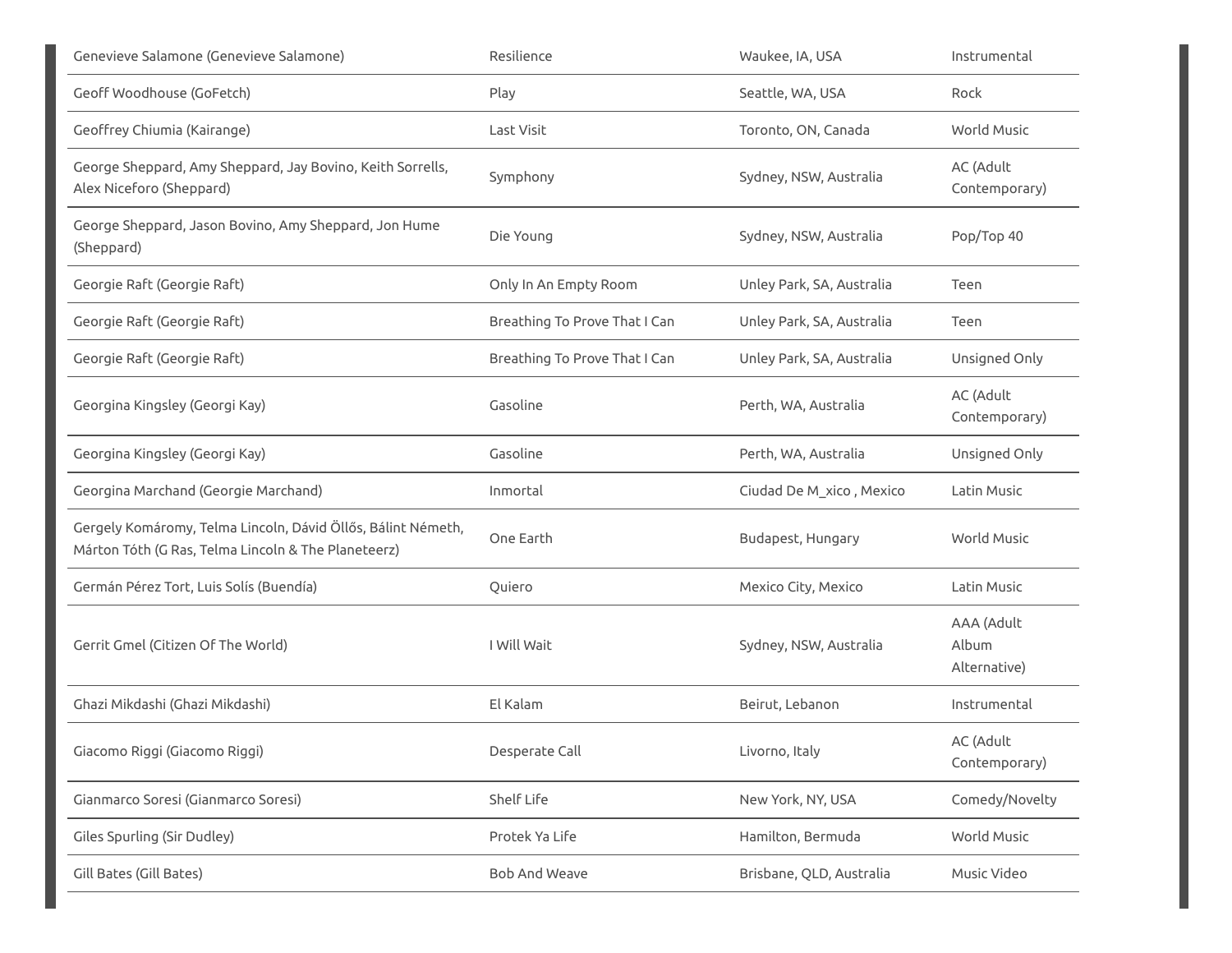| Gilles Lionnet (Gilles Lionnet)                       | New Beginning             | Seychelles, Seychelles    | Folk/Singer-<br>Songwriter          |
|-------------------------------------------------------|---------------------------|---------------------------|-------------------------------------|
| Gina Brooklyn, Dan Epand (Gina Brooklyn)              | Who Are You Fighting For? | Wadsworth, OH, USA        | Rock                                |
| Gina Brooklyn, Dan Epand (Gina Brooklyn)              | No More Hiding            | Wadsworth, OH, USA        | Rock                                |
| Gina Chaverri (Malí)                                  | Sham                      | Curridabat, Costa Rica    | Performance                         |
| Ginalina (Ginalina)                                   | When I Grow Up            | Vancouver, BC, Canada     | Children's Music                    |
| Ginalina (Ginalina)                                   | Going To The Zoo          | Vancouver, BC, Canada     | Children's Music                    |
| Gino Di Leva (Red Card & Fungo)                       | Atomico                   | San Pedro, CA, USA        | Latin Music                         |
| Gino Pesi (No One of Note)                            | The Dream                 | Pittsburgh, PA, USA       | Unpublished                         |
| Gio Rossi (Gio Rossi)                                 | She Goes She Comes        | Varese, Italy             | AAA (Adult<br>Album<br>Alternative) |
| Giovanni Bruno (FunkEnergy)                           | <b>Beautiful Liar</b>     | Castelbuno, Italy         | Instrumental                        |
| Gitit Shoval (Gitit Shoval, Ron Druyan, Tutti Druyan) | Hadudaim                  | Jerusalem, Israel         | <b>World Music</b>                  |
| Giuseppe Paradiso (Giuseppe Paradiso & Meridian 71)   | Tuntkah (The Nomad King)  | Santeramo In Colle, Italy | Instrumental                        |
| Glenn Evans (Glenn Evans)                             | Just Enough               | Brookville, PA, USA       | Lyrics Only                         |
| Glenn Johnson, Sonya Watts (Oceanz)                   | Falling Through           | Adelaide, SA, Australia   | AC (Adult<br>Contemporary)          |
| Glenn Valles (Glenn Valles)                           | The Secret                | Mumbai, India             | Lyrics Only                         |
| Gordon Domnick (Ripe & Ruin)                          | We Break. We Fail.        | Hamburg, Germany          | Rock                                |
| Gordon McDaniel (Mac McDaniel)                        | Hometown America          | Germantown, TN, USA       | Country                             |
| Grace Amos, David Carter (Grace Amos)                 | Listen Real Closely       | Sydney, NSW, Australia    | Country                             |
| Grace Gonzalez (Grace Gonzalez)                       | Faith Of A Five Year Old  | Milwaukee, WI, USA        | Christian                           |
| Grace Mae Gladwin (Grace Mae)                         | Skipped A Beat            | Figtree, NSW, Australia   | Teen                                |
| Gracie Metheny (Gracie Metheny)                       | Summer Of Seventeen       | Elkins, WV, USA           | Teen                                |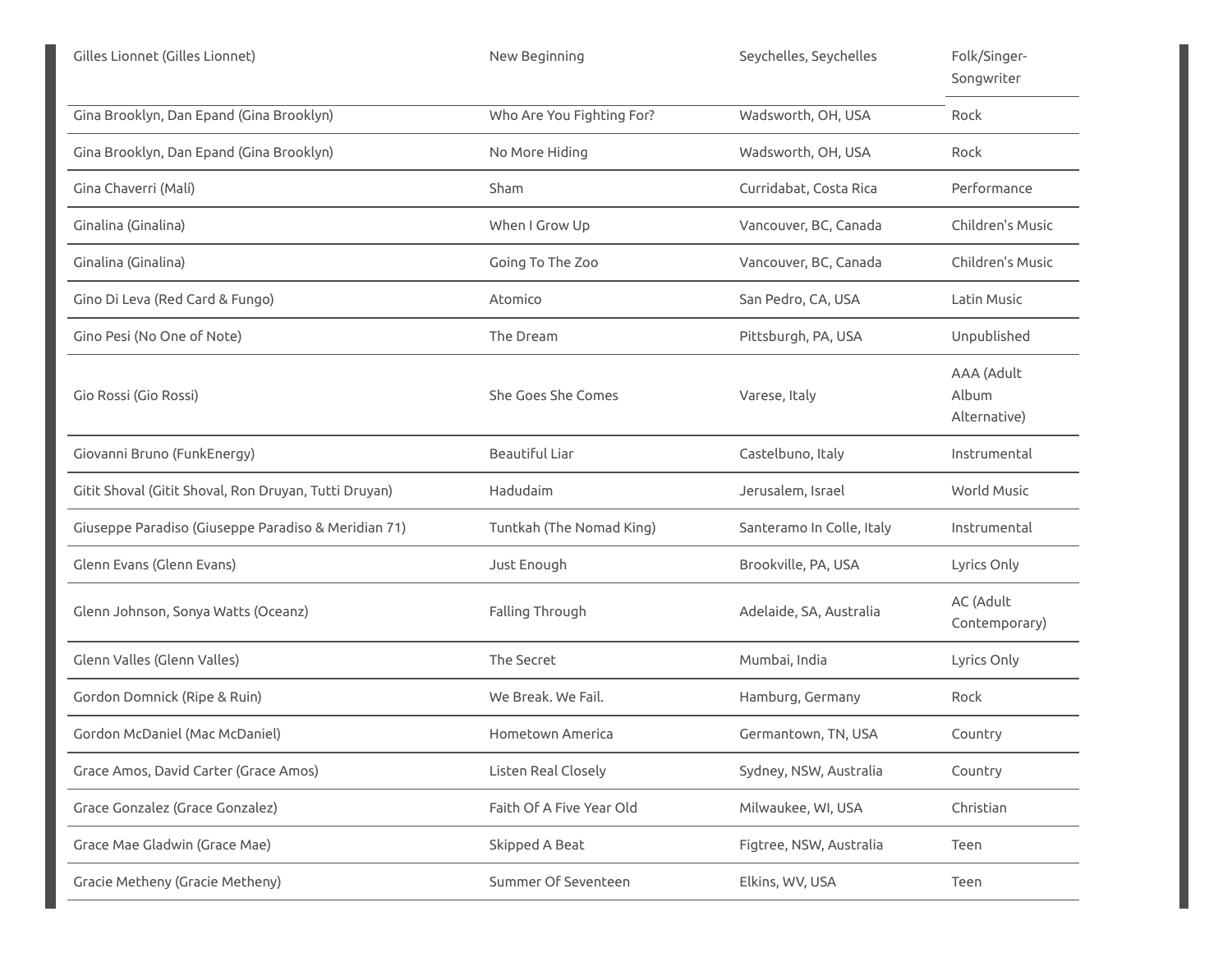| Graeme Druce (The Throwbacks)                                        | Dead River Blues    | Sydney, NSW, Australia | <b>Blues</b>                        |
|----------------------------------------------------------------------|---------------------|------------------------|-------------------------------------|
| Graham Mcleod (Graham Mcleod)                                        | Love Songs          | Edinburgh, Scotland    | Comedy/Novelty                      |
| Graham Patzner (Whiskerman)                                          | Kingdom Illusion    | Oakland, CA, USA       | AAA (Adult<br>Album<br>Alternative) |
| Graham Patzner (Whiskerman)                                          | <b>Be Real</b>      | Oakland, CA, USA       | Music Video                         |
| Graham Patzner (Whiskerman)                                          | Kingdom Illusion    | Oakland, CA, USA       | Unsigned Only                       |
| Grandperret, O'Leary, Portolano (MMG)                                | Going Home          | Paris, France          | Pop/Top 40                          |
| Grant Allison (Grant Allison)                                        | Holy                | South Holland, IL, USA | Christian                           |
| Grant Irvine, Scotty Anderson (Dev Green)                            | No Sleep            | Dundee, Scotland       | Pop/Top 40                          |
| Grant Irvine, Scotty Anderson (Dev Green)                            | No Sleep            | Dundee, Scotland       | Unpublished                         |
| Grant Vogel, Tate Howell, Marla Morris (Grant Vogel)                 | Own Way Home        | Nashville, TN, USA     | Country                             |
| Gray Gurkin (Gray Gurkin)                                            | See Me Through      | Richmond, VA, USA      | Christian                           |
| Greg Nottis, Sean Fisher, AJ Viana (The American Standard)           | Fall Right Through  | Delran, NJ, USA        | Rock                                |
| Gregory Colina (CoCoGreGre)                                          | Horizon Star Rising | Willemstad, Curacao    | Instrumental                        |
| Gregory Raymond Davies (Gray)                                        | Something Warmer    | Felixstowe, England    | Performance                         |
| Gregory Raymond Davies (Gray)                                        | Something Warmer    | Felixstowe, England    | Unsigned Only                       |
| Greta Lovisa (Greta Lovisa)                                          | 7Am                 | Bonn, Germany          | R&B/Hip-Hop                         |
| Griffith Frank, Jordan Richman, Sammy Plotkin (Sammy Plotkin)        | Used To Be You      | Los Angeles, CA, USA   | AC (Adult<br>Contemporary)          |
| Griffith Frank, Sammy Plotkin, Jordan Richman (Griffith Frank)       | <b>Butterflies</b>  | Los Angeles, CA, USA   | Unpublished                         |
| Guilherme Ge (Guilherme Ge)                                          | Teu Sangue          | Rio de Janeiro, Brazil | World Music                         |
| Gunnar Már Jakobsson, Ragnar Ólafsson, Daníel Auunsson<br>(Árstíðir) | Entangled           | Philadelphia, PA, USA  | AAA (Adult<br>Album<br>Alternative) |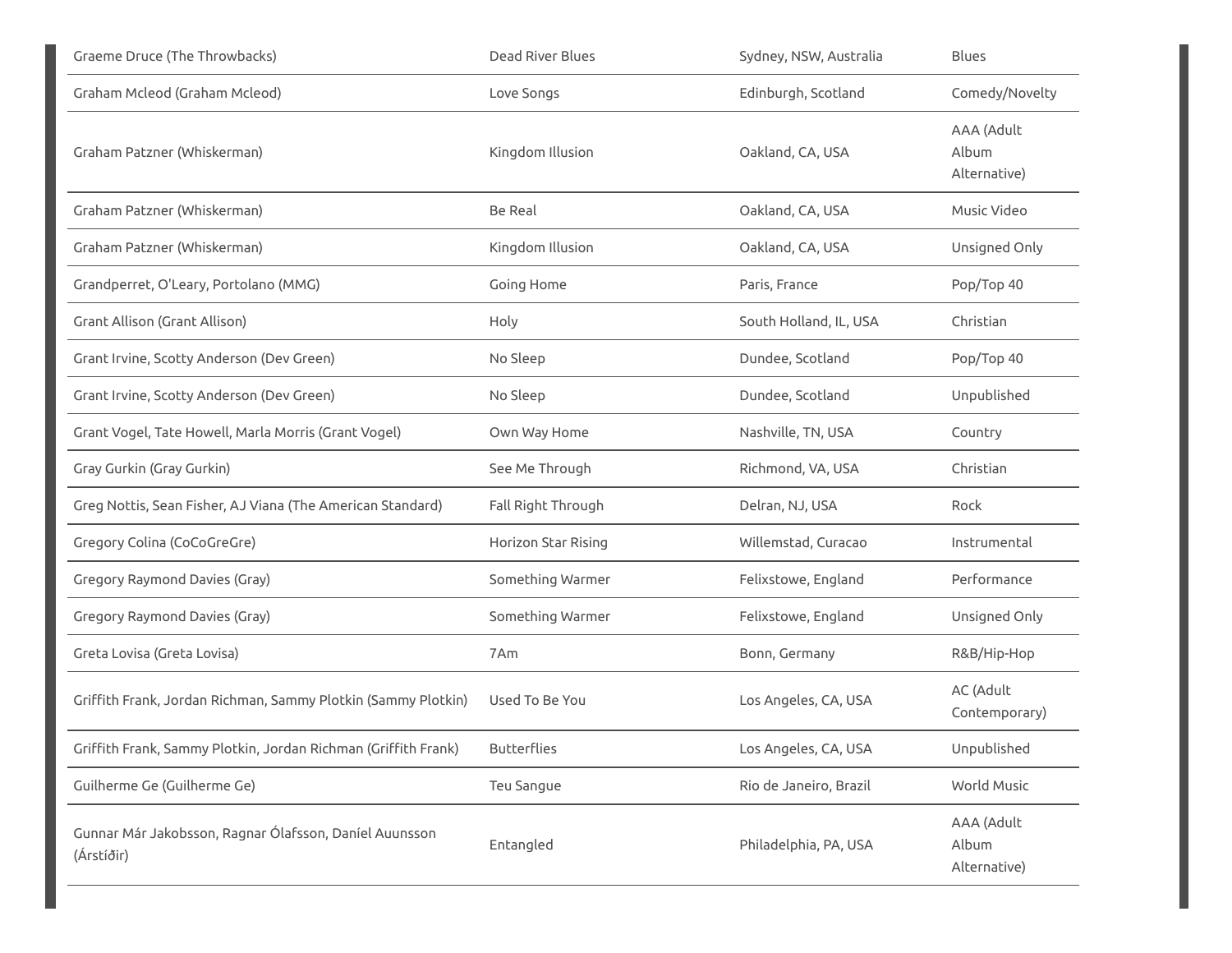| Gustav Nyström, Alina Paulsen, Mia Rodriguez (Mia Rodriguez)    | Psycho                     | Sydney, NSW, Australia     | Pop/Top 40                          |
|-----------------------------------------------------------------|----------------------------|----------------------------|-------------------------------------|
| Gustavo Coelho (Gutto Ishtar)                                   | A Day                      | Rio De Janeiro, Brazil     | Children's Music                    |
| Haakem Bajwa (Hendrick Leadz)                                   | Henny Ting                 | Toronto, ON, Canada        | R&B/Hip-Hop                         |
| Hagiel (Hagiel)                                                 | <b>Turned Around Me</b>    | Baie St-Paul, QC, Canada   | <b>Blues</b>                        |
| Hagiel (Hagiel)                                                 | Praise Your Way Out        | Baie St-Paul, QC, Canada   | Christian                           |
| Hailey Miller, Shane Bauman, Celica Westbrook (Hailey Belle)    | Wait For You               | Santa Clarita, CA, USA     | Pop/Top 40                          |
| Hajime Yoshida (Hajime Yoshida)                                 | Multiple Personality       | Sugano, Japan              | Jazz                                |
| Haley Marie Weed, Raquel Elise Cabrera (HAYL)                   | Wire                       | Ponte Vedra Beach, FL, USA | Pop/Top 40                          |
| Halvdan Presthus Composer (London Quintet. Halvdan<br>Presthus) | Bon Voyage                 | Kleppe, Norway             | Instrumental                        |
| Hamish Anderson (Hamish Anderson)                               | Damaged Goods              | Los Angeles, CA, USA       | Americana                           |
| Hanay Kamali, Kevin Anyaeji, Shelly Segal (Lia Hail)            | Don't Stop Calling         | Paris, France              | Pop/Top 40                          |
| Hando Jaksi, Johanna Oden, Mikk Simson (I Wear* Experiment)     | Unwind                     | Tallinn, Estonia           | AAA (Adult<br>Album<br>Alternative) |
| Hannah Acfield (Hannah Acfield)                                 | Like Lovers Do             | Melbourne, VIC, Australia  | Unsigned Only                       |
| Hannah Hoffman (Hannah Hoffman Music)                           | Thicc B*tch Boy            | Stamford, CT, USA          | Comedy/Novelty                      |
| Hannah Holbrook (Hannah Holbrook)                               | You Should Let Me Love You | Nashville, TN, USA         | Jazz                                |
| Hannah Jones (Hannah Jones)                                     | Spirits                    | Brisbane, QLD, Australia   | Teen                                |
| Hanu Dixit (Hanu Dixit)                                         | Impala Returns Again       | Lucknow, India             | Rock                                |
| Harald Thune (Harald Thune)                                     | It's Time                  | Oslo, Norway               | Americana                           |
| Harlem Calleja (Harlem Calleja)                                 | As Long As It Takes        | Maidstone, VIC, Australia  | Lyrics Only                         |
| Harrison Rhys (Harrison Rhys)                                   | Everything You Do          | Portsmouth, England        | Teen                                |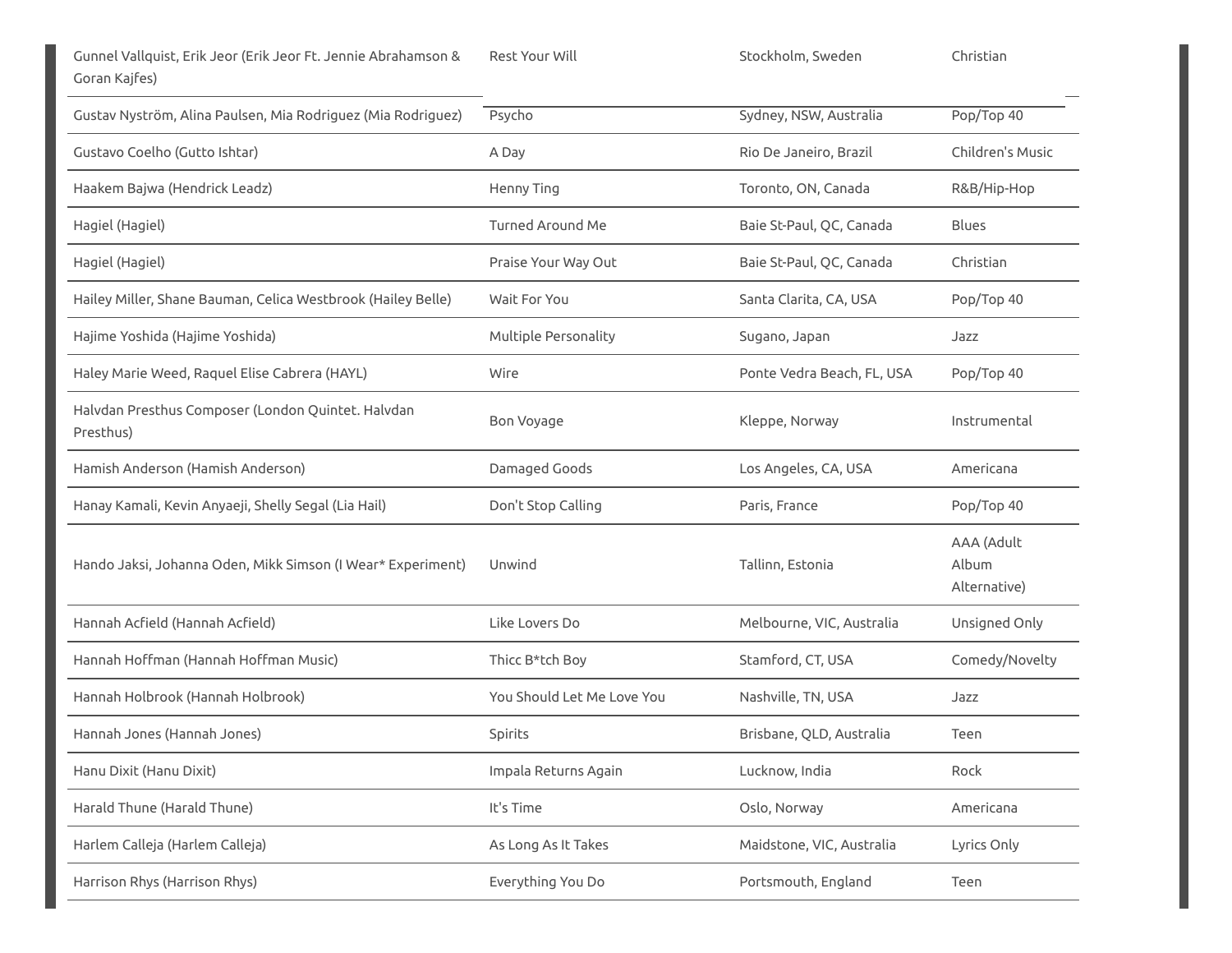| Harrison, Donnellan (FourFour (44))                      | Shadows                                     | Sligo, Ireland             | AC (Adult<br>Contemporary) |
|----------------------------------------------------------|---------------------------------------------|----------------------------|----------------------------|
| Harry Becker (Harry Becker)                              | Twinkle In Your Eye (Children's<br>Version) | Florence, MA, USA          | Children's Music           |
| Harry Becker (Harry Becker)                              | It Is What It Is                            | Florence, MA, USA          | Lyrics Only                |
| Harry Cleverdon (Harry Cleverdon)                        | Right All Along                             | Young, NSW, Australia      | Teen                       |
| Harry Cleverdon (Harry Cleverdon)                        | 6 Hours Away                                | Young, NSW, Australia      | Teen                       |
| Harry Cleverdon (Harry Cleverdon)                        | Time To Time                                | Young, NSW, Australia      | Unsigned Only              |
| Harry Mason (Arlo Mac)                                   | Ease My Mind                                | Hastings, New Zealand      | Teen                       |
| Harry Mason (Arlo Mac)                                   | Ease My Mind                                | Hastings, New Zealand      | Unsigned Only              |
| Hattie Wilcox (Christopher Marion)                       | Rush On The Savannah                        | Raleigh, NC, USA           | Instrumental               |
| Hattie Wilcox, Heine Andersen (Hattie Wilcox)            | Stand Up And Dance                          | Raleigh, NC, USA           | Blues                      |
| Hayden Smith, Alexa Smith (MMS)                          | Why You Playin Me                           | Los Angeles, CA, USA       | Pop/Top 40                 |
| Hayley Jensen, Frank Kokol, Chris O'Neil (Hayley Jensen) | Breakin' Hearts                             | Sydney, NSW, Australia     | Country                    |
| Hayley Jensen, Frank Kokol, Chris O'Neil (Hayley Jensen) | <b>Breakin' Hearts</b>                      | Sydney, NSW, Australia     | Music Video                |
| Hayley Roberts (Hayley Roberts)                          | Crush                                       | Limerick, PA, USA          | Teen                       |
| Hayoung Lyou (Hayoung Lyou)                              | Demian                                      | Seoul, Korea               | Jazz                       |
| Heather Rose (Heather Ella Rose)                         | Falling In Love                             | Oxford, England            | AC (Adult<br>Contemporary) |
| Hein Jacob Ft. Botshabelo Sunrise Choir (Hein Jacob)     | Still In The Making                         | Bloemfontein, South Africa | Christian                  |
| Heleina Zara (Heleina Zara)                              | Borderline                                  | Sydney, NSW, Australia     | Unpublished                |
| Heleina Zara, Robby De Sa (Heleina Zara)                 | Fake                                        | Sydney, NSW, Australia     | Pop/Top 40                 |
| Helen Austin, Paul Otten (Big Little Lions)              | It's Amazing                                | Royston, BC, Canada        | Folk/Singer-<br>Songwriter |
| Helen Gustafson (Helen Gustafson)                        | Yesterday                                   | Gibraltar, Gibraltar       | AC (Adult                  |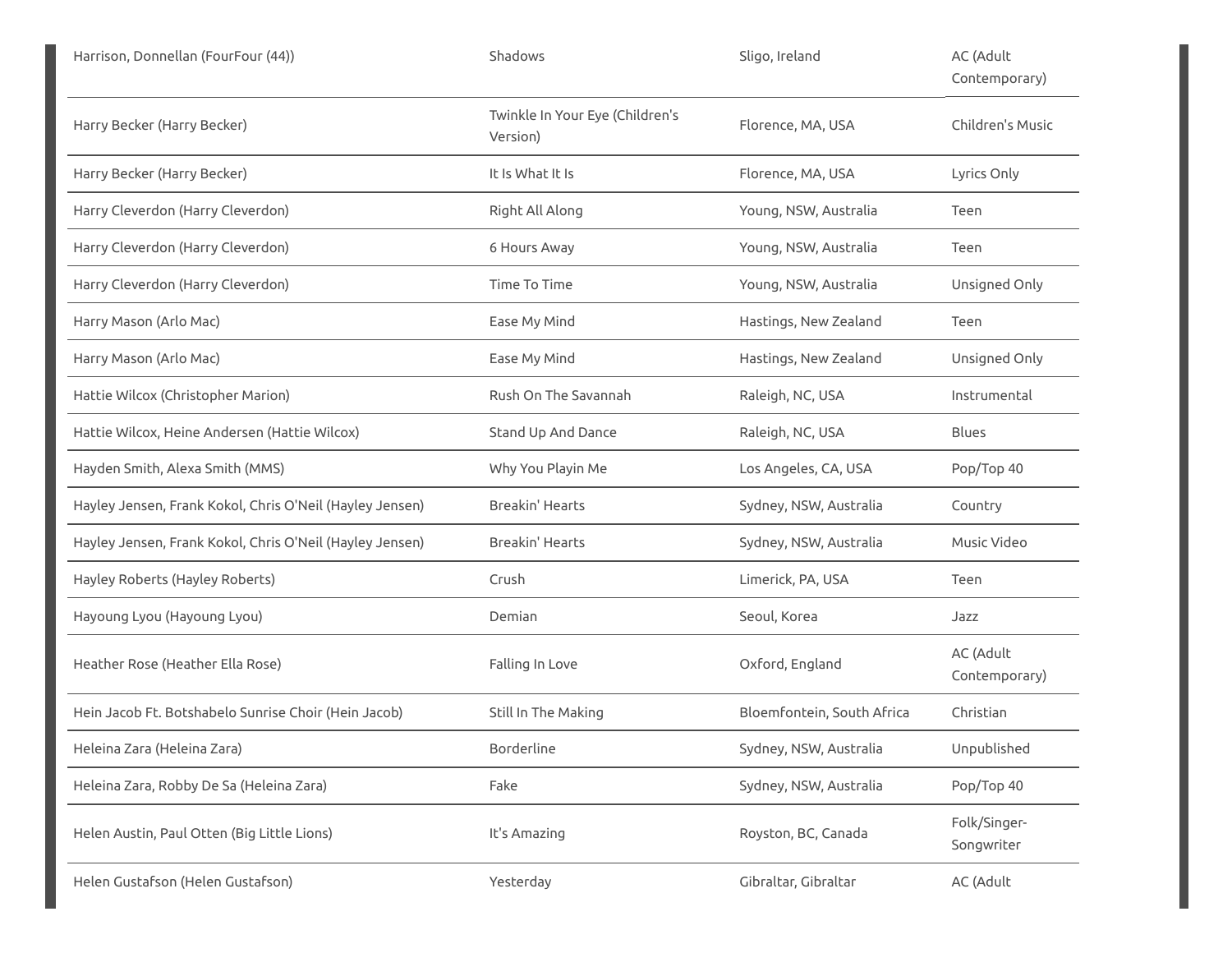Contemporary)

| Helen Gustafson (Helen Gustafson)                                                     | Yesterday                  | Gibraltar, Gibraltar         | Pop/Top 40                 |
|---------------------------------------------------------------------------------------|----------------------------|------------------------------|----------------------------|
| Helen Townsend, Belle Harvey (Helen Townsend)                                         | Devils Curse               | Hamilton Hill, WA, Australia | Americana                  |
| Helvijs Stengrevics (Agnese Stengrevics)                                              | Space Or Time              | Marupe, Latvia               | Pop/Top 40                 |
| Henning, Nat. Sherwood (Henning)                                                      | Already Gone               | Sydney, NSW, Australia       | Pop/Top 40                 |
| Henry Lindley, Tony Bowman (Henry Lindley)                                            | Bernadette                 | Burlington, NC, USA          | Americana                  |
| Hernán Schaefer (Hernán S.)                                                           | En El Fondo                | Encarnación, Paraguay        | Latin Music                |
| Hilary More Ft. q chila (Hilary More)                                                 | Lazima Ulale               | Dar Es Salaam, Tanzania      | <b>World Music</b>         |
| Hildemaro Alvarez (Hildemaro Alvarez)                                                 | Arriba En La Ruta 3        | San Cristobal, Venezula      | Jazz                       |
| Hirofumi Kurokawa (Hirofumi Kurokawa)                                                 | Fun Cruise                 | Toshima, Japan               | Instrumental               |
| HITHA (HITHA)                                                                         | We Will Last               | San Ramon, CA, USA           | Teen                       |
| Hoonzie (Hoonzie)                                                                     | Xanned Out                 | Coquitlam, BC, Canada        | R&B/Hip-Hop                |
| Hope And Justin (Hope And Justin)                                                     | Reaper Man                 | Camarillo, CA, USA           | Music Video                |
| Hrishikesh Balaji, Matthew Boda, Al Sherrod Lambert (Hrishi)                          | Like A Ghost               | Potomac, MD, USA             | Pop/Top 40                 |
| Hueimin Kuan (Hueimin Kuan)                                                           | Soul Of God                | Taiwan, Taiwan               | Instrumental               |
| Hugo Fung, Jasmine Christine Diep (MusicRonin)                                        | Pencil                     | Hong Kong, Hong Kong         | Teen                       |
| Hugrùn, Erik Sjöstedt (Hugrun)                                                        | Appetite                   | Reykjavik, Iceland           | Pop/Top 40                 |
| Hunter Sheridan (Hunter Sheridan)                                                     | To You, My Friend          | Ajax, ON, Canada             | Folk/Singer-<br>Songwriter |
| Husayn Moody (Husayn-Olivier)                                                         | Rather Be Alone            | New York, NY, USA            | Pop/Top 40                 |
| Ian Berney, Ian Kenny, Glenn Sarangapany, Adam Glenn, Adam<br>Weston (Birds Of Tokyo) | Good Lord                  | Sydney, NSW, Australia       | AC (Adult<br>Contemporary) |
| Ian Berney, Ian Kenny, Glenn Sarangapany, Adam Glenn, Adam<br>Weston (Birds of Tokyo) | Two Of Us                  | Sydney, NSW, Australia       | Pop/Top 40                 |
| Ibby VK (Ibby VK)                                                                     | How To Mend A Broken Heart | Dubai, United Arab Emirates  | Folk/Singer-               |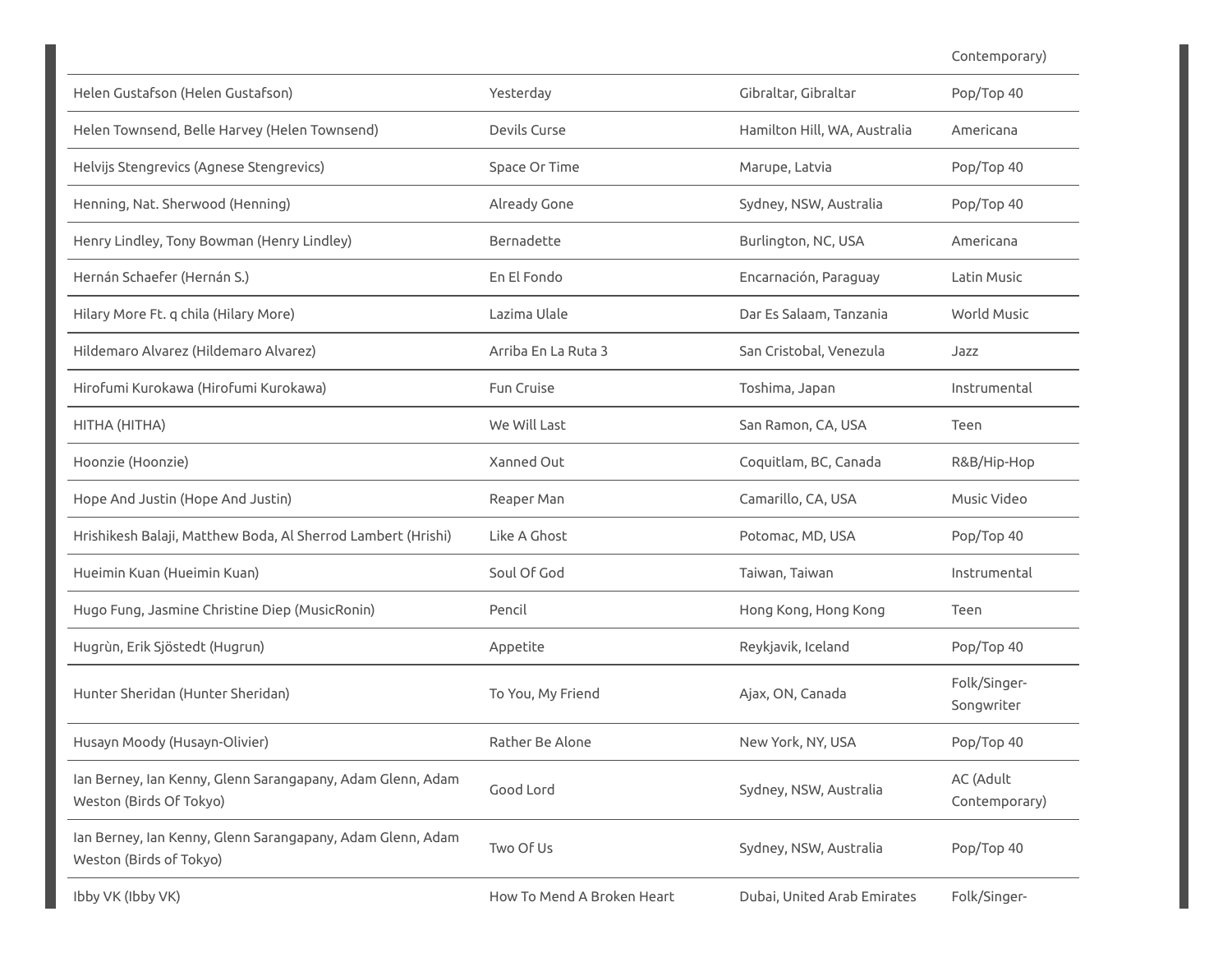|                                                                                                           |                         |                             | Songwriter                             |
|-----------------------------------------------------------------------------------------------------------|-------------------------|-----------------------------|----------------------------------------|
| Ibby VK (Ibby VK)                                                                                         | Heart Goes              | Dubai, United Arab Emirates | Pop/Top 40                             |
| Ibby VK (Ibby VK)                                                                                         | Heart Goes              | Dubai, United Arab Emirates | Unpublished                            |
| leva Guz (Iva Goodzick)                                                                                   | Survivor                | Brno, Czech Republic        | Pop/Top 40                             |
| Igor Anicic (Igor Anicic)                                                                                 | We Got To Stay Together | Rijeka, Croatia             | Americana                              |
| Igor Volhonski, Claus Pener, Victor Crone, Calle Johan Rune<br>Hellberg, Gloria Kim (Hellove, Gloria Kim) | I Got You               | Tallinn, Estonia            | <b>EDM</b> (Electronic<br>Dance Music) |
| Igor Volhonski, Claus Pener, Victor Crone, Calle Johan Rune<br>Hellberg, Gloria Kim (Hellove, Gloria Kim) | I Got You               | Tallinn, Estonia            | Unsigned Only                          |
| Iisakki Ratilainen (Iisample)                                                                             | Slow Motion             | Joensuu, Finland            | <b>EDM</b> (Electronic<br>Dance Music) |
| Imran Goychayev (Imran Goychayev)                                                                         | Run Fast                | Baku, Azerbaijan            | Instrumental                           |
| Imset-Jaka Peterka, Dejan Macura, Blaz Horvat, Jaka Azman<br>(Imset)                                      | Lost Inside             | Domzale, Slovenia           | Lyrics Only                            |
| Imset-Jaka Peterka, Dejan Macura, Blaz Horvat, Jaka Azman<br>(Imset)                                      | All The Same            | Domzale, Slovenia           | Performance                            |
| Imset-Jaka Peterka, Dejan Macura, Blaz Horvat, Jaka Azman<br>(Imset)                                      | All The Same            | Domzale, Slovenia           | Unpublished                            |
| India Ramey (India Ramey)                                                                                 | Up To No Good           | Birmingham, AL, USA         | Americana                              |
| INFAMOUSIZAK (INFAMOUSIZAK)                                                                               | Public Enemy            | London, England             | R&B/Hip-Hop                            |
| Ingvi Thor Kormaksson, John Soul (JJ Soul Band)                                                           | That Kinda Man          | Reykjavik, Iceland          | <b>Blues</b>                           |
| Irma Paulina Parga Fuentes (Paulina Parga)                                                                | Quemar Mis Ojos         | Queretaro, Mexico           | Latin Music                            |
| Isaac Bullock, Marlice Baart (Kyakuwa)                                                                    | One Meter Fifty         | Haarlem, Netherlands        | World Music                            |
| Isaac Olson, Luke Olson (The Olson Bros Band)                                                             | I Bleed Evergreen       | Olympia, WA, USA            | Folk/Singer-<br>Songwriter             |
| Isaac Zamora (Isaac Zamora)                                                                               | Lonely                  | Sarasota, FL, USA           | Folk/Singer-<br>Songwriter             |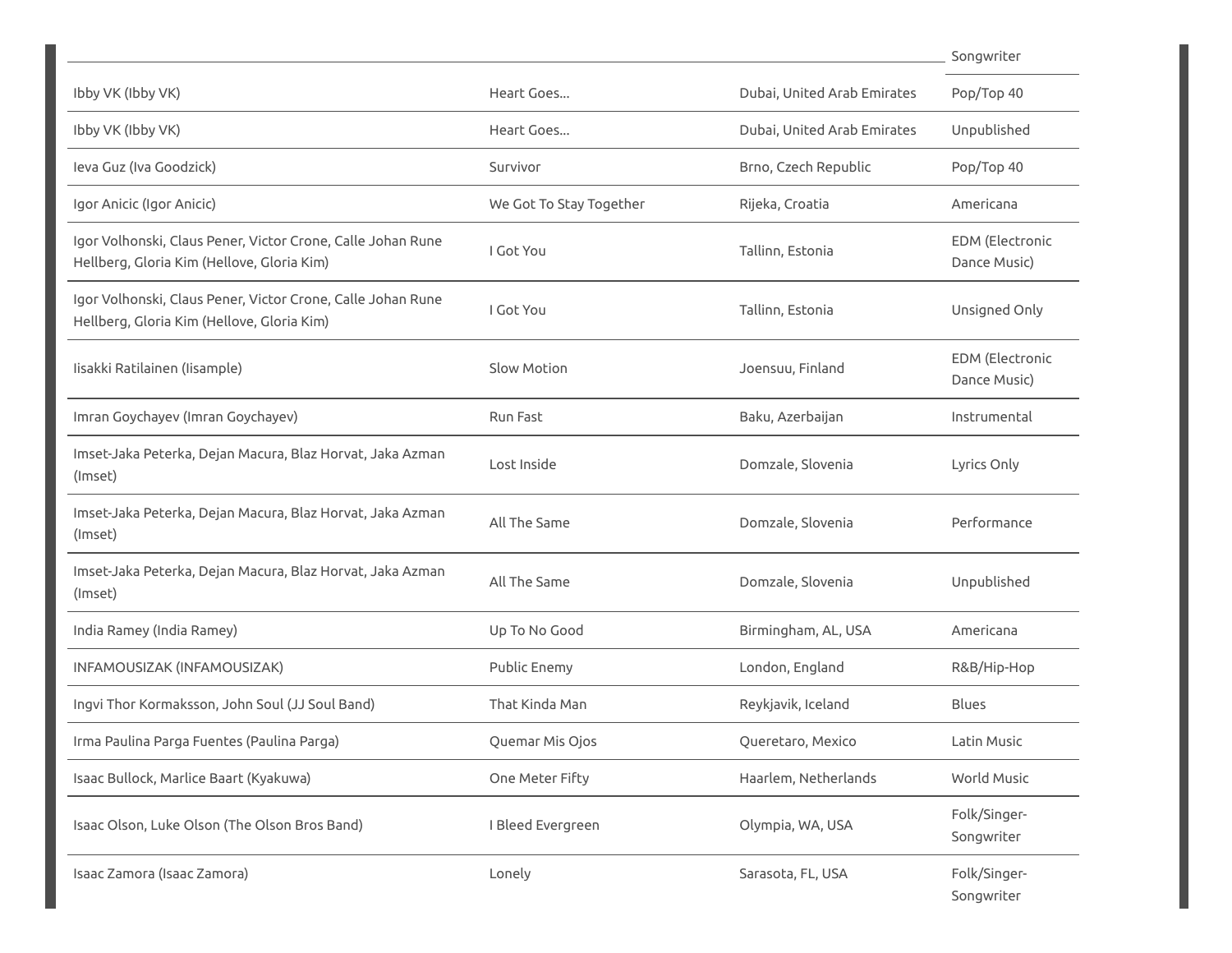| Isabel Novella (Isabel Novella)                                                    | I Am Not A Colour                             | Maputo, Mozambique        | World Music                            |
|------------------------------------------------------------------------------------|-----------------------------------------------|---------------------------|----------------------------------------|
| Isabel Whelan, David T. Claude (BEL)                                               | Until The Day                                 | Clovis, CA, USA           | Folk/Singer-<br>Songwriter             |
| Isabella Dussias (Isabella Dussias)                                                | More Of This                                  | Hillsborough, NJ, USA     | Teen                                   |
| Isabella Richardson (Isabella Richardson)                                          | Paper Crowns                                  | Melbourne, VIC, Australia | Country                                |
| Isabella Richardson (Isabella Richardson)                                          | Paper Crowns                                  | Melbourne, VIC, Australia | Unpublished                            |
| Isabella Rositano (Emcee Izzy)                                                     | The Covid-19 Anthem (The<br>Coronavirus Song) | Adelaide, SA, Australia   | Comedy/Novelty                         |
| Ishaan Vohra (IV Music)                                                            | Fruit Punch                                   | Sevenoaks, England        | <b>EDM</b> (Electronic<br>Dance Music) |
| Ishaan Vohra (IV Music)                                                            | Fruit Punch                                   | Sevenoaks, England        | Teen                                   |
| ISSA (ISSA)                                                                        | Dear Self                                     | Teofilo Otoni, Brazil     | Lyrics Only                            |
| ISSA (ISSA)                                                                        | Karma                                         | Teofilo Otoni, Brazil     | Pop/Top 40                             |
| Isy Cappo (Isy Cappo)                                                              | Done                                          | Sydney, NSW, Australia    | Teen                                   |
| Ivan Breussov (Ivan Breussov)                                                      | The One                                       | Taraz, Kazakhstan         | AC (Adult<br>Contemporary)             |
| Ivan Jovanović, Vladan Petrović, Vladimir Nedić, Milutin Kažić,<br>Stefan Marković | Locked Down                                   | Belgrade, Serbia          | <b>Blues</b>                           |
| Ivan Kumar (Glojuice)                                                              | Utopia                                        | Sydney, NSW, Australia    | Unsigned Only                          |
| Ivo Nuic, Kristina Boban (Kristina Boban)                                          | Zemlja I Zrak                                 | Zagreb, Croatia           | Music Video                            |
| Ivy (Ivy)                                                                          | Back To Me                                    | Kaunas, Lithuania         | Folk/Singer-<br>Songwriter             |
| Izzy Burns (Izzy Burns)                                                            | Heartbeat Of Your Time                        | Moscow, ID, USA           | Teen                                   |
| Izzy Burns (Izzy Burns)                                                            | <b>Broken Compass</b>                         | Moscow, ID, USA           | Teen                                   |
| Izzy Frances, Shani Rose, Drew Lawrence (Izzy Frances)                             | Safety                                        | Pulborough, England       | Pop/Top 40                             |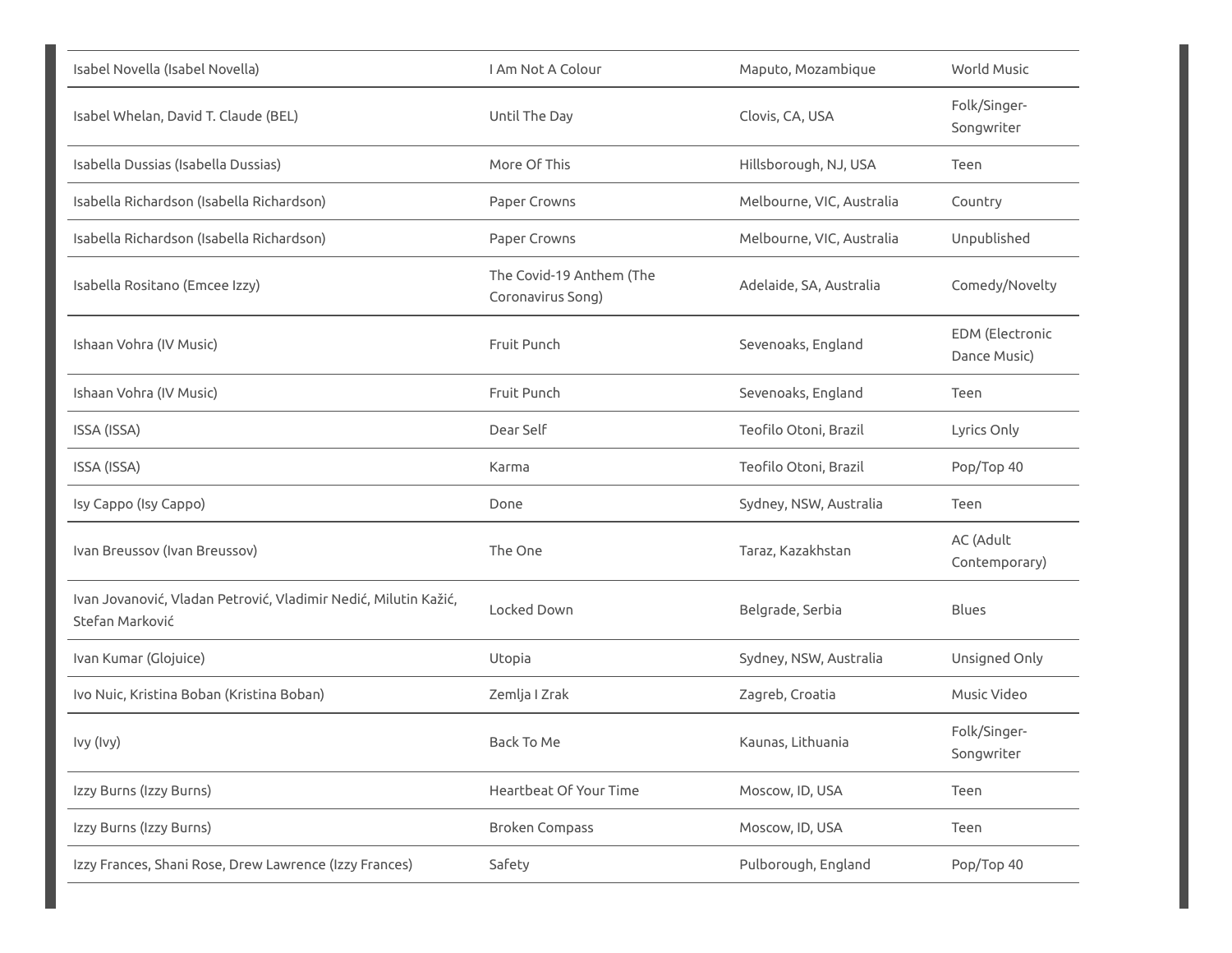| J Scott Gavin (The Thieves About)                                             | Hurt Me Sometimes     | Cardiff, CA, USA                | Rock                                |
|-------------------------------------------------------------------------------|-----------------------|---------------------------------|-------------------------------------|
| J.Isaak (J.Isaak)                                                             | Friday                | Irvington, NJ, USA              | R&B/Hip-Hop                         |
| Jackie Sannia (SANNIA)                                                        | The Good Ones         | Frankston South, VIC, Australia | Performance                         |
| Jacob Skinkle (Jake Daniels)                                                  | Two Face              | Elmira, NY, USA                 | Pop/Top 40                          |
| Jae Laffer (Jae Laffer)                                                       | Some Boys Never Learn | Perth, WA, Australia            | AAA (Adult<br>Album<br>Alternative) |
| Jaiden Meltzer (Jaiden Meltzer)                                               | Use The Time          | Northampton, MA, USA            | Teen                                |
| Jaka Peterka, Dejan Macura, Jaka Azman, Blaz Horvat (IMSET)                   | All The Same          | Domzale, Slovenia               | Rock                                |
| Jake Edwards (Jake Edwards)                                                   | Burn                  | Denver, CO, USA                 | Rock                                |
| Jake Isaac (Jake Isaac)                                                       | 10 Steps To Heaven    | London, England                 | Folk/Singer-<br>Songwriter          |
| Jake Isaac (Jake Isaac)                                                       | New York              | London, England                 | Performance                         |
| Jake Isaac, Joseph Baxter, Matthias Oldofredi, Florence Arman<br>(Jake Isaac) | Tomorrow              | London, England                 | Folk/Singer-<br>Songwriter          |
| Jakub Kluza (Kuba Kluza)                                                      | This Time             | Krakow, Poland                  | Folk/Singer-<br>Songwriter          |
| Jalal B. Andre (Glorybots)                                                    | Wrong                 | Seattle, WA, USA                | AAA (Adult<br>Album<br>Alternative) |
| Jamaal Marvel (Jamaal Marvel)                                                 | Darkside              | Emporia, VA, USA                | R&B/Hip-Hop                         |
| James A.T. Draper, Jordan D. Brady (WINTERBOURNE)                             | Better                | Sydney, NSW, Australia          | AAA (Adult<br>Album<br>Alternative) |
| James A.T. Draper, Jordan D. Brady (WINTERBOURNE)                             | Better                | Sydney, NSW, Australia          | Unpublished                         |
| James C. Ward (Kah-LEH)                                                       | Youtuber Blues        | Opp, AL, USA                    | Comedy/Novelty                      |
| James Foster (James Foster)                                                   | Nazis Can't Drive     | Chicago, IL, USA                | Comedy/Novelty                      |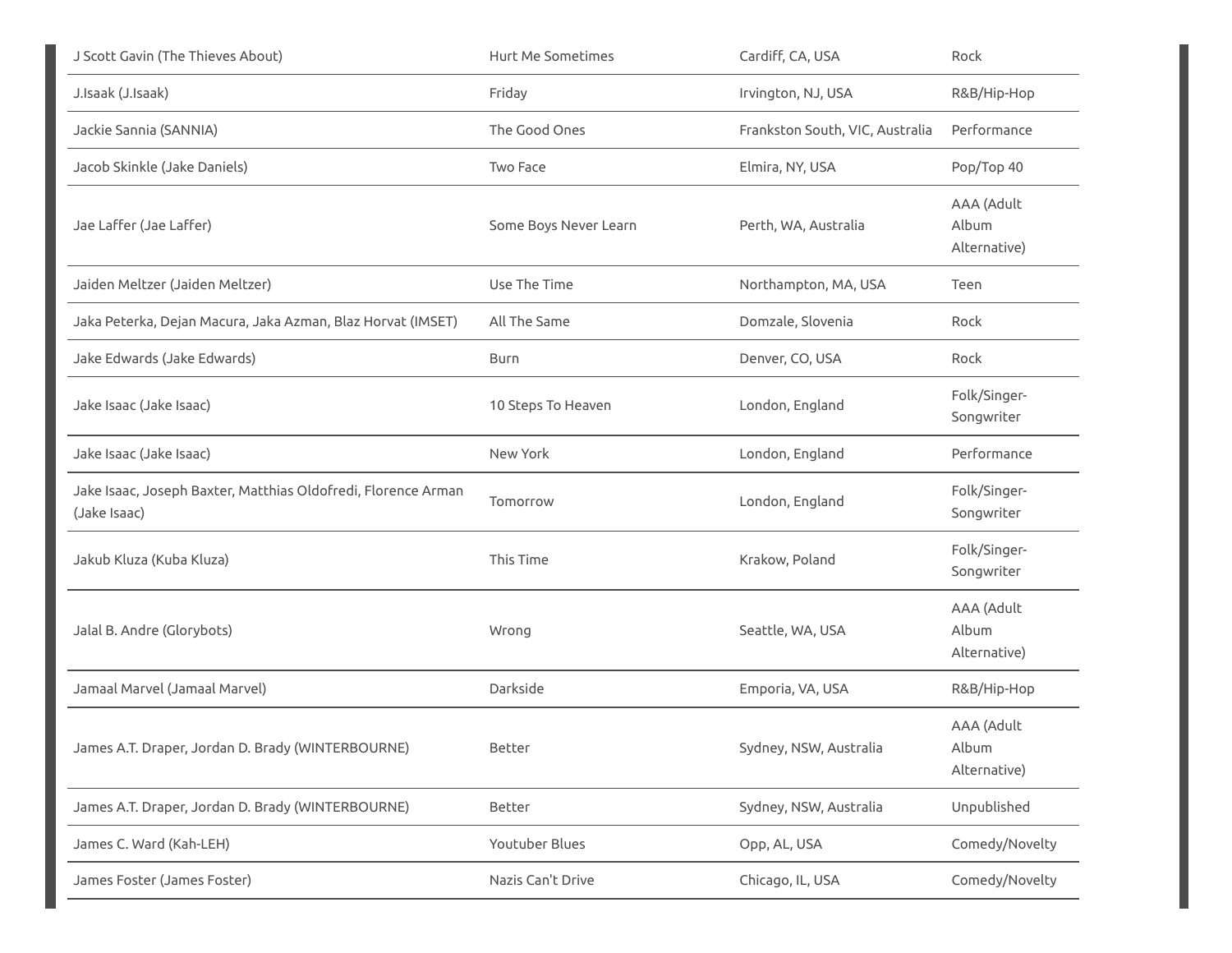| James Gates (James Gates)                                                                 | Keep It In The Sky             | Regina, SK, Canada        | Folk/Singer-<br>Songwriter          |
|-------------------------------------------------------------------------------------------|--------------------------------|---------------------------|-------------------------------------|
| James Gould, Tal Vaisman, Andre Kaden Black (James Alphonse)                              | We Can Do Better               | Dundas, ON, Canada        | Pop/Top 40                          |
| James Hall, Brent Morrison, Grant Hardisty, Nick Hardy, Darcy<br>Eddy (Gorilla Orchestra) | I Think It's The Way She Moves | Melbourne, VIC, Australia | Rock                                |
| James Piper (Different Moon)                                                              | From Myth To Legend            | Apex, NC, USA             | AAA (Adult<br>Album<br>Alternative) |
| James Piper (Different Moon)                                                              | Somewhere In The Middle        | Apex, NC, USA             | Rock                                |
| James Rietmeyer, Simeon Shinkfield (Mud To Marble)                                        | Praises Rise                   | Boronia, Australia        | Christian                           |
| James Ryan, James Cupples (King Canyon)                                                   | Woman                          | Dandenong, VIC, Australia | <b>Blues</b>                        |
| Jamie Anderson (Jamie Anderson)                                                           | Marry Me                       | Ottawa, ON, Canada        | Comedy/Novelty                      |
| Jamie Burton Hoefs, Jonathan Johnson (Kim Marie)                                          | Angel Melody                   | Sebeka, MN, USA           | Christian                           |
| Jamie Kent, Marti Frederiksen (Jamie Kent)                                                | Alone                          | Nashville, TN, USA        | Unsigned Only                       |
| Jamie Wyman (Jamie Wyman)                                                                 | The Nest                       | Whitefish, MT, USA        | Folk/Singer-<br>Songwriter          |
| Jamie-Rose, Malikai Motion (Jamie-Rose, Malikai Motion)                                   | Toronto                        | Brisbane, QLD, Australia  | R&B/Hip-Hop                         |
| Jane Lui, Albert Chiang (Surrija)                                                         | Barcelona                      | Los Angeles, CA, USA      | AC (Adult<br>Contemporary)          |
| Janelle Kroll, Daniel Feels (Janelle Kroll)                                               | Heavymetal                     | Chicago, IL, USA          | Performance                         |
| Janelle Loes (Janelle Loes)                                                               | There Are Things               | Phoenix, AZ, USA          | Americana                           |
| Janie Burshek (Janie Burshek)                                                             | Invisible                      | Edmond, OK, USA           | Lyrics Only                         |
| Janna Ciccotosto (Janna Mercedes)                                                         | Be The Light                   | Cairns, QLD, Australia    | Christian                           |
| Jared Emmanuel (Gorilla Rapture)                                                          | Side Ways                      | Oakland, CA, USA          | AAA (Adult<br>Album<br>Alternative) |
| Jared Griffin (Rocks & Salt)                                                              | Poor Lazarus                   | San Francisco, CA, USA    | Americana                           |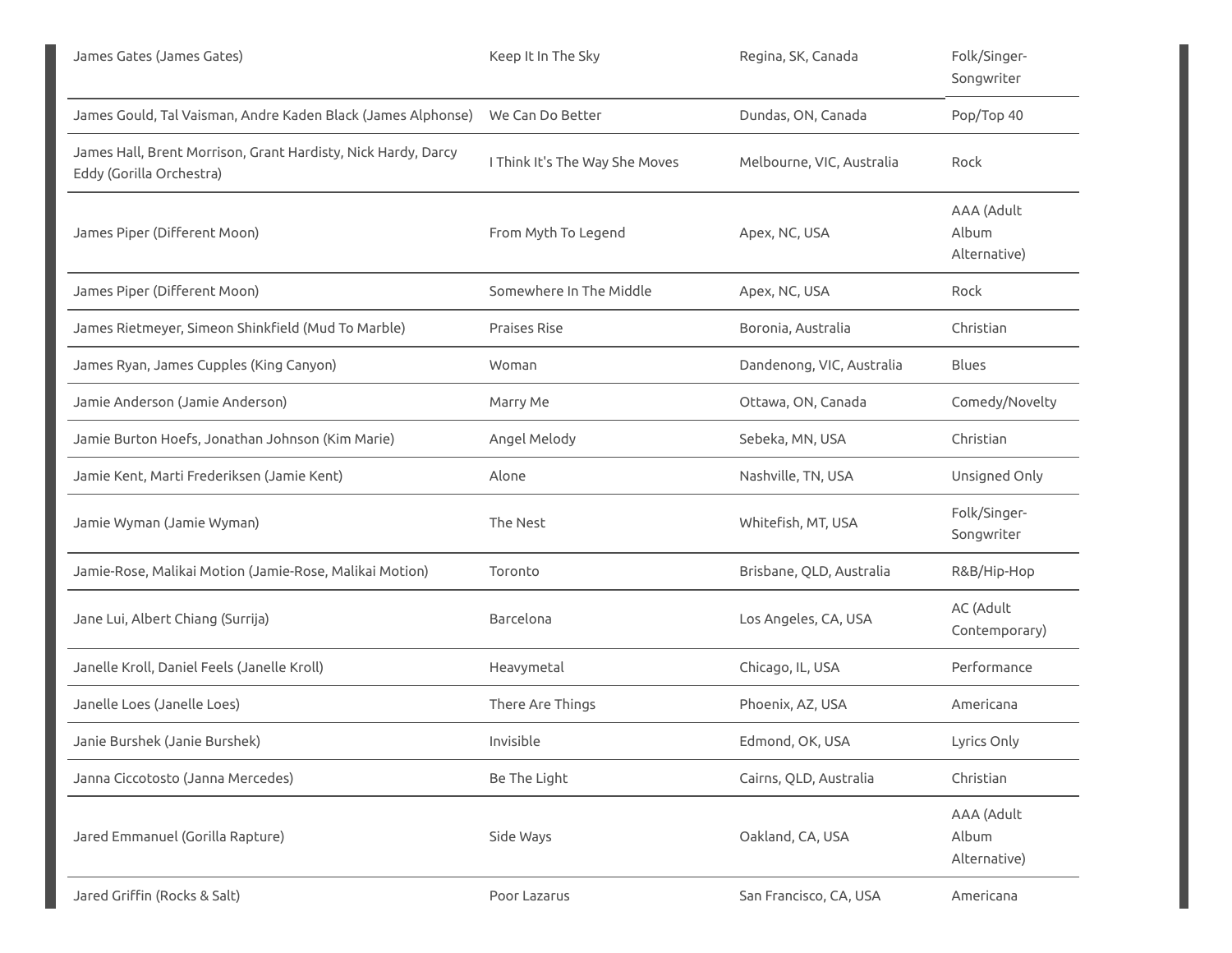| Jared Salte, Bethany Salte (The Royal Foundry)                | I Need Ya             | Sherwood Park, AB, Canada | Pop/Top 40                             |
|---------------------------------------------------------------|-----------------------|---------------------------|----------------------------------------|
| Jared Salte, Bethany Salte (The Royal Foundry)                | Okay?                 | Sherwood Park, AB, Canada | Rock                                   |
| Jarek Radzikowski (Jarek Radzikowski)                         | Don't Bring It Back   | Warszawa, Poland          | Pop/Top 40                             |
| Jaren LaGore (Jaren LaGore)                                   | Individual Heartbeat  | Flushing, MI, USA         | Teen                                   |
| Jashandeep Singh Reehal (Jashandeep Singh Reehal)             | A Stitch In Time      | Jalandhar, India          | Teen                                   |
| Jasmyn Kersey (Reign)                                         | You And I             | Toronto, ON, Canada       | <b>EDM</b> (Electronic<br>Dance Music) |
| Jason Ball (Young Solomon)                                    | Did It                | Kingston, Jamaica         | R&B/Hip-Hop                            |
| Jason Burge (The Dauphin Of Mississippi)                      | Boogerproof           | Mcniel, MS, USA           | Comedy/Novelty                         |
| Jason Gall, Jordan Gall (The Brothers G)                      | Virginia              | Hafford, SK, Canada       | AAA (Adult<br>Album<br>Alternative)    |
| Jason Harland (Jason Harland)                                 | Wild Heart            | Pasadena, CA, USA         | Folk/Singer-<br>Songwriter             |
| Jason Heninger (Dual Citizen)                                 | Secrets               | Concord, CA, USA          | AC (Adult<br>Contemporary)             |
| Jason Lane, Craig Wilson, Peyton Gilliland (Peyton Gilliland) | Dangerous             | Albertville, AL, USA      | Performance                            |
| Jason Marsh (Jason Marsh Band)                                | How Long?             | Northfield, MN, USA       | Rock                                   |
| Jason Reuter (Jason Reuter)                                   | My Sleepyhead         | Onalaska, WI, USA         | Children's Music                       |
| Jason Riley (DubbOnThaBeat)                                   | No Breakz             | San Francisco, CA, USA    | Instrumental                           |
| Jason Ryterband (Ryterband)                                   | <b>Brilliant Eyes</b> | Rumson, NJ, USA           | Music Video                            |
| Jason Ryterband (Ryterband)                                   | <b>Brilliant Eyes</b> | Rumson, NJ, USA           | Performance                            |
| Jason Ryterband (Ryterband)                                   | <b>Brilliant Eyes</b> | Rumson, NJ, USA           | Unsigned Only                          |
| Jason Schnitt (J. Schnitt)                                    | The Horse Latitudes   | Utica, NY, USA            | Folk/Singer-<br>Songwriter             |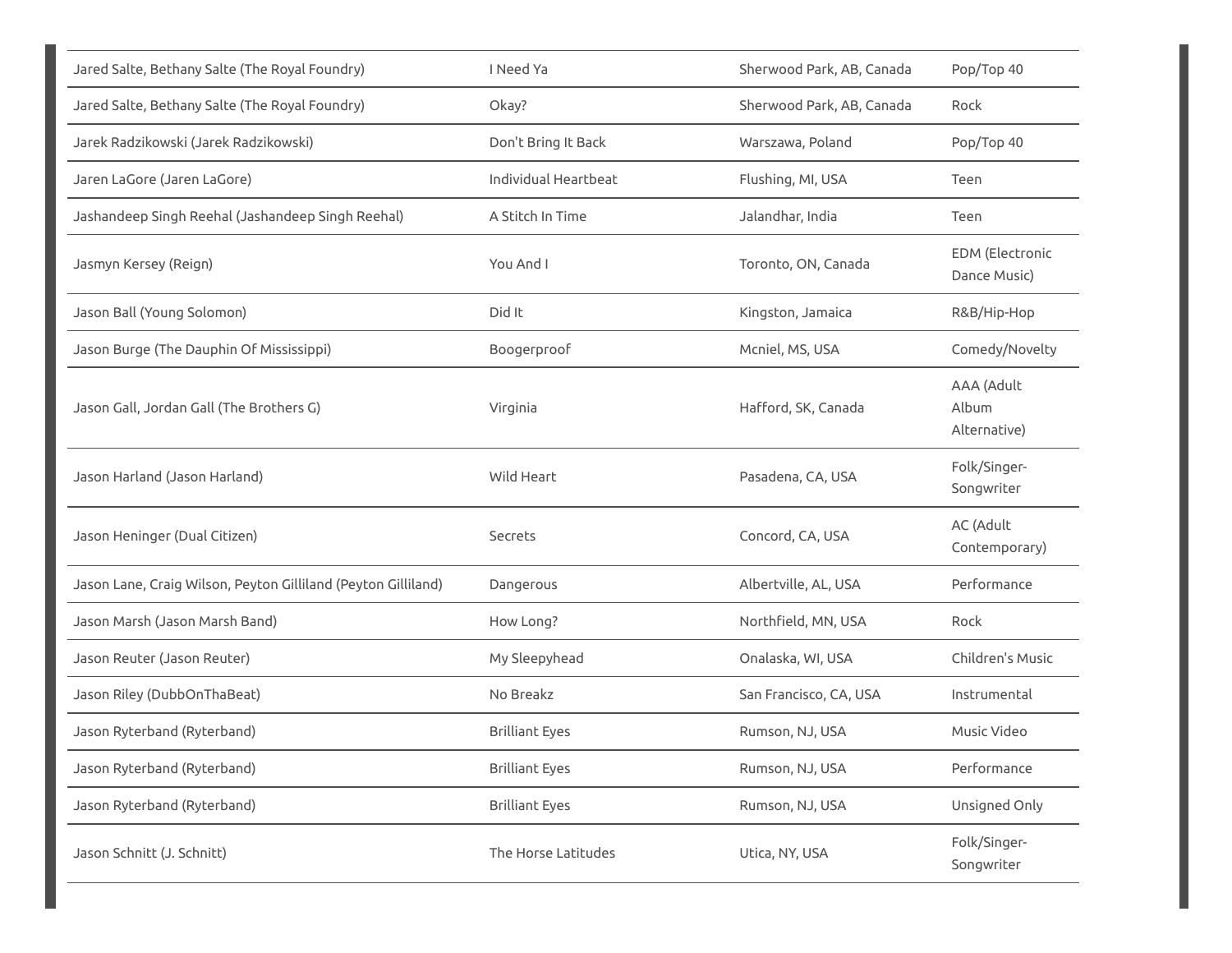| Jason Thomas (Chemical Starship)                                                      | Act Like A Child                                     | Johannesburg, South Africa         | Rock                            |
|---------------------------------------------------------------------------------------|------------------------------------------------------|------------------------------------|---------------------------------|
| Jason Williams (Jason Cameron)                                                        | Gigi                                                 | Mt. Pleasant, SC, USA              | Folk/Singer-<br>Songwriter      |
| Javan Clark (SeeEyeGee)                                                               | Soul                                                 | Bellingham, WA, USA                | EDM (Electronic<br>Dance Music) |
| Javier Dunn (Javier Dunn)                                                             | Now I Need It                                        | San Rafael, CA, USA                | Unsigned Only                   |
| Javier Elías Irigoyen, Joaquín Casco Peebels, Maurizio Alessio<br>(Midnight Dreamers) | Barú                                                 | Santa Cruz de la Sierra, Bolivia   | Latin Music                     |
| Javon Armstrong (A'ja Haynes)                                                         | Wonder                                               | St. John's, Antigua And<br>Barbuda | Pop/Top 40                      |
| Jay Cobb Anderson (Jay Cobb Anderson)                                                 | Baby I'm Yours                                       | Lewiston, ID, USA                  | Rock                            |
| Jay III (Crown Prince x Jay III)                                                      | Slow Down                                            | Devonshire, Bermuda                | R&B/Hip-Hop                     |
| Jay Matthes, Steve Dorian (Jay Matthes)                                               | Good Lookin' Woman                                   | Waukesha, WI, USA                  | Country                         |
| Jayanth Potharaju (Jayanth Potharaju)                                                 | Octopus                                              | Chennai, India                     | Folk/Singer-<br>Songwriter      |
| Jayden Golson (Nate Taft)                                                             | On My Lonely                                         | West Valley City, UT, USA          | R&B/Hip-Hop                     |
| Jayden McGrath, Andrew Cheung (Chino Saturn)                                          | Within My Head                                       | Alice Springs, NT, Australia       | Unsigned Only                   |
| Jaymes Vaughan, Jason Tanzer (Jaymes Vaughan)                                         | Our Song                                             | Las Vegas, NV, USA                 | Country                         |
| Jazmine T. Bogie (Kingdom All Stars)                                                  | Bother Me First                                      | St. Johnsbury, VT, USA             | Teen                            |
| Jazzmeia Horn (Jazzmeia Horn)                                                         | Where We Are                                         | Dallas, TX, USA                    | Jazz                            |
| Jazzmeia Horn (Jazzmeia Horn)                                                         | Where We Are                                         | Dallas, TX, USA                    | Performance                     |
| Jazzmeia Horn (Jazzmeia Horn)                                                         | Where Is Freedom?                                    | Dallas, TX, USA                    | Performance                     |
| Jean BelOny Murat (BélO)                                                              | Eda                                                  | Route Frere, Haiti                 | World Music                     |
| Jeannine Tilford (Casey Raines)                                                       | Anything And Everything                              | Palm Beach, FL, USA                | Country                         |
| Jeff Markey (Genesis Worship)                                                         | They All Fall Down Ft. Koby<br>Evans/Temple Of Grace | Dover, PA, USA                     | Christian                       |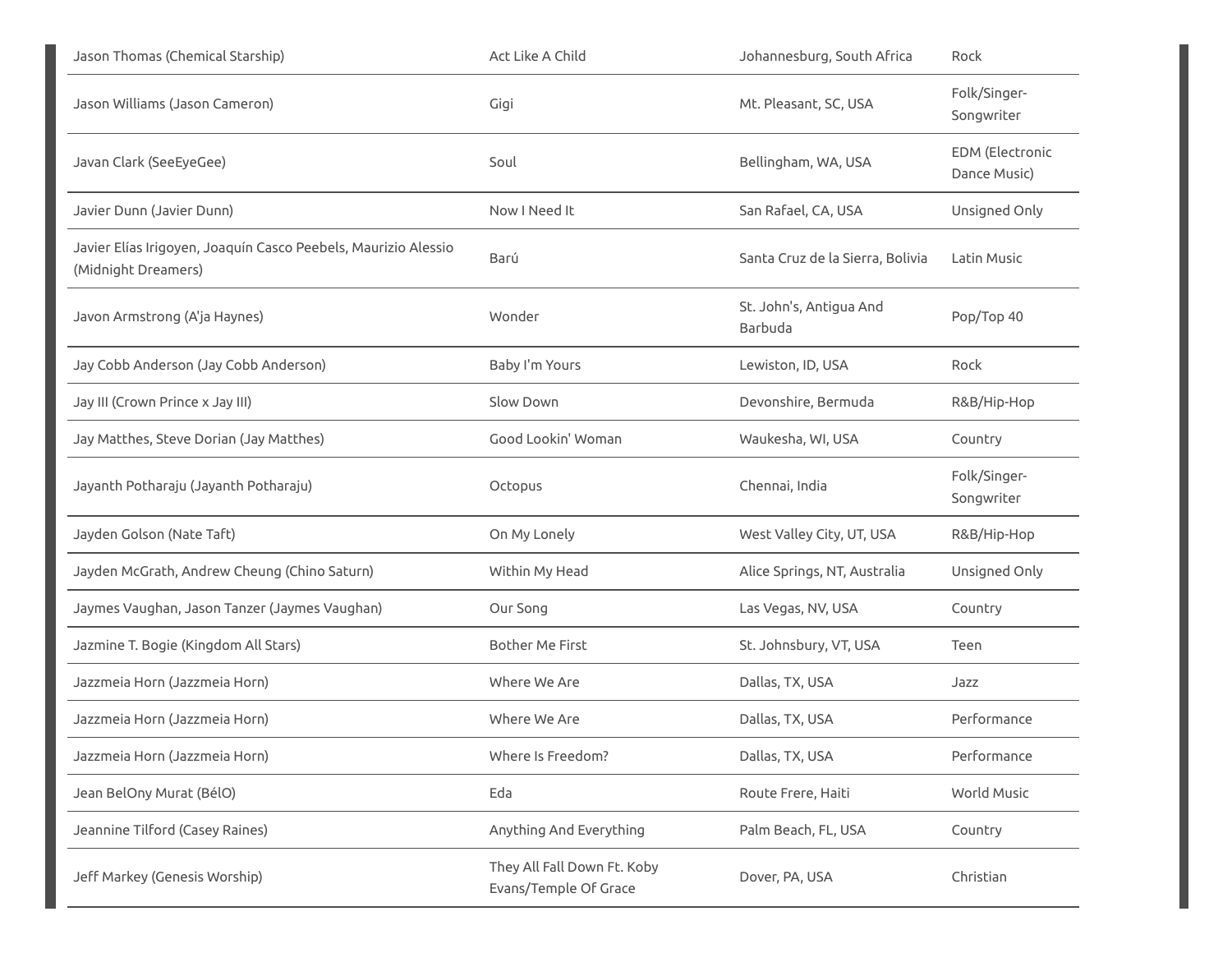| Jeff Petry (Drife)                                               | Matter Now                | Wahlhausen, Luxembourg    | Rock                       |
|------------------------------------------------------------------|---------------------------|---------------------------|----------------------------|
| Jehangir Aziz Hayat (Jehangir Aziz Hayat)                        | Vacant Rhymes             | Islamabad, Pakistan       | Rock                       |
| Jeiris Cook (Jeiris Cook)                                        | Fine                      | Oak Ridge, NJ, USA        | Folk/Singer-<br>Songwriter |
| Jelani Lattimore (Zionheart)                                     | Rebirth Of Nation         | Fort Washington, MD, USA  | Performance                |
| Jemma Johnson (Jemma Johnson)                                    | Something Like I Love You | Uttoxeter, England        | Folk/Singer-<br>Songwriter |
| Jemma Siles, Cam Nacson (Jemma Siles)                            | Merlot                    | Melbourne, VIC, Australia | Pop/Top 40                 |
| Jen Jardine (The Aftershox)                                      | Dreams Untrue             | Nassau, Bahamas           | Pop/Top 40                 |
| Jenna Maranga, Jeff Bowman (Isla June)                           | Golden                    | Los Angeles, CA, USA      | Unsigned Only              |
| Jennifer Bacon, Jennifer Bascon, Eric Willis (Jen Be)            | I Don't Wanna Waste       | Spring Valley, NY, USA    | R&B/Hip-Hop                |
| Jennifer Cortez, Medylandia, Digydon (The Prof)                  | About That                | Mississauga, ON, Canada   | Latin Music                |
| Jennifer Grouws, Chris Avey (Avey Grouws Band)                   | The Devil May Care        | Decorah, IA, USA          | Blues                      |
| Jennifer Grouws, Chris Avey (Avey Grouws Band)                   | Come And Get This Love    | Decorah, IA, USA          | Blues                      |
| Jennifer Grouws, Chris Avey (Avey Grouws Band)                   | Long Road                 | Decorah, IA, USA          | Performance                |
| Jennifer Jardine, Robert Gibson (The Aftershox Ft. Shaley Scott) | Dreams Untrue             | Los Angeles, CA, USA      | Performance                |
| Jenny Liebkind, Antti Ruotsalainen (SHEINE ITE)                  | Ven A Mi Lado             | Helsinki, Finland         | <b>World Music</b>         |
| Jenny Lou Drew (Jenny Lou Drew)                                  | American Beauty           | Cornish, ME, USA          | Americana                  |
| Jens O Haugen (Jens O Haugen)                                    | Turn Out Wrong            | Akkerhaugen, Norway       | Blues                      |
| Jeremy Buck (Jeremy Buck)                                        | Someplace Somewhere       | Bedford, IN, USA          | Folk/Singer-<br>Songwriter |
| Jeremy Buck (Jeremy Buck)                                        | Someplace Somewhere       | Bedford, IN, USA          | Unpublished                |
| Jeremy Kaplan (From The Stars)                                   | Open Your Eyes            | North Babylon, NY, USA    | Folk/Singer-<br>Songwriter |
| Jesse Anderson, Drake Hay (Hay Jess)                             | Unorthodox                | Melbourne, VIC, Australia | Teen                       |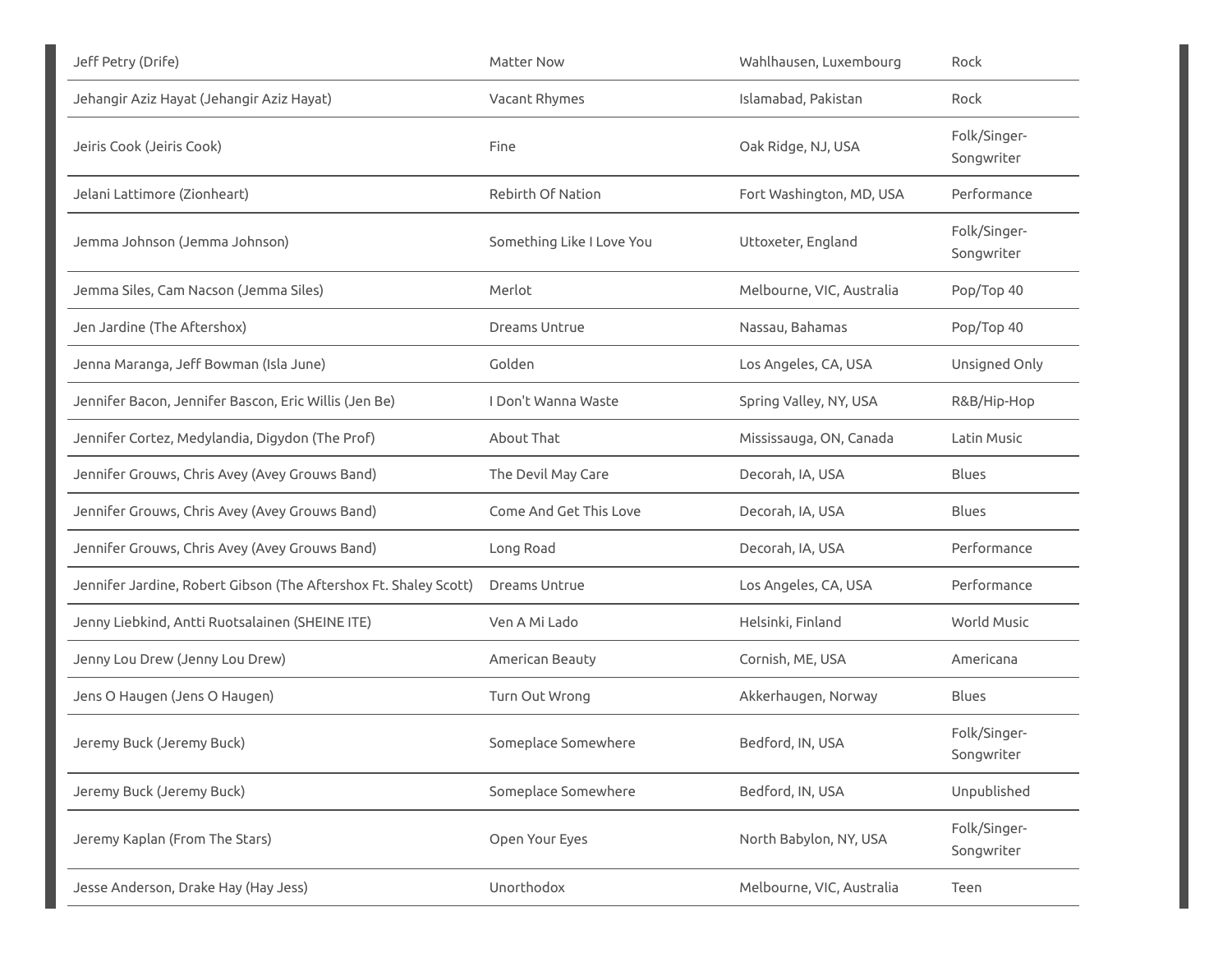| Jesse Anderson, Drake Hay (Hay Jess)                  | <b>Bodies</b>                             | Melbourne, VIC, Australia | Teen                            |
|-------------------------------------------------------|-------------------------------------------|---------------------------|---------------------------------|
| Jesse Pepe, Tommy Parker, Danny Eldridge (Jesse Pepe) | Little Man                                | Salt Lake City, TX, USA   | R&B/Hip-Hop                     |
| Jesse Scheinin (Jesse And Forever)                    | Wrote You A Poem                          | Brooklyn, NY, USA         | Music Video                     |
| Jesse Turnbow (Jesse Turnbow)                         | Why Does My Heart Beat At All             | Rancho Cucamonga, CA, USA | Rock                            |
| Jessica Arlo Irish (Jessica Arlo Irish)               | Breath Ft. Sihyun Park                    | Sydney, NSW, Australia    | Instrumental                    |
| Jessica Delijani (Disco Shrine)                       | Xoxo                                      | Los Angeles, CA, USA      | Pop/Top 40                      |
| Jessica Lattman, Robbie Rosen (Jessica Lattman)       | Lost                                      | New York, NY, USA         | Pop/Top 40                      |
| Jessica Mar, Beto Vargas, Mert Ozcan (Jessica Mar)    | New Truth                                 | Wichita, KS, USA          | AC (Adult<br>Contemporary)      |
| Jessica Morale (Jessica Morale)                       | Love Me Better                            | Coral Springs, FL, USA    | AC (Adult<br>Contemporary)      |
| Jessie Hammond, Daniel Hammond (Insideout)            | All Things Love                           | Melbounre, VIC, Australia | Christian                       |
| Jessie Singleton, Ben Oldland (Sidney Rose)           | Guarantee                                 | Melbourne, VIC, Australia | AC (Adult<br>Contemporary)      |
| Jeyhan Ali Turker (Jeyhan)                            | None Of That                              | Rochester, NY, USA        | Performance                     |
| Jhosep Mena (Desolo)                                  | Todo Para Ti                              | Las Vegas, Venezuela      | Latin Music                     |
| Jhosep Mena (Desolo)                                  | Don't Lose Yourself                       | Las Vegas, Venezuela      | Pop/Top 40                      |
| Jhosep Mena (Desolo)                                  | <b>Follow Your Love</b>                   | Las Vegas, Venezuela      | Unsigned Only                   |
| Jhosep Mena, Mantra (Desolo)                          | Never Say Goodbye                         | Las Vegas, Venezuela      | EDM (Electronic<br>Dance Music) |
| Jianyi Wang (Spaceboi Maksi)                          | Call Me                                   | Hohhot, China             | Teen                            |
| Jim Stanard (Jim Stanard)                             | <b>Witness Protection</b>                 | Sarasota, FL, USA         | Americana                       |
| Jim Stanard (Jim Stanard)                             | Home Ft. Peter Yarrow & Bethany<br>Yarrow | Sarasota, FL, USA         | Music Video                     |
| Jim Swim (Jim Swim)                                   | All New (Energy)                          | Iowa City, IA, USA        | R&B/Hip-Hop                     |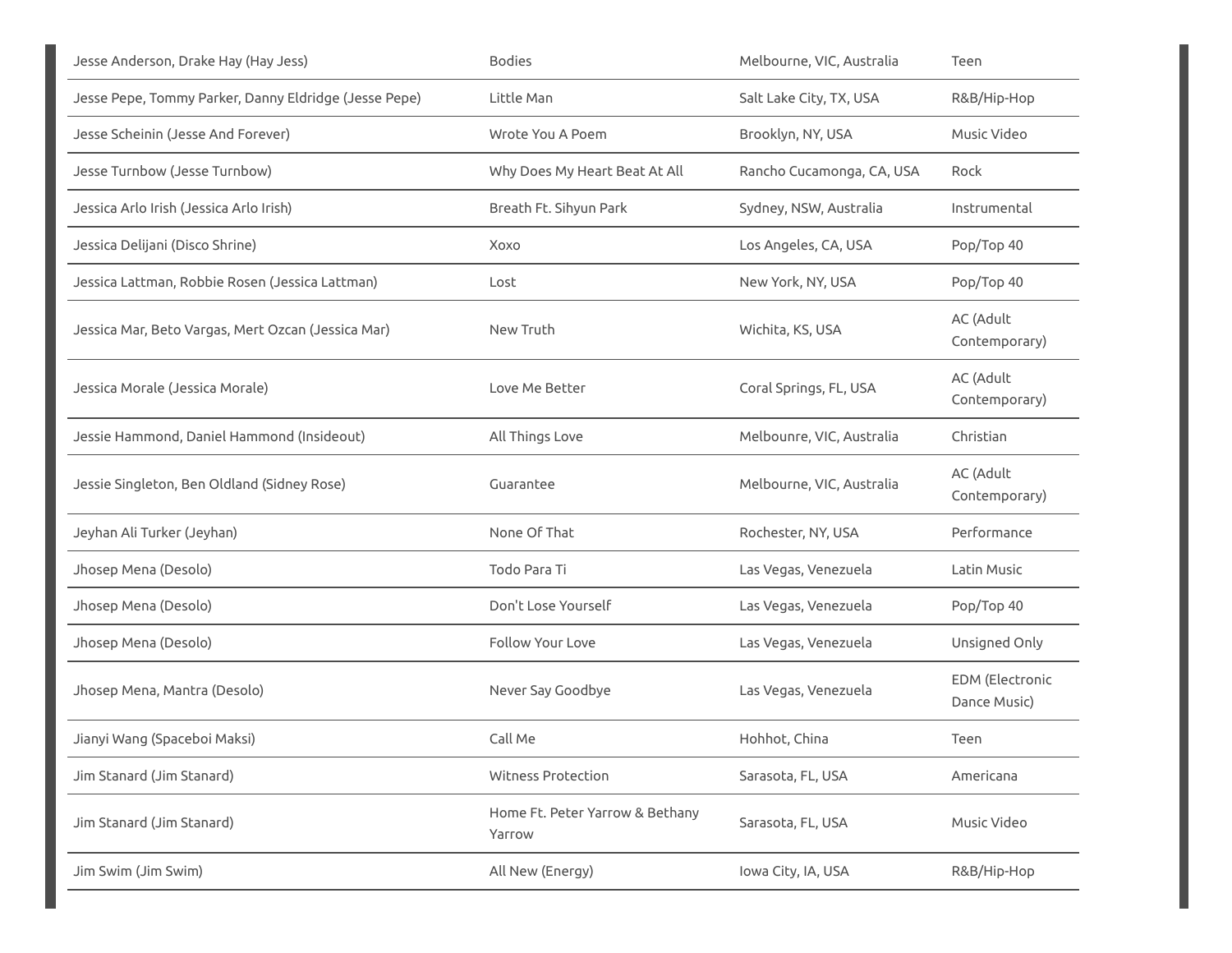| Jimena Fosado (Jimena Fosado)                                    | Color Clouds             | Mexico City, Mexico                  | Instrumental               |
|------------------------------------------------------------------|--------------------------|--------------------------------------|----------------------------|
| Jimmy Charles, Kris Bergsnes, Melissa Pierce (Jimmy Charles)     | Hard Way To Go           | Ocean City, MD, USA                  | Music Video                |
| Jimmy Charles, Troy Castellano, Melissa Bollea (Jimmy Charles)   | She's Where I Belong     | Ocean City, MD, USA                  | Country                    |
| Jinnat Henley, Bach Beats LLC (Jinnat)                           | Diva                     | Charlotte, NC, USA                   | Pop/Top 40                 |
| Jisselle Mota (Gigi Mota x Mediopicky)                           | We Danced                | Santo Domingo, Dominican<br>Republic | Pop/Top 40                 |
| <b>JNNFR (JNNFR)</b>                                             | Beauty Within            | Buenos Aires, Argentina              | Christian                  |
| Jo Cooper, Jean Paul Fung (Jo Cooper)                            | Gasoline                 | Sydney, NSW, Australia               | Unpublished                |
| Jo MacKenzie (Jo MacKenzie)                                      | Want You Want Me         | Leawood, KS, USA                     | Teen                       |
| Jo MacKenzie (Jo MacKenzie)                                      | Lost Myself              | Leawood, KS, USA                     | Teen                       |
| Jo MacKenzie (Jo MacKenzie)                                      | 96 Dicaprio              | Leawood, KS, USA                     | Teen                       |
| Joanie Leeds, Carly Ciarrocchi (Joanie Leeds)                    | If Girls Ruled The World | New York, NY, USA                    | Children's Music           |
| Joanna Butler, Meaghan Smith, William Crowdis (Meaghan<br>Smith) | In My Daydream           | Halifax, NS, Canada                  | Unpublished                |
| Joanna Ewa Grzesik (Bison Rouge)                                 | Cathedral Of Trees       | Berlin, Germany                      | Performance                |
| Joanna Finnis (Joanna Finnis)                                    | Tattooed On My Heart     | Palo Alto, CA, USA                   | AC (Adult<br>Contemporary) |
| João Silva, Margherita Abita (Still Life)                        | Pagura                   | Barcelona, Spain                     | Folk/Singer-<br>Songwriter |
| Jodi Lynn Gerver, Jamison Fox (Jodi Valentin)                    | Hindsight                | Philadelphia, PA, USA                | Folk/Singer-<br>Songwriter |
| Jody Mayhew, Kalvin Mark Alston (Jody Mayhew)                    | Travel The World         | Hartbeespoort, South Africa          | AC (Adult<br>Contemporary) |
| Joe Brasi (Joe Brasi)                                            | Letter To Kiana          | Atlanta, GA, USA                     | R&B/Hip-Hop                |
| Joe Brooks (Joe Brooks)                                          | Pink Sky Moon            | Southampton, England                 | Folk/Singer-<br>Songwriter |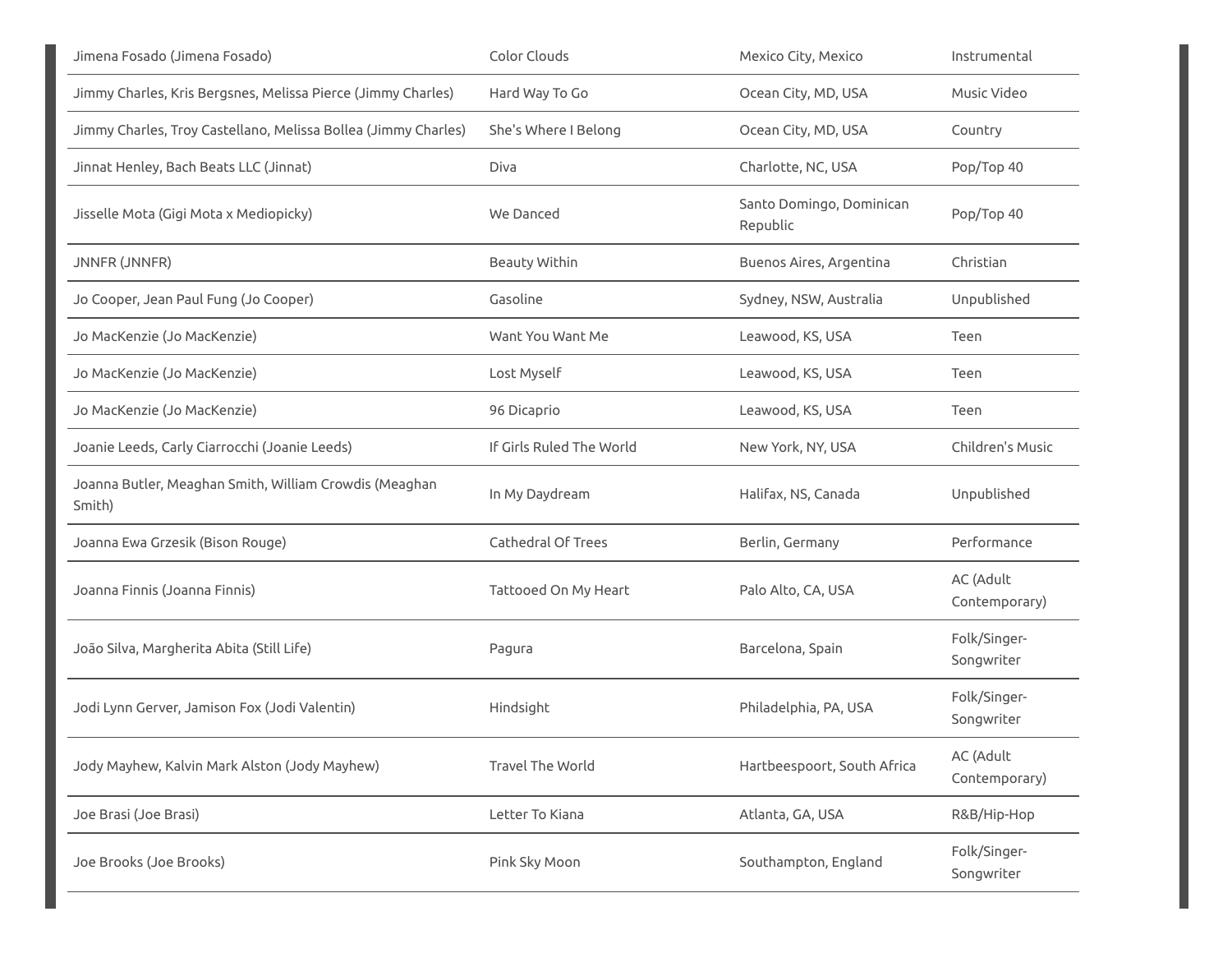| Joe Dolce (Joe Dolce)                            | Green-Eyed Boy Of The Rain | Melbourne, VIC, Australia           | Lyrics Only                |
|--------------------------------------------------|----------------------------|-------------------------------------|----------------------------|
| Joe Lowe, Mark Lingard (IndifferentMonKeY)       | Trouble With You           | Morecambe, England                  | Music Video                |
| Joe Mungovan (Joe Mungovan)                      | $You + Me$                 | Kiama, NSW, Australia               | AC (Adult<br>Contemporary) |
| Joe Mungovan (Joe Mungovan)                      | $You + Me$                 | Kiama, NSW, Australia               | Unpublished                |
| Joe Paice (Joe Paice)                            | Zombiewalking              | Bristol, England                    | Instrumental               |
| Joe Settineri (Joe Settineri)                    | Oxygen (Schier Remix)      | Midland, MI, USA                    | Pop/Top 40                 |
| Joel Ansett, Nick Pingree (Joel Ansett)          | Ease                       | Denver, CO, USA                     | Folk/Singer-<br>Songwriter |
| Joel Reimer (Joel Reimer)                        | Reach                      | Vancouver, BC, Canada               | Christian                  |
| Joey English (Joey English)                      | Garage Sale                | Knoxville, TN, USA                  | Folk/Singer-<br>Songwriter |
| Joey Ryan, Will Czuch (Orian)                    | What Pulls You             | Enniscorthy, Ireland                | Folk/Singer-<br>Songwriter |
| Jofel Nistal (Jofel Nistal)                      | <b>Believe</b>             | Dauis, Philippines                  | Christian                  |
| Johanna Randmann, Jaanus Saks (YORA)             | Goddess                    | Tallinn, Estonia                    | Pop/Top 40                 |
| John 'K' Krsulja (John 'K' Krsulja)              | Love Finds A Way           | Nundle, NSW, Australia              | Americana                  |
| John 'K' Krsulja (John 'K' Krsulja)              | Woronora River             | Nundle, NSW, Australia              | Performance                |
| John Antoniuk (Smokekiller)                      | You'll Find Out            | Saskatoon, SK, Canada               | Rock                       |
| John Arnold, Cassandra Powder (Cassandra Powder) | Come Home                  | Scarborough, Trinidad and<br>Tobago | Christian                  |
| John Bonnici (Jordon Milgate)                    | The Son Whom You Love      | Yagoona, NSW, Australia             | Christian                  |
| John Brazell (John Brazell)                      | Peaches                    | Napa, CA, USA                       | Unpublished                |
| John Cavanaugh (Light Bodies)                    | Landlocked                 | Phoenix, AZ, USA                    | Music Video                |
| John Cirillo, Dan O'Rourke (Dan O'Rourke)        | Invincible                 | Nashville, TN, USA                  | Americana                  |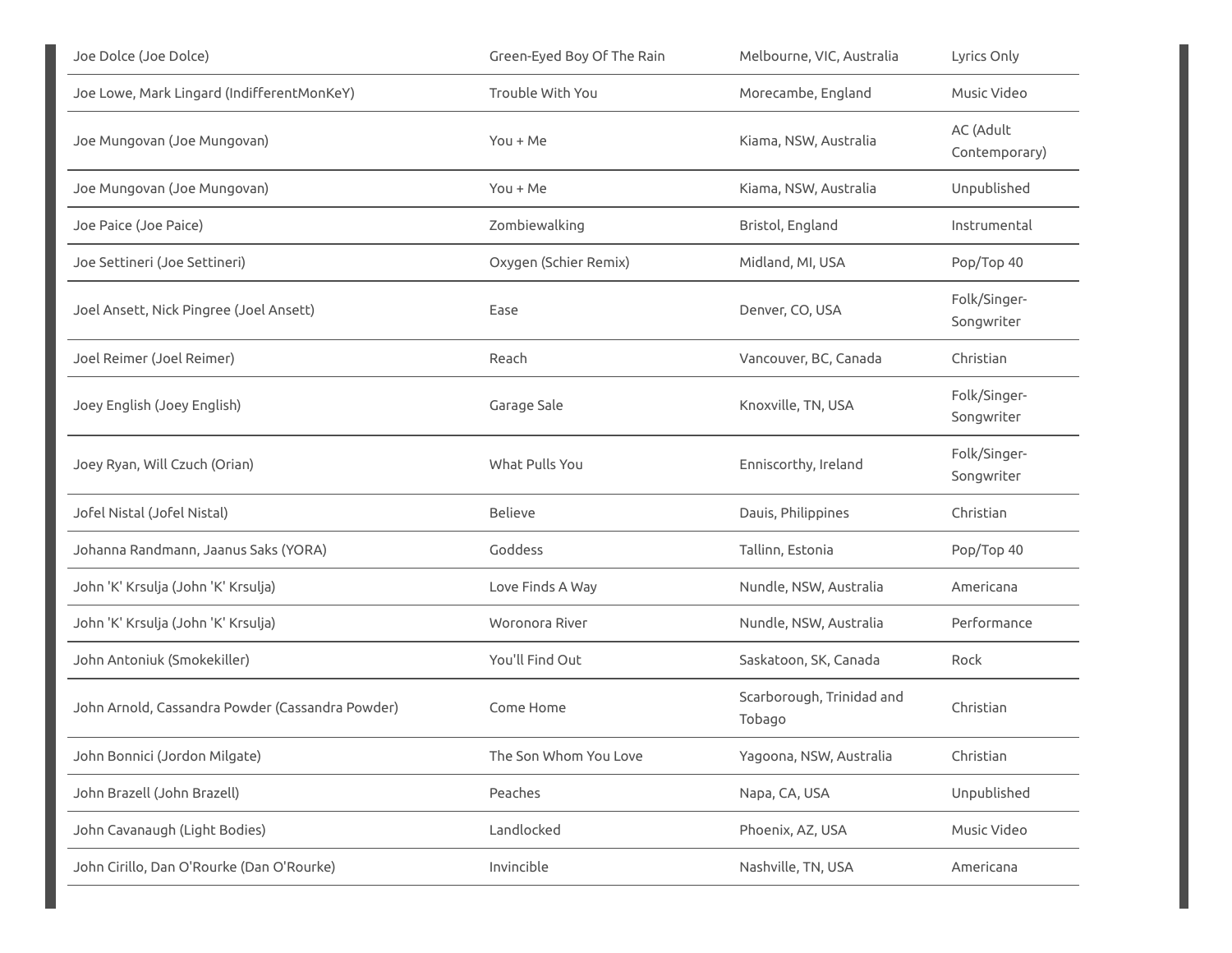John Cirillo, Kate Ettinger, Sam Gyllenhaal (Kate Copeland) Weathervane (Anything But Kind) Nashville, TN, USA Folk/Singer-

|                                                                                   |                                                        |                            | Songwriter                          |
|-----------------------------------------------------------------------------------|--------------------------------------------------------|----------------------------|-------------------------------------|
| John Cirillo, Sarah Spencer (Payton Lamar)                                        | Hurricane After You                                    | Nashville, TN, USA         | Country                             |
| John Cirillo, Tamara Laurel McGuckin, Craig Lackey, Larry Vail<br>(Ericka Corbin) | Comeback Kids                                          | Nashville, TN, USA         | Pop/Top 40                          |
| John Emanuel Bregar (John Emanuel Bregar)                                         | Dear John                                              | Bainbridge Island, WA, USA | AAA (Adult<br>Album<br>Alternative) |
| John Hughes Heldt (Hughes)                                                        | Living My Dream                                        | San Diego, CA, USA         | AAA (Adult<br>Album<br>Alternative) |
| John Hutton (The Hutton)                                                          | Take Off Your Mask And Kiss Me                         | Hong Kong, Hong Kong       | Comedy/Novelty                      |
| John Kampouropoulos (John Kampouropoulos)                                         | Valentine Blue                                         | Athens, Greece             | <b>Blues</b>                        |
| John Langan, Chuck Smith (John Langan)                                            | Never Vegas                                            | Alexandria, VA, USA        | Comedy/Novelty                      |
| John Langan, Chuck Smith (John Langan)                                            | Nurs'in One                                            | Alexandria, VA, USA        | Country                             |
| John Maddrey (John Maddrey)                                                       | <b>Good Times</b>                                      | Mooresville, NC, USA       | Teen                                |
| John Maksym (John Maksym)                                                         | Drinkin' & Thinkin'                                    | Kitchener, ON, Canada      | AAA (Adult<br>Album<br>Alternative) |
| John McMillan (John McMillan)                                                     | Green Fields (With David Barrett And<br>Jerry Marotta) | Toronto, ON, Canada        | Instrumental                        |
| John Németh (John Németh)                                                         | Come And Take It                                       | New Orleans, LA, USA       | <b>Blues</b>                        |
| John Németh, Jaki Taylor, Matthew Wilson (John Németh)                            | Chain Breaker                                          | New Orleans, LA, USA       | <b>Blues</b>                        |
| John Strapasson, Beppe Fumagalli, Marc Dallo (Abbout)                             | A Loving Fight                                         | Curitiba, Brazil           | AAA (Adult<br>Album<br>Alternative) |
| John Strapasson, Beppe Fumagalli, Marc Dallo (Abbout)                             | Roller Coaster                                         | Curitiba, Brazil           | Rock                                |
| John Thater (John Thater)                                                         | Landlocked In London                                   | London, England            | Lyrics Only                         |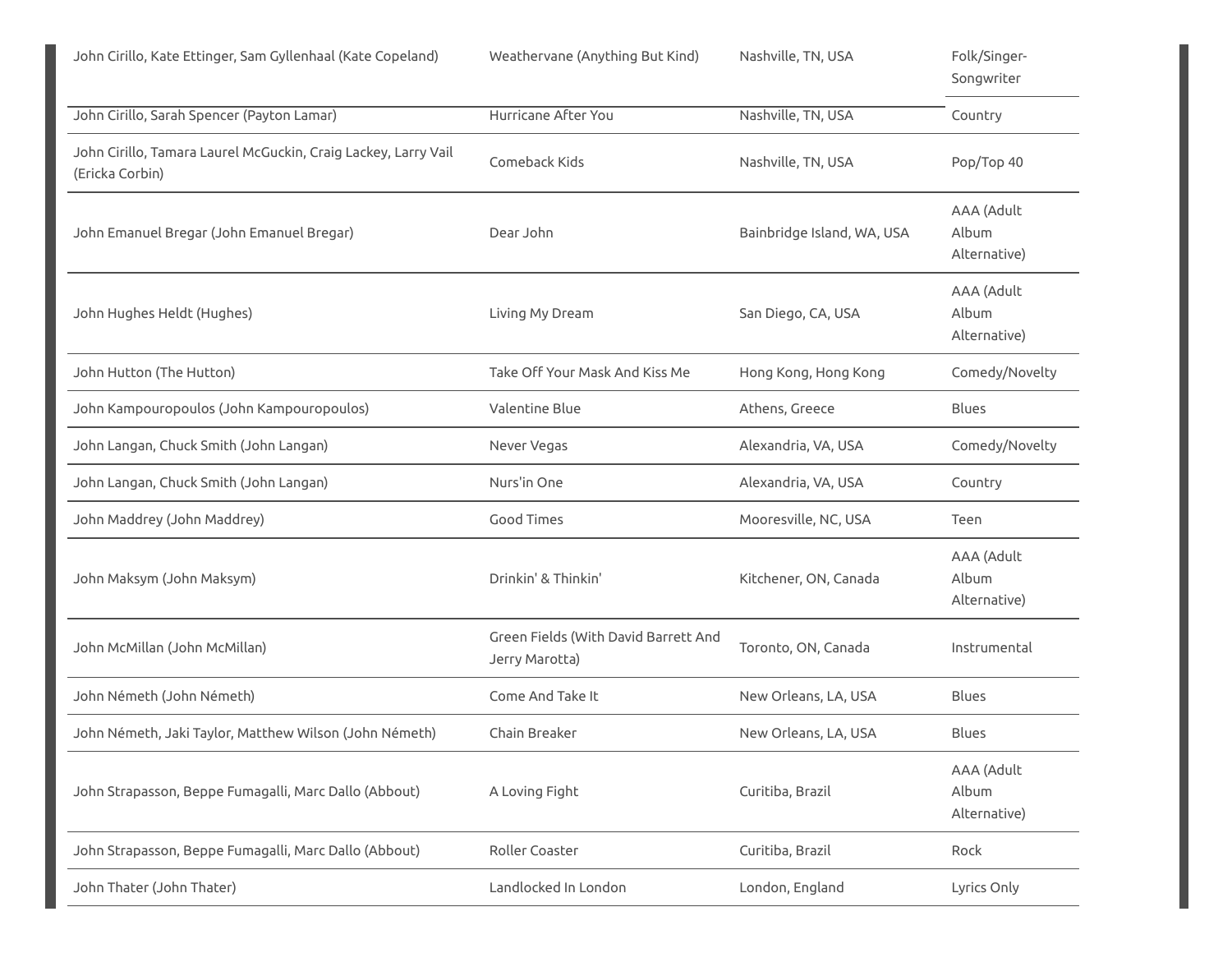| John Vaillancourt (John Vaillancourt)                                                                         | Nine, Ten, Eleven         | Townsend, MA, USA         | Instrumental                        |
|---------------------------------------------------------------------------------------------------------------|---------------------------|---------------------------|-------------------------------------|
| John Van Dreal, Mike Delamare, Kevin Rentz, Garritt Van Dreal<br>(Reverend Shaky And The Part Time Believers) | El Cee                    | Salem, OR, USA            | Unsigned Only                       |
| Johnny Love, Carlos Ariel Peralta, Lina De La Pava (Johnny Love)                                              | Sol Playa & Arena Remix   | Miami, FL, USA            | Latin Music                         |
| Johnny Mackay (Children Collide)                                                                              | Trampoline                | Melbourne, VIC, Australia | Rock                                |
| Johnny Pe (Johnny Pe)                                                                                         | Flashes                   | Nashville, TN, USA        | R&B/Hip-Hop                         |
| Jolani Fourie (Jo Britton)                                                                                    | I Believe                 | Pretoria, South Africa    | Christian                           |
| Jon Decious, Steevie Steeves (TOWNE)                                                                          | Don't Say Goodbye         | Nashville, TN, USA        | AAA (Adult<br>Album<br>Alternative) |
| Jonah Hollander, Sebastian Siaca (M I R Ó U X)                                                                | Like This                 | Tampa, FL, USA            | AAA (Adult<br>Album<br>Alternative) |
| Jonathan Gutierrez, Cameron Giddings, Rolando Cuellar,<br>Michael Newman (Baby Jay)                           | Feelin' High              | Galena Park, TX, USA      | Unsigned Only                       |
| Jonathan Louis (Jonathan Louis)                                                                               | Eprouvant Amour           | Paris, France             | Performance                         |
| Jonathan Renaud, Juancarlos Chiriguayo (CUBE)                                                                 | <b>IDWL</b>               | St. Thomas, ON, Canada    | Teen                                |
| Jonathon Villeneff, Jason Hamilton, Curtis Weekes, Sean<br>Morphet (Strumming Stories)                        | All My Friends            | Belleville, ON, Canada    | Country                             |
| Jonny Born (Jonny Born)                                                                                       | Whiskey Kind Of Love      | Draper, UT, USA           | Country                             |
| Jordan Acosta Lee (Jordan Acosta Lee)                                                                         | Black Lives Matter - 8:46 | San Francisco, CA, USA    | Teen                                |
| Jordan Adetunji (Jordan Adetunji)                                                                             | Wokeup!                   | Belfast, Scotland         | Rock                                |
| Jordan Coyne, Nicholas Machuca (Between Kings)                                                                | Crazy                     | Brisbane, QLD, Australia  | AAA (Adult<br>Album<br>Alternative) |
| Jordan Coyne, Nicholas Machuca (Between Kings)                                                                | Crazy                     | Brisbane, QLD, Australia  | Unsigned Only                       |
| Jordin MacKenzie, India Walker (Baby And The Brain)                                                           | Leave You For Myself      | Leawood, KS, USA          | Pop/Top 40                          |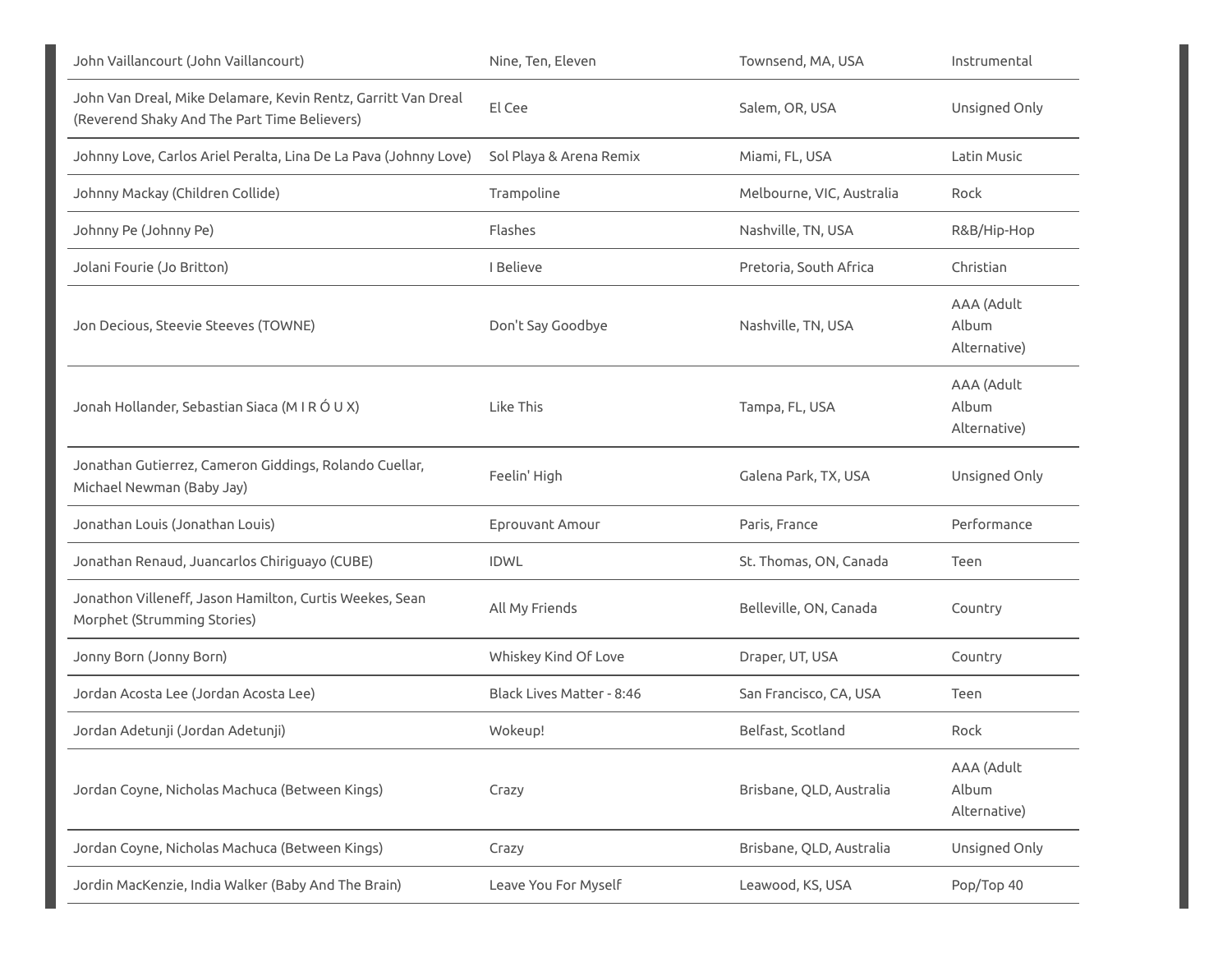| Jordin MacKenzie, India Walker (Baby And The Brain)   | Leave You For Myself      | Leawood, KS, USA           | Unsigned Only                       |
|-------------------------------------------------------|---------------------------|----------------------------|-------------------------------------|
| Jordyn Richards (Jordyn)                              | Speed                     | Ryde, NSW, Australia       | Teen                                |
| Jorge Castano (Jorge Castano)                         | Por Si Llego Tarde        | Denia, Spain               | Latin Music                         |
| Jorge D. Lambour (LAMBOUR)                            | Facil                     | Guatemala City, Guatemala  | Music Video                         |
| Jorge Perez-Albela (Jorge Perez-Albela)               | The Mirror                | Boston, MA, USA            | Jazz                                |
| Jorge Salas, Ana Escobedo (Jorge Salas)               | <b>ILuminar</b>           | Horizon City, TX, USA      | Latin Music                         |
| José Andrés Barrios (Astton)                          | Come And Play             | Guatemala, Guatemala       | AAA (Adult<br>Album<br>Alternative) |
| Jose Tortabu (Scarycake)                              | No Taxes When We Die      | Caracas, Venezuela         | Rock                                |
| Joseph Alonso (Joseph Alonso)                         | Chica Del Barrio          | North Bay Village, FL, USA | Latin Music                         |
| Joseph Beiker (Joseph Beiker)                         | Miles Away                | Terrassa, Spain            | Unsigned Only                       |
| Joseph Ompoc (Joseph Ompoc)                           | No Other Name             | Fremont, CA, USA           | Christian                           |
| Joseph Parsons (Joseph Parsons)                       | One More                  | Berlin, Germany            | AAA (Adult<br>Album<br>Alternative) |
| Joseph Scott Ford (JoClair)                           | Spirit Roll               | Little Rock, AR, USA       | Americana                           |
| Joseph Thomas Hicks, Samuel John Winfield (Joe Hicks) | Cold                      | Newbury, England           | AC (Adult<br>Contemporary)          |
| Joshua Bryant, Julius McCarty (The Real J Israel)     | You                       | Atlanta, GA, USA           | Pop/Top 40                          |
| Joshua Bryant, Julius McCarty (The Real J Israel)     | Say                       | Atlanta, GA, USA           | R&B/Hip-Hop                         |
| Joshua Cunningham (Joshua Cunningham)                 | Frantic Fantastic         | Mount Elgin, ON, Canada    | Instrumental                        |
| Joshua David Johnson (Joshua David Johnson)           | Breathe In                | Sanford, NC, USA           | Christian                           |
| Joshua Hayes (Joshua Hayes)                           | I Wish                    | Los Angeles, CA, USA       | Unpublished                         |
| Joshua Kahn (Joshua Kahn)                             | <b>Childhood Memories</b> | Beachwood, OH, USA         | Teen                                |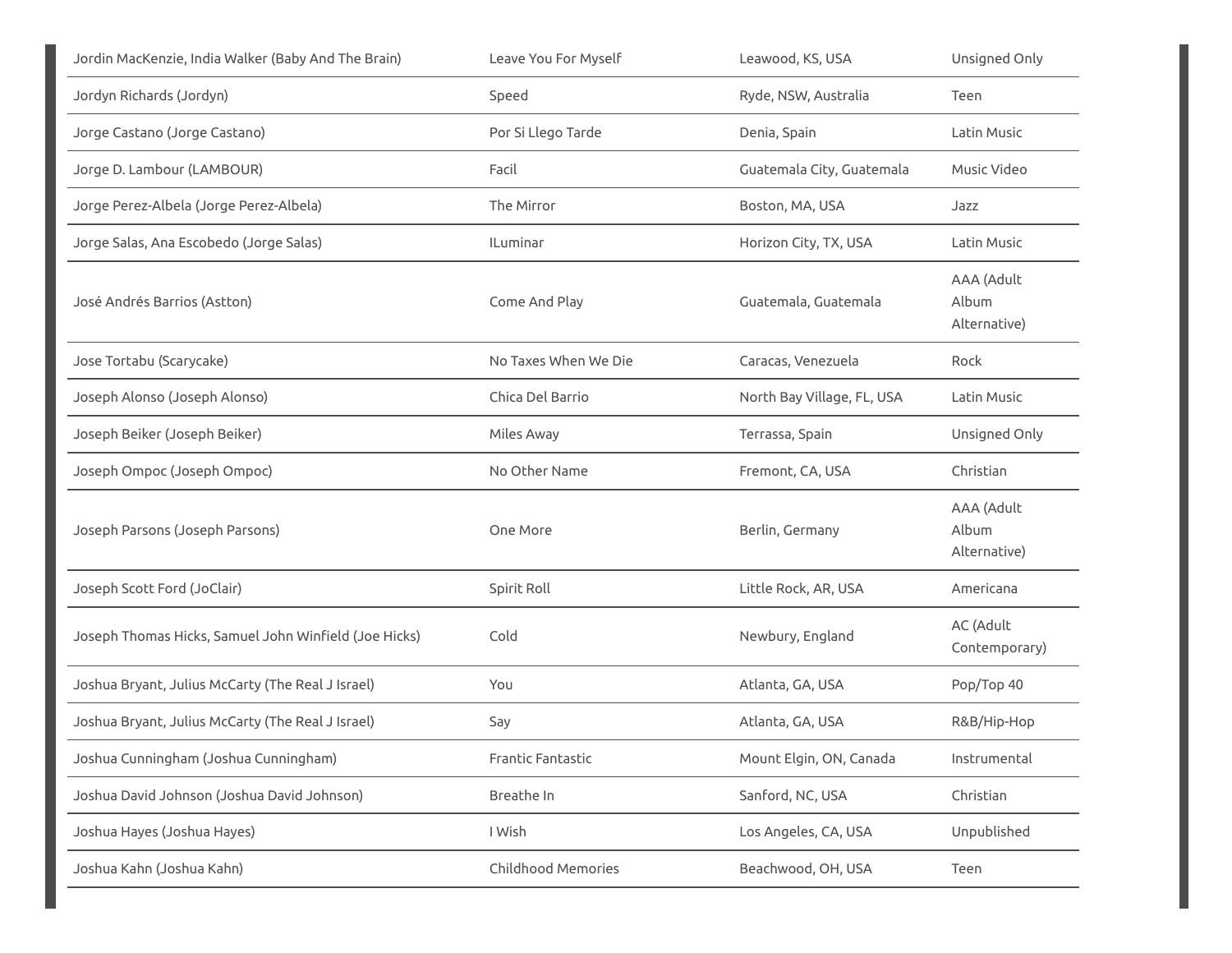| Joshua Kinney (Joshua Kinney)                                                     | Body Language                 | Chico, CA, USA               | Pop/Top 40                      |
|-----------------------------------------------------------------------------------|-------------------------------|------------------------------|---------------------------------|
| Joshua Webb (Hey DUBY)                                                            | Good Morning                  | Auckland, New Zealand        | Children's Music                |
| Josiah McAllan (Josiah McAllan)                                                   | You                           | Alice Springs, NT, Australia | Christian                       |
| Jpiano, Dynamiko (JPiano & Dynamiko)                                              | Amanece                       | Bronx, NY, USA               | Latin Music                     |
| Jpiano, Dynamiko (JPiano & Dynamiko)                                              | Amanece                       | Bronx, NY, USA               | Music Video                     |
| JR10, ALE (JR10)                                                                  | Una Vez Ft. ALE               | Los Angeles, CA, USA         | Latin Music                     |
| Juan Carlos Fernánadez (Ray Nandez)                                               | Hechicera                     | Quito, Ecuador               | Latin Music                     |
| Judi Cranston (Judi Cranston)                                                     | KindyRock Jiggles             | Auckland, New Zealand        | Children's Music                |
| Judson McKinney (Judson And Mary)                                                 | Are You Comin Round Real Soon | Clemson, SC, USA             | Folk/Singer-<br>Songwriter      |
| Judson McKinney, JP Cole (Judson McKinney)                                        | World Gone Bad                | Clemson, SC, USA             | Folk/Singer-<br>Songwriter      |
| Judy Snider, Gil Snider (Judy And Gil Snider)                                     | <b>Best Day</b>               | Virginia Beach, VA, USA      | AC (Adult<br>Contemporary)      |
| Julia Crafton (Julia Crafton)                                                     | Woodstock Child               | Vernon, NJ, USA              | Teen                            |
| Julia Gartha, Nate Daviau, Juan Ariza (Julia Gartha & Ariza)                      | Nothing's More Lonely         | Markham, ON, Canada          | Folk/Singer-<br>Songwriter      |
| Julia Siobhan Gartha, Matt Browning, Connor McCoy, Alex<br>Venegas (Julia Gartha) | Stay Clear                    | Markham, ON, Canada          | AC (Adult<br>Contemporary)      |
| Julia Taliesin, Ben Taliesin (Taliesin)                                           | Hold Me                       | Marblehead, MA, USA          | AC (Adult<br>Contemporary)      |
| Julia Turner, Ben Malone (Juri Laurent)                                           | Shiver                        | Tauranga, New Zealand        | Pop/Top 40                      |
| Julia Turner, Ben Malone (Juri Laurent)                                           | Shiver                        | Tauranga, New Zealand        | Unsigned Only                   |
| Julian Gardner (Julez Gardner)                                                    | High & Low                    | London, England              | EDM (Electronic<br>Dance Music) |
| Julian Hamilton, Kim Moyes, Thomas Stell (Golden Features x<br>The Presets)       | Paradise                      | Sydney, NSW, Australia       | EDM (Electronic<br>Dance Music) |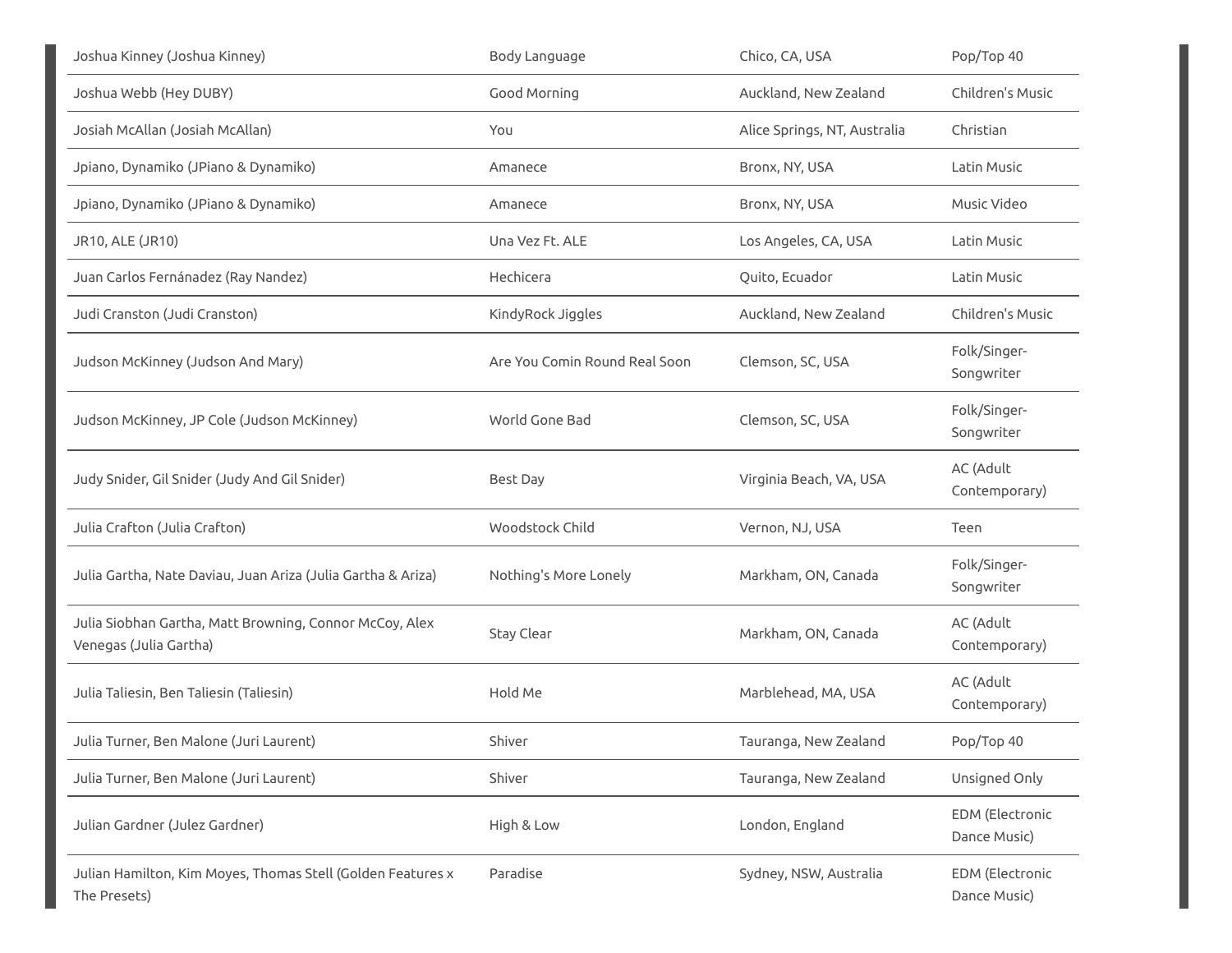| Julian Schoming (Julian Schoming)                                                 | Cove Diving                              | Manchester, MD, USA          | Instrumental                        |
|-----------------------------------------------------------------------------------|------------------------------------------|------------------------------|-------------------------------------|
| Juliano Rosa, Daniela Becker, Alexandre Becker (Hard Blues Trio) Missed The Train |                                          | Porto Alegre, Brazil         | <b>Blues</b>                        |
| Julie Title, Nick Tateishi (Julie Title)                                          | Tornado                                  | Toronto, ON, Canada          | Folk/Singer-<br>Songwriter          |
| Juliet Adams (Juliet Adams)                                                       | <b>Red Roses</b>                         | Kirkland, WA, USA            | Lyrics Only                         |
| Julio César Rodríguez, Ilan Chester (Julio César, Ilan Chester)                   | Ama                                      | Caracas, Venezuela           | Latin Music                         |
| Justin A. Ezzi (Justin A. Ezzi)                                                   | Thicker In The Middle, Thinner On<br>Top | Wilmington, CA, USA          | Comedy/Novelty                      |
| Justin Davis, Mick Garrett (MONKEYSHORTS)                                         | Rodeo Ft. Wanz                           | Seattle, WA, USA             | Comedy/Novelty                      |
| Justin Geraci (Justin Geraci)                                                     | Back Of My Hand                          | Cleveland, OH, USA           | AC (Adult<br>Contemporary)          |
| Justin Geraci (Justin Geraci)                                                     | Bet Against Me                           | Cleveland, OH, USA           | Pop/Top 40                          |
| Justina Shandler (Justina Shandler)                                               | New Beginnings                           | Roanoke, VA, USA             | AC (Adult<br>Contemporary)          |
| Justina Shandler (Justina Shandler)                                               | My Favorite Woman                        | Roanoke, VA, USA             | Pop/Top 40                          |
| Kai Tier, David Kerr (Hello High Water)                                           | <b>Bells</b>                             | Alice Springs, NT, Australia | AAA (Adult<br>Album<br>Alternative) |
| Kaih (Dave Hidalgo) (Toploud)                                                     | Hasta Abajo                              | Envigado, Columbia           | Latin Music                         |
| Kailey Prior (Kailey Prior)                                                       | Paper Thin                               | Concord, MA, USA             | Folk/Singer-<br>Songwriter          |
| Kaity Floyd (She Is Floyd)                                                        | Her                                      | Frisco, TX, USA              | AC (Adult<br>Contemporary)          |
| Kala Shaw (Kaala Shaw)                                                            | Sunflower                                | Miami, FL, USA               | Teen                                |
| Kanako Ode (Kanako Ode Trio)                                                      | Tsunagari - Connected-                   | Tokyo, Japan                 | Instrumental                        |
| Kaori Nakano (Kaori Nakano - Team Tanaka)                                         | It's A Piece Of Cake!                    | Osaka, Japan                 | Jazz                                |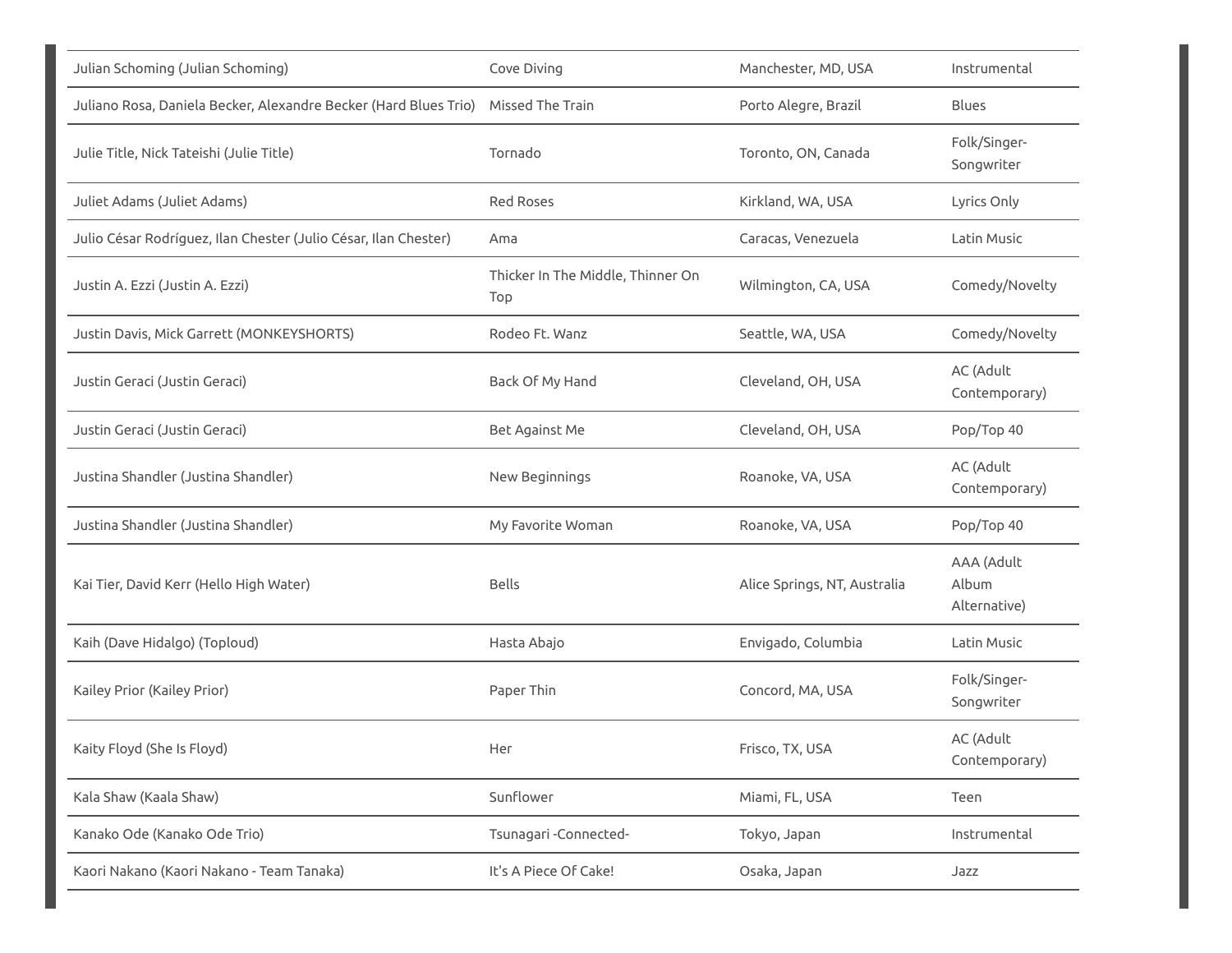| Kaoru Hashimoto (Kaoru Hashimoto)                                                            | Paradox                  | Shimane, Japan        | Instrumental                           |
|----------------------------------------------------------------------------------------------|--------------------------|-----------------------|----------------------------------------|
| Kaoru Hashimoto (Kaoru Hashimoto)                                                            | Paradox                  | Shimane, Japan        | Jazz                                   |
| Kaoru Hashimoto (Kaoru Hashimoto)                                                            | Dawn - Chaos             | Shimane, Japan        | Jazz                                   |
| Karagó (Karagó)                                                                              | Frame                    | Moscow, Russia        | Rock                                   |
| Karen Sokolof Javitch (Karen Sokolof Javitch)                                                | Cats And Dogs And Birds  | Omaha, NE, USA        | Children's Music                       |
| Karin Thyr Eriksson, Göran Eriksson (Thyra)                                                  | Drinking You Off My Mind | Stockholm, Sweden     | Americana                              |
| Karina Clavijo (Karina Clavijo)                                                              | La Tunda                 | Quito, Ecuador        | <b>World Music</b>                     |
| Karina Kofman, David Kofman (O2 Duo)                                                         | Underwater Scream        | Thornhill, ON, Canada | Teen                                   |
| Karla Grunewaldt (Karla Grunewaldt)                                                          | Luz                      | Santiago, Chile       | Latin Music                            |
| Karla Grunewaldt (Karla Grunewaldt)                                                          | Desatar                  | Santiago, Chile       | Latin Music                            |
| Karla Grunewaldt (Karla Grunewaldt)                                                          | Desatar                  | Santiago, Chile       | Music Video                            |
| Karla Grunewaldt (Karla Grunewaldt)                                                          | Luz                      | Santiago, Chile       | Unpublished                            |
| Karla K. Morton, Alan Birkelbach, Lisa Carver (Karla K. Morton,<br>Alan Birkelbach, Lisa Ca) | Go Around                | Raton, NM, USA        | Americana                              |
| Karol Wróblewski, Michał Wasilewski (Blust)                                                  | Sweets                   | Warsaw, Poland        | <b>EDM</b> (Electronic<br>Dance Music) |
| Karoline Rose (SUN)                                                                          | I Killed My Man          | Sézanne, France       | Rock                                   |
| Karthik Manickavasakam, Mahakavi Subramania Bharati (Karthik<br>Manickavasakam)              | Kannamma                 | Chennai, India        | World Music                            |
| Kasaan Hammon (RIGSI)                                                                        | Alarm                    | Waimea, HI, USA       | Christian                              |
| Kasaan Hammon (RIGSI)                                                                        | Alarm                    | Waimea, HI, USA       | Unpublished                            |
| Kasi Opi, Nevve (Kasi Opi)                                                                   | Rain Ft. Nevve           | Sugar Hill, GA, USA   | <b>EDM</b> (Electronic<br>Dance Music) |
| Kasi Opi, Nevve (Kasi Opi)                                                                   | Rain Ft. Nevve           | Sugar Hill, GA, USA   | Pop/Top 40                             |
| Kasi Opi, Nevve (Kasi Opi)                                                                   | Rain Ft. Nevve           | Sugar Hill, GA, USA   | Unsigned Only                          |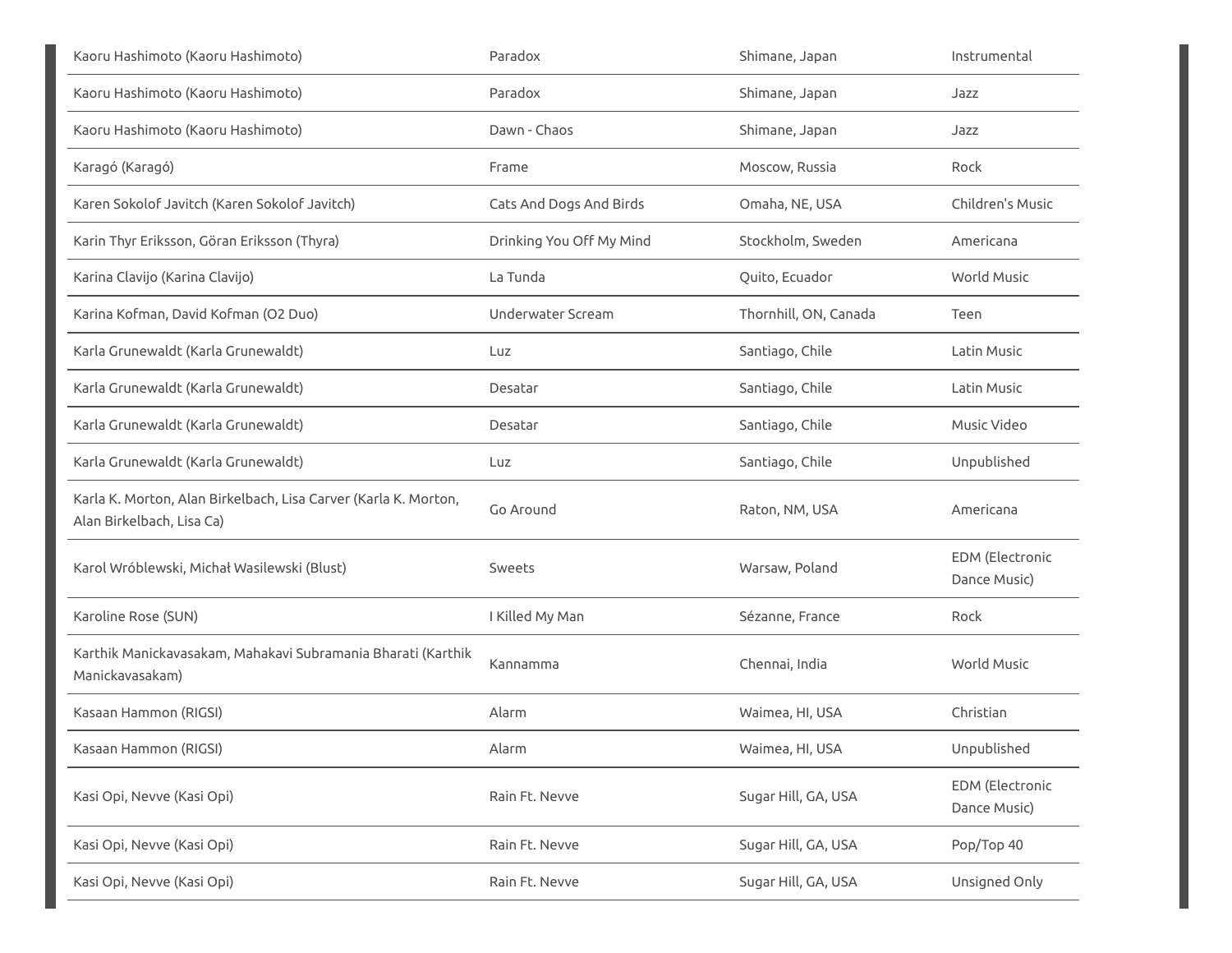| Kassidy Lynne (Kassidy Lynne)                                        | A Long Time        | Seattle, WA, USA             | Country                    |
|----------------------------------------------------------------------|--------------------|------------------------------|----------------------------|
| Kat Van Wyck, Mars Today (Kat Van Wyck)                              | <b>Bigger Eyes</b> | Reston, VA, USA              | Pop/Top 40                 |
| Katarzyna Piszek (Kasai)                                             | Sun Spirit         | Wroclaw, Poland              | Performance                |
| Kate Vogel (Kate Vogel)                                              | Reasons To Stay    | Nashville, TN, USA           | Folk/Singer-<br>Songwriter |
| Kate Vogel (Kate Vogel)                                              | Reasons To Stay    | Nashville, TN, USA           | Unpublished                |
| Kate Vogel (Kate Vogel)                                              | Reasons To Stay    | Nashville, TN, USA           | Unsigned Only              |
| Katherine Corrigan-Malumbe (Katy And Kiki)                           | High Five          | London, England              | Children's Music           |
| Katherine Donnelly, Nigel Hemmye, Austin Wolfe (Kate The<br>Dreamer) | Love Again         | Madison, CT, USA             | Pop/Top 40                 |
| Kathleen Mae Iniguez (Kamae Iniguez)                                 | Great Unknown      | Metro Manila, Philippines    | Unsigned Only              |
| Kathryn Amrhein, Sarah Clemency (Kathryn And Sarah)                  | Being Alone        | Philadelphia, PA, USA        | Comedy/Novelty             |
| Kathryn Burke, Lisa Blajchman (Space Park)                           | Under My Skin      | Ottawa, ON, Canada           | Music Video                |
| Kathryn Luxford (Kathryn Luxford)                                    | Shut Me Down       | Glen Innes, NSW, Australia   | Teen                       |
| Katie Brianna Garfoot (Katie Brianna)                                | Home               | Marrickville, NSW, Australia | Americana                  |
| Katie Kei (Katie Kei)                                                | Menace             | Brno, Czech Republic         | Pop/Top 40                 |
| Katie Kei (Katie Kei)                                                | Menace             | Brno, Czech Republic         | Unpublished                |
| Katie Sevigny (Katie Sevigny)                                        | With Fire          | Montreal, QC, Canada         | Folk/Singer-<br>Songwriter |
| Katie White (Katie White)                                            | Home               | Perth, WA, Australia         | Folk/Singer-<br>Songwriter |
| Katrina Stone (Katrina Stone)                                        | Only Human         | Burbank, CA, USA             | Performance                |
| Katrina Stone (Katrina Stone)                                        | Freedom            | Burbank, CA, USA             | Performance                |
| Kaurna Cronin (Kaurna Cronin)                                        | Leave A Letter     | Adelaide, SA, Australia      | Folk/Singer-<br>Songwriter |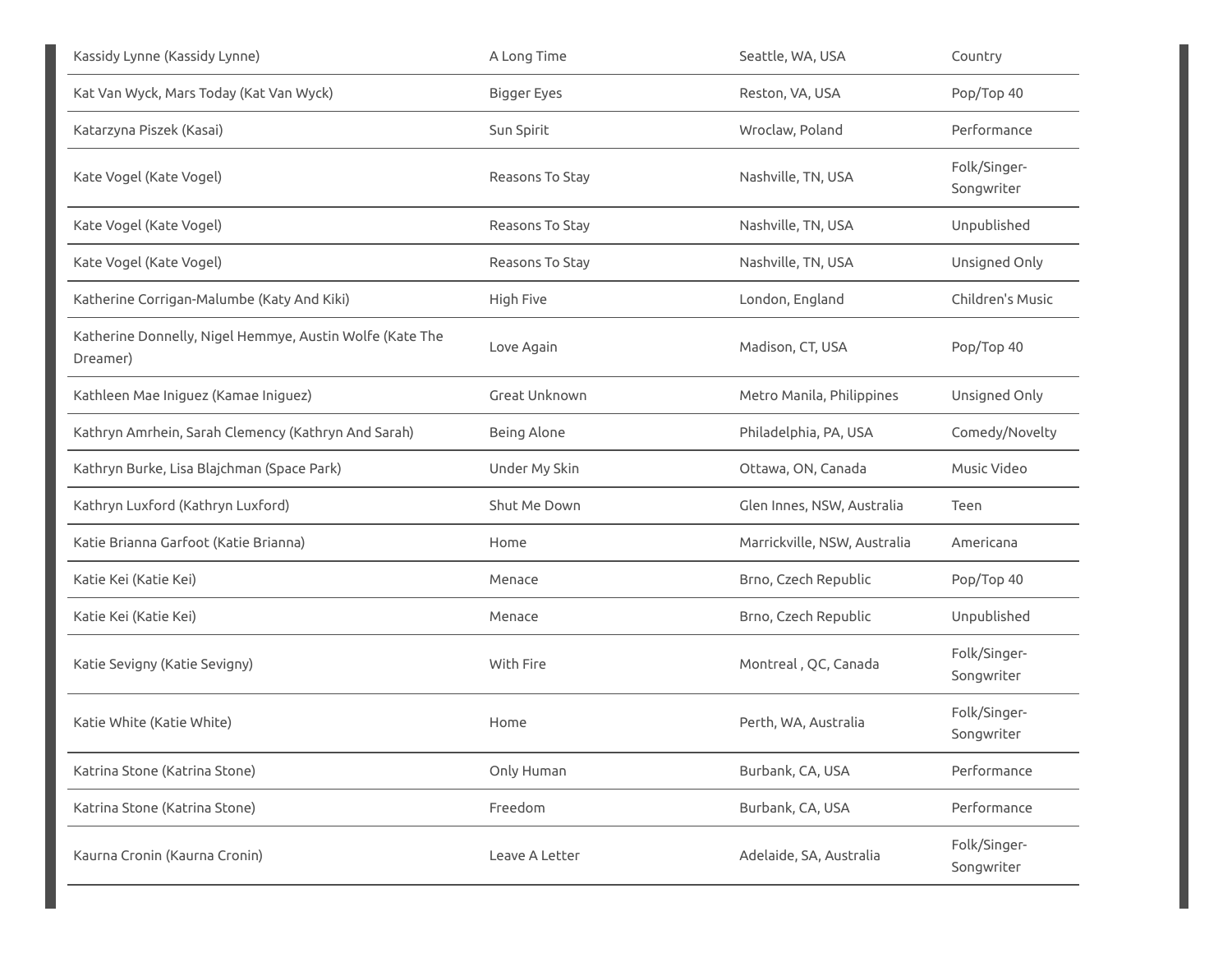| Kayley Nell (Kayley Nell)                                    | Songs About Me             | Arlington, TX, USA         | Folk/Singer-<br>Songwriter          |
|--------------------------------------------------------------|----------------------------|----------------------------|-------------------------------------|
| Kállay Saunders Andras, Fehér Holló, Anatu (Kállay Saunders) | Drug                       | Bronx, NY, USA             | Pop/Top 40                          |
| Kállay Saunders, Gabriel (Kállay Saunders, Gabriel)          | Drunk                      | Bronx, NY, USA             | R&B/Hip-Hop                         |
| Kee Curlee (Help Me, Helpless)                               | <b>Word Games</b>          | Mountlake Terrace, WA, USA | Instrumental                        |
| Keegan Critchlow (Freddy Printz)                             | Nefarious                  | Ottawa, ON, Canada         | R&B/Hip-Hop                         |
| Keira Y Los Foraneos Music (Keira)                           | <b>Bailalo</b>             | Cancun, Mexico             | Latin Music                         |
| Keith Hulse (The Incredibles)                                | Vote Da Bum Out            | Penfield, NY, USA          | Lyrics Only                         |
| Keith Morris (Keith Morris & The Crooked Numbers)            | American Reckoning         | Charlottesville, VA, USA   | Americana                           |
| Kelli Caldwell (Kelli Caldwell)                              | That's So F**king Portland | Portland, OR, USA          | Comedy/Novelty                      |
| Kelli Caldwell (Kelli Welli)                                 | The Smilers                | Portland, OR, USA          | Children's Music                    |
| Kellie Haddock (Kellie Haddock)                              | Beauty Was There           | Orlando, FL, USA           | Christian                           |
| Kellie-Anne (Kellie-Anne)                                    | Legacy                     | Quebec, QC, Canada         | Teen                                |
| Kelly Fletcher-Jones (Kelly Fletcher-Jones)                  | A Song For Pearl           | Cheviot, New Zealand       | AAA (Adult<br>Album<br>Alternative) |
| Kelsey Mira (Kelsey Mira)                                    | See You On Sunday          | Cincinnati, OH, USA        | Pop/Top 40                          |
| Kelson, Jake Warren (Kelson)                                 | Holy Smoke                 | Atlanta, GA, USA           | Folk/Singer-<br>Songwriter          |
| Kenneth John Grand (Kenneth John Grand)                      | <b>Still Alive</b>         | Santa Barbara, CA, USA     | <b>Blues</b>                        |
| Kenny Davis, Shaylee Simeone (HRDLY)                         | Feels Like                 | Nashville, TN, USA         | Pop/Top 40                          |
| Kenny Foster (Kenny Foster)                                  | Wood And Steel             | Nashville, TN, USA         | Americana                           |
| Kenny Foster (Kenny Foster)                                  | Wood And Steel             | Nashville, TN, USA         | Folk/Singer-<br>Songwriter          |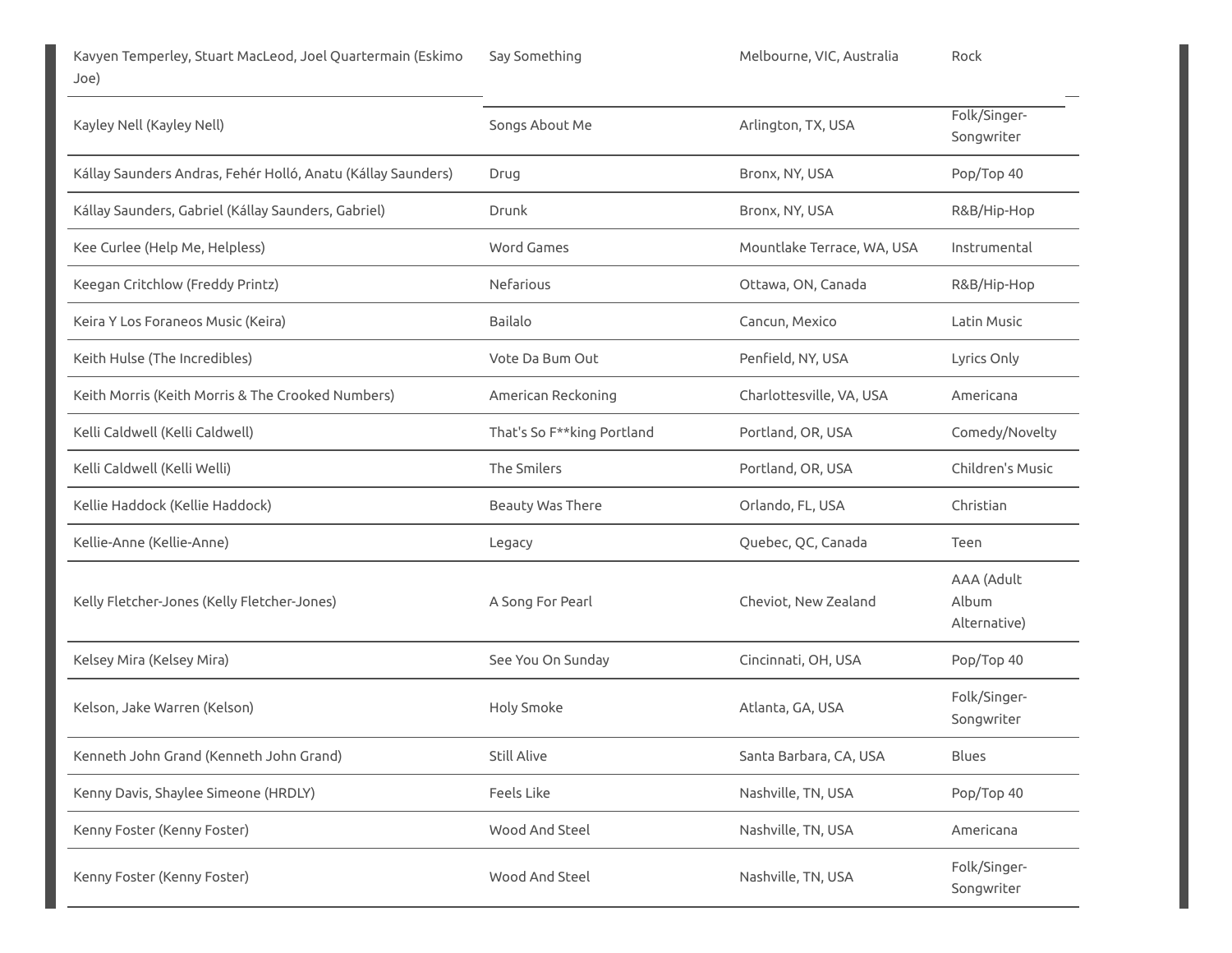| Keno Sampson Sankofa, Kingsley Salmon (King i Music) | <b>Tough Times</b>          | San Fernando, Trinidad And<br>Tobago | World Music                            |
|------------------------------------------------------|-----------------------------|--------------------------------------|----------------------------------------|
| Kenta Iwatsuki (Kenta Iwatsuki)                      | Let's Party                 | Nishinomiya, Japan                   | <b>EDM</b> (Electronic<br>Dance Music) |
| Keny Gomez (Keny Gomez)                              | Más Que Antes               | Caracas, Venezuela                   | Latin Music                            |
| Kerri Shore (Kerri Shore)                            | The Bend                    | New York, NY, USA                    | Lyrics Only                            |
| Kerri Shore (Kerri Shore)                            | If Love Was                 | New York, NY, USA                    | Lyrics Only                            |
| Kerri Shore (Kerri Shore)                            | Diamond And Dirt            | New York, NY, USA                    | Lyrics Only                            |
| Kerri Shore (Kerri Shore)                            | A Dream Is A Wild Thing     | New York, NY, USA                    | Lyrics Only                            |
| Kerstin Bauer (Kerstin Bauer)                        | <b>Bridge</b>               | Trier, Germany                       | Pop/Top 40                             |
| Keshav Batish (Keshav Batish Quartet)                | Binaries In Cycle           | Santa Cruz, CA, USA                  | Jazz                                   |
| Kevin Harris (Kevin Harris)                          | The Non Believer's Prayer   | Boston, Italy                        | Jazz                                   |
| Kevin Meslien (Player Thug)                          | Back Illegal Ft. Lil Cleanc | Fort de France, Martinique           | R&B/Hip-Hop                            |
| Kevin Young (Skipper Noon)                           | Weight Of The World         | Atlanta, GA, USA                     | Folk/Singer-<br>Songwriter             |
| Kevin Young (Skipper Noon)                           | Weight Of The World         | Atlanta, GA, USA                     | Unpublished                            |
| Kevin Young (Skipper Noon)                           | Weight Of The World         | Atlanta, GA, USA                     | Unsigned Only                          |
| Khoren Mikayelyan, Nare Nikoyan (Eleven Green)       | Like Me                     | Yerevan, Armenia                     | Pop/Top 40                             |
| Kia Knoester, Daniel Capellaro, Simon Jay (KIA)      | Worth it                    | Arnhem, Netherlands                  | Pop/Top 40                             |
| Kia Knoester, Lars Hempel (KIA)                      | Madam\$                     | Arnhem, Netherlands                  | R&B/Hip-Hop                            |
| Kim Churchull (Kim Churchill)                        | Outta Love                  | Merimbula, NSW, Australia            | Folk/Singer-<br>Songwriter             |
| Kimbi Tiez (Kimbi Tiez)                              | I Forgive You               | Greenville, SC, USA                  | Music Video                            |
| King Dat Sweet (King Dat Sweet)                      | <b>Blue Lambo</b>           | Gyor, Hungary                        | R&B/Hip-Hop                            |
| Kiri T, Daniel Chu (Kiri T)                          | Psycho                      | Hong Kong, Hong Kong                 | Pop/Top 40                             |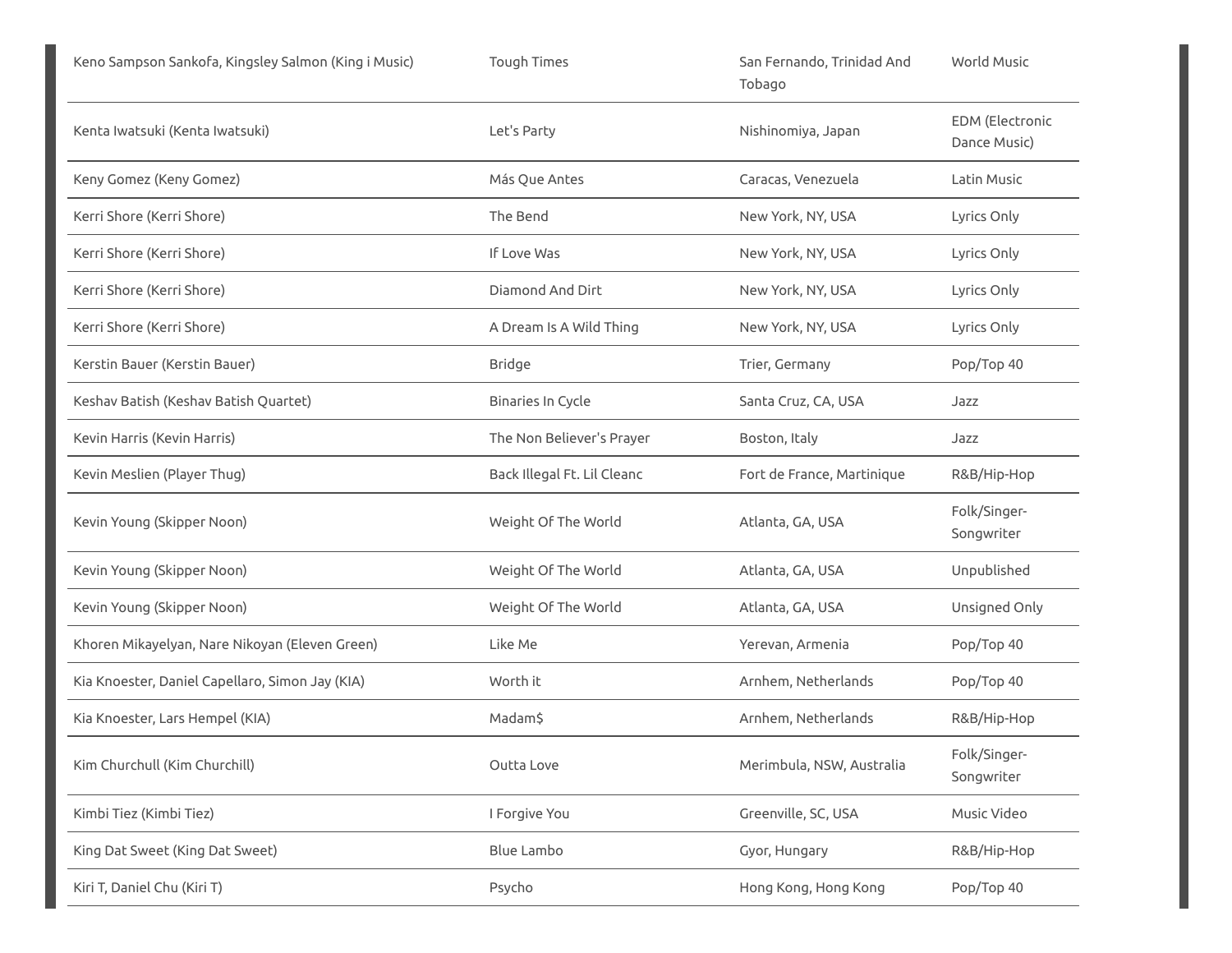| KISA (KISA)                                                            | Fools Gold                                 | Los Angeles, CA, USA   | Music Video                         |
|------------------------------------------------------------------------|--------------------------------------------|------------------------|-------------------------------------|
| KISA (KISA)                                                            | Fools Gold                                 | Los Angeles, CA, USA   | Unsigned Only                       |
| Kit Packham (One Jump Ahead)                                           | This Old Dog                               | Caterham, England      | <b>Blues</b>                        |
| Kole Laca, Marcello Batelli, Beatrice Gjergji (Shkodra<br>Elektronike) | Ku E Gjeta Vedin                           | Shkoder, Albania       | AC (Adult<br>Contemporary)          |
| Konstantin Raydovski (Raido&Co)                                        | <b>Bed Of Nails</b>                        | Harmanli, Bulgaria     | Rock                                |
| Kota Fukuda (Kota Fukuda)                                              | Mist In Blue                               | Sasebo, Japan          | Instrumental                        |
| Kota Fukuda (Kota Fukuda)                                              | If I Didn't                                | Sasebo, Japan          | Jazz                                |
| Kragbé Yves Olivier Lohoré (Mr Gorille)                                | Cooking For My Love                        | Abidjan, Cote D'Ivoire | World Music                         |
| Kris Angelis (Kris Angelis)                                            | My Quiet                                   | Carmel, CA, USA        | Folk/Singer-<br>Songwriter          |
| Kris Angelis (Kris Angelis)                                            | My Quiet                                   | Carmel, CA, USA        | Lyrics Only                         |
| Kristen Englenz (Kristen Englenz)                                      | Pray For Rain Ft. Blind Boys of<br>Alabama | Atlanta, GA, USA       | Americana                           |
| Kristin Key (Kristin Key)                                              | Bumpin' Fabric                             | Amarillo, TX, USA      | Comedy/Novelty                      |
| Krzysia Górniak (Krzysia Górniak)                                      | Sea Salt On My Lips                        | Warsaw, Poland         | Jazz                                |
| Kseniya Shevchenko, Alexey Rodikov (Majice)                            | Glow                                       | Moscow, Russia         | AAA (Adult<br>Album<br>Alternative) |
| Kurt Rivera (Kurt Rivera)                                              | Crazy For You Tonight                      | Stockton, CA, USA      | Lyrics Only                         |
| Kwun Pang (Kwun)                                                       | Cuíca                                      | Glastonbury, Scotland  | Instrumental                        |
| Kyaw San Chin (Jonsaan)                                                | Coins                                      | Yangon, Myanmar        | Unpublished                         |
| Kyle Dillingham (Kyle Dillingham)                                      | The Broken Violin                          | Oklahoma City, OK, USA | Instrumental                        |
| Kyle McKearney (Kyle McKearney)                                        | Annie                                      | Calgary, AB, Canada    | Americana                           |
| Kyle Quinn Caruthers, Ryan Wayne Latour (Kevin Cartoon)                | Trap Phone                                 | Houston, TX, USA       | R&B/Hip-Hop                         |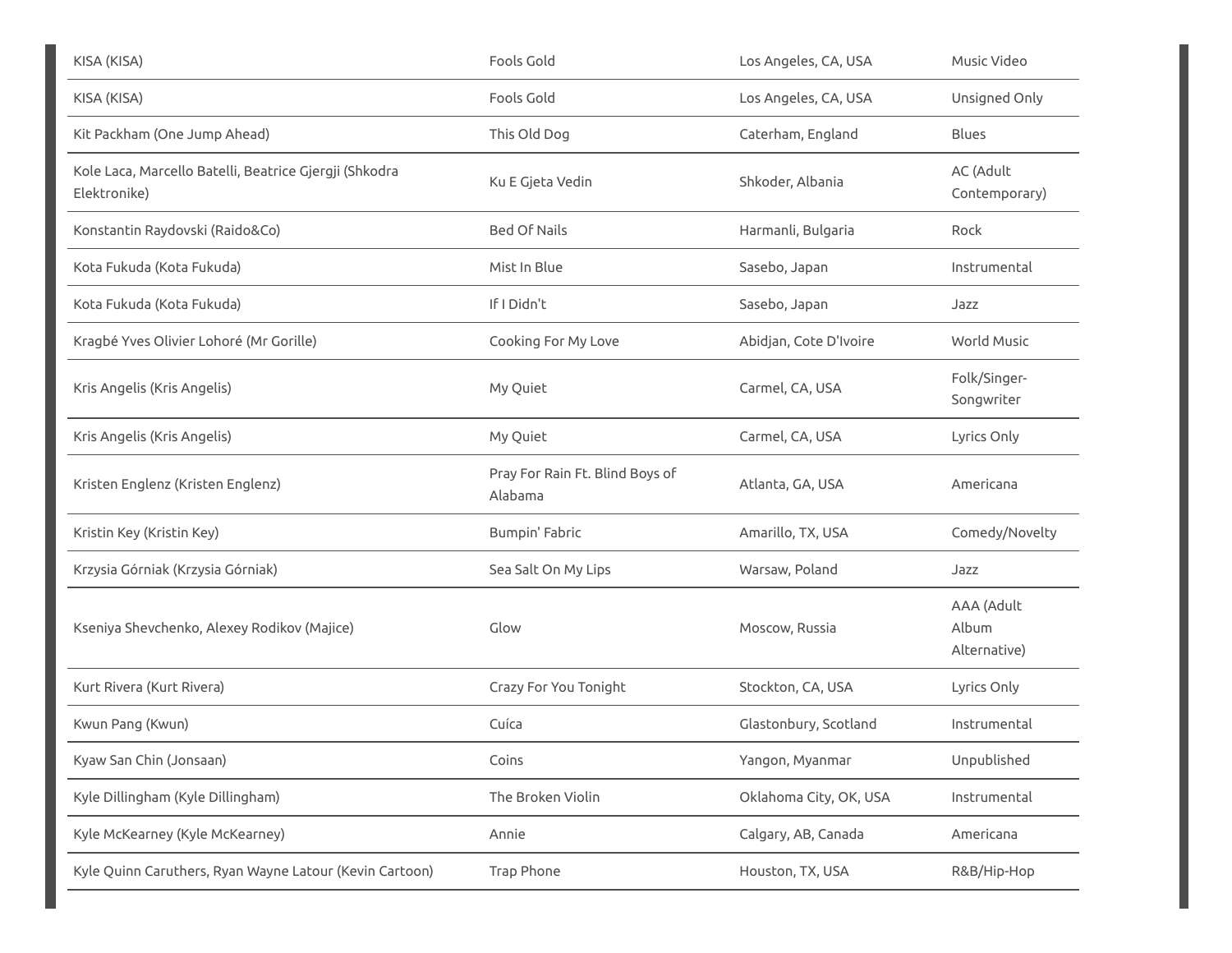| Lachlan Murray, Calvin Scully (Lachie A'rden)                                           | Somebody You Love                 | London, England           | Unsigned Only                   |
|-----------------------------------------------------------------------------------------|-----------------------------------|---------------------------|---------------------------------|
| Lachlan Murray, Joanne Hadjia (Lachie A'rden)                                           | Forever Ft. Joey Djia             | London, England           | EDM (Electronic<br>Dance Music) |
| Ladislav Znam, Peter Klema (Kiss My Ex!)                                                | Waves                             | Ko ice, Slovakia          | Pop/Top 40                      |
| Lainey Dionne, Gabe Simon, Nick Schwarz (Lainey Dionne)                                 | Hey London                        | Smithfield, RI, USA       | AC (Adult<br>Contemporary)      |
| Lajkó Félix (Lajkó Félix And Band)                                                      | Start                             | Palic, Serbia             | Instrumental                    |
| Lance Michael Leazer, Joshua Daniel Howard, Brendan John<br>Pugh (The Bourbon Brothers) | <b>Burning Out Moonlight</b>      | Rockville, MD, USA        | Country                         |
| Lance Tingey (Lance Tingey)                                                             | Stuck                             | Salt Lake City, UT, USA   | Folk/Singer-<br>Songwriter      |
| Lara Chapman, Kayliann Lowe, Matt Bronleewe (Lumane -<br>Taboo)                         | <b>White Lies</b>                 | Bern, Switzerland         | Pop/Top 40                      |
| Lara Oset, Leon First (Lara O)                                                          | <b>Stop Numbing Your Feelings</b> | Celje, Slovenia           | R&B/Hip-Hop                     |
| Larry Tritel (Larry Tritel)                                                             | Gonna Be A Corpse One Day         | Lambertville, NJ, USA     | Comedy/Novelty                  |
| Laura Bell-Jack (Laura Bell-Jack)                                                       | Next Year                         | Coldstream, Scotland      | Folk/Singer-<br>Songwriter      |
| Laura Elizabeth Hughes (Laura Elizabeth Hughes)                                         | For You (Home)                    | Dublin, Ireland           | Folk/Singer-<br>Songwriter      |
| Laura Fernandes (Times Seven)                                                           | The End Of The World              | Lisbon, Portugal          | Lyrics Only                     |
| Laura Reilly (Lauvrie)                                                                  | The Shelf                         | Ballina, Ireland          | Lyrics Only                     |
| Laura Reilly (Lauvrie)                                                                  | On Scarlet Square                 | Ballina, Ireland          | Lyrics Only                     |
| Laura Reilly (Lauvrie)                                                                  | Beneath The Blanket Of The Night  | Ballina, Ireland          | Lyrics Only                     |
| Laura, Emilio Pavolini (Aleida)                                                         | Lose My Face                      | Santa Cruz Do Sul, Brazil | EDM (Electronic<br>Dance Music) |
| Lauren Light, Steve Vito (Lauren Light)                                                 | Bandaid                           | Lexington, NC, USA        | Pop/Top 40                      |
| Lauren Reinas (Lauren Reinas)                                                           | Panic                             | West Chester, PA, USA     | Lyrics Only                     |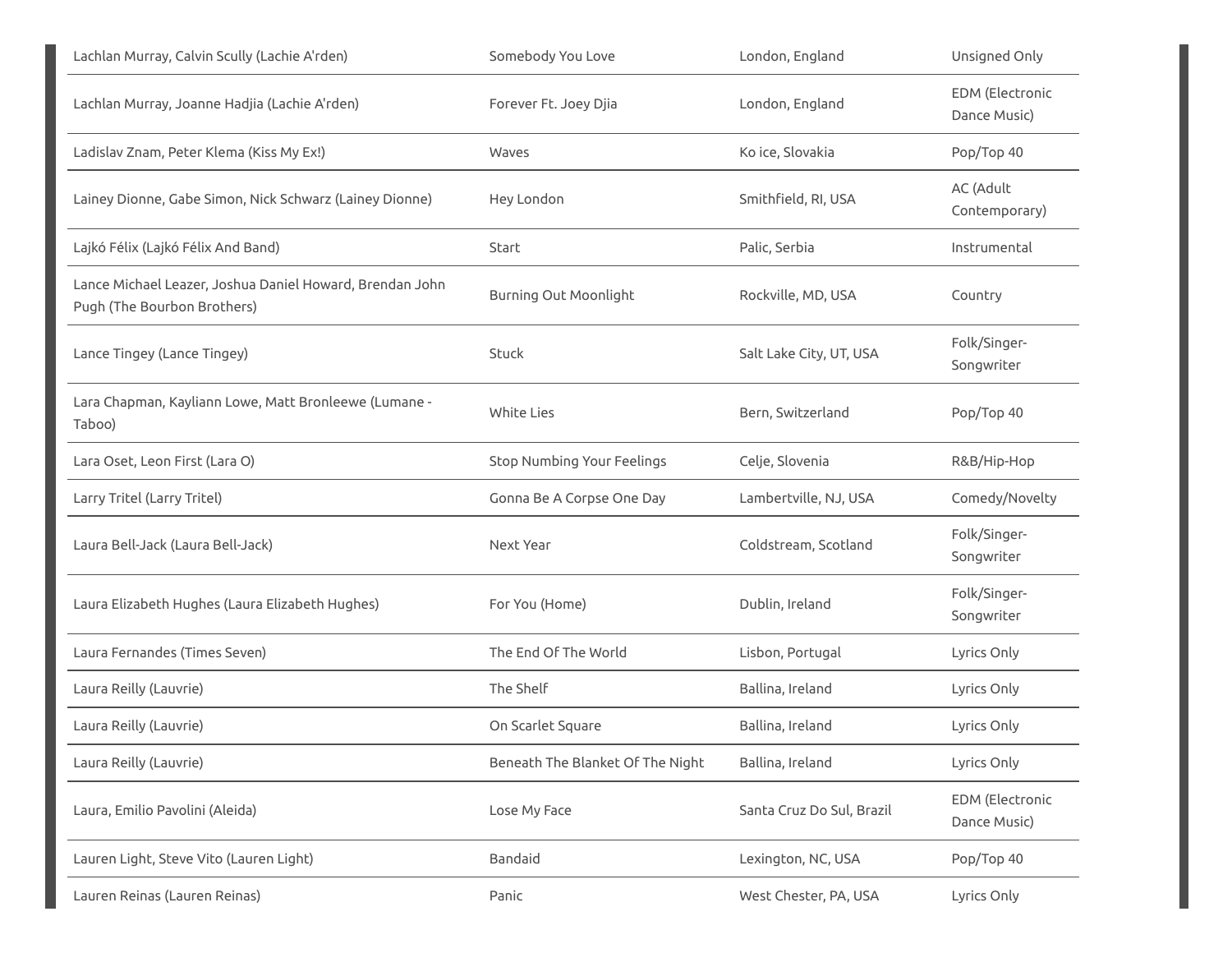| Lauren Waller, Ryan Benyo, Monte Malone (Lauren Waller)                       | <b>Best Coast</b>            | Los Angeles, CA, USA      | Pop/Top 40                          |
|-------------------------------------------------------------------------------|------------------------------|---------------------------|-------------------------------------|
| Lauren Waller, Ryan Benyo, Monte Malone (Lauren Waller)                       | <b>Best Coast</b>            | Los Angeles, CA, USA      | Unsigned Only                       |
| Laurie Gollan (Bettyramble)                                                   | Slow Buzz                    | Perth, WA, Australia      | Rock                                |
| Laurie Thain, Gord Maxwell (Maxwell & Thain)                                  | Everybody Wash Your Hands    | Langley, BC, Canada       | Children's Music                    |
| Lawrence Fancelli (Mouth Water)                                               | Believing                    | Florence, Italy           | AC (Adult<br>Contemporary)          |
| László Vörös (Red Stones Quartet)                                             | Antré                        | Esztergom, Hungary        | Jazz                                |
| Leah Asher (Leah Asher)                                                       | I Hate Your Stupid Boyfriend | Baltimore, MD, USA        | Pop/Top 40                          |
| Leah Jane Silberman (Leah Capelle)                                            | I Keep Her                   | Chicago, IL, USA          | Pop/Top 40                          |
| Leandro A. Dannug (Daryl Reyes)                                               | We Are One                   | Quezon City, Philippines  | AC (Adult<br>Contemporary)          |
| Leanne Tennant (Leanne Tennant)                                               | Hold Ya                      | Cairns, QLD, Australia    | AAA (Adult<br>Album<br>Alternative) |
| Leea Nanos, Michael Paynter, Michael Delorenzis <sup>[]</sup> (Leea Nanos)    | Sayonara                     | Melbourne, VIC, Australia | Pop/Top 40                          |
| Leeann Medeiros (Lyaness)                                                     | <b>Bliss</b>                 | Sandys, Bermuda           | R&B/Hip-Hop                         |
| Leigh Gardiner, Andrew Atthowe, Erin Gordon, Rebecca Erin<br>Smith (Chuditch) | Grasping At The Water        | Perth, WA, Australia      | Lyrics Only                         |
| Leigh Gardiner, Andrew Atthowe, Erin Gordon, Rebecca Erin<br>Smith (Chuditch) | Grasping At The Water        | Perth, WA, Australia      | Music Video                         |
| Leila Daulet (Leyla)                                                          | Caged                        | Astana, Kazakhstan        | R&B/Hip-Hop                         |
| Lenii (Lenii)                                                                 | The Kids Are All Rebels      | Cork, Ireland             | Pop/Top 40                          |
| Lenii (Lenii)                                                                 | The Kids Are All Rebels      | Cork, Ireland             | Unpublished                         |
| Lennaert Maes, Koen Renders, Andries Boone (Ricardo Jokai<br>Gonzalez)        | Open Your Heart              | Leuven, Belgium           | Folk/Singer-<br>Songwriter          |
| Lenny Monsou (Lenny Monsou)                                                   | Gonna Help Myself            | Rhenen, Netherlands       | Teen                                |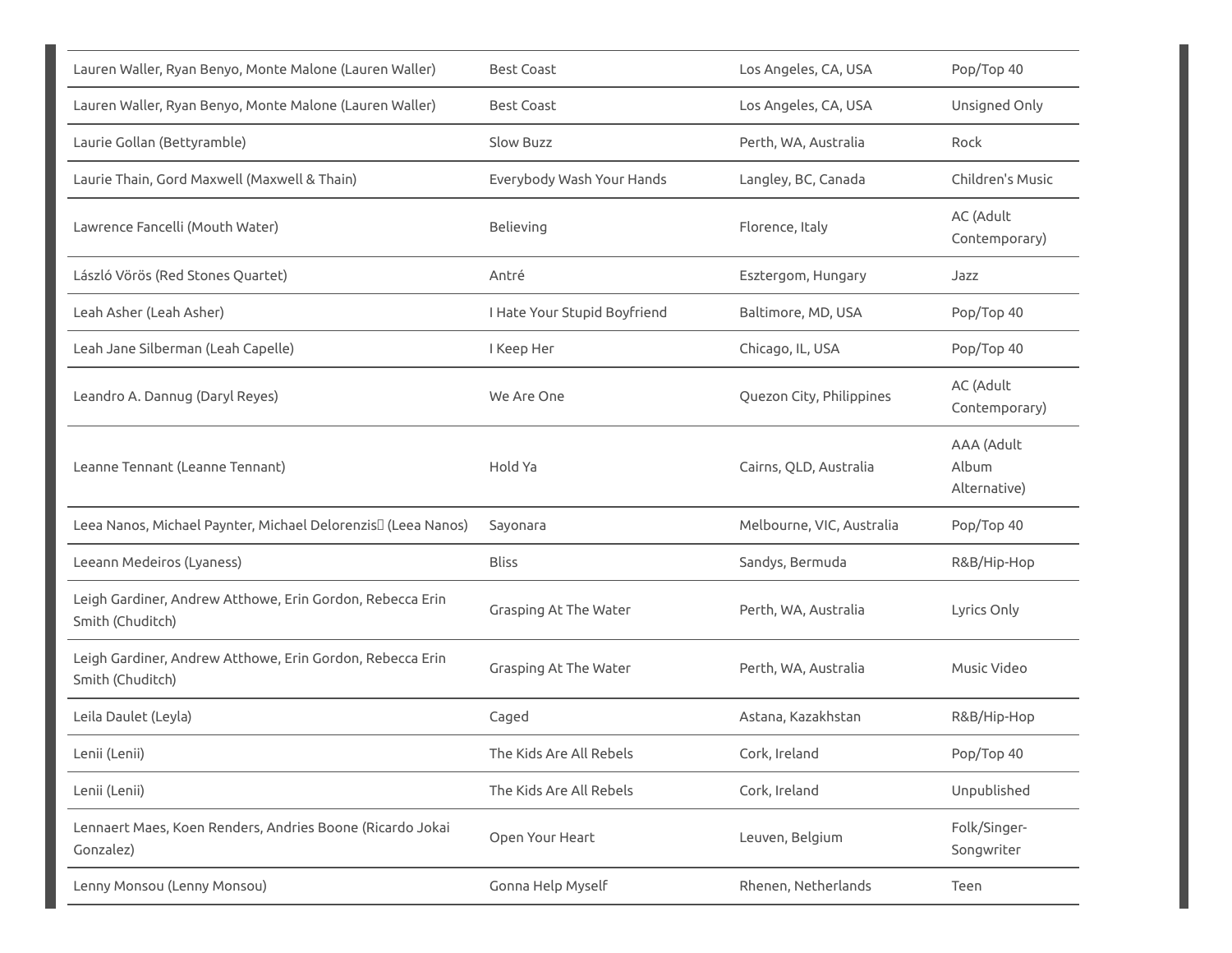| Leonalion (Leonalion)                                                                                    | Like That                | Chungdam, South Korea         | Pop/Top 40                 |
|----------------------------------------------------------------------------------------------------------|--------------------------|-------------------------------|----------------------------|
| Leonardo Casamassima, Leonardo Buccolieri, Davide Picone,<br>Fabrizio Paglia, Andrea Tomasi (Amber Myst) | <b>Blind Mankind</b>     | Cavagnolo, Italy              | Rock                       |
| Leonid Agutin, Alex Sino, Carlos Oliva (Agutin)                                                          | Funky Cha                | Boca Raton, FL, USA           | Latin Music                |
| Lev Urbel (Lev Urbel)                                                                                    | So Beautiful             | Tallinn, Estonia              | R&B/Hip-Hop                |
| Levi Conner (Levi Conner)                                                                                | Wasting My Time          | Bar Harbor, ME, USA           | Performance                |
| Levi J. Mericle (Levi J. Mericle)                                                                        | <b>Whiskey Deep</b>      | Tucumcari, NM, USA            | Country                    |
| Lewis Loh (Lewloh)                                                                                       | Robots                   | Singapore, Singapore          | Folk/Singer-<br>Songwriter |
| Liam McCollum, Ann McCollum (Sassy Keys)                                                                 | <b>Blue Bird Wiles</b>   | Bangor, Wales                 | Folk/Singer-<br>Songwriter |
| Libby Rayner, Emilia Marshall, Darcey Morton (ORCA)                                                      | Drop Dead Gorgeous       | Claremont, WA, Australia      | Teen                       |
| Libby Weaver (Libby Weaver)                                                                              | Get Blue                 | Portland, IN, USA             | Pop/Top 40                 |
| Lien Le Hong Tran (LIÊNA)                                                                                | San Francisco            | Hanoi, Vietnam                | Pop/Top 40                 |
| Lilí Gardés, Osi Tejerina (Lilí Gardés)                                                                  | Todo Se Vuelve A Repetir | Buenos Aires, Argentina       | World Music                |
| Lillia Lessev (Lillia Lessev)                                                                            | Ghosts                   | Centurion, South Africa       | Teen                       |
| Lilly Ilieva (Lilly Ilieva)                                                                              | No Stars At All          | Sofia, Bulgaria               | Jazz                       |
| Lilly MacPhee (Lilly MacPhee)                                                                            | Cold                     | Metro-Detroit, MI, USA        | Folk/Singer-<br>Songwriter |
| Lily Stockwell (MusicByLily)                                                                             | It Hurts                 | Branford, CT, USA             | Teen                       |
| Lily Welch (Lily Welch)                                                                                  | Grey                     | White River Junction, VT, USA | Teen                       |
| Lindsay Martell (Lindsay Martell)                                                                        | Home                     | Vancouver, BC, Canada         | Americana                  |
| Lindsey Hirshfeld (Lindsey Hirshfeld)                                                                    | A Dandelion Seed         | Reston, VA, USA               | Teen                       |
| Lisa Dowling (Amadeus Wolf Official)                                                                     | Fearless                 | Melbourne, VIC, Australia     | Unsigned Only              |
| Lisa Mann (Lisa Mann)                                                                                    | It's The Monkeys Or Me   | Portland, OR, USA             | <b>Blues</b>               |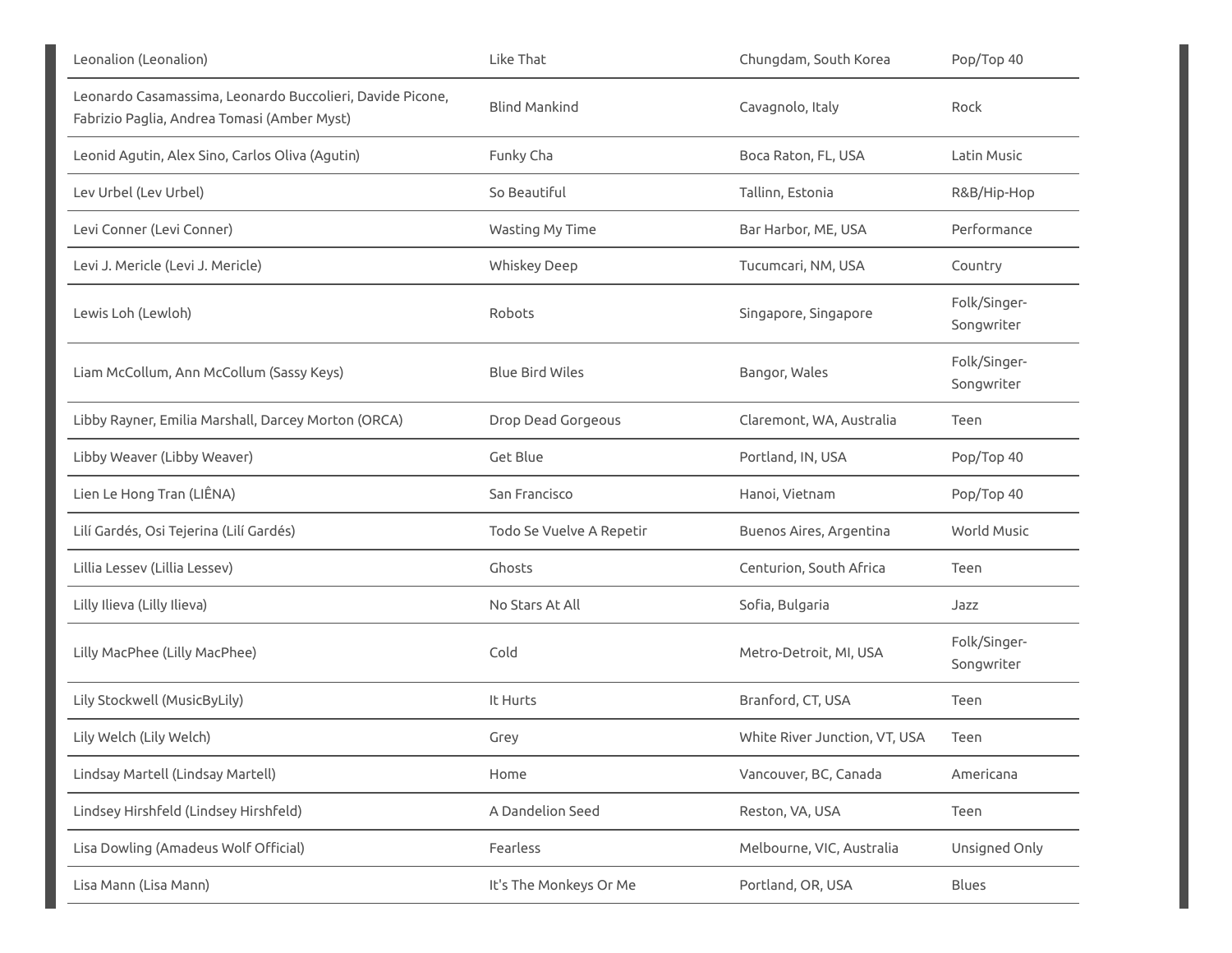| Lisa Markovits (Lisa Markovits)                      | No More! (No Mas!)          | New York, NY, USA            | Latin Music                         |
|------------------------------------------------------|-----------------------------|------------------------------|-------------------------------------|
| Lisa Sniderman (Aoede)                               | Keep Shining                | San Mateo, CA, USA           | Music Video                         |
| Lisbeth Mego, Ashley Ruiz, Edwin Itoh (Sereza)       | Tonta                       | Guadalupe, Peru              | Latin Music                         |
| Lisbeth Mego, Ashley Ruiz, Edwin Itoh (Sereza)       | Cacareando                  | Guadalupe, Peru              | Latin Music                         |
| Lisbeth Mego, Ashley Ruiz, Edwin Itoh (Sereza)       | Dumb                        | Guadalupe, Peru              | Pop/Top 40                          |
| Liting (Annie) Zhou (Liting (Annie) Zhou)            | Unsettled                   | Anging, China                | Instrumental                        |
| Little G Weevil (Little G Weevil Ft. Dionne Bennett) | Let It Rain                 | Atlanta, GA, USA             | Blues                               |
| Liz Rachel Walker, Mark Whitton (Liz Rachel Walker)  | Looking Out For One Another | Victoria, BC, Canada         | Lyrics Only                         |
| Liza Ohlback, Zoltan Budai (Liza Ohlback)            | Gone                        | Sydney, NSW, Australia       | Blues                               |
| Lizet Vink (Lizet Aviva)                             | Happier But Less Wise       | Amsterdam, Netherlands       | Folk/Singer-<br>Songwriter          |
| Logan Thibodeau (The Woodnotes)                      | Long Road Lonesome          | Wiarton, ON, Canada          | Folk/Singer-<br>Songwriter          |
| Loren Kate (Loren Kate)                              | <b>Tick Tock</b>            | Aldinga Beach, SA, Australia | Folk/Singer-<br>Songwriter          |
| Loren Kate (Loren Kate)                              | <b>Tick Tock</b>            | Aldinga Beach, SA, Australia | Unpublished                         |
| Loren Kate (Loren Kate)                              | <b>Tick Tock</b>            | Aldinga Beach, SA, Australia | Unsigned Only                       |
| Lori Lynn Ahrends (Overall Buddies)                  | I'm A Pig                   | Council Bluffs, IA, USA      | Children's Music                    |
| Lorie Jo Bridges (Lorie Jo Bridges)                  | Playing With Fire           | Nashville, TN, USA           | Blues                               |
| Lost Boy (Lost Boy)                                  | Bi-Polar                    | Chicago, IL, USA             | R&B/Hip-Hop                         |
| Lotta Lindgren, Martin Stilling (LÉON)               | You And I                   | Stockholm, Sweden            | AAA (Adult<br>Album<br>Alternative) |
| Lou Lollio (Lou "Lightning" Lollio)                  | Born Again Blues            | Mineral City, WV, USA        | Blues                               |
| Louie Reed (Welcome To The Hotel)                    | Darlin' (Ashton Love Remix) | Oakland, CA, USA             | EDM (Electronic<br>Dance Music)     |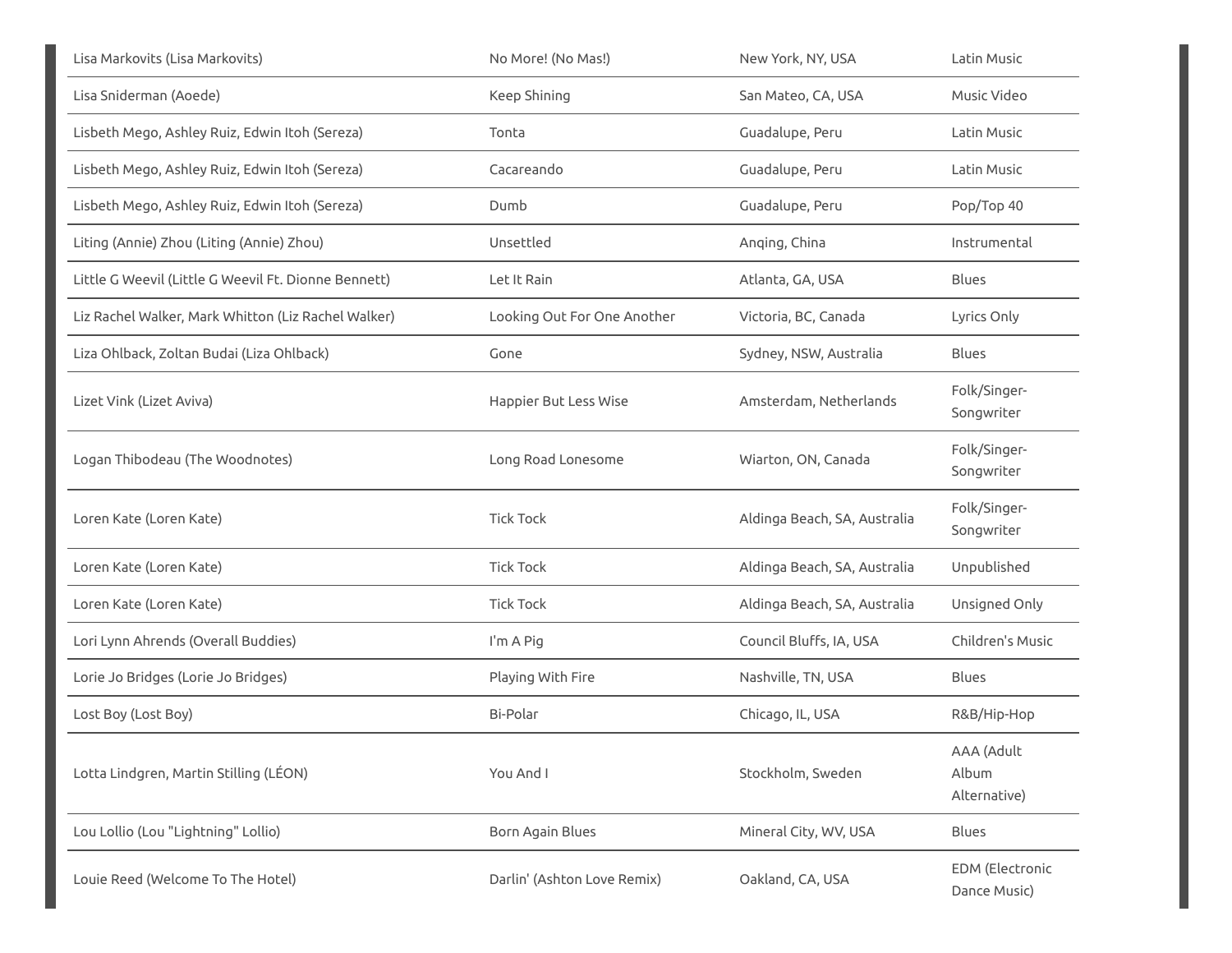| Louie Reed (Welcome To The Hotel)                       | Maybe                       | Oakland, CA, USA                                                      | R&B/Hip-Hop                |
|---------------------------------------------------------|-----------------------------|-----------------------------------------------------------------------|----------------------------|
| Louie Reed (Welcome To The Hotel)                       | Darlin'                     | Oakland, CA, USA                                                      | Unpublished                |
| Louie Reed, Dustin Dolby (Welcome To The Hotel)         | <b>LNP</b>                  | Oakland, CA, USA                                                      | Pop/Top 40                 |
| Louis F Cate (Brandon & Kaci)                           | All The Lovin' I Need       | Alexandria, VA, USA                                                   | Performance                |
| Louis R. Cecchini III (Rocco Monte Productions)         | Fountain Of Youth           | Hughesville, MD, USA                                                  | Country                    |
| Louise Duncan (Louise Duncan)                           | Lionhearted                 | Sydney, NSW, Australia                                                | Lyrics Only                |
| Lua (Lua)                                               | Hip Hip                     | Tbilisi, Georgia                                                      | Folk/Singer-<br>Songwriter |
| Lucas Brant (Lucas Brant)                               | Tu Hermana Gemela           | Ciudad Del Libertador General<br>Don José De San Martín,<br>Argentina | Latin Music                |
| Lucius Bennett (Lucius Bennett)                         | Find Me                     | Chesapeake, VA, USA                                                   | <b>Blues</b>               |
| Lucy Isabel Cabrera (Lucy Isabel)                       | How It Goes                 | Little Silver, NJ, USA                                                | Americana                  |
| Lucy Kalantari (Lucy Kalantari & The Jazz Cats)         | Haunting Days Of Halloween  | Brooklyn, NY, USA                                                     | Children's Music           |
| Lucy Parle (Lucy Parle)                                 | Me Without You              | Lisarow, NSW, Australia                                               | Teen                       |
| Lucy Parle (Lucy Parle)                                 | Back Up                     | Lisarow, NSW, Australia                                               | Teen                       |
| Luis G. Moya (Luis G. Moya)                             | Extraño Corazón             | Alicante, Spain                                                       | Latin Music                |
| Luis Garcia Moya (Luis Garcia Moya)                     | Milonga De Un Adiós         | Alicante, Spain                                                       | Instrumental               |
| Luis Vilella, James Catapano, Wilfredo Carrero (L.A.V.) | Be Alright Ft. Frank Scotch | Bronx, NY, USA                                                        | Music Video                |
| Luiza Guimarães Nishizaki (Luiza Nis)                   | The Hours                   | Cuiabá, Brazil                                                        | Pop/Top 40                 |
| Luiza Zan (Luiza Zan)                                   | The Lake                    | Sfantu Gheorghe, Romania                                              | Performance                |
| Luke Ash, Robert Woods (The Good Time Girls)            | Starling                    | London, England                                                       | Rock                       |
| Luke August (Luke August)                               | Only One In The World       | Melbourne, VIC, Australia                                             | AC (Adult<br>Contemporary) |
| Luke Campbell (Luk3 Sky.walk3r)                         | Rambow                      | Detroit, MI, USA                                                      | Teen                       |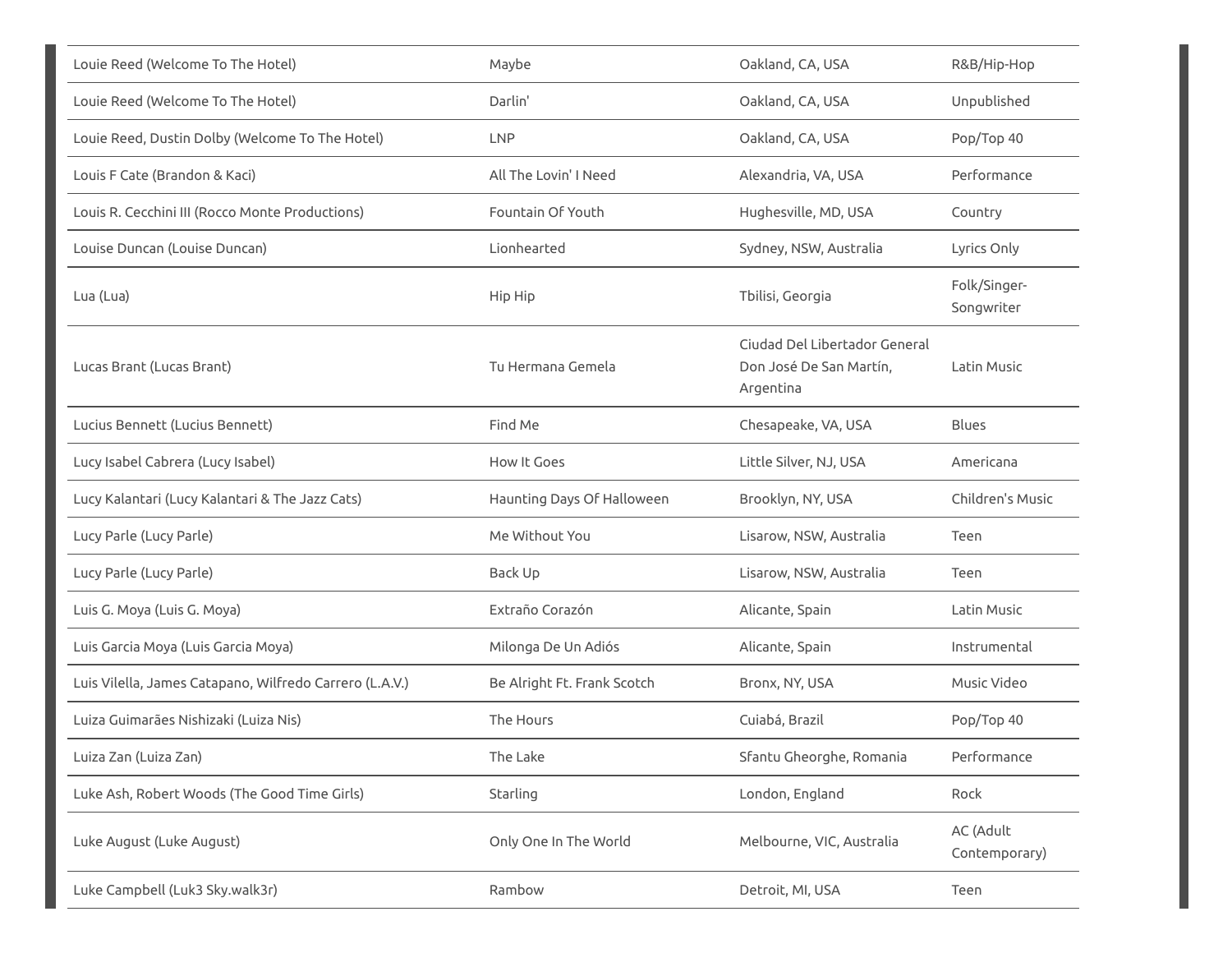| Luke James Shaffer (Luke James Shaffer)                            | Oh Honey             | Bethesda, MD, USA        | Folk/Singer-<br>Songwriter |
|--------------------------------------------------------------------|----------------------|--------------------------|----------------------------|
| Luke Wareham, Rachel Mason (Rachel Mason And Luke<br>Wareham)      | Shadows              | Bristol, England         | Christian                  |
| Lulu Fall (Lulu Fall And The Kris Johnson Group)                   | Powerful             | Washington, D.C., USA    | R&B/Hip-Hop                |
| Lulu Fall, Kris Johnson (Lulu Fall And The Kris Johnson Group)     | Between Two Worlds   | Washington, D.C., USA    | R&B/Hip-Hop                |
| Luna Keller (Luna Keller)                                          | I'll Bring You Home  | Chío, Spain              | Folk/Singer-<br>Songwriter |
| Luna Mir Cruz (Luna Mir)                                           | Deshidratada         | San Juan, Puerto Rico    | Latin Music                |
| Luzandra (Luzandra)                                                | Country Sad          | Pembroke Pines, FL, USA  | Folk/Singer-<br>Songwriter |
| Lyn Besse McGinnis (Lyn Besse McGinnis)                            | Dear Christmas       | Saskatoon, SK, Canada    | Lyrics Only                |
| Lynda Levy, Justina Shandler (WHATNOT(E))                          | I Dare You To Stay   | West Hollywood, CA, USA  | Pop/Top 40                 |
| Lyra Madeleine Steiner (Lyrist)                                    | <b>Baby Steps</b>    | Seattle, WA, USA         | Teen                       |
| M. B. Alexander, Sela Alexander (Astroblue Express)                | Here To Dance        | Brooklyn, NY, USA        | AC (Adult<br>Contemporary) |
| M. B. Alexander, Sela Alexander (Astroblue Express)                | Here To Dance        | Brooklyn, NY, USA        | Unsigned Only              |
| M. J. Everson (M. J. Eversonic)                                    | Fatherly Advise      | Minneapolis, MN, USA     | Americana                  |
| Maari (Maari)                                                      | Breathe              | Sydney, NSW, Australia   | Unsigned Only              |
| Mackadenice, David Ray (Mackadenice)                               | Someday              | Suffolk, VA, USA         | R&B/Hip-Hop                |
| Madalyn Bertrand, Robin Ghosh, Emily Raymond (Madalyn<br>Bertrand) | Flying               | Winnie, TX, USA          | Christian                  |
| Madelyn Paquette, Ryan Doyle (Madelyn Paquette)                    | <b>Broke Like Me</b> | Sudbury, MA, USA         | Country                    |
| Madi Earl, Jack London (Madi Earl)                                 | Her Or Me            | Gilbert, AZ, USA         | Pop/Top 40                 |
| Madison (Madison)                                                  | What Did I Do To You | Canberra, NSW, Australia | Pop/Top 40                 |
| Madison Ryan, Brandon Shoop, Matthew Holmes (Madison               | Avant Garden         | Harrisburg, PA, USA      | Pop/Top 40                 |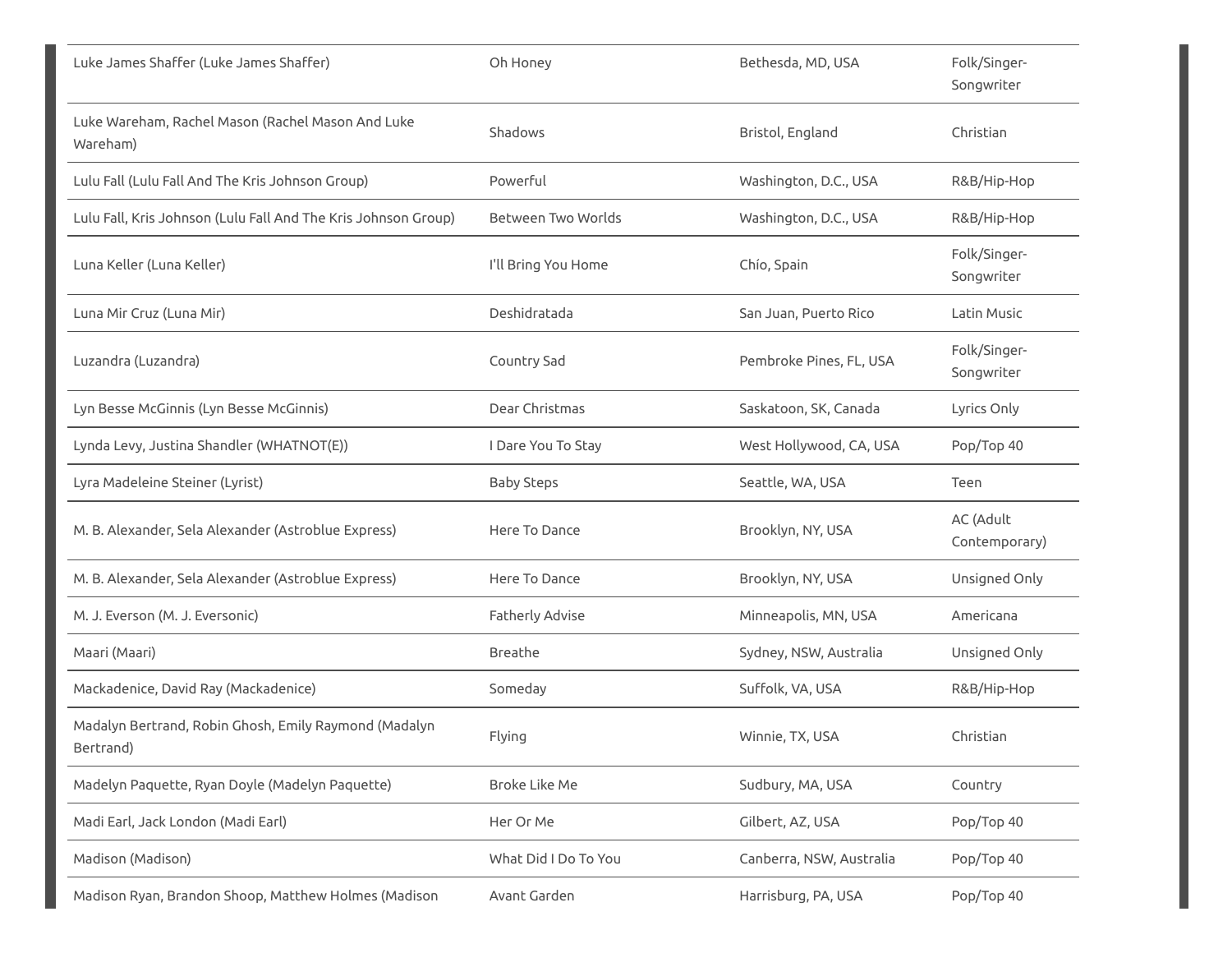| Maggie Kilcoyne (Badb)                                                     | Carnival Folk       | Sligo, Ireland         | Folk/Singer-<br>Songwriter |
|----------------------------------------------------------------------------|---------------------|------------------------|----------------------------|
| Maggie Kilcoyne (Badb)                                                     | Carnival Folk       | Sligo, Ireland         | Unpublished                |
| Maggie Kilcoyne (Badb)                                                     | Carnival Folk       | Sligo, Ireland         | Unsigned Only              |
| Maggie Laird (Maggie Laird)                                                | One More Manhattan  | Vashon, WA, USA        | Jazz                       |
| Magnus Thor (Saratoga)                                                     | Love Is Not Dead    | Reykjavik, Iceland     | Folk/Singer-<br>Songwriter |
| Mahala Becker (Maybemae)                                                   | The Empty Place     | Santa Rita, Guam       | Lyrics Only                |
| Major Moment (Major Moment)                                                | The Flood           | Moscow, Russia         | Music Video                |
| Major Moment (Major Moment)                                                | The Flood           | Moscow, Russia         | Rock                       |
| Makoto Ishizaka (Makoto Ishizaka Jazz Orchestra)                           | Volcanic Eruption   | Kagoshima, Japan       | Instrumental               |
| Maks Lapinski (Maks Lapinski)                                              | Cold                | Bydgoszcz, Poland      | Pop/Top 40                 |
| Maks Lapinski (Maks Lapinski)                                              | Cold                | Bydgoszcz, Poland      | Unpublished                |
| Malaika Wainwright (Malaika Wainwright)                                    | Runaway             | Herrsching, Germany    | Teen                       |
| Malcolm Lally (Malcolm Lally)                                              | California          | Galway, Ireland        | Pop/Top 40                 |
| Malina Stark (Malina Stark)                                                | Enemies             | Mutterstadt, Germany   | Pop/Top 40                 |
| Malory Torr, Danny Mclauchlan (Malory)                                     | Cornucopia          | London, England        | AC (Adult<br>Contemporary) |
| Malte Vief (Malte Vief)                                                    | Auseinandersetzung  | Leipzig, Germany       | Instrumental               |
| Mandalyn (Mandalyn)                                                        | Wrecked             | Portage, IN, USA       | <b>Blues</b>               |
| Mar Fayos (Mar Fayos Project)                                              | No Tenim Por        | Barcelona, Spain       | World Music                |
| María José Insuasti (María José Insuasti)                                  | Canción De Un Adiós | Pereira, Colombia      | Teen                       |
| Marc David Amisial, Mathieu Allaire, Jean Bernard Brutus<br>(Emdee Wright) | Knocking            | Terrebonne, QC, Canada | R&B/Hip-Hop                |

Ryan)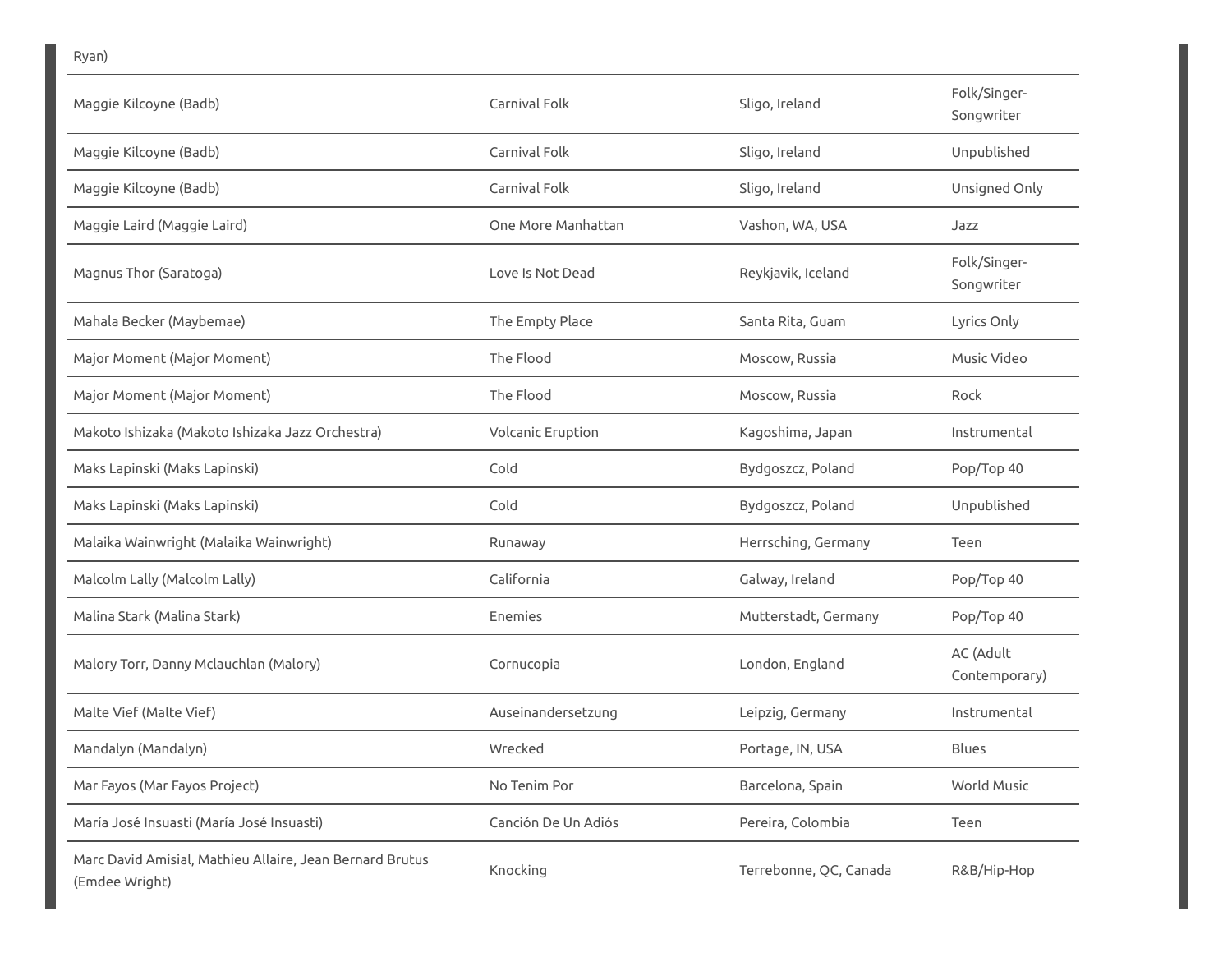| Marc Lynch (Marc Lynch)                                                                        | Something                  | Dublin, Ireland         | Lyrics Only                         |
|------------------------------------------------------------------------------------------------|----------------------------|-------------------------|-------------------------------------|
| Marcelle McConchie (Marcelle McConchie)                                                        | <b>Glass Tower</b>         | Seaford, VIC, Australia | Lyrics Only                         |
| Marcelo Gil, Ish Beloso, David Provenzano, Johnny Redding<br>(Johnny Redding & Revolution Cry) | Kingdom Come               | Orlando, FL, USA        | Christian                           |
| Marcia Morgan, Julia Ross, Krysta Youngs (Treela)                                              | Why Did I                  | Manchester, NH, USA     | Children's Music                    |
| Marco Linares, Ignacio Salvatierra P (Ulises Russo Villareal)                                  | Mentiras Solo Son Mentiras | Panama, Panama          | Latin Music                         |
| Marco Loss (ALKEMIC 9)                                                                         | <b>Heroes</b>              | Porto Alegre, Brazil    | AC (Adult<br>Contemporary)          |
| Marco Mattoli (Clube do Balanço)                                                               | Vício Perfeito             | São Paulo, Brazil       | Latin Music                         |
| Marco Perfetti (Perfect Mark)                                                                  | Bed Of Waves               | Massa, Italy            | Folk/Singer-<br>Songwriter          |
| Marco Santos (Tania)                                                                           | Longin                     | Mairi, Brazil           | Performance                         |
| Marco Seibt (private order)                                                                    | Private Order - Cold Run   | Munich, Germany         | Music Video                         |
| Maria Alejandra Quintanilla (Maria Alejandra Quintanilla)                                      | Shade Of White             | Lima, Peru              | Folk/Singer-<br>Songwriter          |
| Maria Cortes (Maria D'Vari)                                                                    | Bipolar                    | Lisbon, Portugal        | Pop/Top 40                          |
| Maria Elena Ramirez Ortiz (Elena Ramirez)                                                      | ¿A Qué Estamos Jugando?    | Chihuahua, Mexico       | Latin Music                         |
| Maria Magdalena Ortiz Panatt, Jen Cintron (Anna Dopira)                                        | It's Over                  | Santiago, Chile         | Pop/Top 40                          |
| Maria Smith, Victor Thell (Smith & Thell)                                                      | Year Of The Young          | New York, NY, USA       | AAA (Adult<br>Album<br>Alternative) |
| Maria Smith, Victor Thell, Peter Kvint (Smith & Thell)                                         | Goliath                    | Helsingborg, Sweden     | AC (Adult<br>Contemporary)          |
| Maria Wisnicka, Wiktoria Maria Arbaros (Marysia Wisnicka)                                      | <b>Baby</b>                | Szczecin, Poland        | Folk/Singer-<br>Songwriter          |
| Mariaclara Arce (Mariaclara Arce)                                                              | Desperate                  | Lima, Peru              | Teen                                |
| Mariam Saidan (Mariam Saidan)                                                                  | Break It All               | Tehran, Iran            | Pop/Top 40                          |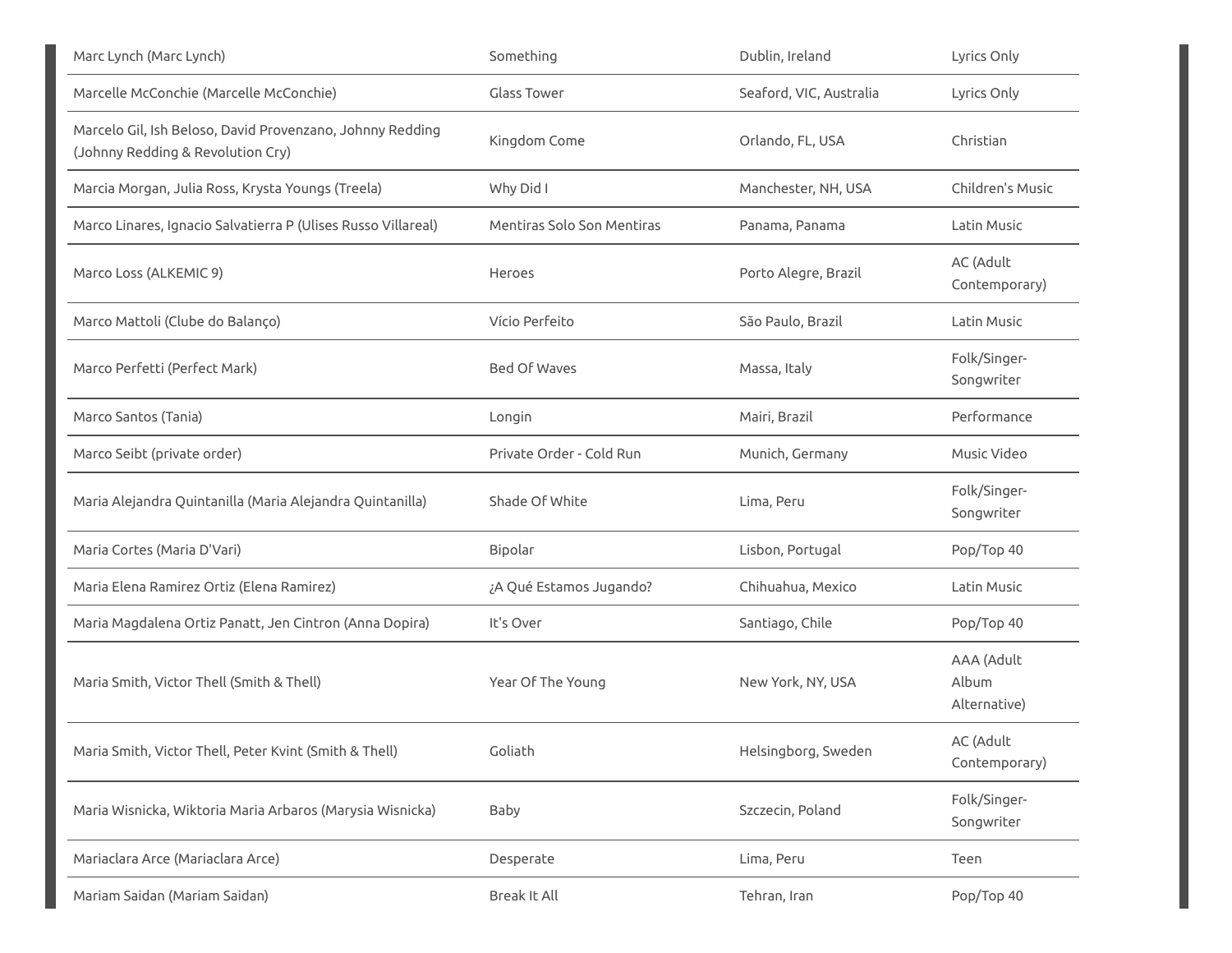| Mariana Devoto, Christopher Farfan (We Are Nothing)                   | Moving Foward         | Lima, Peru                | AAA (Adult<br>Album<br>Alternative) |
|-----------------------------------------------------------------------|-----------------------|---------------------------|-------------------------------------|
| Marick Lewaii Ft. Ale Martí (Marick Lewaii Ft. Ale Martí)             | Control               | San Juan, Puerto Rico     | Latin Music                         |
| Marie Josee Dumouchel, Eric Dick (Celleste)                           | Ready For You         | Montreal, QC, Canada      | Pop/Top 40                          |
| Marie Josee Dumouchel, Eric Dick (Celleste)                           | Ready For You         | Montreal, QC, Canada      | Unpublished                         |
| Mariela Arredondo (Nova Mariéé)                                       | En Silencio           | San Jose, Costa Rica      | Latin Music                         |
| Marija Ticic, Dominik Lucic (Marija Ticic)                            | Walk In My Shoes      | Zagreb, Croatia           | Performance                         |
| Marina Kipfer (Marina Kipfer)                                         | <b>Stand Tall</b>     | Bern, Switzerland         | AC (Adult<br>Contemporary)          |
| Marisa Frank (Tamica Harris and Marisa Frank)                         | You Matter            | Abbotsford, WI, USA       | Children's Music                    |
| Marius Hinkelmann, Felix Hochkeppel, Anthony James Brown<br>(OH FYO!) | Lights Are Out        | Luebeck, Germany          | Unsigned Only                       |
| Mark Boucot, Seth Mosley, Mitch Wong (Mark Boucot)                    | I Will Wait           | Oakland, MD, USA          | Christian                           |
| Mark Clark (Mark Clark)                                               | I Got A Tesla Battery | Sydney, NSW, Australia    | Comedy/Novelty                      |
| Mark Crocker, Celeste Newman (CELESTE)                                | Tsunami               | Melbourne, VIC, Australia | Pop/Top 40                          |
| Mark Farrelly (Mark Farrelly)                                         | Felt Like A Fool      | Melbourne, VIC, Australia | Lyrics Only                         |
| Mark J. Coladonato (Fit To Fly)                                       | Outta My Way          | Round Rock, TX, USA       | AAA (Adult<br>Album<br>Alternative) |
| Mark J. Coladonato (Fit To Fly)                                       | Outta My Way          | Round Rock, TX, USA       | Unpublished                         |
| Mark LeClerc (Fuel Junkie)                                            | Kiss In The Moonlight | Saint-Hubert, QC, Canada  | Blues                               |
| Mark Scott (Tide)                                                     | One                   | Middletown, CT, USA       | Lyrics Only                         |
| Marko Kelly (Marko Kelly)                                             | Secret Eyes           | Austin, TX, USA           | AC (Adult<br>Contemporary)          |
| Marko Kelly (Marko Kelly)                                             | Nobody                | Austin, TX, USA           | Pop/Top 40                          |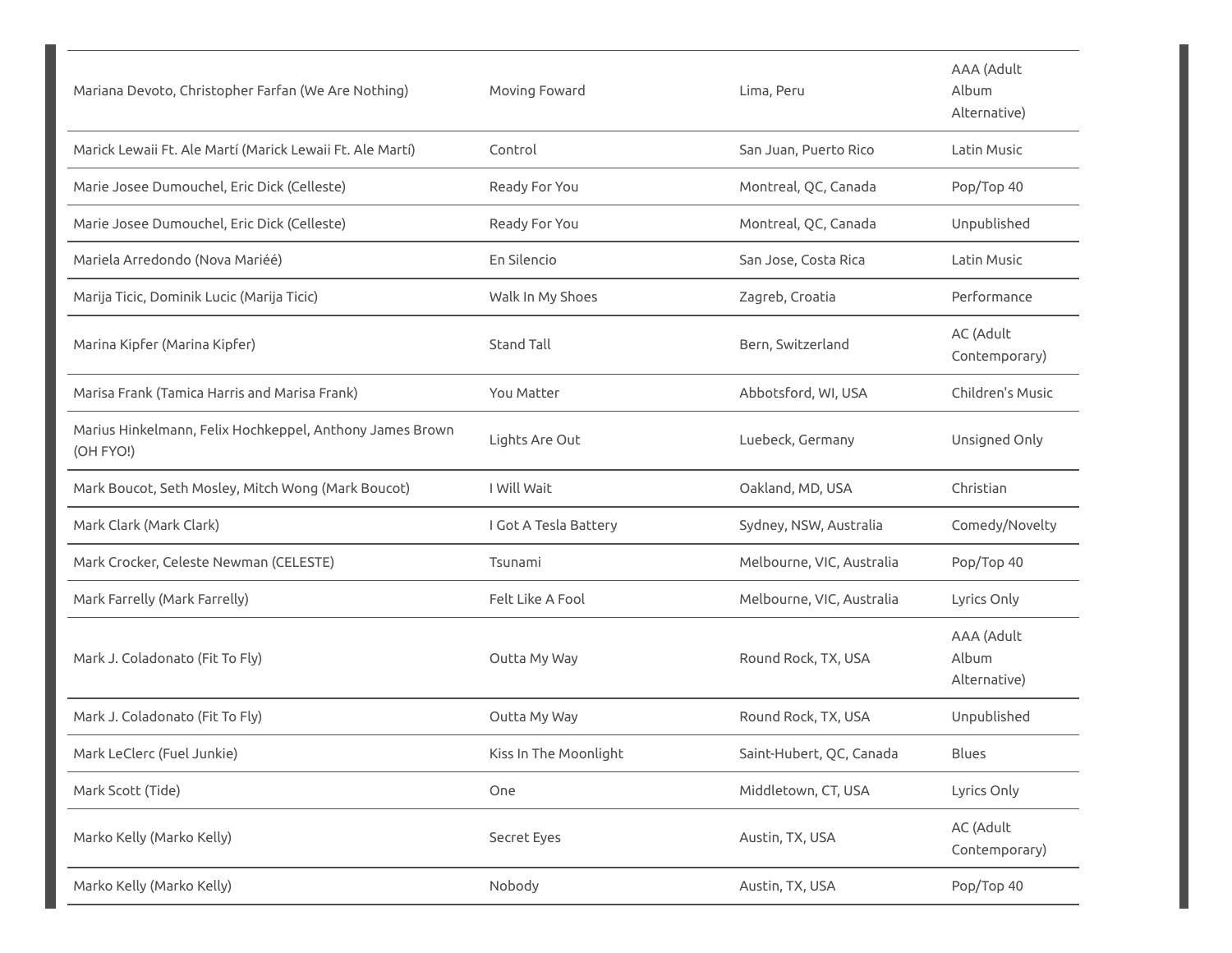| Markos Morin (Markos Morin)                                            | More Than Enough               | Orlando, FL, USA            | Pop/Top 40                 |
|------------------------------------------------------------------------|--------------------------------|-----------------------------|----------------------------|
| Markus Rill (Markus Rill)                                              | Inside The Wheel               | Frankfurt, Germany          | Americana                  |
| Markus Rill (Markus Rill)                                              | Conscience County Jail         | Frankfurt, Germany          | Folk/Singer-<br>Songwriter |
| Markus Truninger (Aeonic Art)                                          | New Hope                       | Zurich, Switzerland         | Instrumental               |
| Marla Morris, Olivia Rudeen, Grant Vogel (Grant Vogel)                 | Young Become Old               | Nashville, TN, USA          | Country                    |
| Marlon Van Maastricht (Zero Expectations Music)                        | Invincible                     | Dubai, United Arab Emirates | Folk/Singer-<br>Songwriter |
| Martha St. Arthur (Martha St. Arthur)                                  | The Story Of Me                | Fleet, England              | Folk/Singer-<br>Songwriter |
| Martin Della Nina, Eve Weisberger, Federico Giordano (Earth To<br>Eve) | Shit                           | Buenos Aires, Argentina     | Pop/Top 40                 |
| Martin Joensen (Tom Hannay)                                            | Run Out (Of Promises To Break) | Tórshavn, Faroe Islands     | Country                    |
| Martin Leahy, Michael Leahy (Martin Leahy)                             | The Streets Outside Your Home  | Cork, Ireland               | Lyrics Only                |
| Marvyn Houllier (BatGangBeats)                                         | Run Away                       | Saint-Francois, France      | R&B/Hip-Hop                |
| Mason Watts, Edd Holloway (Mason Watts)                                | Recovery                       | Sydney, NSW, Australia      | AC (Adult<br>Contemporary) |
| Mathew Guevarra (Cristero)                                             | Where Do I Begin?              | Sarnia, ON, Canada          | Folk/Singer-<br>Songwriter |
| Mathew Hard, Andrew Hard (The Noble Impoverished)                      | Dark Eyes                      | Terryville, CT, USA         | Folk/Singer-<br>Songwriter |
| Mathew Hard, Andrew Hard (The Noble Impoverished)                      | Dark Eyes                      | Terryville, CT, USA         | Unsigned Only              |
| Mathias Lundqvist (Mathias Lundqvist)                                  | A Cautionary Tale              | Stockholm, Sweden           | Jazz                       |
| Mathias Lundqvist (Mathias Lundqvist)                                  | Alternative Facts              | Stockholm, Sweden           | Lyrics Only                |
| Matilda Pearl (Matilda Pearl)                                          | Soak                           | Blairgowrie, VIC, Australia | Teen                       |
| Matilde Girasole (Matilde Girasole)                                    | Cup Of Tea                     | Rome, Italy                 | Teen                       |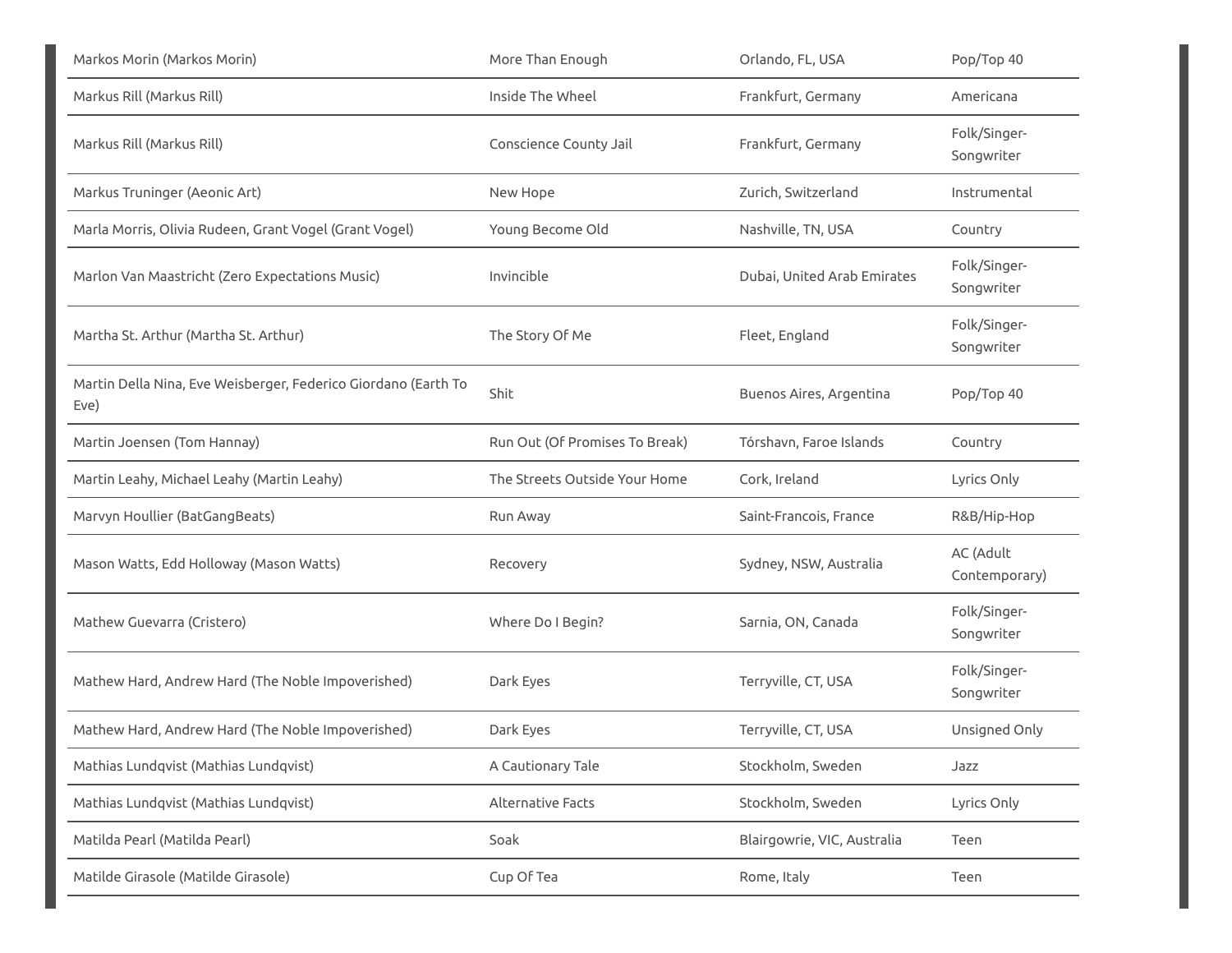| Matilde Girasole (Matilde Girasole)                       | Cup Of Tea                          | Rome, Italy          | Unsigned Only                       |
|-----------------------------------------------------------|-------------------------------------|----------------------|-------------------------------------|
| Matt Bronleewe, Ethan Hulse, Rachel Ruell (Rachel Jaymes) | Light Up The Night                  | Westfield, MA, USA   | Pop/Top 40                          |
| Matt Cairns, Jimmy Thow (Matt Cairns)                     | Skip The Small Talk                 | Winnipeg, MB, Canada | Country                             |
| Matt Doran (Matt Doran)                                   | The Other Side                      | Whitby, ON, Canada   | Teen                                |
| Matt Gerber (Matt Gerber)                                 | Every Dog Has Its Day               | Toronto, ON, Canada  | Children's Music                    |
| Matt Gerber (Matt Gerber)                                 | Mr. Furious                         | Toronto, ON, Canada  | Comedy/Novelty                      |
| Matt Jaffe (Matt Jaffe)                                   | Voodoo Doll                         | Mill Valley, CA, USA | Music Video                         |
| Matt Jordan (Matt Jordan)                                 | Cold In California                  | Eureka, MO, USA      | Country                             |
| Matt Morreale (Matt Morreale)                             | Got The Best Of Me                  | San Pedro, CA, USA   | Teen                                |
| Matt Morreale (Matt Morreale)                             | Come Back To Me                     | San Pedro, CA, USA   | Teen                                |
| Matt Shenk (Matt Shenk)                                   | Keeping Up The Fight                | Orlando, FL, USA     | Folk/Singer-<br>Songwriter          |
| Matt Soileau, Brandon Chase (Matt Soileau)                | One Light                           | Spring, TX, USA      | AAA (Adult<br>Album<br>Alternative) |
| Matthew Bell (Matthew Bell)                               | Lose Myself To You                  | Celina, TX, USA      | Folk/Singer-<br>Songwriter          |
| Matthew Burgos (Iceßurg)                                  | Red And White                       | Trumbull, Ct, USA    | Teen                                |
| Matthew Garros (Matthew Garrod)                           | Dream Team                          | Perth, WA, Australia | AC (Adult<br>Contemporary)          |
| Matthew Hall, Westray Tackett (Home Movies)               | What If I Never                     | Berkeley, CA, USA    | Folk/Singer-<br>Songwriter          |
| Matthew Hungate (Matthew Hungate)                         | You're My Heart                     | Huntington, NY, USA  | AC (Adult<br>Contemporary)          |
| Matthew Hungate (Matthew Hungate)                         | Fio The Flamingo In Flap Your Wings | Huntington, NY, USA  | Children's Music                    |
| Matthew Hungate (Matthew Hungate)                         | Fio The Flamingo In Flap Your Wings | Huntington, NY, USA  | Music Video                         |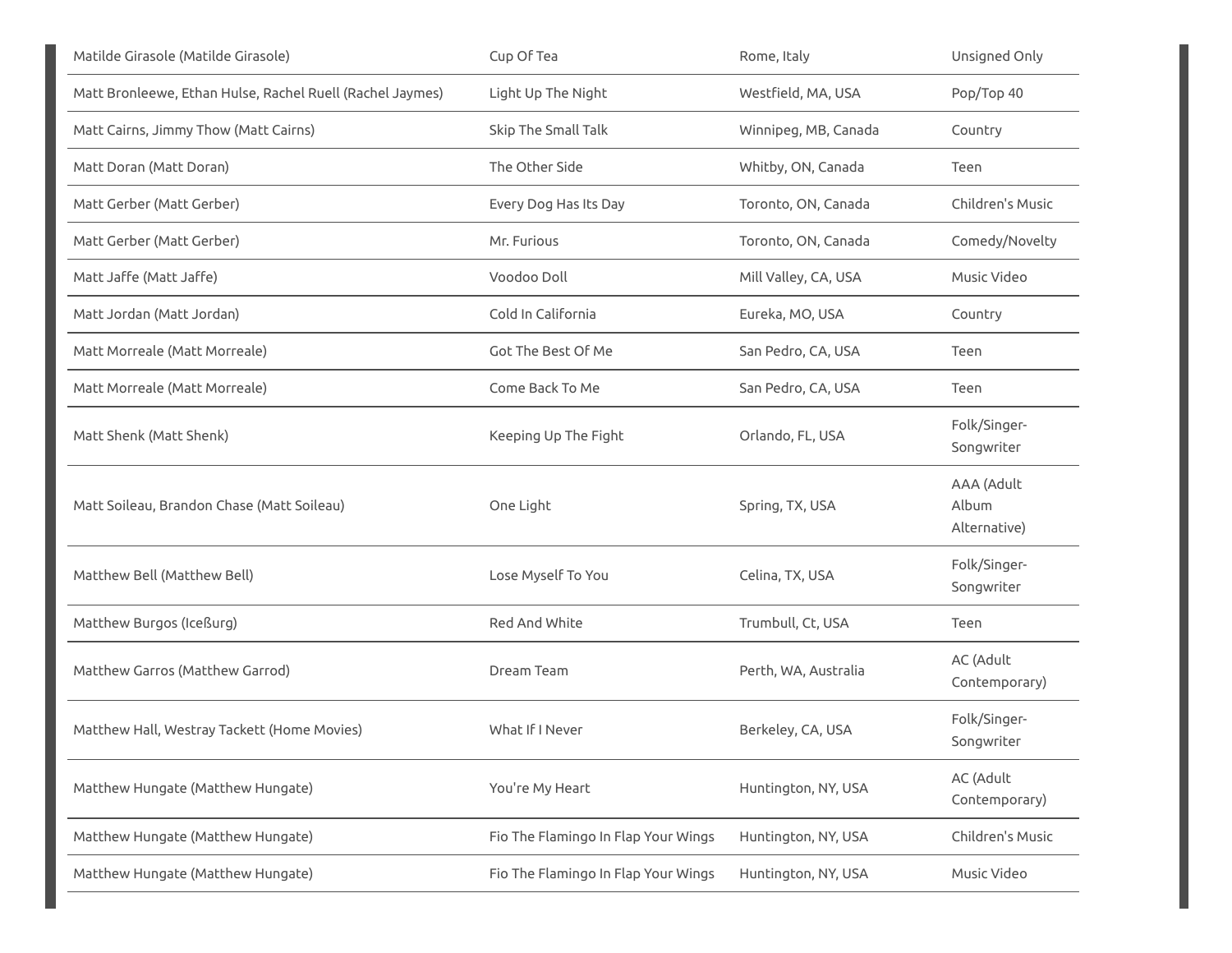| Matthew Morreale (Matt Morreale)                                                                 | Alone In LA                                    | San Pedro, CA, USA       | Teen                                |
|--------------------------------------------------------------------------------------------------|------------------------------------------------|--------------------------|-------------------------------------|
| Matthew Morreale (Matt Morreale)                                                                 | Alone In LA                                    | San Pedro, CA, USA       | Unsigned Only                       |
| Matthew Shwachman, Jimmy McGorman (My Silent Bravery)                                            | Dont Make Me Pray                              | Worcester, MA, USA       | AC (Adult<br>Contemporary)          |
| Matthew Soileau, Brandon Chase (Matthew Soileau)                                                 | So Help Me God                                 | Spring, TX, USA          | Christian                           |
| Matthew Underwood, Tony Ann, Trevor de Verteuil, Giacomo<br>Timbrello, Jake Gosling (The Swoons) | If It Keeps You Up At Night                    | Los Angeles, CA, USA     | AC (Adult<br>Contemporary)          |
| Matthew Underwood, Trevor de Verteui, Tony Ann (The Swoons)                                      | Conspiracy Of Silence                          | Los Angeles, CA, USA     | Rock                                |
| Matthias Forenbacher (Matthias Forenbacher)                                                      | Walden Pond                                    | Graz, Austria            | Folk/Singer-<br>Songwriter          |
| Matthias Wolf (Grand Nights)                                                                     | My Heart Knows Sadness (Like No<br>Other Does) | Graz, Austria            | Pop/Top 40                          |
| Mauro Iuliao (Iuliano)                                                                           | On The Radio                                   | Napoli, Italy            | AAA (Adult<br>Album<br>Alternative) |
| Mavenne (Mavenne)                                                                                | Tug Of War                                     | Cincinnati, OH, USA      | Teen                                |
| Mavenne (Mavenne)                                                                                | Falling                                        | Cincinnati, OH, USA      | Teen                                |
| Mavenne (Mavenne)                                                                                | All I Ever Wanted                              | Cincinnati, OH, USA      | Teen                                |
| Mavenne (Mavenne)                                                                                | Tug Of War                                     | Cincinnati, OH, USA      | Unsigned Only                       |
| Max Di Carlo (Max Di Carlo)                                                                      | Encompassing                                   | Los Angeles, CA, USA     | Instrumental                        |
| Max McDermott (Max McDermott)                                                                    | Somebody Like You                              | Oak Park, IL, USA        | Americana                           |
| Max O'Sullivan (MAXO)                                                                            | Dreamer                                        | Canberra, ACT, Australia | AAA (Adult<br>Album<br>Alternative) |
| Max O'Sullivan, Mitchell Curley (MAXO & James Sun)                                               | Fix Me Up                                      | Canberra, ACT, Australia | AC (Adult<br>Contemporary)          |
| Max O'Sullivan, Mitchell Curley (MAXO & James Sun)                                               | Fix Me Up                                      | Canberra, ACT, Australia | Pop/Top 40                          |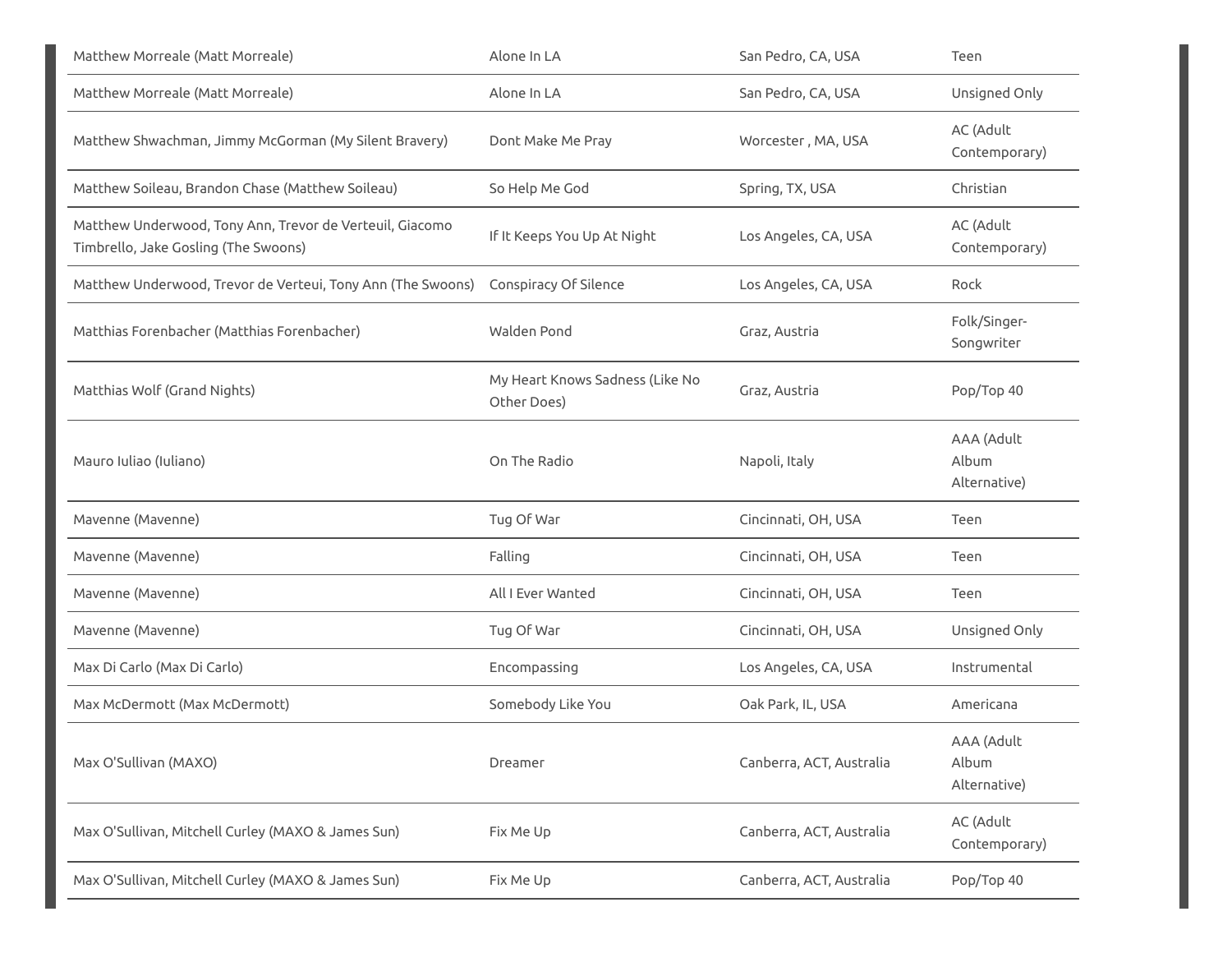| Max Roxton (7 Mazes)                                                                                        | Come Whatever May          | Niedertaufkirchen, Germany | Rock                                |
|-------------------------------------------------------------------------------------------------------------|----------------------------|----------------------------|-------------------------------------|
| Maxfield Camp, Christopher Parker (Maxfield Camp)                                                           | Your Love                  | Nashville, TN, USA         | Christian                           |
| Maxie Mandel (Maxie Mandel)                                                                                 | The Reckoning              | Philadelphia, PA, USA      | Teen                                |
| Mayo Naise (Mayo Naise)                                                                                     | Mad!                       | Ragon, Zimbabwe            | R&B/Hip-Hop                         |
| Mbome Franck (M.)                                                                                           | H.I.G.H                    | Yaounde, Cameroun          | R&B/Hip-Hop                         |
| Mckenna Flaherty, Jared Anderson, Emily Ronna (Kenna)                                                       | Feeling Around In The Dark | Nashville, TN, USA         | Folk/Singer-<br>Songwriter          |
| Mean Wendy Band (Mean Wendy Band)                                                                           | 6 Feet Closer To You       | Philadelphia, PA, USA      | Comedy/Novelty                      |
| Meg Pfeiffer (Meg Pfeiffer)                                                                                 | Never Enough               | Duernau, Germany           | Folk/Singer-<br>Songwriter          |
| Megan McCauley (Megan McCauley)                                                                             | Tinderland                 | Greenville, SC, USA        | Comedy/Novelty                      |
| Megan Slankard (Megan Slankard)                                                                             | They Gonna Talk            | San Francisco, CA, USA     | AAA (Adult<br>Album<br>Alternative) |
| Megan Slankard (Megan Slankard)                                                                             | Something More             | San Francisco, CA, USA     | AAA (Adult<br>Album<br>Alternative) |
| Megan Slankard (Megan Slankard)                                                                             | Whatever's Next            | San Francisco, CA, USA     | Folk/Singer-<br>Songwriter          |
| Megan Slankard (Megan Slankard)                                                                             | I Want To Be Loved         | San Francisco, CA, USA     | Rock                                |
| Megan Wheeler (Megan Wheeler)                                                                               | Replaced                   | Tampa Bay, FL, USA         | Teen                                |
| Mel Maryns (Mel Maryns)                                                                                     | <b>Burning Flames</b>      | Rio de Janeiro, Brazil     | Teen                                |
| Melissa Goldstein (Mel Bryant & The Mercy Makers)                                                           | Never Thought              | Nashville, TN, USA         | Rock                                |
| Melissa Palichat (Mz Poppinz)                                                                               | Nobody Knows               | Studio City, CA, USA       | Pop/Top 40                          |
| Melissa Palichat (Mz Poppinz)                                                                               | Nobody Knows               | Studio City, CA, USA       | Unsigned Only                       |
| Melissa V Senese, Robert Andrew Polovick, Daniel Clayten<br>Farnsworth, Keith Alexander Semple (Mel Senese) | Hell No!                   | Norridge, IL, USA          | AAA (Adult<br>Album                 |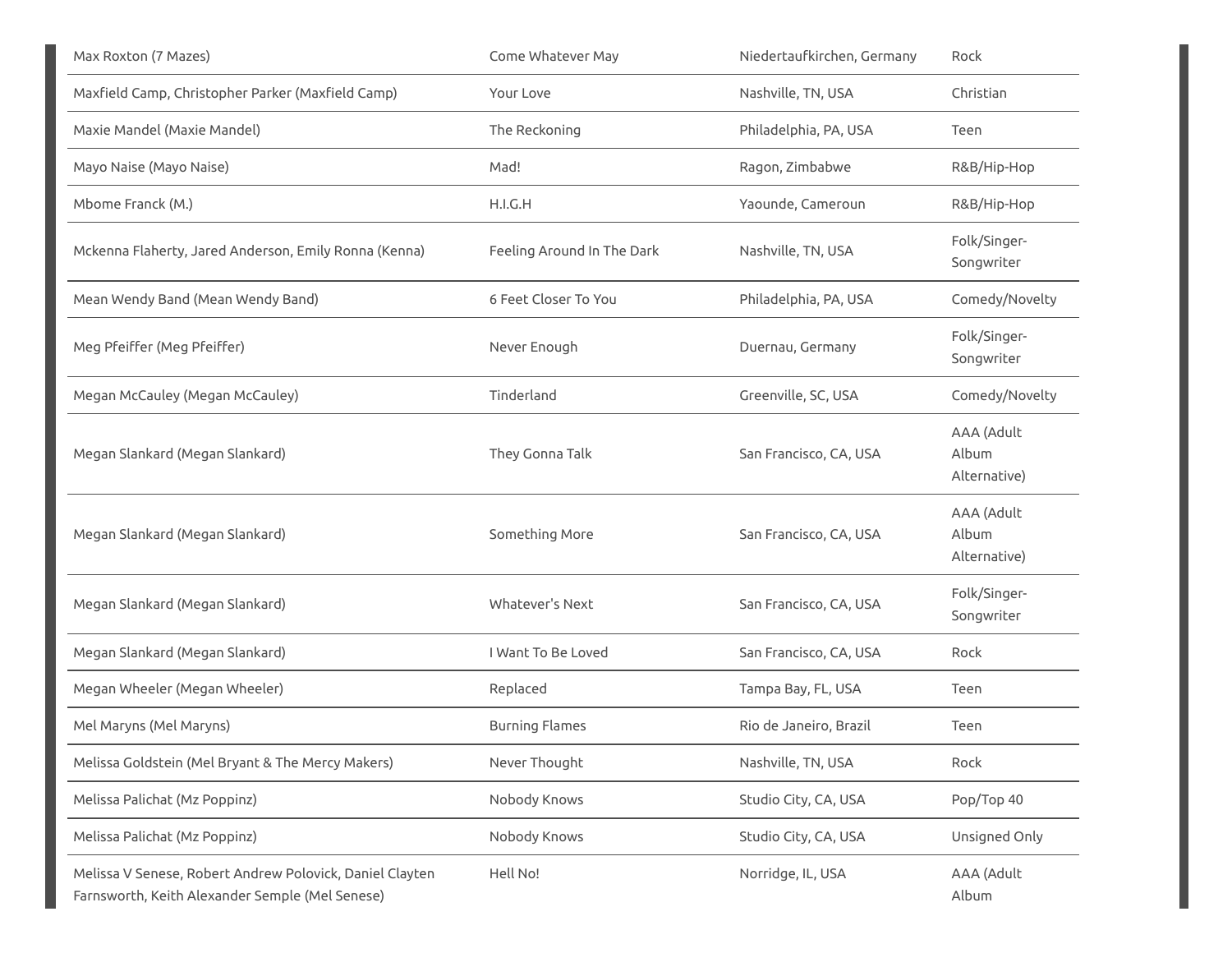|                                                                            |                                             |                           | Alternative)                        |
|----------------------------------------------------------------------------|---------------------------------------------|---------------------------|-------------------------------------|
| Melody Stackhouse (Melody Stackhouse)                                      | A Goat & A Desert                           | Charleston, SC, USA       | Unsigned Only                       |
| Mercedes Thorne, Edwin White, Joel Quartermain (Merci,<br>Mercy)           | Fucked Myself Up                            | Melbourne, VIC, Australia | AAA (Adult<br>Album<br>Alternative) |
| Merlys Marquez, Dario Madrigal (Conforte)                                  | She Doesn't Love You                        | Bologna, Italy            | Pop/Top 40                          |
| Merry Ellen Kirk, Jeremy Belzer (Merry Ellen Kirk)                         | Great Divide                                | Nashville, TN, USA        | Folk/Singer-<br>Songwriter          |
| Merry Ellen Kirk, Rachel Pearl (Merry Ellen Kirk)                          | Same Moon                                   | Nashville, TN, USA        | Music Video                         |
| Merry Ellen Kirk, Warren Sellers (Merry Ellen Kirk)                        | Casanova Of The Canyon                      | Nashville, TN, USA        | Americana                           |
| Messiah Iman Kace (Messiah Iman)                                           | Just Listen                                 | Pensacola, FL, USA        | R&B/Hip-Hop                         |
| Mia Joelle Santos (Mami Mia)                                               | Nobody's Gotta Know                         | Vallejo, CA, USA          | Pop/Top 40                          |
| Mia Wray (Mia Wray)                                                        | Work For Me                                 | Melbourne, VIC, Australia | Performance                         |
| Miaad Nikpour (Miaad Nikpour)                                              | Parye Daryaye Ghalbam (My Heart<br>Mermaid) | Mahmoudabad, Iran         | World Music                         |
| Micah Huang (The Flower Pistils)                                           | Children Of The Endtimes                    | Durango, CO, USA          | Folk/Singer-<br>Songwriter          |
| Micah Wagner (Micah Wagner)                                                | Chase The Sun                               | Austin, TX, USA           | AAA (Adult<br>Album<br>Alternative) |
| Micah Walk (Micah Walk)                                                    | Stay With Me                                | Springfield, IL, USA      | AAA (Adult<br>Album<br>Alternative) |
| Michaël Piangerelli (Piangerelli)                                          | Celebration                                 | Mouscron, Belgium         | Folk/Singer-<br>Songwriter          |
| Michael ""Max"" McGee, Jeff Oxford, Adam Wright (Michael<br>""Max"" McGee) | Picture Of Heaven                           | Philipsburg, PA, USA      | Lyrics Only                         |
| Michael ""Max"" Mcgee, Michael Kachani (Hannah Richardson)                 | Already Mine                                | Philipsburg, PA, USA      | AC (Adult                           |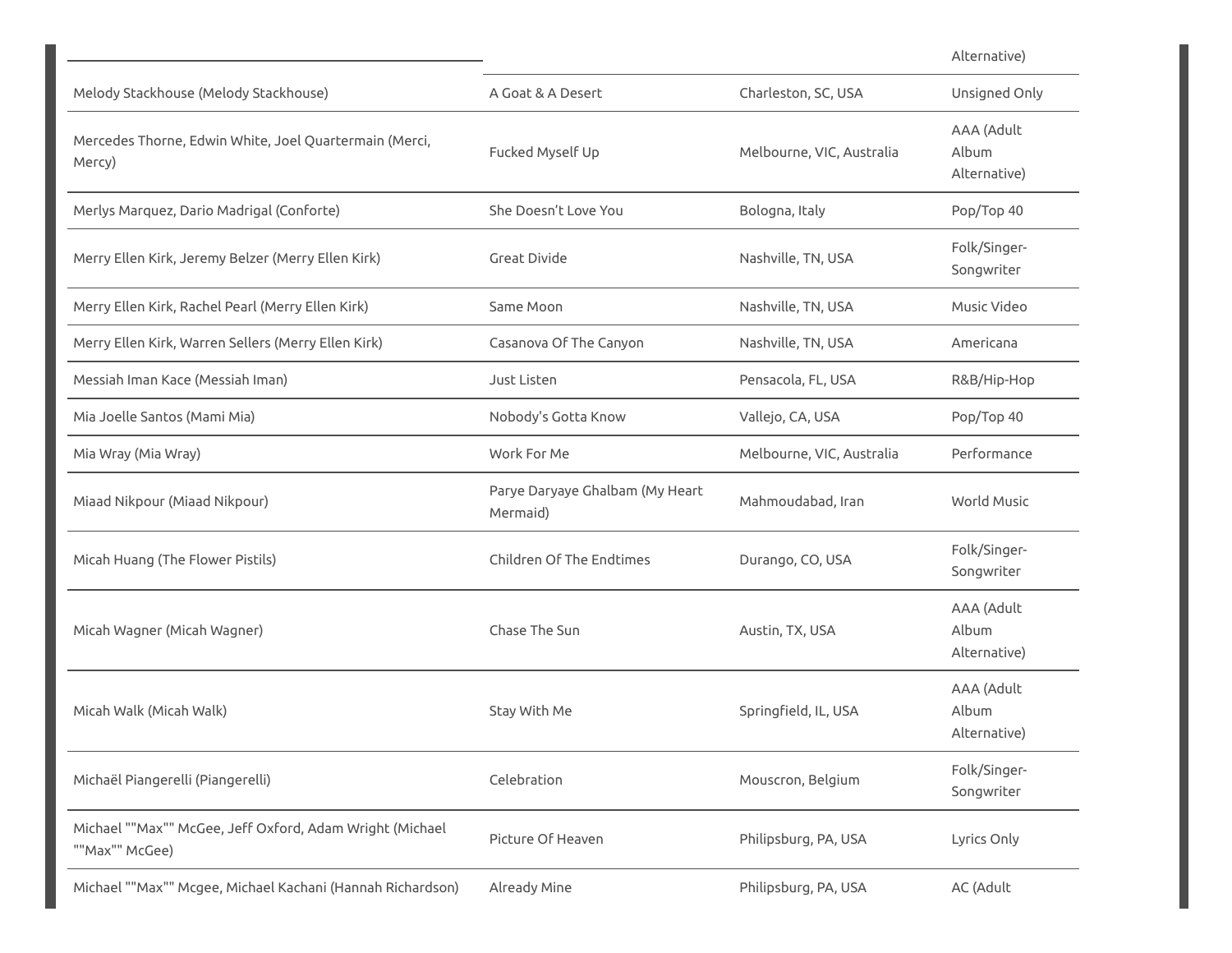|                                                                                                    |                                                  |                           | Contemporary)                          |
|----------------------------------------------------------------------------------------------------|--------------------------------------------------|---------------------------|----------------------------------------|
| Michael Badal, Brendan Lucas, Steven Verrilli, David Rancourt,<br>Antoine Rochette (Brendan Lucas) | Somewhere In The Sky Ft. The Lost<br><b>Boys</b> | Montreal, QC, Canada      | <b>EDM</b> (Electronic<br>Dance Music) |
| Michael Brandmeier, John Calarco, Dan Lavery (Michael<br>Brandmeier)                               | The Setting Sun                                  | Madison, WI, USA          | Folk/Singer-<br>Songwriter             |
| Michael Braunfeld (Michael Braunfeld)                                                              | Breathe                                          | Philadelphia, PA, USA     | Americana                              |
| Michael Christopher Robinson, Iain McNally (Chris Strei)                                           | Don't Let Me Break                               | Brantford, ON, Canada     | Americana                              |
| Michael Cristiano, Raffaella Fox (Michael Cristiano)                                               | Forever Grateful                                 | Melbourne, VIC, Australia | Rock                                   |
| Michael Flynn (Michael Flynn)                                                                      | Survive With Me                                  | Saluda, NC, USA           | AAA (Adult<br>Album<br>Alternative)    |
| Michael Flynn (Michael Flynn)                                                                      | Saluda                                           | Saluda, NC, USA           | Folk/Singer-<br>Songwriter             |
| Michael Gilbride (Telco)                                                                           | Say Hello                                        | Scranton, PA, USA         | Folk/Singer-<br>Songwriter             |
| Michael Halland, Mickeal BRD (Electric Aloha)                                                      | Rise Up                                          | Scottsdale, AZ, USA       | Rock                                   |
| Michael Marcewicz (Production Company Demo)                                                        | Banner Elk                                       | Lakeland, FL, USA         | Country                                |
| Michael Nault (Michael Nault)                                                                      | Nobody's Pony                                    | Manville, RI, USA         | Instrumental                           |
| Michael Pellecchia (Mike Pellecchia)                                                               | Frets And Strings                                | Fort Worth, TX, USA       | Americana                              |
| Michael Praed (Allie Jier)                                                                         | Steal My Heart                                   | Harrow, England           | Performance                            |
| Michael Rajani (Patron)                                                                            | Grown Ups Game                                   | Skanderborg, Denmark      | Folk/Singer-<br>Songwriter             |
| Michael Rapier (The Mary Jo Curry Band)                                                            | Nothin' Is Easy                                  | Springfield, IL, USA      | Blues                                  |
| Michael Roche (Mike Roche)                                                                         | Confess                                          | Cork, Ireland             | Pop/Top 40                             |
| Michael Whitfield (Cut Me Loose)                                                                   | Cut Me Loose                                     | Sacramento, CA, USA       | <b>EDM</b> (Electronic<br>Dance Music) |
| Michael Wilford, Joshua Litton, Colleen Lee Eccleston (Michael                                     | Scotch Ft. Chelsea D.E. Johnson                  | Victoria, BC, Canada      | Blues                                  |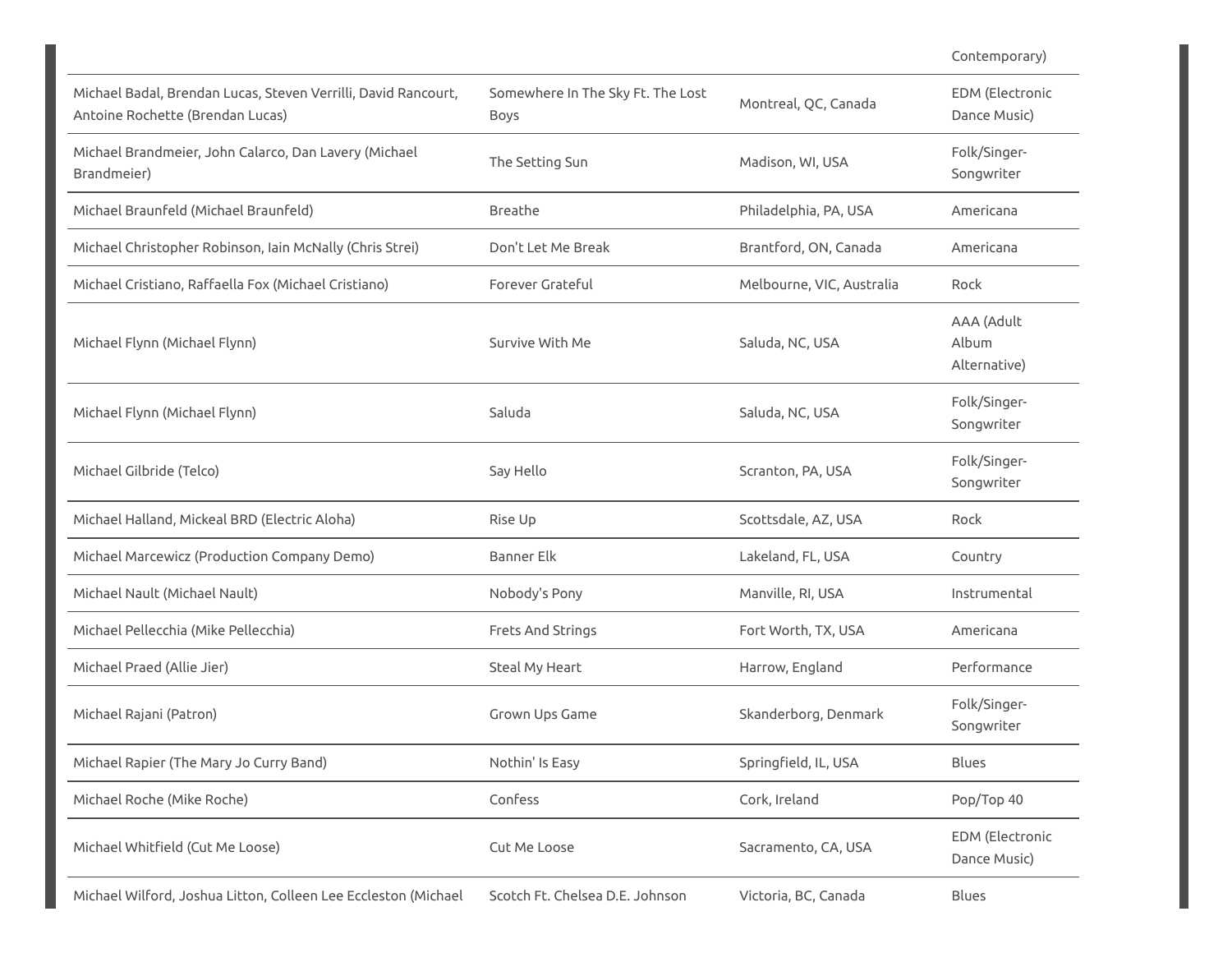| Wilford)                                                                       |                                   |                                |                                        |
|--------------------------------------------------------------------------------|-----------------------------------|--------------------------------|----------------------------------------|
| Michal Spada (Unstrung Harp)                                                   | Apples                            | Zilina, Slovakia               | Music Video                            |
| Michał Wasilewski (WOW)                                                        | Fed Up                            | Warsaw, Poland                 | <b>EDM</b> (Electronic<br>Dance Music) |
| Michelle Blanchard, Kyle Mackenzie, Keir Maccullough, Hannah<br>Wilson (Madyx) | Curious                           | Long Beach, CA, USA            | Pop/Top 40                             |
| Michelle Canning, Carlin Mayes (Michelle Canning & Carlin<br>Mayes)            | Hear It In The Morning            | North Andover, MA, USA         | Unpublished                            |
| Mick Evans (Mick Evans)                                                        | Cruel World                       | Bristol, England               | <b>Blues</b>                           |
| Miguel Sand (The Sand)                                                         | Change My Head                    | Murcia, Spain                  | Rock                                   |
| Miguel Sand (The Sand)                                                         | California                        | Murcia, Spain                  | Rock                                   |
| Miguel Soto Garcia Belina (Taller Than Trees)                                  | Tira La Máscara                   | Mexico City, Mexico            | Latin Music                            |
| Miguel Soto Garcia Belina (Taller Than Trees)                                  | I Keep Falling                    | Mexico City, Mexico            | Unsigned Only                          |
| Mihael Prosen, Vedran Vuckovic, Tino Margan, Ivan Jovic<br>(Chasing Nord)      | Sonic Heart                       | Matulji, Croatia               | Rock                                   |
| Mikael "Leakim" Johansson (Leakim)                                             | I Didn't Mourn Ya                 | Skattungbyn, Sweden            | AC (Adult<br>Contemporary)             |
| Mikael Mastecki (Mastecki Records)                                             | Priceless                         | Malm_, Sweden                  | R&B/Hip-Hop                            |
| Mikalyn Hay, Dimitri James, Murray Daigle (Mikalyn)                            | Gravity                           | Guelph, ON, Canada             | Performance                            |
| Mike Cavanaugh (Mike Cavanaugh)                                                | Someone Else                      | Hyde Park, MA, USA             | Unsigned Only                          |
| Mike Guiney (Mike Guiney)                                                      | Changing (While Staying The Same) | Gananoque, ON, Canada          | Lyrics Only                            |
| Mike Marnelakis (Mike Marnelakis)                                              | If I Am                           | Athens, Greece                 | Folk/Singer-<br>Songwriter             |
| Mike McGuire (Rachel Dann)                                                     | Damn Liar                         | Hamilton, AL, USA              | Country                                |
| Mike Mckenna Jr. (Mike Mckenna Jr.)                                            | High Ground                       | Cape Breton Island, NS, Canada | Americana                              |
| Mike Snyder (Mike Snyder)                                                      | The Fever's Gone                  | Greensboro, NC, USA            | Rock                                   |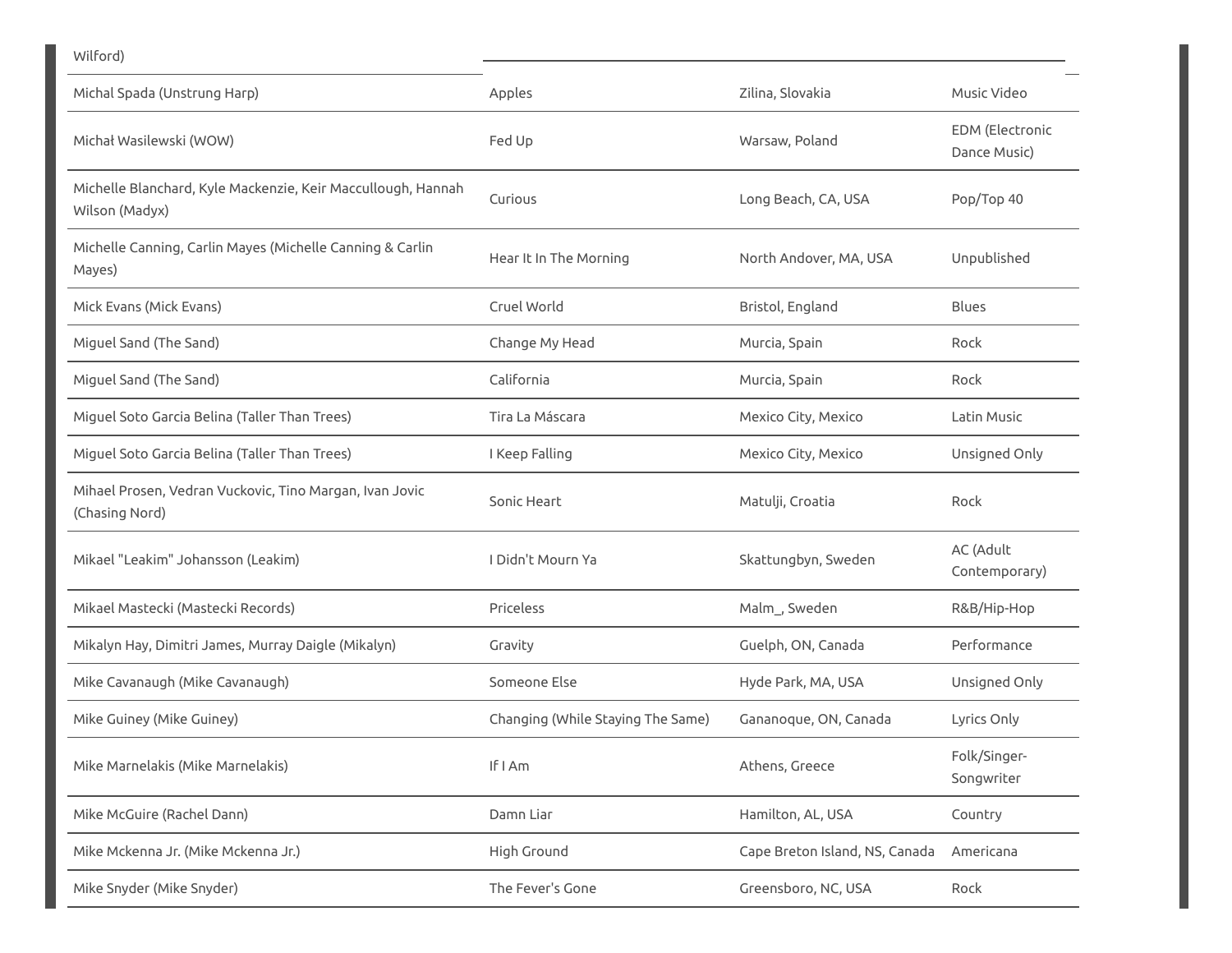| Mike Tabares (Mike Tabares)                                            | Delta Sun                                                                           | Campbellford, ON, Canada  | Americana                           |
|------------------------------------------------------------------------|-------------------------------------------------------------------------------------|---------------------------|-------------------------------------|
| Mikell Jerrod Scott (MiKE BuRNa)                                       | MS International                                                                    | Charleston, SC, USA       | R&B/Hip-Hop                         |
| Mikko Jaakkola, Mikko Patrakka, Joanne Hadjia (Omvei)                  | Hush Hush                                                                           | Kaarina, Finland          | Pop/Top 40                          |
| Miklos Gabriel (TheOffhaz)                                             | Pi                                                                                  | Bekescsaba, Hungary       | AAA (Adult<br>Album<br>Alternative) |
| Mindy Davey (Mindy Davey)                                              | Drifting Away                                                                       | Clarence, NY, USA         | Pop/Top 40                          |
| Miranda Easten (Miranda Easten)                                        | Cowboy Lullaby                                                                      | Christchurch, New Zealand | Country                             |
| Miranda Joan Di Perno (Miranda Joan)                                   | Girlfriend                                                                          | Montreal, QC, Canada      | AC (Adult<br>Contemporary)          |
| Mirko Guerrini, Ilaria Crociani (Ilaria Crociani & Mirko Guerrini)     | Stones Of Fire                                                                      | Florence, Italy           | Jazz                                |
| MIRY (MIRY)                                                            | Mayday                                                                              | Sofia, Bulgaria           | Rock                                |
| Miryan Kostadinov, Pitt Borisov, Svilen Ivov, Antony Trandev<br>(MIRY) | Four Weeks                                                                          | Sofia, Bulgaria           | AAA (Adult<br>Album<br>Alternative) |
| Misko Plavi (Misko Plavi Trio)                                         | Kalanemi                                                                            | Belgrade, Serbia          | Performance                         |
| Miss Jayce, Artur Mukhametzyanov (Miss Jayce)                          | The Lights                                                                          | Oslo, Norway              | EDM (Electronic<br>Dance Music)     |
| Mitchell Brady, Isaiah Stonehouse (The Static Shift)                   | <b>Bottom Line</b>                                                                  | Calgary, AB, Canada       | AAA (Adult<br>Album<br>Alternative) |
| Mitchell Brady, Isaiah Stonehouse (The Static Shift)                   | <b>Bottom Line</b>                                                                  | Calgary, AB, Canada       | Rock                                |
| Mitchell Brady, Isaiah Stonehouse (The Static Shift)                   | <b>Bottom Line</b>                                                                  | Calgary, AB, Canada       | Unsigned Only                       |
| MJ Dumouchel, Eric Dick (Celleste With Eric Dick)                      | Breathe! (The Los Angeles - Montreal<br>Choral Project To Benefit Mental<br>Health) | Montreal, QC, Canada      | AC (Adult<br>Contemporary)          |
| Mollie Beaver (Mollie Beaver)                                          | Over You                                                                            | Wichita, KS, USA          | Teen                                |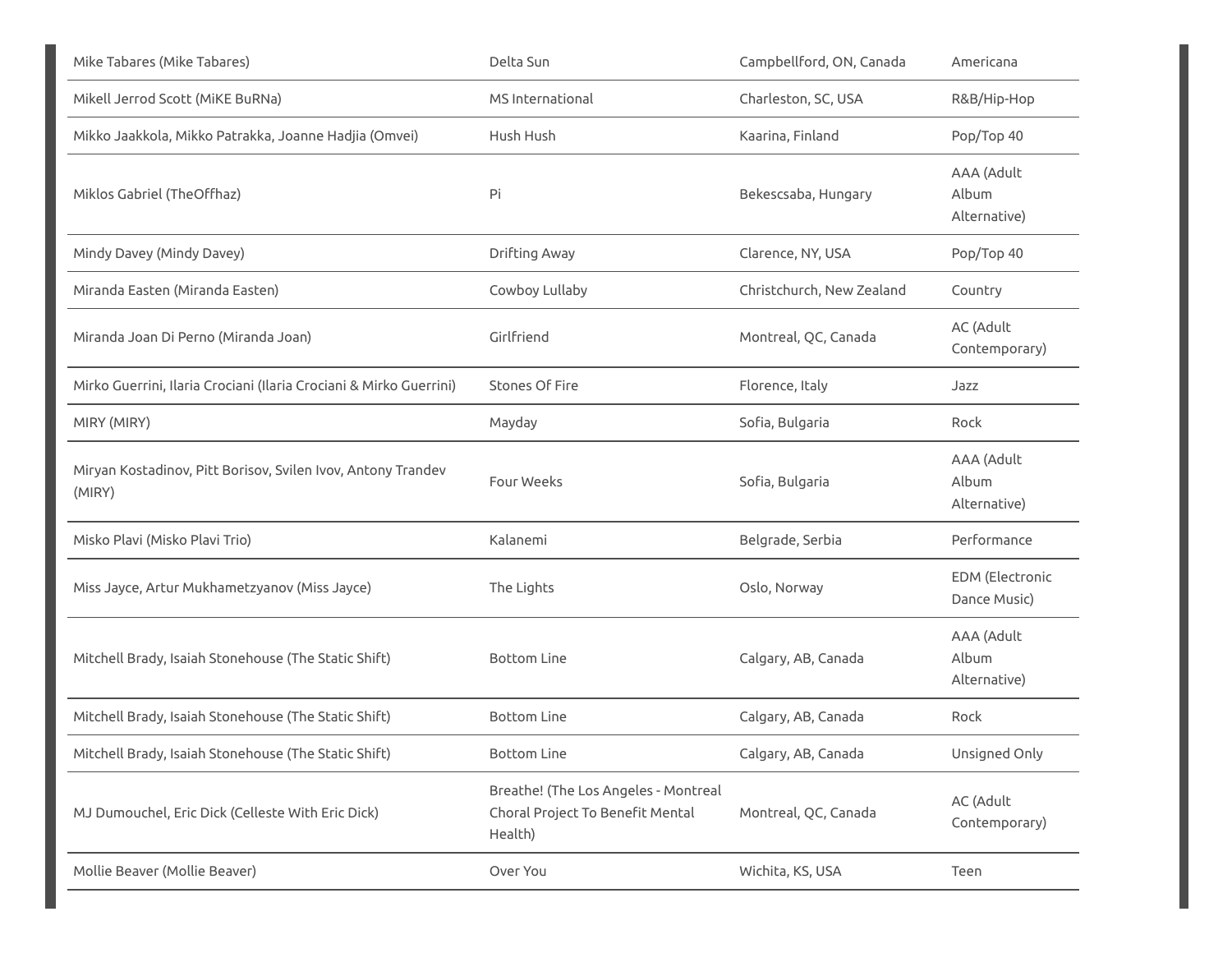| Momo Kimura (Momo Kimura)                                              | Ola                      | Kobeshi, Japan                        | Instrumental               |
|------------------------------------------------------------------------|--------------------------|---------------------------------------|----------------------------|
| Monet (MONET)                                                          | <b>Excuses</b>           | Lincoln, New Zealand                  | Teen                       |
| Monica Gomila, Jack Laboz, Adrien Ciechanowski (Monica<br>Gomila)      | Mil Vueltas              | Gibraltar, Gibraltar                  | Latin Music                |
| Monica Lee (Monica Lee)                                                | Only One                 | Vancouver, BC, Canada                 | Unsigned Only              |
| Monica Moser, Cici Ward (Monica Moser)                                 | Shortcut                 | Fort Worth, TX, USA                   | Pop/Top 40                 |
| Monique Clare Bartkowiak (Monique Clare)                               | It Works                 | Brisbane, QLD, Australia              | Music Video                |
| Montana Modderman (Montana Modderman)                                  | You And Elvis            | Allendale, MI, USA                    | Country                    |
| Morgan Joanel (Morgan Joanel)                                          | Disappear                | Perth, WA, Australia                  | Music Video                |
| Moushumi Chitre (Alara)                                                | A Blackened Rose         | Edison, NJ, USA                       | Pop/Top 40                 |
| Mpho Ludidi (Mpho Ludidi)                                              | As One                   | Germiston, South Africa               | Folk/Singer-<br>Songwriter |
| Mr Bewlay (Mr Bewlay)                                                  | Her Name Is Juniper      | Cardiff, Scotland                     | Pop/Top 40                 |
| Murray Atkinson (Murray Atkinson)                                      | #Grinding                | Ladysmith, BC, Canada                 | Instrumental               |
| Mustafa Khetty (Morpheus Project)                                      | It's Who We Are! Mozaick | Dubai, United Arab Emirates           | Instrumental               |
| Mustafa Khetty (Morpheus Project)                                      | It's Who We Are! Mozaick | Dubai, United Arab Emirates           | Music Video                |
| Mwaba Moono Chipili (Saxsa Khai)                                       | To Live Forever          | Lusaka, Zambia                        | Lyrics Only                |
| Mwaba Moono Chipili (Saxsa Khai)                                       | To Live Forever          | Lusaka, Zambia                        | Pop/Top 40                 |
| Mychael Wright (WRYT)                                                  | Ivory Tower              | Washington, D.C., USA                 | Music Video                |
| Nadia Vaeh (Nadia Choucair), Will Kelley, Justin Heath (Nadia<br>Vaeh) | Boomerang                | Atlanta, GA, USA                      | AC (Adult<br>Contemporary) |
| Nadin (Nadin)                                                          | Lovesick Girl            | Utrecht, Netherlands                  | Lyrics Only                |
| Nailah Blackman, Anson Soverall (Nailah Blackman)                      | Boujee                   | Port of Spain, Trinidad And<br>Tobago | Music Video                |
| Nailah Blackman, Anson Soverall (Nailah Blackman)                      | Boujee                   | Port of Spain, Trinidad And           | Pop/Top 40                 |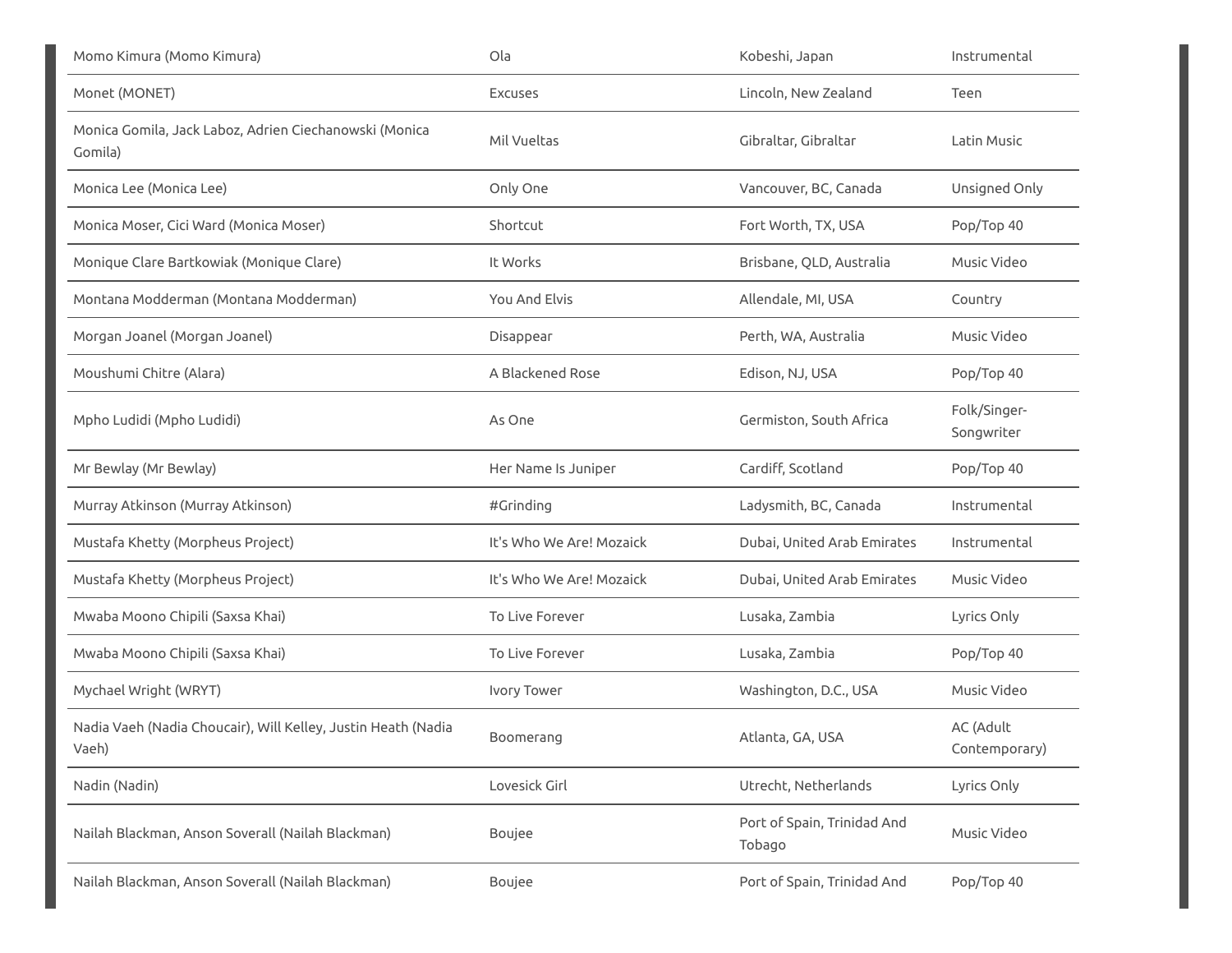|                                                                                  |                        | Tobago                                |                                        |
|----------------------------------------------------------------------------------|------------------------|---------------------------------------|----------------------------------------|
| Nailah Blackman, Anson Soverall (Nailah Blackman)                                | Boujee                 | Port of Spain, Trinidad And<br>Tobago | Unsigned Only                          |
| Nailah Blackman, Anson Soverall, Dale Ryan, Emmenuel Rudder<br>(Nailah Blackman) | Games                  | Port of Spain, Trinidad And<br>Tobago | <b>World Music</b>                     |
| Nailah Blackman, Anson Soverall, Nestor Boxhill (Nailah<br>Blackman)             | More Sokah             | Port of Spain, Trinidad And<br>Tobago | <b>World Music</b>                     |
| Naomi Wachira (Naomi Wachira)                                                    | What If                | Naivasha, Kenya                       | Folk/Singer-<br>Songwriter             |
| Nariyoshi Miki (Nariyoshi Miki)                                                  | Coffee Samba           | Tokyo, Japan                          | Instrumental                           |
| Nasparro (Nasparro)                                                              | O Na Na                | Accra, Ghana                          | <b>World Music</b>                     |
| Natasha Duarte (Natasha Duarte)                                                  | <b>High Class</b>      | Glenmore Park, NSW, Australia         | AC (Adult<br>Contemporary)             |
| Nathan Ma (Cutestory)                                                            | Let It Ride            | Vancouver, BC, Canada                 | Unpublished                            |
| Natia Todua, Vilko Zanki (Natia Todua)                                           | Something              | Tiflis, Georgia                       | Blues                                  |
| Nazeem (Nazeem)                                                                  | <b>COVID Ready</b>     | Bijilo, Gambia                        | World Music                            |
| Neal Morgan (The Cripple Creek Band)                                             | Hands Folded           | Lincoln, CA, USA                      | Americana                              |
| Neil Nayar (Neil Nayar)                                                          | One Night Circus Stand | Winterborne Kingston, England         | Comedy/Novelty                         |
| Neil Niño de Guzman, Stephen Taylor (Chico Amor)                                 | Ven Dame La Mano       | Salt Lake City, UT, USA               | Latin Music                            |
| Neil Thomas Edwards, Craig Austin Woodruff (London Mile)                         | Man Of My Word         | Advance, NC, USA                      | Blues                                  |
| Nelson Cruz (CRUZZZBABY)                                                         | Veo El Cielo           | New Brunswick, NJ, USA                | Latin Music                            |
| Nesly K (Nesly K)                                                                | Sure Honey             | Istanbul, Turkey                      | <b>EDM</b> (Electronic<br>Dance Music) |
| Nhlanhla Majozi, Jethro Tait (Majozi)                                            | Falling                | Capetown, South Africa                | Pop/Top 40                             |
| Niall Mccabe (Niall McCabe)                                                      | Strangers              | Westport, Ireland                     | Folk/Singer-<br>Songwriter             |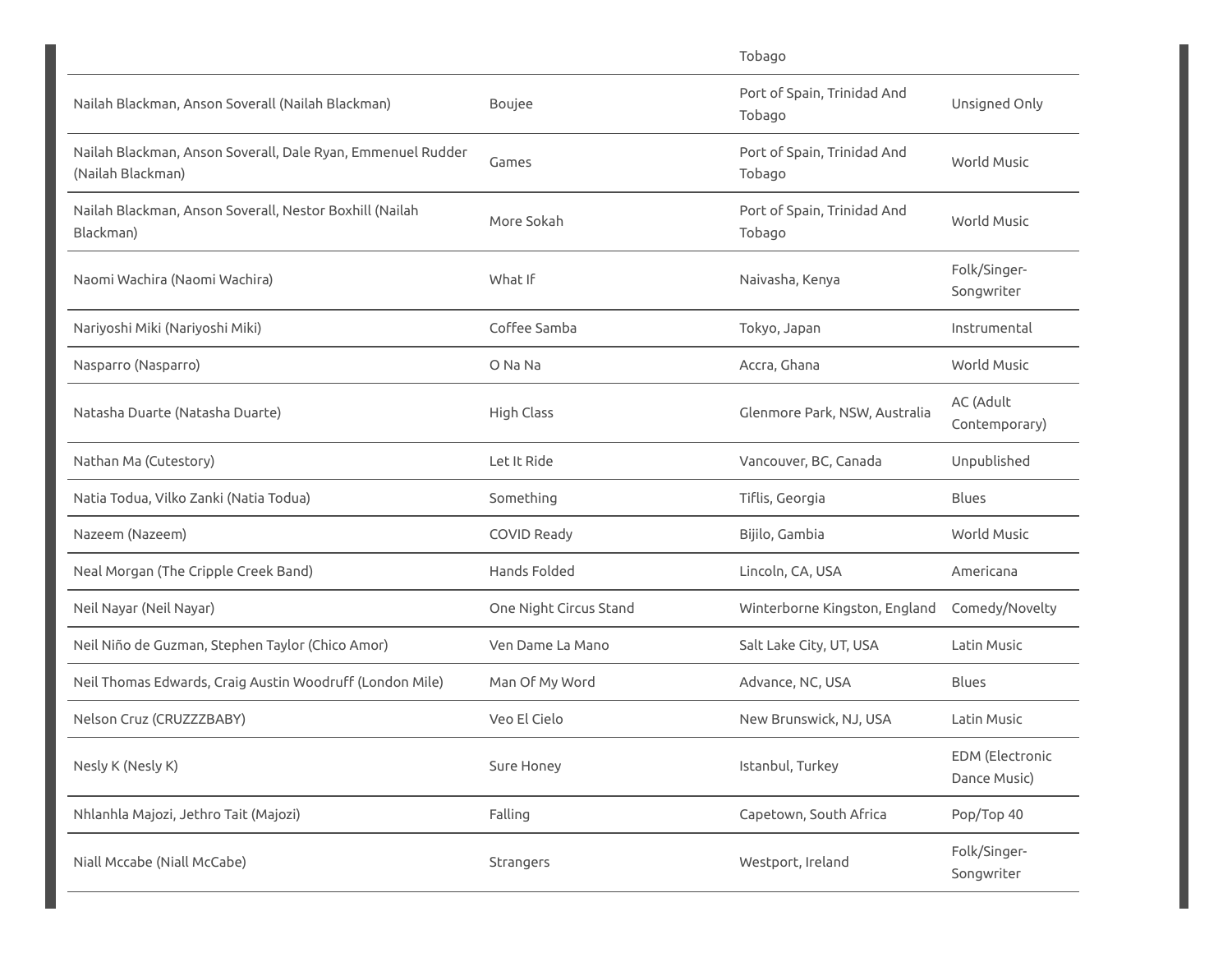| Nicholas Rossi (Nick Rossi)                                                                    | Banking On Nothing                       | Clifton Park, NY, USA        | Rock                                   |
|------------------------------------------------------------------------------------------------|------------------------------------------|------------------------------|----------------------------------------|
| Nick De La Hoyde, Joseph De La Hoyde (Nick De La Hoyde)                                        | Lay Low                                  | Sydney, NSW, Australia       | Pop/Top 40                             |
| Nick De La Hoyde, Joseph De La Hoyde (Nick De La Hoyde)                                        | Forever Young                            | Sydney, NSW, Australia       | Pop/Top 40                             |
| Nick De La Hoyde, Joseph De La Hoyde, Matilda Frommegard<br>(Nick De La Hoyde)                 | Better With You                          | Sydney, NSW, Australia       | Pop/Top 40                             |
| Nick Paschenda (FinnFinn)                                                                      | Black, Black Heart                       | Wuerzburg, Germany           | Pop/Top 40                             |
| Nick Paschenda (FinnFinn)                                                                      | Black, Black Heart                       | Wuerzburg, Germany           | Unpublished                            |
| Niclas Silver (Nic Silver)                                                                     | Reborn in a Dream                        | Malmo, Sweden                | <b>EDM</b> (Electronic<br>Dance Music) |
| Nico Donys (Nico Donys)                                                                        | Para Que Te Vas                          | San Paolo di Civitate, Italy | Latin Music                            |
| Nicolas Difonis, Fredrik Banke, Hilda Denny, Lucas Denny, Gustav<br>Ellström (Race The Sunset) | Red Car                                  | Valparaiso, Chile            | Rock                                   |
| Nicole Carrobourg (MURPHY)                                                                     | Deadbeat Daughter                        | Edmonton, AB, Canada         | Pop/Top 40                             |
| Nicole Craig (Nicole Craig)                                                                    | Raise My Voice Ft. Ashleigh Craig        | Belize City, Belize          | Children's Music                       |
| Nicole Hope Smith, Richard Mcnamara (Eevah)                                                    | Apology                                  | Shibden, England             | Pop/Top 40                             |
| Nicole Leidinger (Niki Darling)                                                                | <b>Take You There</b>                    | Astoria, NY, USA             | AC (Adult<br>Contemporary)             |
| Nicole Nieradka, Dylan Nieradka, Angelo Limentani, Michael<br>Rodriguez (Chasing Paragon)      | Please Don't Slip Away                   | Towaco, NJ, USA              | Teen                                   |
| Nicole Suzanne Stipp, Elisha D Erskine (Hooked Like Helen)                                     | Liar                                     | Milan, OH, USA               | AC (Adult<br>Contemporary)             |
| Nicole Suzanne Stipp, Elisha D Erskine (Hooked Like Helen)                                     | Liar                                     | Milan, OH, USA               | Music Video                            |
| Nicole, Layird Music, J Prana (Nicole)                                                         | <b>Bounce Baby</b>                       | Thornhill, ON, Canada        | Pop/Top 40                             |
| Niels Hanne (Niels H)                                                                          | Moving Forward                           | Hasselt, Belgium             | Rock                                   |
| Niki La Rosa (Niki La Rosa)                                                                    | Without Courage You're Nothing At<br>All | Lucca, Italy                 | Folk/Singer-<br>Songwriter             |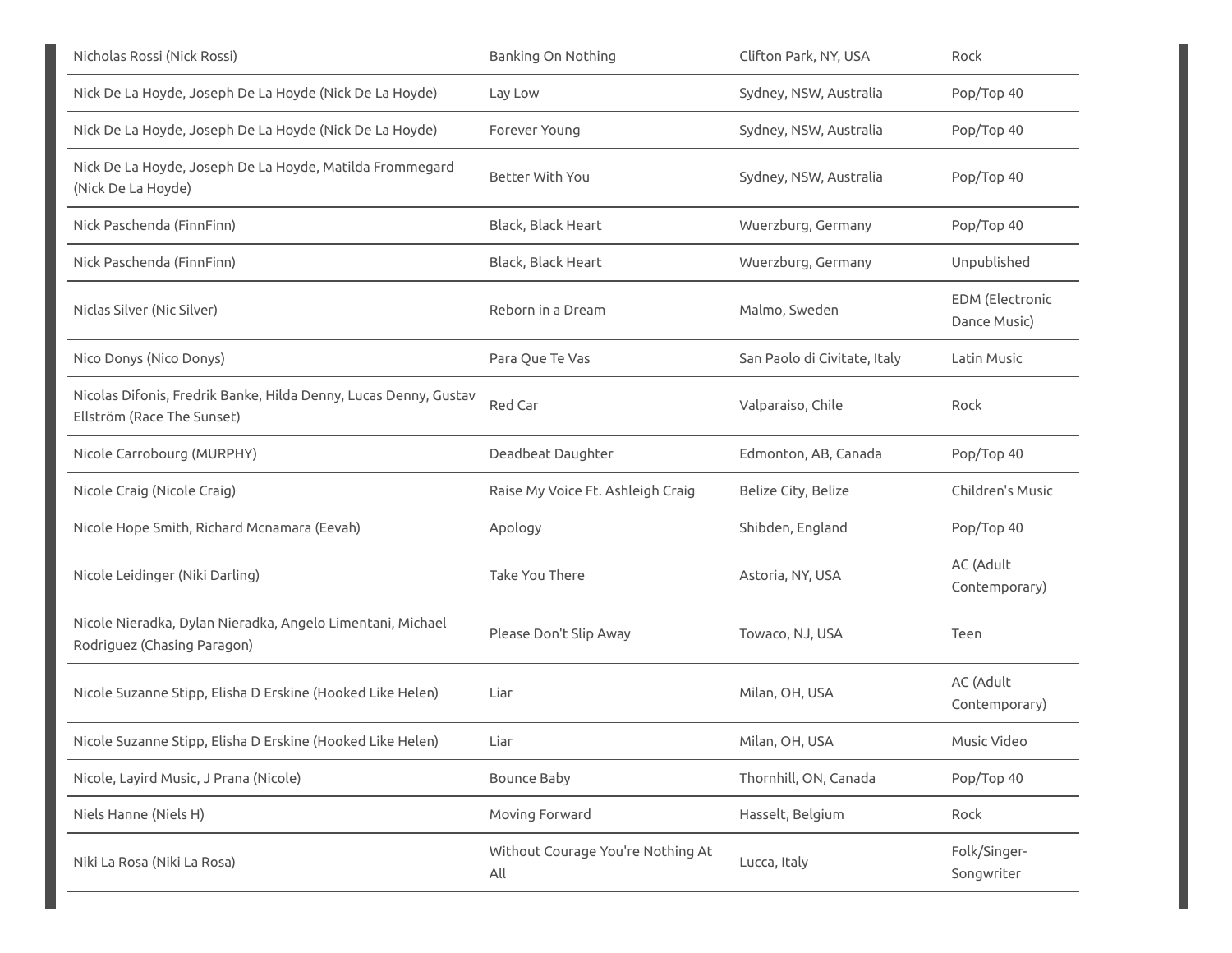| Nikita Ottestig (Lansa)                                    | Princess              | Marbella, Spain       | R&B/Hip-Hop                         |
|------------------------------------------------------------|-----------------------|-----------------------|-------------------------------------|
| Nina Fylkegärd (My Niece)                                  | Gated Land            | Stockholm, Sweden     | Rock                                |
| Nina Harris (Theoni Marks)                                 | <b>Baby Blue Eyes</b> | Colombo, Sri Lanka    | Performance                         |
| Nina Lee (Nina Lee)                                        | Hopeless              | New York, NY, USA     | Pop/Top 40                          |
| Nishla Smith (Nishla Smith)                                | <b>Blue Dream</b>     | Manchester, England   | Jazz                                |
| Nitanee Paris, Chase Kauhane, Carl Kauhane (Olelo)         | Far Away              | Malibu, CA, USA       | AC (Adult<br>Contemporary)          |
| Nitanee Paris, Mariia Tsvetkova (Mariia Tsvetkova)         | In This Song          | Malibu, CA, USA       | Christian                           |
| Nitanee Paris, Tolan Shaw (Tolan Shaw)                     | Sweet Unknown         | Malibu, CA, USA       | AAA (Adult<br>Album<br>Alternative) |
| Njacko Backo (Njacko Backo And Kalimbas At Work)           | Song Amh Moh          | East York, ON, Canada | World Music                         |
| Noah Denton, Luke Sterling (Noah Denton Ft. Luke Sterling) | <b>Book Of Red</b>    | Damascus, VA, USA     | Teen                                |
| Noah Pearson (REST)                                        | Stay                  | Redmond, WA, USA      | Folk/Singer-<br>Songwriter          |
| Nobuko Kawaguchi (Nobuko Kawaguchi)                        | Butterfly In The Dark | Kunitachi, Japan      | Instrumental                        |
| Nobuko Kawaguchi (Nobuko Kawaguchi)                        | King Of Africa        | Kunitachi, Japan      | Jazz                                |
| Noel Cohen, Andrew Underberg, April Bender (Noel Cohen)    | Close Up              | New York, NY, USA     | EDM (Electronic<br>Dance Music)     |
| Noel Daniel Johnson (Noel Johnson NDJ)                     | Lost In Love          | Birmingham, AL, USA   | Folk/Singer-<br>Songwriter          |
| Nohealani Riedel (Nohealani Riedel)                        | The Heat Of Summer    | Willemstad, Curacao   | Teen                                |
| Nora Anna (Nora Anna)                                      | Be Patient            | Riga, Latvia          | Folk/Singer-<br>Songwriter          |
| Noshir Mody (Noshir Mody)                                  | Radha                 | New York, NY, USA     | Instrumental                        |
| Noshir Mody (Noshir Mody)                                  | <b>Illusions Grow</b> | New York, NY, USA     | Jazz                                |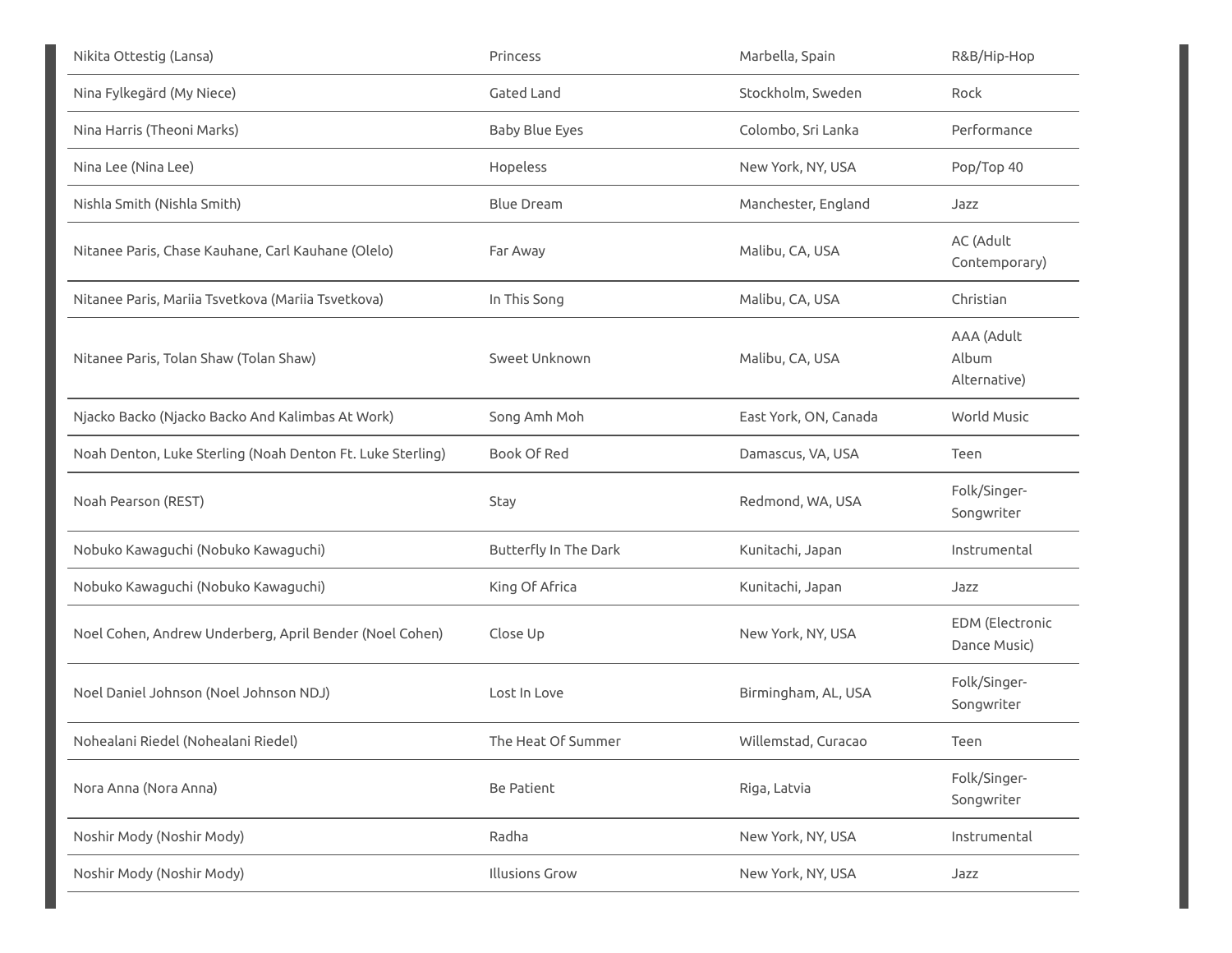| Nyelo, Omix Zam (Nyelo, Omix Zam)                                      | Call My Number                                   | Guadalajara, Mexico      | EDM (Electronic<br>Dance Music)        |
|------------------------------------------------------------------------|--------------------------------------------------|--------------------------|----------------------------------------|
| O'Brie E., Justin G. (O Brie)                                          | Fading                                           | Atlanta, GA, USA         | R&B/Hip-Hop                            |
| Oksana Predko, Marcin Kuczewski, Kasia Jaznicka (Varsovie<br>Kolektiv) | Eye To Eye                                       | Warsaw, Poland           | AC (Adult<br>Contemporary)             |
| Oksana Predko, Marcin Kuczewski, Kasia Jaznicka (Varsovie<br>Kolektiv) | Flashback                                        | Warsaw, Poland           | Performance                            |
| Oksana Predko, Marcin Kuczewski, Kasia Jaznicka (Varsovie<br>Kolektiv) | All I Want                                       | Warsaw, Poland           | Pop/Top 40                             |
| Ole Johnny Stensland (Ole Johnny Stensland)                            | Shadows Fall                                     | Skutvik, Norway          | AAA (Adult<br>Album<br>Alternative)    |
| Oleksandr Ivanov (Alex Iva)                                            | Let's Try Ft. Dominic                            | Barcelona, Spain         | <b>EDM</b> (Electronic<br>Dance Music) |
| Olena Shostko (Olena Shostko)                                          | August Kiss                                      | Kharkiv, Ukraine         | Instrumental                           |
| Olena Szczepaniak, Andrzej Fonai Pieszak (Olena)                       | Losing My Breath                                 | Warsaw, Poland           | AC (Adult<br>Contemporary)             |
| Olivia Lunny, AJ Healey (Olivia Lunny)                                 | Bedsheets                                        | Winnipeg, MB, Canada     | AC (Adult<br>Contemporary)             |
| Olivia Millin (Olivia Millin)                                          | Envy                                             | Sarasota, FL, USA        | Teen                                   |
| Omar Merlo (Hyde Out)                                                  | <b>Smoke And Mirrors</b>                         | London, England          | Music Video                            |
| Open Strum (Open Strum)                                                | Lion's Drum                                      | Moncton, NB, Canada      | Instrumental                           |
| Opetaia Foai, Lin-Manuel Miranda (Te Vaka)                             | We Know The Way (With Intro Of<br>Tulou Tagaloa) | New Zealand, New Zealand | World Music                            |
| Orbe Yorgenis (Orbe Yorgenis)                                          | Enganchao                                        | Santiago De Cuba, Cuba   | Latin Music                            |
| Oriel Poole, Nicole Wilson, Calle Hamre (Oriel Poole)                  | Scream                                           | Bristol, England         | Unsigned Only                          |
| Ornella (Ornella)                                                      | Cher & Josh                                      | Busselton, WA, Australia | Unsigned Only                          |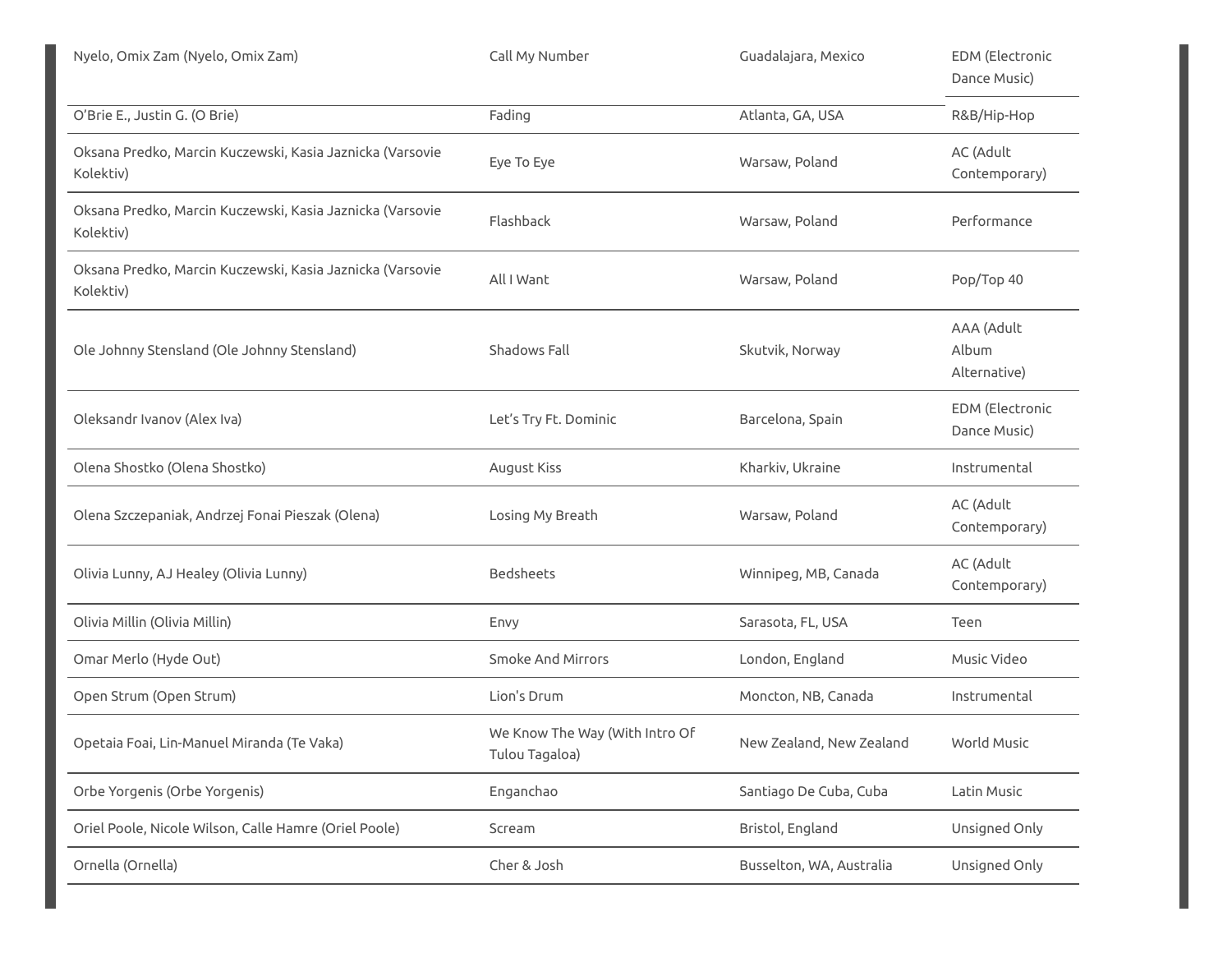| Oscar Harfush (Oscar Samir)                                          | Somebody Too             | Mexico City, Mexico           | Folk/Singer-<br>Songwriter |
|----------------------------------------------------------------------|--------------------------|-------------------------------|----------------------------|
| Oscar Jimenez (Oscar Jimenez & Phonoclorica)                         | Te Cantare               | Melbourne, VIC, Australia     | Latin Music                |
| Oscar Joe Gross (Oscar Joe)                                          | Something Awful          | Sydney, NSW, Australia        | Pop/Top 40                 |
| Oscar Joe Gross (Oscar Joe)                                          | Something Awful          | Sydney, NSW, Australia        | Unsigned Only              |
| Oscar Ortega, Mara Domínguez (Tiny Bars of Soap & Mara<br>Antonieta) | <b>Guilty Pleasures</b>  | Queretaro, Mexico             | Pop/Top 40                 |
| Ota Benga (Ota Benga)                                                | Honeymoon                | Glasgow, Scotland             | Folk/Singer-<br>Songwriter |
| Otabek Salamov (NEEDSHES)                                            | Beautiful                | Tashkent, Uzbekistan          | Folk/Singer-<br>Songwriter |
| Otto Orany (Otto Orany)                                              | Goddess Eywa             | Kladno, Czech Republic        | Jazz                       |
| Oyku Dogan (Oyku Dogan)                                              | It Will Be Alright       | Izmir, Turkey                 | Folk/Singer-<br>Songwriter |
| Pablo Martinez (El incrrible)                                        | Desde Que Le Vi          | Bronx, NY, USA                | Latin Music                |
| Padraig Jack (Padraig Jack)                                          | Minnie                   | Galway, Ireland               | Folk/Singer-<br>Songwriter |
| Pall Brim Joensen (Pall Brim)                                        | Victory                  | Klaksvík, Faroe Islands       | Folk/Singer-<br>Songwriter |
| Panteleimon Vassilakis (Pantelis)                                    | Colors                   | Athens, Greece                | World Music                |
| Paola Bennet (Paola Bennet)                                          | Anthea                   | Boston, MA, USA               | Folk/Singer-<br>Songwriter |
| Paola Munda (Paola Munda)                                            | L'Egghiri A Biriri Com'è | Palermo, Italy                | World Music                |
| Papikaiser, Cilla Ramos (Papikaiser)                                 | D.Y.W.M                  | Salinas, Puerto Rico          | Latin Music                |
| Paris Carney, Scott Oatley (VAN SCOTT)                               | Starry Eyed              | Pasadena, CA, USA             | Performance                |
| Parker Devlin, Brandon Johnson, Justin Reaves (Atlas Hour)           | Victim Syndrome          | North Richland Hills, TX, USA | Rock                       |
| Parker Richey (Parker Richey)                                        | Nobody Like You          | Los Angeles, CA, USA          | Americana                  |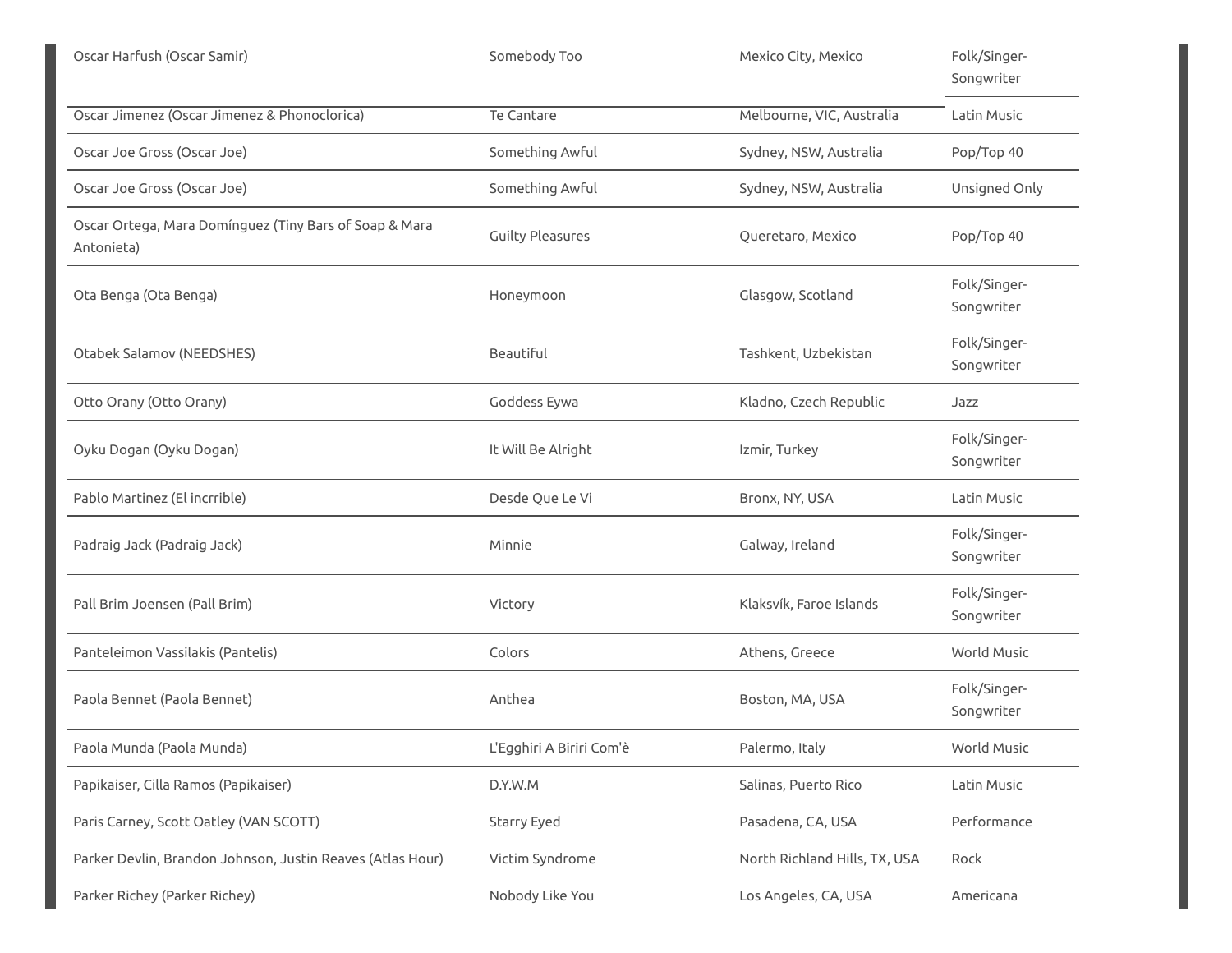| Parker Richey (Parker Richey)                                                         | Holler                         | Los Angeles, CA, USA      | Americana                           |
|---------------------------------------------------------------------------------------|--------------------------------|---------------------------|-------------------------------------|
| Parker Richey (Parker Richey)                                                         | Somedays                       | Los Angeles, CA, USA      | Folk/Singer-<br>Songwriter          |
| Parker Richey (Parker Richey)                                                         | Nobody Like You                | Los Angeles, CA, USA      | Unpublished                         |
| Parker Richey (Parker Richey)                                                         | Holler                         | Los Angeles, CA, USA      | Unpublished                         |
| Pasqualino Beltempo, Gabriele Mastropasqua (Pasqualino<br>Beltempo & The Mastro Band) | Paul At Starbucks              | Giovinazzo, Italy         | Comedy/Novelty                      |
| Pat Godwin (Pat Godwin)                                                               | Pumpkin Spice                  | Dallas, PA, USA           | Comedy/Novelty                      |
| Pat Godwin, Tom Griswold (Pat Godwin)                                                 | Another Load Came In           | Dallas, PA, USA           | Comedy/Novelty                      |
| Pat Mattingly, Denny Blake (Pat Mattingly)                                            | Mr. Pharmacist                 | Jersey City, NJ, USA      | AAA (Adult<br>Album<br>Alternative) |
| Patrícia Bernardino (Patrícia Bernardino)                                             | Once Again                     | Lisboa, Portugal          | Lyrics Only                         |
| Patrick Cornell, Dan Segall (Salemtown)                                               | Hands Where I Can't See Them   | Nashville, TN, USA        | Country                             |
| Patrick Cornell, Dan Segall (Salemtown)                                               | Glad She Got Away              | Nashville, TN, USA        | Country                             |
| Patrick Mattingly (Pattingly)                                                         | It's Not Enough                | Jersey City, NJ, USA      | Folk/Singer-<br>Songwriter          |
| Patrick Mulroy, Alex Barstow (Grain Thief)                                            | Gasoline                       | Boston, MA, USA           | Americana                           |
| Paty Menéndez (Paty Menéndez)                                                         | Para Mi Corazón (For My Heart) | San Salvador, El Salvador | World Music                         |
| Paul Cooper, Tamblyne Brittaine (Lua Lua)                                             | Climbing Broken Ladders        | Berwick, VIC, Australia   | AC (Adult<br>Contemporary)          |
| Paul Cooper, Tamblyne Brittaine (Lua Lua)                                             | Climbing Broken Ladders        | Berwick, VIC, Australia   | Music Video                         |
| Paul Dal Broi, Kieryn Brown, Sally Marett, John Thomas (JT)<br>Roach (Transient Park) | Equilibrium Ft. Jt Roach       | Canberra, ACT, Australia  | EDM (Electronic<br>Dance Music)     |
| Paul McSweeney (Parts Per Million)                                                    | 2020 VISION                    | Boston, MA, USA           | Rock                                |
| Paul Orehovec (Poor Life Choices)                                                     | Easter Chicken                 | Miami, FL, USA            | Children's Music                    |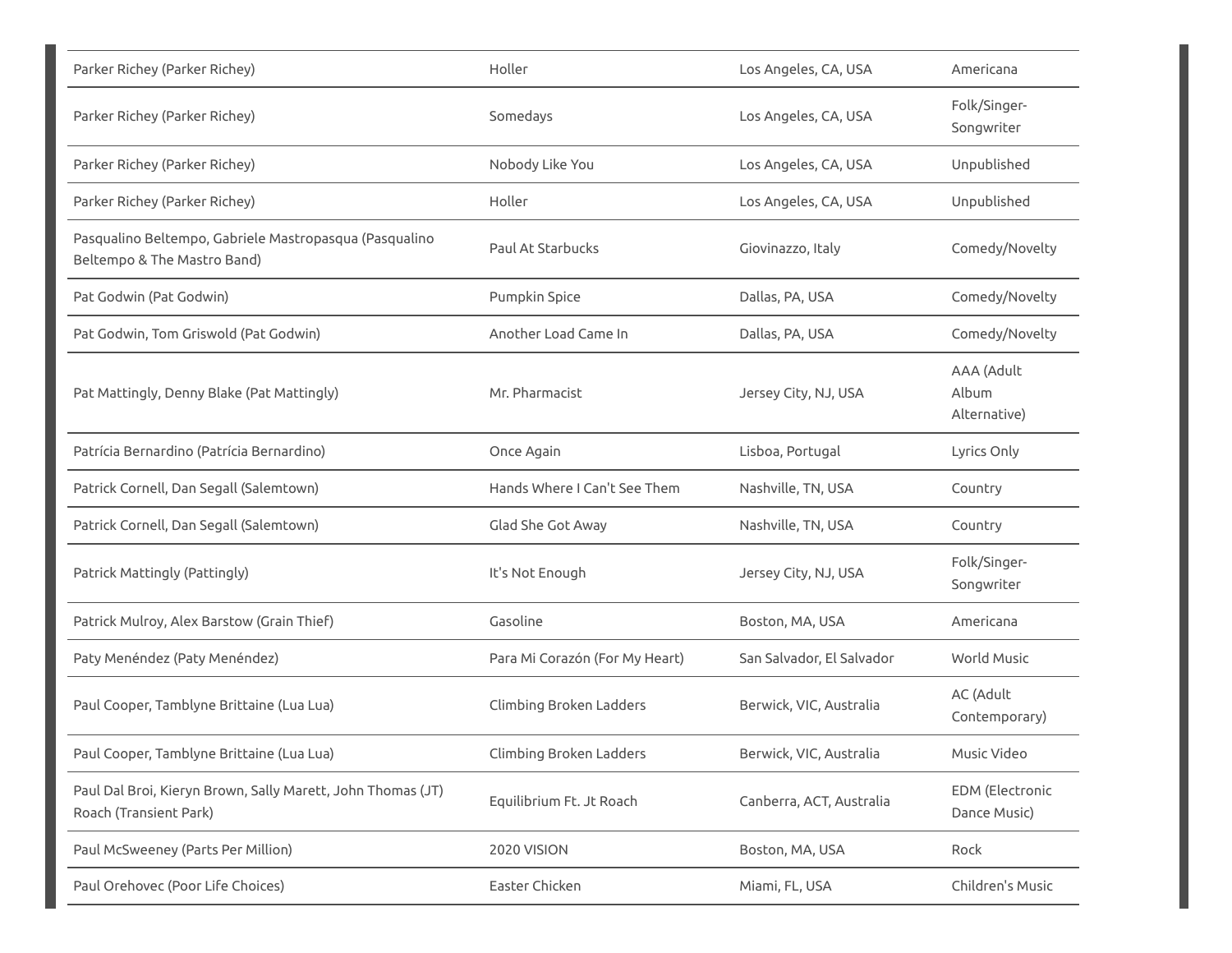| Paul Pomphrey (Paul Pomphrey)                                                                       | Violet (Lovers Touch)                       | Melbourne, VIC, Australia | AC (Adult<br>Contemporary)             |
|-----------------------------------------------------------------------------------------------------|---------------------------------------------|---------------------------|----------------------------------------|
| Paul Runalls, Chris Atkinson (Andy Walls (Ty The T-Rex))                                            | <b>Bow Tie Guy</b>                          | Saskatoon, SK, Canada     | Children's Music                       |
| Paula Manoli-Gray (Apostola)                                                                        | Phoenix                                     | Larnaca, Cyprus           | AC (Adult<br>Contemporary)             |
| Paulina (Paulina)                                                                                   | Insane                                      | Ipswich, QLD, Australia   | Teen                                   |
| Paulina Grochowska-Stekla, Roksana Zgierska (Paulina<br>Grochowska)                                 | Catch Me                                    | Łuków, Poland             | Jazz                                   |
| Pauline Rapin (Mocatres)                                                                            | El Vacio                                    | Cholet, France            | World Music                            |
| Pawel Karski (Carsky)                                                                               | Dreams                                      | Mogilany, Poland          | <b>EDM</b> (Electronic<br>Dance Music) |
| Pearl Morris, Daniel Wray (Pearl de Luna)                                                           | Cadillac Cruisin                            | London, England           | R&B/Hip-Hop                            |
| Pedro Barbosa (Pedro Barbosa)                                                                       | Lock Me Down                                | Pretoria, South Africa    | AC (Adult<br>Contemporary)             |
| Pedro Barbosa (Pedro Barbosa)                                                                       | Encrucijada                                 | Pretoria, South Africa    | Latin Music                            |
| Pekko Mantzin (Daggerplay)                                                                          | Ghosts                                      | Helsinki, Finland         | Rock                                   |
| Peter Brian Kavanagh (Pete Kavanagh)                                                                | To Hold The Red Rose                        | Naas, Ireland             | Americana                              |
| Peter Kolarik (EndlessRoad)                                                                         | Waltra                                      | Poprad, Slovakia          | Instrumental                           |
| Peter Prince (Peter Prince)                                                                         | The Gift                                    | Saratoga Springs, NY, USA | Folk/Singer-<br>Songwriter             |
| Peter Schott, August Darnell (KID CREOLE AND THE<br>COCONUTS)                                       | Do Yourself A Favor                         | New York, NY, USA         | Pop/Top 40                             |
| Peter Xifaras (Symphonex Orchestra)                                                                 | The Encounter                               | Charlestown, RI, USA      | Instrumental                           |
| Petr Hartmann, Eduard Wellner, Robert Stříbrný, Jan Benda,<br>Rastislav Kuka (The Midnight Thunder) | Eduardo Diaz                                | Martin, Slovakia          | Rock                                   |
| Petr Sinta (Petr Sinta)                                                                             | Animals (The City Of Chernobyl-<br>Pripyat) | Kladno, Czech Republic    | Instrumental                           |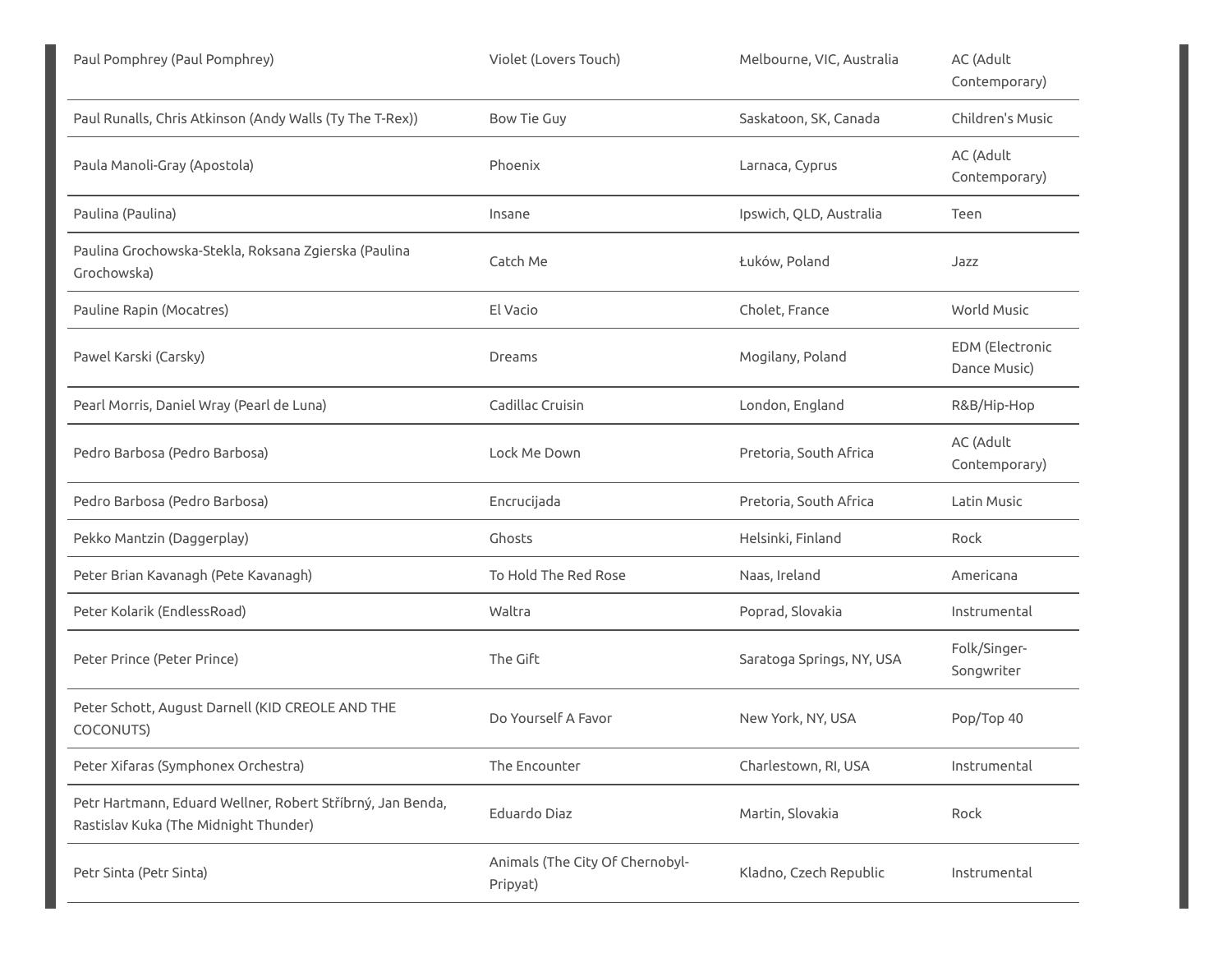| Peyton Gilliland, John Salaway, Craig Wilson (Peyton Gilliland)                   | Drag Me Under              | Albertville, AL, USA       | AC (Adult<br>Contemporary)             |
|-----------------------------------------------------------------------------------|----------------------------|----------------------------|----------------------------------------|
| phem (phem)                                                                       | Self Control               | Los Angeles, CA, USA       | AAA (Adult<br>Album<br>Alternative)    |
| phem (phem)                                                                       | Self Control               | Los Angeles, CA, USA       | Music Video                            |
| phem (phem)                                                                       | Self Control               | Los Angeles, CA, USA       | Pop/Top 40                             |
| phem (phem)                                                                       | Self Control               | Los Angeles, CA, USA       | Unsigned Only                          |
| Phil Doublet, Lana Doublet (Phil & Lana Doublet)                                  | My Old Man No More         | Christchurch, New Zealand  | Americana                              |
| Phil Green (Phil Green)                                                           | Drifting Out To Sea        | Berkeley, England          | Lyrics Only                            |
| Phil Swain (Phil Swain)                                                           | Change For A Better Future | Ojochal de Osa, Costa Rica | EDM (Electronic<br>Dance Music)        |
| Philippe Petitqueux (ELEGANT TRAMP)                                               | <b>Sweet Caress</b>        | Rouen, France              | Americana                              |
| Philippe Raingeard de la Bletiere, Paul Raingeard de la Bletiere<br>(Insane Blue) | Haze                       | Bruxelles, Belgium         | Music Video                            |
| Phillip Hamilton (Masters Of The Scene)                                           | Dad Bod                    | Preston, England           | Comedy/Novelty                         |
| Pierre Marmignon, Benoît Capelle, David Schoenwetter (Max M)                      | Under Water                | Bry, France                | <b>EDM</b> (Electronic<br>Dance Music) |
| Pierre Marmignon, Benoît Capelle, David Schoenwetter (Max M)                      | Never Wanna Leave          | Bry, France                | <b>EDM</b> (Electronic<br>Dance Music) |
| Pierre Marmignon, Benoît Capelle, David Schoenwetter (Max M)                      | Under Water                | Bry, France                | Unsigned Only                          |
| Pierre Marmignon, David Schoenwetter, Benoit Capelle (Max M)                      | Imaginary Problems         | Bry, France                | Pop/Top 40                             |
| Pierre Marmignon, David Schoenwetter, Benoit Capelle (Max M)                      | Imaginary Problems         | Bry, France                | Unsigned Only                          |
| Pierre Nel (Pierre Nel)                                                           | Collide                    | White River, South Africa  | Music Video                            |
| Pierre Veniot (Pierre Veniot)                                                     | Sonny Bird's Cage          | Montreal, QC, Canada       | Jazz                                   |
| Plamen Spasov, Ognyan Spasov (Fire & Flame)                                       | Devirtual Eyes             | Sofia, Bulgaria            | Rock                                   |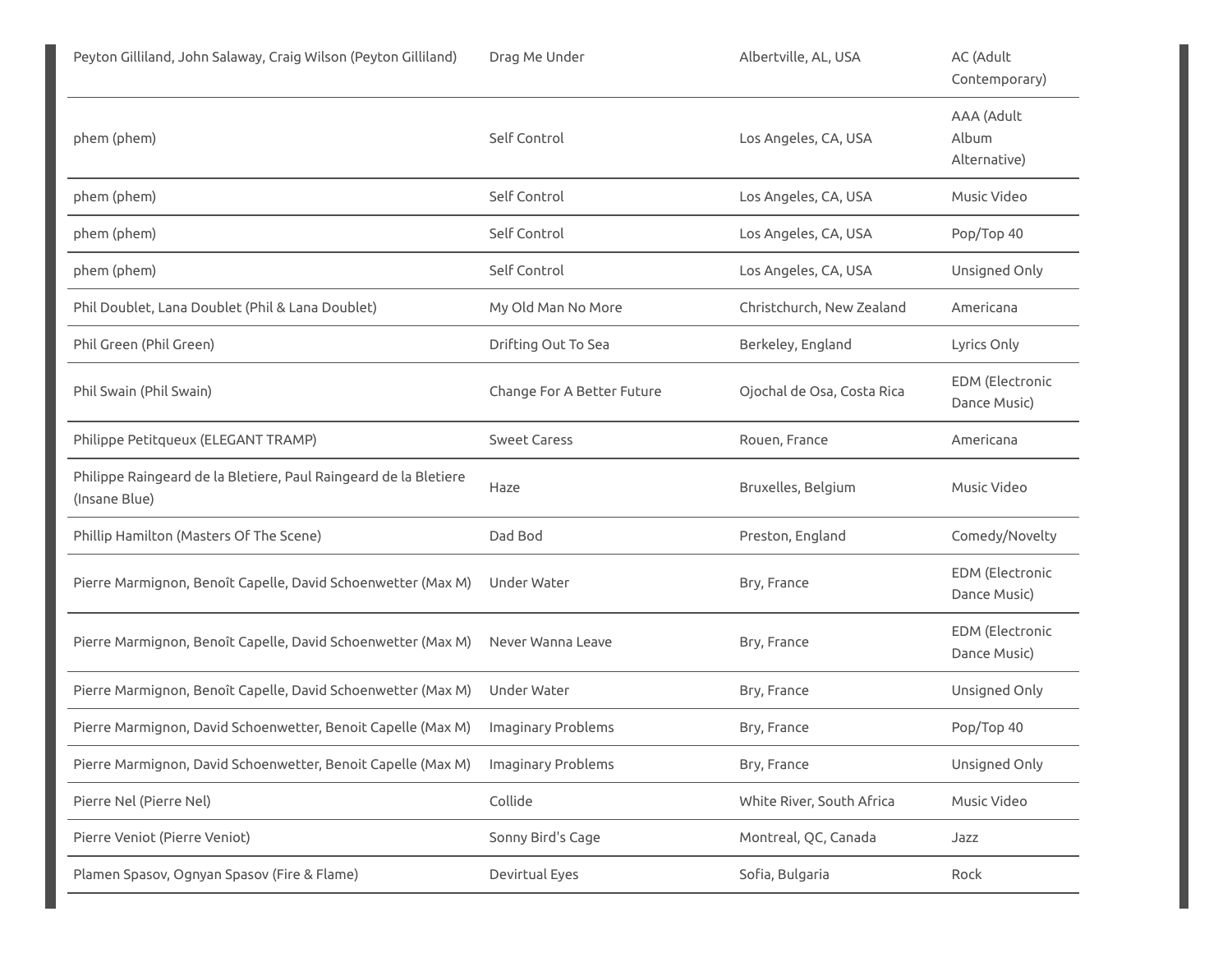| Pliumbum (Pliumbum)                                                          | Per Somnium In Rem       | Klaipeda, Lithuania   | <b>EDM</b> (Electronic<br>Dance Music) |
|------------------------------------------------------------------------------|--------------------------|-----------------------|----------------------------------------|
| Plume (Plume)                                                                | Helen's Song             | New York, NY, USA     | Jazz                                   |
| PPJ (PPJ)                                                                    | Give Me What I Need      | Zwevegem, Belgium     | <b>EDM</b> (Electronic<br>Dance Music) |
| Preston Mah, Kwesi Kankam, Drew Frey, Ketura Church<br>(GhostDragon & Kwesi) | Something Out Of Nothing | Dublin, CA, USA       | <b>EDM</b> (Electronic<br>Dance Music) |
| Qarin Hipe (RinRIn)                                                          | The Game                 | Perth, WA, Australia  | Music Video                            |
| Qarin Hipe (RinRIn)                                                          | The Game                 | Perth, WA, Australia  | Rock                                   |
| Quverius Clayton (QVRS)                                                      | Detoxify                 | Chicago, IL, USA      | R&B/Hip-Hop                            |
| R.X. Bertoldi (R.X. Bertoldi)                                                | I'll Carry On            | Seattle, WA, USA      | Americana                              |
| R.X. Bertoldi (R.X. Bertoldi)                                                | I'll Carry On            | Seattle, WA, USA      | Folk/Singer-<br>Songwriter             |
| Rachael Nobbs (Indigo Days)                                                  | Wait And See             | Madrid, Spain         | Music Video                            |
| Rachard Dennis (Rachard & The Locals)                                        | Clarity Live             | Bossier City, LA, USA | R&B/Hip-Hop                            |
| Rachel Brandsness, Tyler Warren (Flarelight)                                 | Electric Love            | New Orleans, LA, USA  | Rock                                   |
| Rachel Jack, Andrew Samson (Rachel Jack)                                     | For You                  | Aberdeen, Scotland    | Pop/Top 40                             |
| Rachel Jack, Andrew Samson (Rachel Jack)                                     | For You                  | Aberdeen, Scotland    | Unsigned Only                          |
| Rachel Rolleri (Rachel Rolleri)                                              | 8                        | Alameda, CA, USA      | Folk/Singer-<br>Songwriter             |
| Rafaél Hekker (Rafaél Hekker)                                                | Tumbling Down            | Utrecht, Netherlands  | Country                                |
| Rafaél Hekker (Rafaél Hekker)                                                | The Germ                 | Utrecht, Netherlands  | Instrumental                           |
| Rafael Pondé, Foncho Salas (Rafael Pond)                                     | Cartagena                | Salvador, Brazil      | Latin Music                            |
| Raj Brar (ZeroFuser)                                                         | <b>R64</b>               | Toronto, ON, Canada   | Instrumental                           |
| Rajeshwari M.V. (TREBLEMATION)                                               | Turn The Paper           | Shimoga, India        | Teen                                   |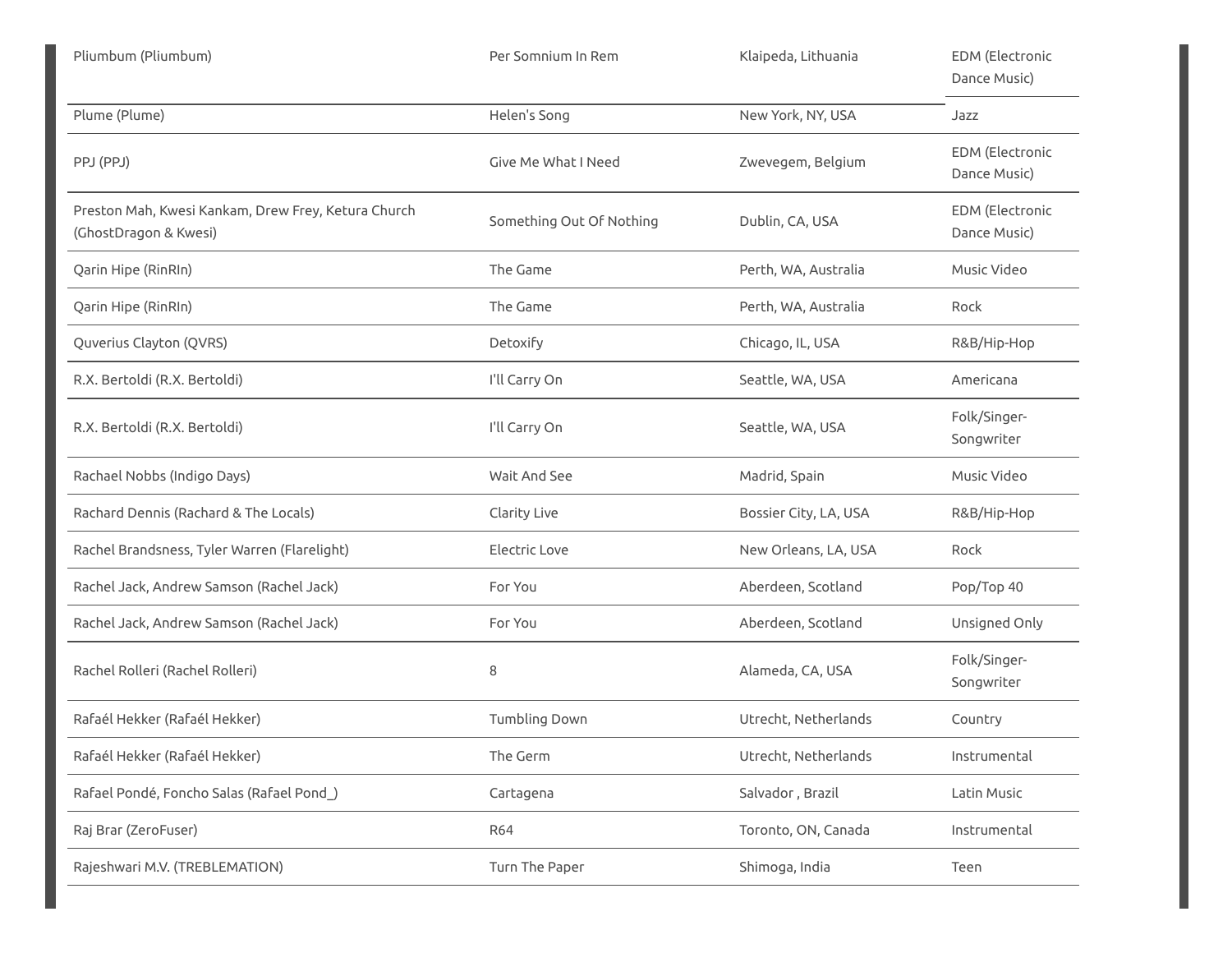| Ralph Mothwurf (Ralph Mothwurf Orchestra)                                              | Pferd                                | Vienna, Austria             | Instrumental                           |
|----------------------------------------------------------------------------------------|--------------------------------------|-----------------------------|----------------------------------------|
| Ralph Seegobin (Ralph Seegobin)                                                        | Sarah & Samantha                     | Ocoee, FL, USA              | Christian                              |
| Ralph Seegobin (Ralph Seegobin)                                                        | <b>Take Me Back</b>                  | Ocoee, FL, USA              | Folk/Singer-<br>Songwriter             |
| Ramon Taranco (Ramon Taranco)                                                          | Suicide Hotel Boogie                 | Havana, Cuba                | Blues                                  |
| Randall Paul Jr. (Randall Paul Jr.)                                                    | Drunk Off You                        | Ottawa, ON, Canada          | Country                                |
| Randall Paul Jr. (Randall Paul Jr.)                                                    | Drunk Off You                        | Ottawa, ON, Canada          | Unpublished                            |
| Randi Garnick (Randi Garnick)                                                          | Redemption (Love Is Real)            | Buffalo Grove, IL, USA      | Lyrics Only                            |
| Randi Garnick (Randi Garnick)                                                          | Build Me A River (A Soldiers Prayer) | Buffalo Grove, IL, USA      | Lyrics Only                            |
| Randi Garnick (Randi Garnick)                                                          | Bulletproof                          | Buffalo Grove, IL, USA      | Lyrics Only                            |
| Raoul Denis Jr, Daniel Jean-Louis (Raoul Denis Jr)                                     | Tezen (Teramen's Song)               | Port-Au-Prince, Haiti       | Performance                            |
| Rasmina (Rasmina)                                                                      | Demo Version Of Love                 | Baku, Azerbaijan            | Pop/Top 40                             |
| Rasmus Bøgelund (Rasmus Bøgelund)                                                      | Song for Sonja                       | Hinnerup, Denmark           | Instrumental                           |
| Ravneil Singh (Ra V)                                                                   | Sleeping On The Right Side           | Suva, Fiji                  | Pop/Top 40                             |
| Ray Chuffo (Ray Chuffo)                                                                | The Pearl                            | Fort Myers, FL, USA         | Lyrics Only                            |
| Ray Chuffo (Ray Chuffo)                                                                | My Brother's House                   | Fort Myers, FL, USA         | Lyrics Only                            |
| Raymond Dillon (Raymond Dillon)                                                        | Ordinary People                      | Redland Bay, QLD, Australia | Lyrics Only                            |
| Raymond Fortino, Joseph Fortino (FortinoDuo)                                           | In The Way                           | Ancaster, ON, Canada        | AC (Adult<br>Contemporary)             |
| Raymond Teemer (Teemer)                                                                | Someone Else                         | Belleville, NJ, USA         | <b>EDM</b> (Electronic<br>Dance Music) |
| Rbt Ne, Rosanne Baker Thornley, North Easton (North Easton,<br>Rosanne Baker Thornley) | Deeper Than The Ink                  | Toronto, ON, Canada         | Americana                              |
| Reagan Marinucci (Reagan Marinucci)                                                    | I Won't Fall                         | Detroit, MI, USA            | Teen                                   |
| REAL ILLUSION (REAL ILLUSION)                                                          | Wisdom                               | Sarego, Italy               | Rock                                   |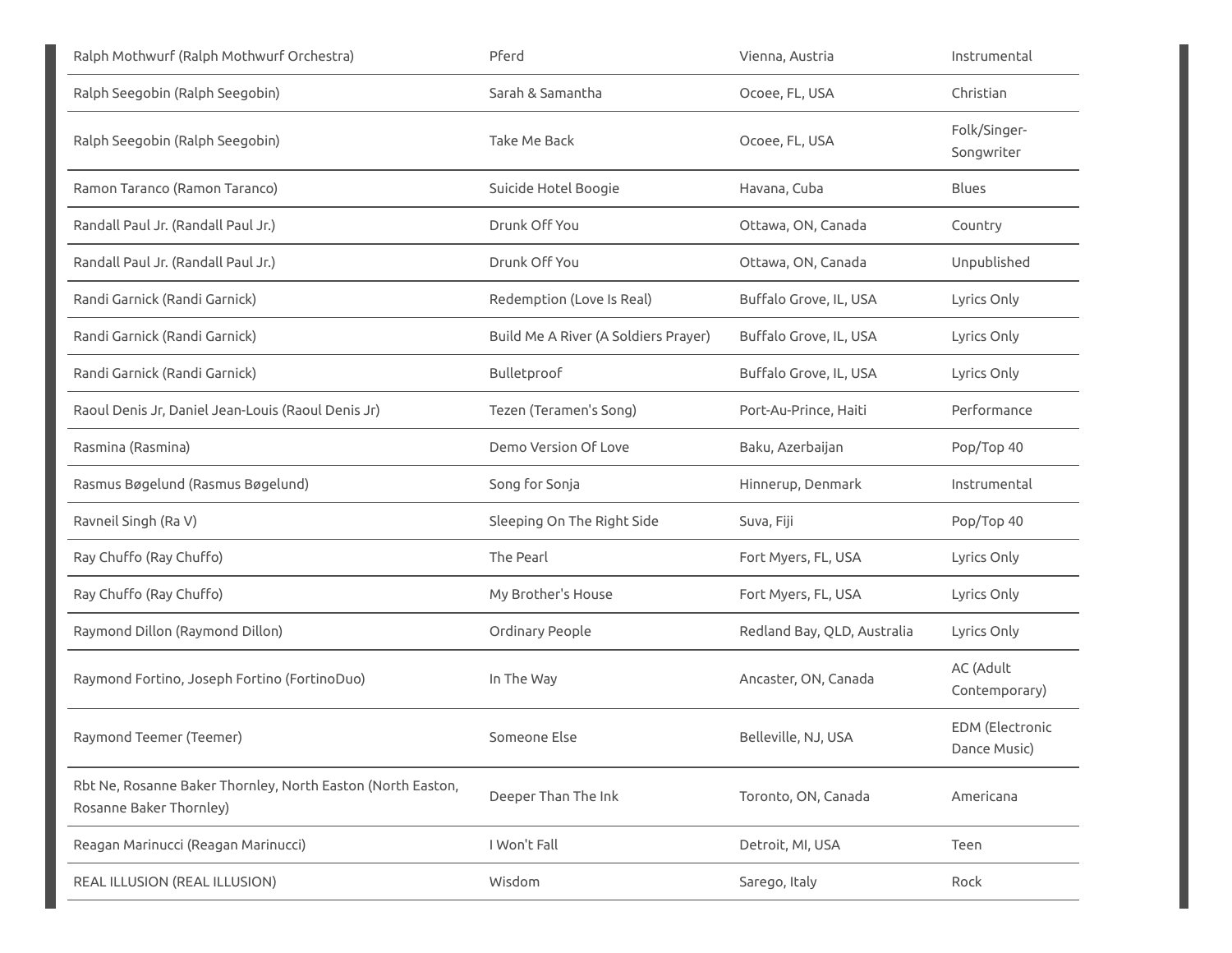| Rebecca Barry (Rebecca Barry)                                                 | In Your Eyes                       | Watford, England             | Teen                            |
|-------------------------------------------------------------------------------|------------------------------------|------------------------------|---------------------------------|
| Rebecca Bauman (Rebecca Bauman)                                               | We Live Forever In The Ocean Waves | Berlin, MA, USA              | Lyrics Only                     |
| Rebecca Chalon (Button)                                                       | Entropy                            | Perth, WA, Australia         | Performance                     |
| Rebecca Folsom, Sally Barris, Kim Crecelius, Nick Forster<br>(Rebecca Folsom) | Sanctuary                          | Boulder, CO, USA             | Performance                     |
| Rebecca Ross (The Real Rebecca)                                               | I Won't Look Down                  | Southbury, CT, USA           | Teen                            |
| Rebecca Shortt (Cami Bex)                                                     | Are You Thinking What I'm Thinking | Wattle Grove, NSW, Australia | Pop/Top 40                      |
| Rebekah McGunnigle, Rob Williams (Rebekah Ann Curtis)                         | Forgiven                           | Seattle, WA, USA             | Christian                       |
| Reed Deming (Reed Deming)                                                     | Second Life                        | San Antonio, TX, USA         | Christian                       |
| Reem Altamimi, Jordan Benjamin (Tamtam)                                       | Rise                               | Riyadh, Saudi Arabia         | Pop/Top 40                      |
| Reem Altamimi, Jordan Benjamin (Tamtam)                                       | Rise                               | Riyadh, Saudi Arabia         | Unsigned Only                   |
| Reginiano (Reginiano Project)                                                 | Home Again                         | Herzelia, Israel             | World Music                     |
| Regulus Red (Regulus Red)                                                     | Some Gravity                       | Rome, Italy                  | Pop/Top 40                      |
| Reiko Nomura (Reiko Nomura)                                                   | Superstring Theory                 | Japan, Japan                 | Instrumental                    |
| Remy Sotomayor (REMZ)                                                         | See You Again                      | Lima, Peru                   | AC (Adult<br>Contemporary)      |
| Renay (Renay)                                                                 | Inspire Me                         | San Francisco, CA, USA       | Music Video                     |
| Renee Hose (Renee Hose)                                                       | Down Easy                          | Cape Coral, FL, USA          | <b>Blues</b>                    |
| Renee Pooley, Mark Newton (Wave Dweller)                                      | Just About The Time                | Brisbane, QLD, Australia     | Pop/Top 40                      |
| Renee' Coale Willis (Renee' Coale Willis)                                     | Mother Mary                        | San Antonio, TX, USA         | Christian                       |
| Renee' Coale Willis (Renee' Coale Willis)                                     | Mother Mary                        | San Antonio, TX, USA         | Performance                     |
| Rex Pearce (Floyd Brown)                                                      | <b>Eclipsed By Love</b>            | Baton Rouge, LA, USA         | Blues                           |
| Rezonate (Rezonate)                                                           | Carry Me                           | St. Catharines, ON, Canada   | EDM (Electronic<br>Dance Music) |
| Rhiannon Hopkins (Rhiannon Hopkins)                                           | Naked Pictures                     | Wendover, England            | Comedy/Novelty                  |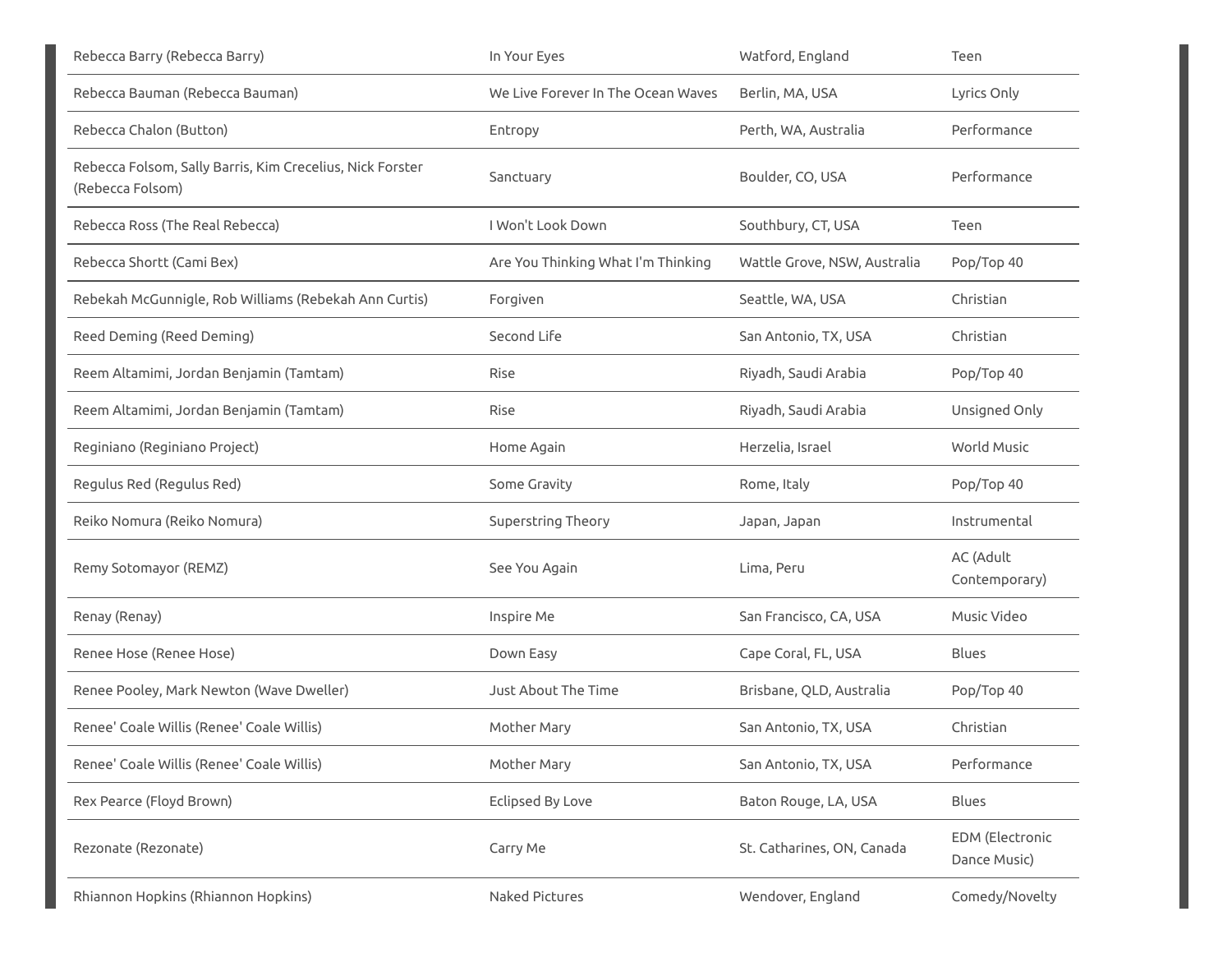| Ricardo Carlos Lassala Irueste (Ricardo Lassala)                                            | <b>Floating Debris</b> | Mexico City, Mexico     | Lyrics Only                |
|---------------------------------------------------------------------------------------------|------------------------|-------------------------|----------------------------|
| Ricardo Desther (RIKOH)                                                                     | Paradise               | Stamford, CT, USA       | R&B/Hip-Hop                |
| Rich Chorné (Rich Chorné)                                                                   | Shot Of Tequila        | El Paso, TX, USA        | <b>Blues</b>               |
| Richard Andruska (Clouds And Thorns)                                                        | Call You Home          | Hazlet, NJ, USA         | Folk/Singer-<br>Songwriter |
| Richard Dames (Endless Naps)                                                                | The Bad Die Old        | New York, NY, USA       | Lyrics Only                |
| Richard Davidson (Dickie Jnr)                                                               | Seventeen Again        | Auchterarder, Scotland  | AC (Adult<br>Contemporary) |
| Richard Ekow Minano (Ras Minano)                                                            | Africa Oseeyeii        | Adelaide, SA, Australia | World Music                |
| Richard G. Watson (Richard G. Watson)                                                       | Done                   | Oakland, CA, USA        | Teen                       |
| Richard Howard (SALIO)                                                                      | Leave Me Be            | Tblisi, Georgia         | Lyrics Only                |
| Richard Howard, Salome Korkotashvili (SALIO)                                                | Dreamer                | Tblisi, Georgia         | AC (Adult<br>Contemporary) |
| Richard Tichelman, Brian Howes, Andrew Allen (Richard)                                      | Proud                  | Surrey, BC, Canada      | Pop/Top 40                 |
| Richard Tichelman, Brian Howes, Ryan Stewart (Richard<br>Tichelman)                         | The One                | Surrey, BC, Canada      | Unsigned Only              |
| Richard Vincent, Romy Maria Eilers (No Trombones)                                           | Might Be True          | Montreal, QC, Canada    | AC (Adult<br>Contemporary) |
| Richie Lumambo (Richie Lumambo)                                                             | Safari                 | Bagamoyo, Tanzania      | <b>World Music</b>         |
| Rick Estrin, Christoffer Lund Andersen, Kathy Murray, Frank Bey<br>(Frank Bey)              | All My Dues Are Paid   | New Orleans, LA, USA    | <b>Blues</b>               |
| Rick Jurthe, Lea Jurthe (Ryk)                                                               | All He Wants           | Stockholm, Sweden       | Folk/Singer-<br>Songwriter |
| Ricky Howard (Ricky Howard)                                                                 | Thick In The Middle    | Bonita Springs, FL, USA | Comedy/Novelty             |
| Ricky Kej, Baaba Maal, Alexis D'Souza, IP Singh (Ricky Kej, Baaba<br>Maal, And Lonnie Park) | Born From The Land     | Bangalore, India        | World Music                |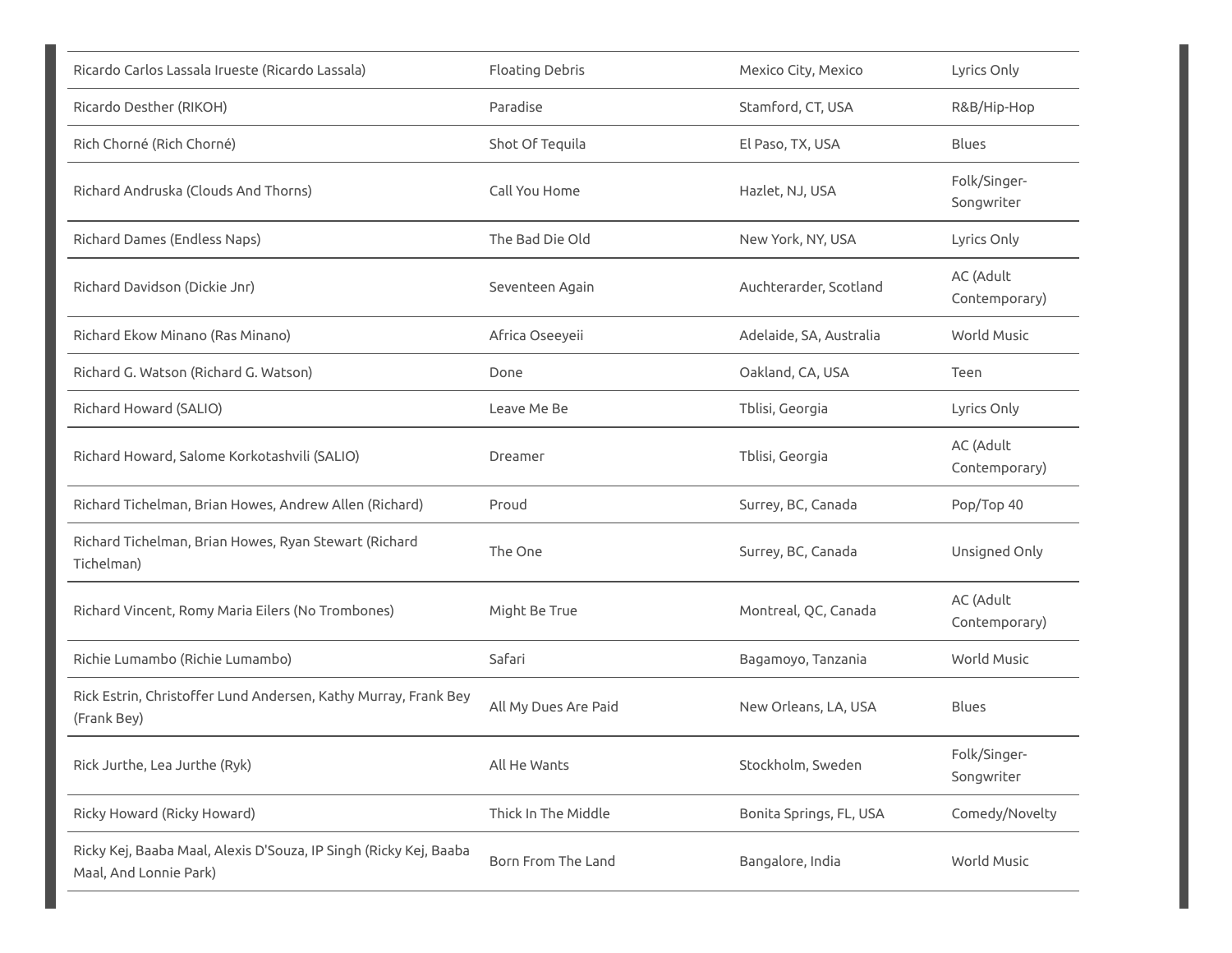| Ricky Parker (Parker & Johnson)                               | Worth A Shot                      | Napier, New Zealand       | Country                    |
|---------------------------------------------------------------|-----------------------------------|---------------------------|----------------------------|
| Rikke Normann (Rikke Normann)                                 | Redefine Yourself                 | Oslo, Norway              | Folk/Singer-<br>Songwriter |
| Rikki Nexx, Andres Arenas (Rikki Nexx)                        | Ya Lo Sabes                       | Miami, FL, USA            | Latin Music                |
| Rishi Srivastava (Rishi)                                      | Lonely Broken People              | Ottawa, ON, Canada        | AC (Adult<br>Contemporary) |
| Ritsa Hadjikyriacou, Ramzi Sleiman, Eleni Christofi (Eleni C) | <b>Black And White</b>            | London, England           | Pop/Top 40                 |
| Riya Kalhan (RIYA)                                            | Look My Way                       | Manchester, England       | Pop/Top 40                 |
| Rob Kelly (Rob Kelly)                                         | Yo-Yo                             | London, England           | Pop/Top 40                 |
| Rob Lai (RBTO)                                                | Aphrodite                         | Hong Kong, Hong Kong      | AC (Adult<br>Contemporary) |
| Rob Mayes (Rob Mayes)                                         | I'll Bet                          | Los Angeles, CA, USA      | Unpublished                |
| Rob Mayes, Ryan Rossebo, Kevin Leach (Rob Mayes)              | Closer                            | Los Angeles, CA, USA      | Country                    |
| Rob Potylo (Rob Potylo)                                       | Hot Dogs And Applesauce!          | Pasadena, CA, USA         | Comedy/Novelty             |
| Robert Bock (The Locksmiths)                                  | Nashville                         | Bayside, NY, USA          | Americana                  |
| Robert Compton (Babaloo Music and Fun)                        | Baby Says No                      | Washington, MO, USA       | Children's Music           |
| Robert J Hunter (Robert J Hunter)                             | Stir All Night                    | London, England           | Americana                  |
| Robert J Hunter (Robert J Hunter)                             | Stir All Night                    | London, England           | Unsigned Only              |
| Robert James Hayes (Shady Drive)                              | Love-Hate Thing                   | N. Ridgeville, OH, USA    | Blues                      |
| Robert John Conaway (Robert J.)                               | America (Oh Say Can You See)      | Minneapolis, MN, USA      | Folk/Singer-<br>Songwriter |
| Robert Macfarlane, Kanen Breen (Nurseratched)                 | My Opera Career's Over            | Melbourne, VIC, Australia | Comedy/Novelty             |
| Robert Nemec (NeRotique)                                      | Pokus 92 (A Tribute To Beethoven) | Berlin, Germany           | Instrumental               |
| Robert Olaf Siegers, Cricket Tombs (Duo Meridian)             | Arcing To Arcturus                | Owego, NY, USA            | Instrumental               |
| Robert Smith (Robert Smith)                                   | Will You Sing This With Me        | Hillsboro, OH, USA        | Lyrics Only                |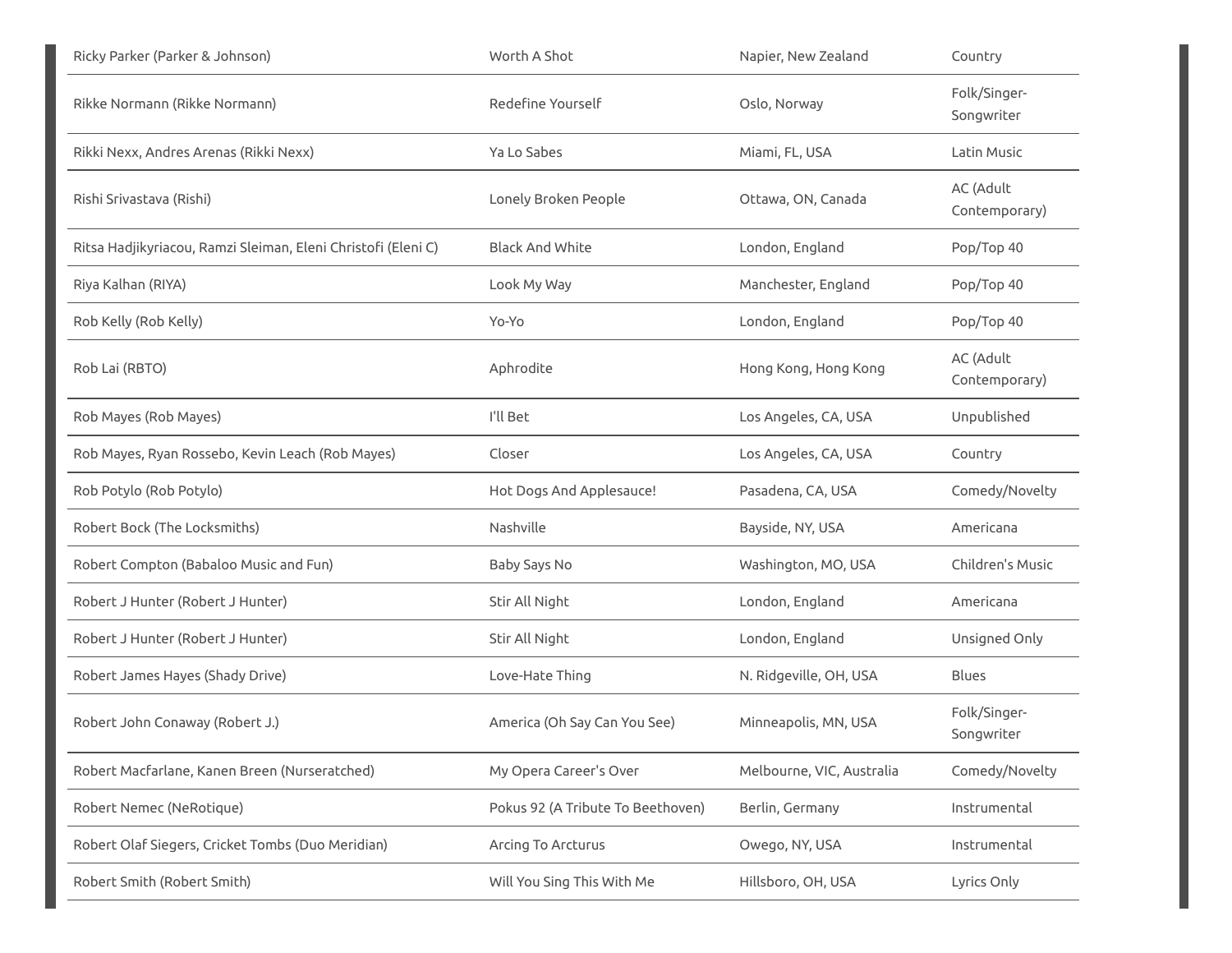| Robert Smith (Robert Smith)                                                           | We Can Do Better    | Hillsboro, OH, USA      | Lyrics Only                |
|---------------------------------------------------------------------------------------|---------------------|-------------------------|----------------------------|
| Robert William Hardy, Willard Riley (La Plume Moderne)                                | Anger               | Alexandria, ON, Canada  | Instrumental               |
| ROBERTA (ROBERTA)                                                                     | Call Me             | Helsinki, Finland       | Pop/Top 40                 |
| Roberta Finocchiaro (Roberta Finocchiaro)                                             | Where You Breathe   | Catania, Italy          | Americana                  |
| Robertas Semeniukas (Robertas Semeniukas)                                             | <b>Black Days</b>   | Vilnius, Lithuania      | Rock                       |
| Robin Nathan (FleaBITE)                                                               | Chihuahua           | Auckland, New Zealand   | Children's Music           |
| Robyn Martin (The New Graces)                                                         | Seasons             | Candelo, NSW, Australia | Unpublished                |
| Rocky Paterra (Rocky Paterra)                                                         | I'm An Accountant   | Pittsburgh, USA         | Comedy/Novelty             |
| Rodney Alejandro, Jonathan Gutierrez, Rolando Cuellar (Baby<br>Jay)                   | Broken Espanol      | Galena Park, TX, USA    | Latin Music                |
| Rodrigo Denis (Rodrigo Denis Icaza)                                                   | Innovation          | Panama, Panama          | Jazz                       |
| Rodrigo Villar (Guilo)                                                                | Lali                | Buenos Aires, Argentina | Instrumental               |
| Roger Niven (Circus FM)                                                               | Man Down            | Inverness, Scotland     | Lyrics Only                |
| Roisin Donald (ROE)                                                                   | Room To Breathe     | Derry, Ireland          | Folk/Singer-<br>Songwriter |
| Roisin Donald (ROE)                                                                   | A Quiet Place       | Derry, Ireland          | Pop/Top 40                 |
| Roisin Donald (ROE)                                                                   | Room To Breathe     | Derry, Ireland          | Unpublished                |
| Roisin Donald (ROE)                                                                   | A Quiet Place       | Derry, Ireland          | Unsigned Only              |
| Rolf Schnyder (Rolf Schnyder)                                                         | Night Of The Brave  | Gampel, Switzerland     | Instrumental               |
| Roman Miroshnichenko (Roman Miroshnichenko)                                           | Bodhran's Magic     | Moscow, Russia          | Instrumental               |
| Ron Miller, James Demuth (James Demuth)                                               | Blame               | Marblehead, OH, USA     | Performance                |
| Ronald Williams (One World Tribe)                                                     | No Justice No Peace | Erie, PA, USA           | World Music                |
| Rory Gardiner (Rory Gardiner)                                                         | We Can Make A Song  | Ottawa, ON, Canada      | Children's Music           |
| Ross Thompson, Takako Iida, Peter Garner, Andrew Wakatsuki-<br>Robinson (Mount Forel) | Witney              | London, England         | Rock                       |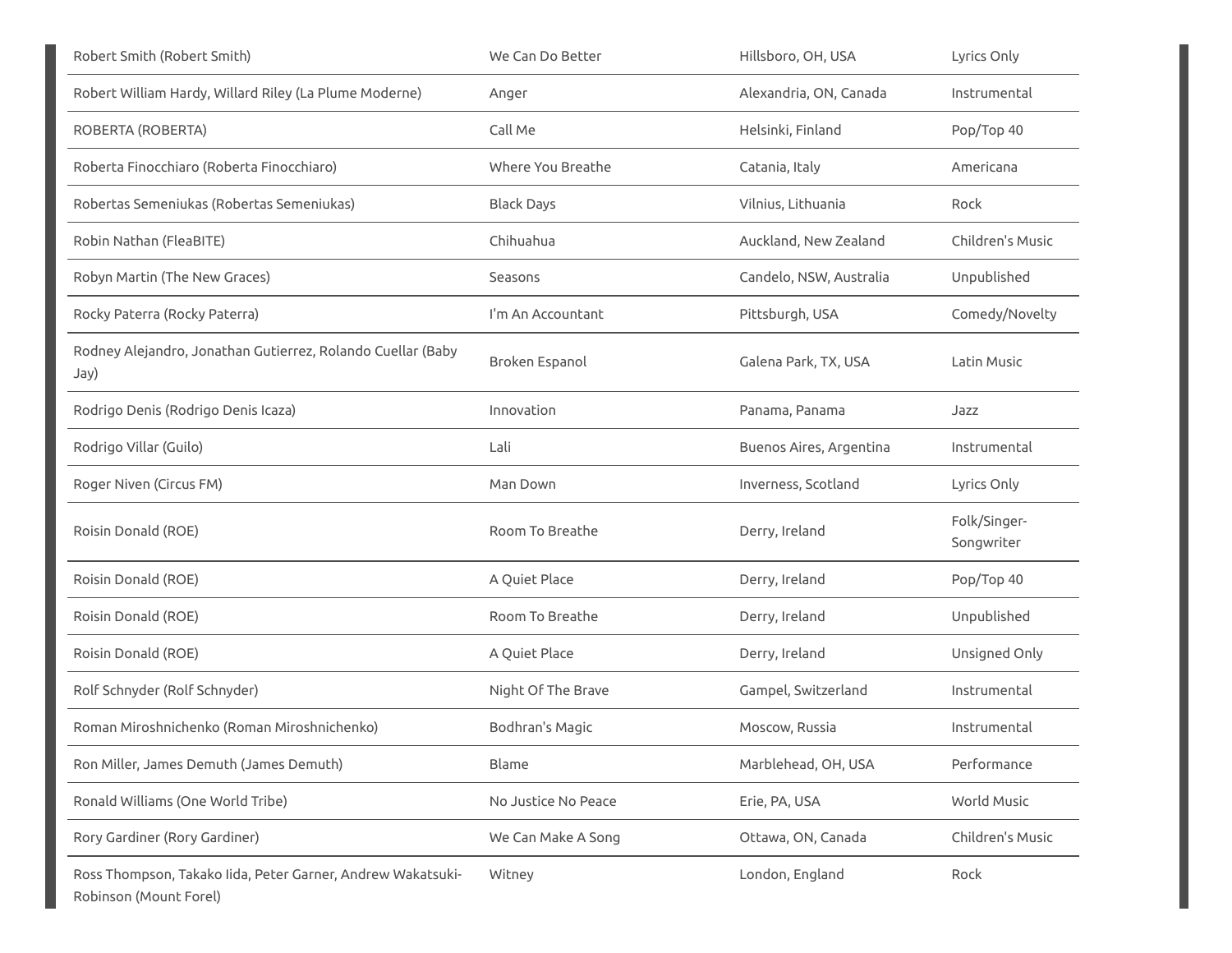| Roxana Line (Roxana Line)                                    | That's The Way You'Re Giving Up | Angarsk, Russia              | Music Video                |
|--------------------------------------------------------------|---------------------------------|------------------------------|----------------------------|
| Roxi Copland (Roxi Copland)                                  | Daddy Don't Do Politics         | Austin, TX, USA              | Folk/Singer-<br>Songwriter |
| Roxy Renee (Roxy Renee)                                      | Bring On The Fire               | Lake Balboa, CA, USA         | Unpublished                |
| Roy Belkin (Roy Belkin)                                      | Seven Blocks Away               | Tel Aviv, Israel             | Folk/Singer-<br>Songwriter |
| RRR Carter (Ronald Carter) (Rockin' Ron The Friendly Pirate) | Pirate Party Pooper             | Jeffersonville, VT, USA      | Children's Music           |
| Rubatski Anton, Selischev Vassili (Vassel & Rooby)           | Superlife                       | Minsk, Belarus               | Pop/Top 40                 |
| Ruben Paz (Ruben Paz)                                        | Salaam Marruecos                | Havana, Cuba                 | World Music                |
| Ruben Paz, Ledian Mola (Ledian & Ruben Paz)                  | Quien Como Yo                   | Havana, Cuba                 | Latin Music                |
| Ruchee Ajwani (Ruchee)                                       | You Didn't Have To Go           | Mumbai, India                | Lyrics Only                |
| Ruchee Ajwani (Ruchee)                                       | What I Can't Have               | Mumbai, India                | Teen                       |
| Ruchee Ajwani (Ruchee)                                       | Half Of Your Heart              | Mumbai, India                | Unsigned Only              |
| Rudolph Miguel Gallegos III, Mathew Mcguire (Rudy G.)        | <b>Good Times</b>               | Sanger, CA, USA              | R&B/Hip-Hop                |
| Rudolph Miguel Gallegos III, Mathew Mcguire (Rudy G.)        | <b>Good Times</b>               | Sanger, CA, USA              | Unsigned Only              |
| Rue Melo (Rue Melo)                                          | Unavailable                     | La Tranche Sur Mer, France   | AC (Adult<br>Contemporary) |
| Rue Melo (Rue Melo)                                          | A Mi Tempo                      | La Tranche Sur Mer, France v | Latin Music                |
| RushKlan (RushKlan)                                          | Godspeed                        | New Rochelle, NY, USA        | R&B/Hip-Hop                |
| Ruth Patterson (Ruth Patterson)                              | Somebody Else                   | Newcastle, England           | Folk/Singer-<br>Songwriter |
| Ruth Patterson, Rosie Bristow (Holy Moly & The Crackers)     | Upside Down                     | Newcastle, England           | Rock                       |
| Ruth Weber (Ruth and Emilia)                                 | The Food Chain                  | Escondido, CA, USA           | Children's Music           |
| Ryan Courtney (Trenton)                                      | Find A Way                      | Hudson, FL, USA              | AAA (Adult<br>Album        |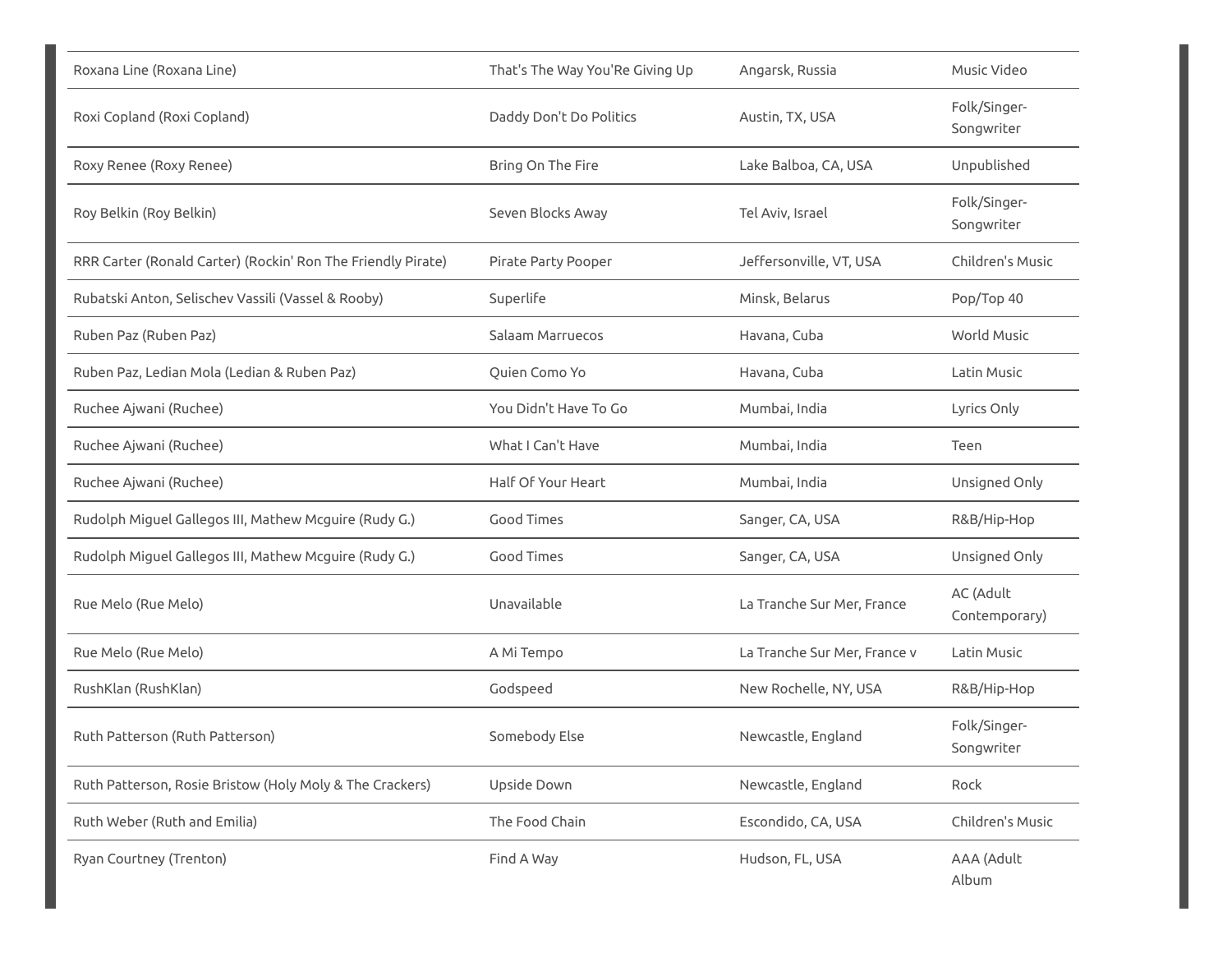|                                                    |                    |                           | Alternative)                           |
|----------------------------------------------------|--------------------|---------------------------|----------------------------------------|
| Ryan Courtney (Trenton)                            | Alive              | Hudson, FL, USA           | AAA (Adult<br>Album<br>Alternative)    |
| Ryan Dilmore (Ryan Dilmore)                        | Half Of My Heart   | Los Angeles, CA, USA      | Folk/Singer-<br>Songwriter             |
| Ryan Dobbrick, James Vincent, Emily Coulston (Du0) | Come Home          | Brisbane, QLD, Australia  | <b>EDM</b> (Electronic<br>Dance Music) |
| Ryan Dobbrick, James Vincent, Emily Coulston (Du0) | Come Home          | Brisbane, QLD, Australia  | Unsigned Only                          |
| Ryan Dobbrick, Ryan Courtney (Du0)                 | Shadows            | Brisbane, QLD, Australia  | <b>EDM</b> (Electronic<br>Dance Music) |
| Ryan Dobbrick, Ryan Courtney (Du0)                 | Shadows            | Brisbane, QLD, Australia  | Unsigned Only                          |
| Ryan Gilpin, Jordi White (Ryan Gilpin & Co)        | I Am (All You Say) | Sheffield, England        | Christian                              |
| Ryan Gilpin, Mia Fieldes (Ryan Gilpin & Co)        | Never Let Me Go    | Sheffield, England        | Christian                              |
| Ryan Nealon, Haleigh Bowers (Ryan Nealon)          | Lights Out         | San Diego, CA, USA        | Pop/Top 40                             |
| Ryan Nicholson, Lisa Whitters (Ryan Nicholson)     | Paint The World    | Phoenix, AZ, USA          | AC (Adult<br>Contemporary)             |
| Ryan Nicholson, Lisa Whitters (Ryan Nicholson)     | Paint The World    | Phoenix, AZ, USA          | Music Video                            |
| Ryan Patrick McLaughlin (Chinchizzle)              | The Dinosaur Song  | East Stroudsburg, PA, USA | Children's Music                       |
| Ryan Willis (Ryan Willis)                          | Old Friend         | Lakeside, CA, USA         | Unsigned Only                          |
| Ryk Mead (Ryk Mead)                                | Chicago            | London, England           | Blues                                  |
| S. T. Manville (S. T. Manville)                    | Best I Can Do      | Birmingham, England       | Folk/Singer-<br>Songwriter             |
| S.Declase (Mack Moses)                             | Through The Wire   | Melbourne, VIC, Australia | R&B/Hip-Hop                            |
| Saber Systeme (Saber Systeme)                      | Reveillez Vous     | Peveragno, Italy          | World Music                            |
| Sabreen Islam (Sabreen Islam)                      | Glow               | Auckland, New Zealand     | Teen                                   |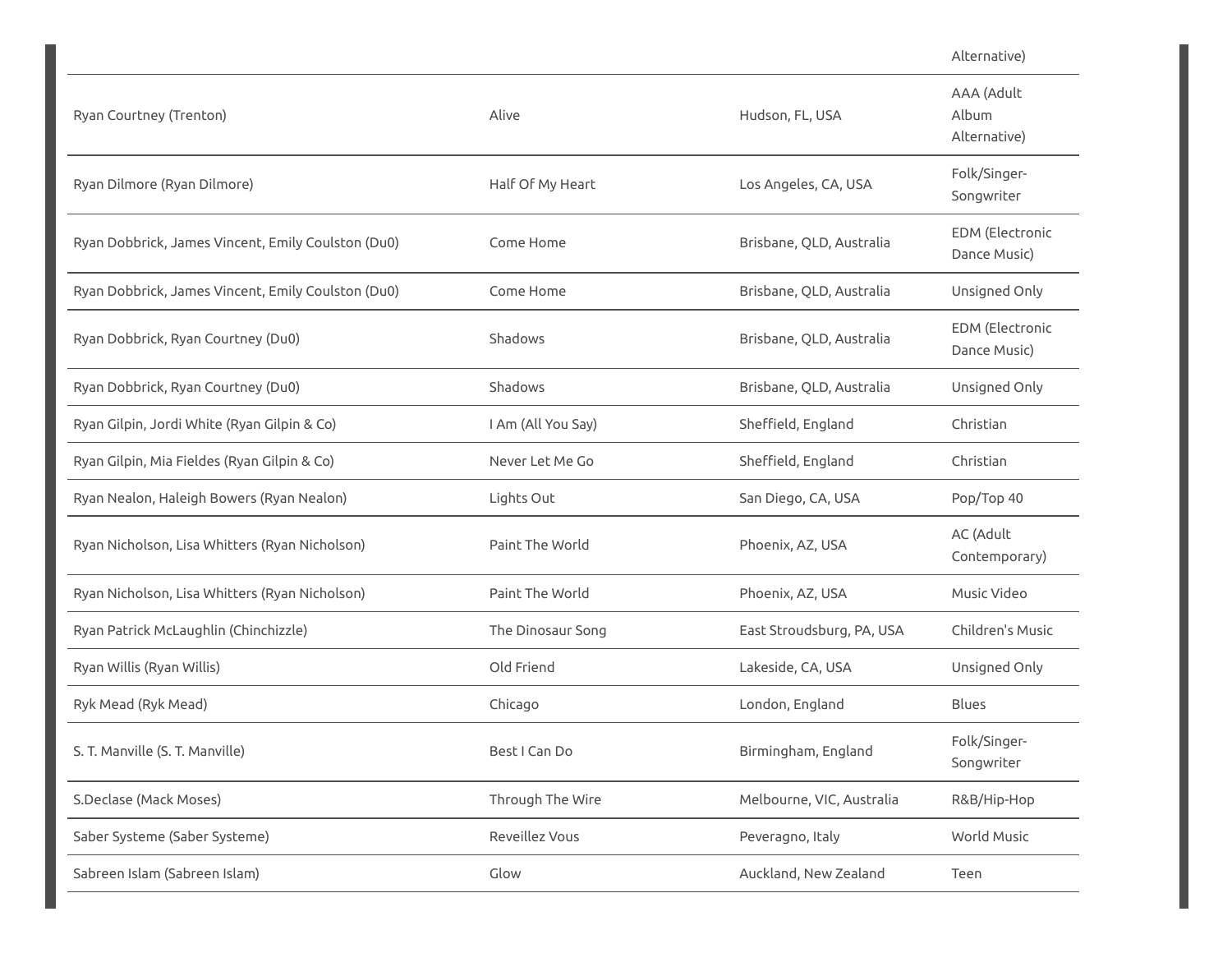| Sage Fuller (Sage)                                                       | All My Lost Loves                   | Melbourne, VIC, Australia | AC (Adult<br>Contemporary)             |
|--------------------------------------------------------------------------|-------------------------------------|---------------------------|----------------------------------------|
| Salome Korkotashvili, Beka Japaridze Shukvani, Richard Howard<br>(SALIO) | New Blues                           | Tblisi, Georgia           | Performance                            |
| SALT (SALT)                                                              | Women!                              | Stockholm, Sweden         | Pop/Top 40                             |
| Sam Gallagher (Sam Mokit)                                                | Best Thing In My Life               | Glasgow, Scotland         | Folk/Singer-<br>Songwriter             |
| Sam Gifford (Sam Gifford)                                                | Leave With Nothing                  | Stotfold, England         | Rock                                   |
| Sam Hibbard (Sam Hibbard)                                                | Hold On To Hope                     | Glasgow, Scotland         | Christian                              |
| Sam James, Carlo Colasacco, Brian McKenna, Chris McKenna<br>(Sam James)  | Roll                                | Stoughton, MA, USA        | Country                                |
| Sam Johnson (Harmelek)                                                   | If It Was Up To Me                  | Melbourne, VIC, Australia | <b>EDM</b> (Electronic<br>Dance Music) |
| Sam Johnson, Odd Martin (Sam Johnson)                                    | Peter Pan                           | Newton Abbot, England     | Folk/Singer-<br>Songwriter             |
| Sam Levin (Sam Levin)                                                    | Dairy Queen Queen                   | New York, NY, USA         | Folk/Singer-<br>Songwriter             |
| Sam Marks (Sam Marks)                                                    | Ellie Mae                           | Sydney, NSW, Australia    | Folk/Singer-<br>Songwriter             |
| Sam McFerron (Orvani)                                                    | Count Your Nights                   | Neosho, MO, USA           | Pop/Top 40                             |
| Sam McFerron (Sam McFerron)                                              | If My Novel Were A Movie            | Neosho, MO, USA           | Instrumental                           |
| Sam Perlow, Lilianna Pannia (Sam X & Lilianna Wilde)                     | Stuck With You (Sticky, Icky, Icky) | Woodland Hills, CA, USA   | Pop/Top 40                             |
| Sam Perlow, Lilianna Pannia (Sam X & Lilianna Wilde)                     | <b>Emotional Overload</b>           | Woodland Hills, CA, USA   | Unsigned Only                          |
| Sam Shaky (Sam Shaky)                                                    | Leave Your Light On                 | Helsinki, Finland         | AAA (Adult<br>Album<br>Alternative)    |
| Samantha Gaton (Samantha Gaton)                                          | Underwater                          | Columbia, SC, USA         | Folk/Singer-<br>Songwriter             |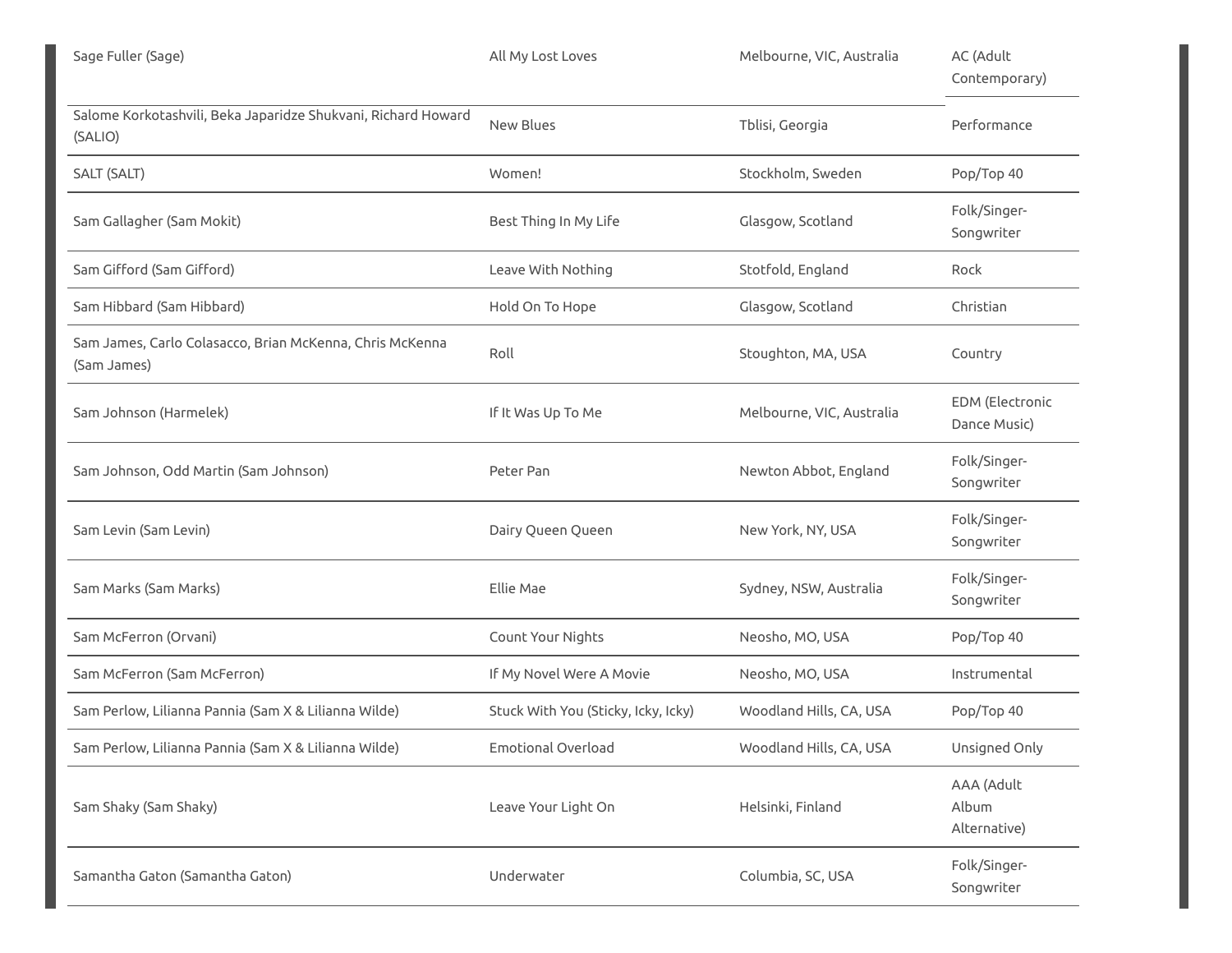| Samuel Blakeslee (Nostraightanswer)                                       | Cottonmouth                   | Chuluota, FL, USA             | <b>EDM</b> (Electronic<br>Dance Music) |
|---------------------------------------------------------------------------|-------------------------------|-------------------------------|----------------------------------------|
| Samuel Burger (A Year On Earth)                                           | Where Do I Go From Here?      | Cape Town, South Africa       | Folk/Singer-<br>Songwriter             |
| Sandy Powlik (Lola Parks)                                                 | Freight Train                 | Langley, BC, Canada           | Folk/Singer-<br>Songwriter             |
| Sangho Oh (Oh Sangho Nonet)                                               | Dream It Real                 | Busan, South Korea            | Instrumental                           |
| Sara Khatun Guluzade (Sara Khatun Guluzade)                               | <b>Taken Back To Memories</b> | Baku, Azerbaijan              | Teen                                   |
| Sarah Bodle, Caitlin Canning (Sarah Saint James)                          | <b>DBE</b>                    | Adelaide, SA, Australia       | Pop/Top 40                             |
| Sarah Bodle, Caitlin Canning (Sarah Saint James)                          | Dbe                           | Adelaide, SA, Australia       | Unpublished                            |
| Sarah Carter (Sarah Carter)                                               | Beni                          | High Wycombe, England         | AC (Adult<br>Contemporary)             |
| Sarah Haigh (Sarah Stockholm)                                             | Ebb N Flow                    | Brisbane, QLD, Australia      | Unsigned Only                          |
| Sarah McKenzie (Sarah McKenzie)                                           | Schneller!                    | Los Angeles, CA, USA          | Jazz                                   |
| Sarah Shoumer (Sarah Shoumer)                                             | Music                         | Wayne, PA, USA                | Teen                                   |
| Sari Abbott (Sari Abbott)                                                 | Let Me Go                     | Sunrise Beach, QLD, Australia | Teen                                   |
| Sasa Németh (Sasa Németh)                                                 | The End Is Here               | Csengod, Hungary              | Lyrics Only                            |
| Sasha France (Sash)                                                       | Upside Down                   | Jarrow, England               | Teen                                   |
| Sass O Flynn (Sass O Flynn)                                               | Train Song                    | Galway, Ireland               | Americana                              |
| Sassie Raps (Sassie Raps)                                                 | Jamais Fatigue (Restless)     | Canberra, ACT, Australia      | Music Video                            |
| Satish Nathan, Uthara Unnikrishnan, Nandakishore (Satish<br>Nathan Music) | Amma Aariraaro                | Chennai, India                | World Music                            |
| Satoru Nakagawa (TOKYO TRAMPS)                                            | Long Day                      | Boston, MA, USA               | Blues                                  |
| Sawako Hyodo (SAWAKO HYODO)                                               | Beyond The Sky                | Tokyo, Japan                  | Jazz                                   |
| Scot Robinson, Bobby Cameron (Scot Free Sessions)                         | Geoff's Ghost                 | Edmonton, AB, Canada          | Americana                              |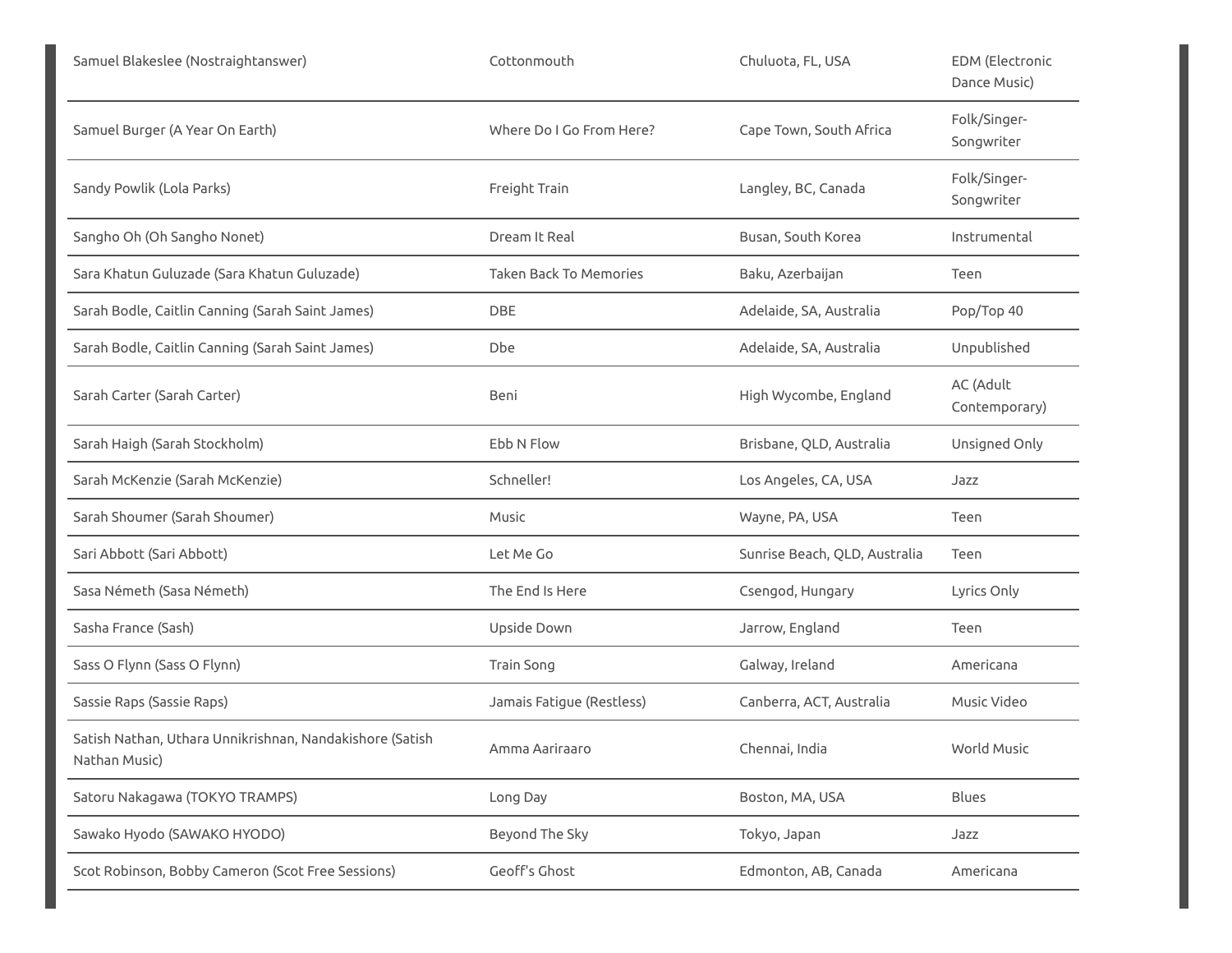| Scot Robinson, Bobby Cameron (Scot Free Sessions)                                                             | Burn Bright                                   | Edmonton, AB, Canada        | Lyrics Only                         |
|---------------------------------------------------------------------------------------------------------------|-----------------------------------------------|-----------------------------|-------------------------------------|
| Scot Robinson, Bobby Cameron (Scot Free Sessions)                                                             | Big Tiger                                     | Edmonton, AB, Canada        | Lyrics Only                         |
| Scott Krokoff (Scott Krokoff)                                                                                 | My Own Terms                                  | Lynbrook, NY, USA           | AAA (Adult<br>Album<br>Alternative) |
| <b>Scott Manning (Scott Manning)</b>                                                                          | Choose                                        | Austin, TX, USA             | Unsigned Only                       |
| Scott Shumaker, Erica Tan (Corgi)                                                                             | Chameleon                                     | Singapore, Singapore        | Pop/Top 40                          |
| Sealskin (Sealskin)                                                                                           | Tell Me Why                                   | Barcelona, Spain            | Music Video                         |
| Sean Hennings (Sean Hennings)                                                                                 | Today                                         | George Town, Cayman Islands | World Music                         |
| Sean Kijurina (Seano)                                                                                         | I Must Be Pregnant                            | Sydney, NSW, Australia      | Comedy/Novelty                      |
| Sean Klassen (Former Lives)                                                                                   | Cordon Sanitaire                              | Portland, OR, USA           | AAA (Adult<br>Album<br>Alternative) |
| Sean Magee (Sean Magee)                                                                                       | <b>Tidal Wave</b>                             | Raleigh, NC, USA            | Pop/Top 40                          |
| Sean Murphy (All The Queen's Horses)                                                                          | Jocelyn                                       | Cork, Ireland               | Folk/Singer-<br>Songwriter          |
| Sean Murphy (All The Queen's Horses)                                                                          | My Angels Sang To Notre Dame                  | Cork, Ireland               | Performance                         |
| Sean Murphy (All The Queen's Horses)                                                                          | I Am The Quarz, The Labrador And<br>Labyrinth | Chatou, France              | Performance                         |
| Sean Nesamoney (Sean Nesamoney)                                                                               | Untitled                                      | Atherton, CA, USA           | Teen                                |
| Sebastian Araya (Kayn Alcon)                                                                                  | <b>Brilliant Minds</b>                        | Norwalk, CT, USA            | EDM (Electronic<br>Dance Music)     |
| Secret Macs (Secret Macs)                                                                                     | Confusions                                    | Kabwe, Zambia               | Pop/Top 40                          |
| Seger Ott-Rudolph (Seger Baird)                                                                               | Evergreen                                     | Silver Spring, MD, USA      | Teen                                |
| Sem Jonkhout, Bjørgen van Essen, Tommy van der Leer, Daniel<br>van den Brink, Delano Ladurner (The Overslept) | Stolen Car                                    | Amsterdam, Netherlands      | Rock                                |
| Seong-Il Han, Samantha Minor (Hollow Cocoon)                                                                  | New Thing                                     | Seoul, South Korea          | Pop/Top 40                          |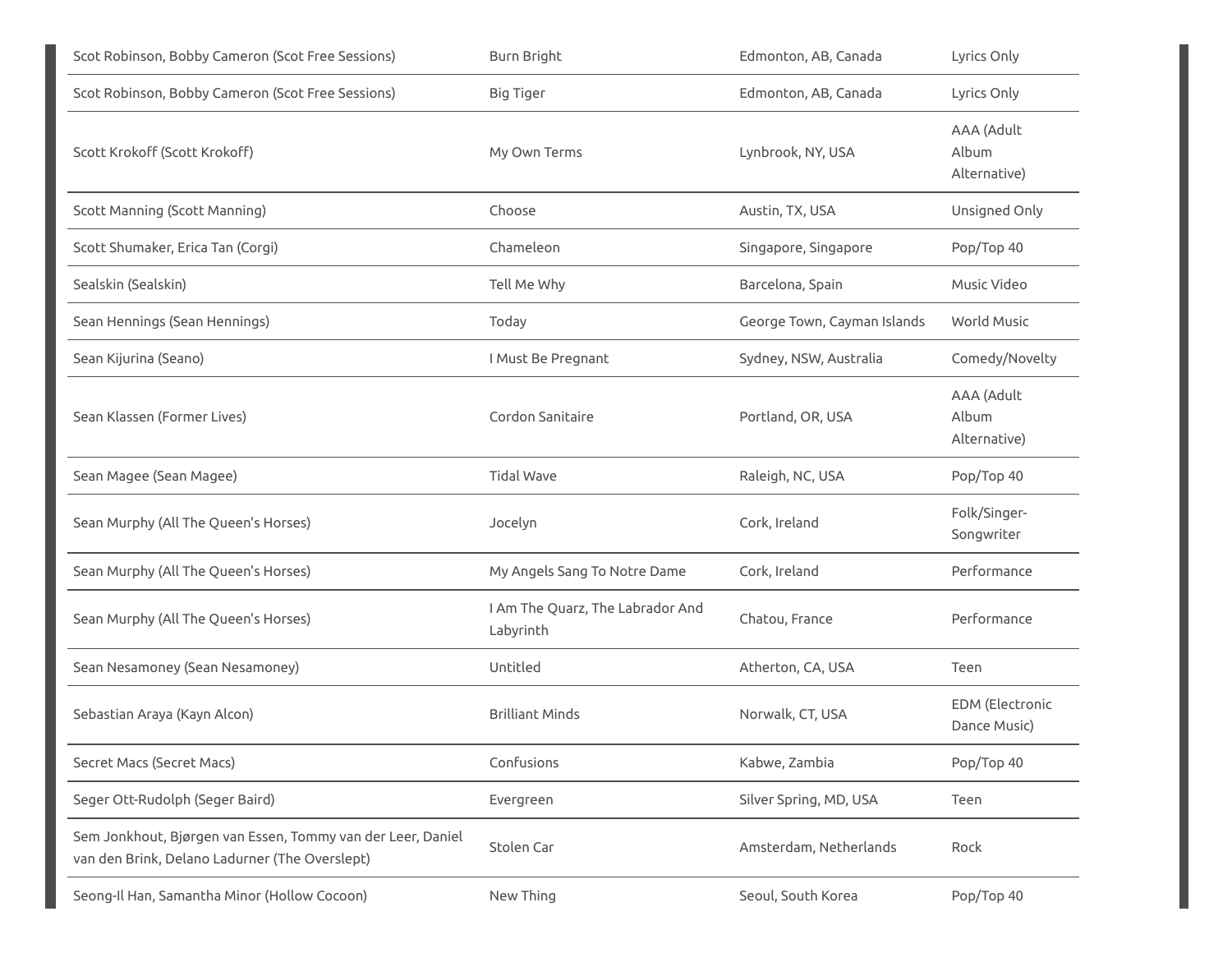| Serag Baddar, Adam Benjamin (Morisette James)                     | Found Out                                 | Zejtun, Malta            | AC (Adult<br>Contemporary)             |
|-------------------------------------------------------------------|-------------------------------------------|--------------------------|----------------------------------------|
| Serena Brangman (Modxl \$)                                        | Love You I Do                             | St. Georges, Bermuda     | Unsigned Only                          |
| Serena Mancusi (Sereen.)                                          | <b>Just Get Loose</b>                     | Ischia, Italy            | AAA (Adult<br>Album<br>Alternative)    |
| Sergey Galstyan, Chioma Eze (Christine Pepelyan)                  | My One And Only                           | Glendale, CA, USA        | Music Video                            |
| Serranow (Serranow)                                               | <b>Bad Planes</b>                         | Dominican Republic       | Latin Music                            |
| Seth Aaron Jones (Seth Aaron)                                     | Love Instead                              | Philadelphia, PA, USA    | Folk/Singer-<br>Songwriter             |
| Seth Haapu (Seth Haapu)                                           | Ūkaipō                                    | Whanganui, New Zealand   | <b>World Music</b>                     |
| Seth Haapu, Nick Down, Marley Sola, Alex Wildwood (Seth<br>Haapu) | All For You                               | Whanganui, New Zealand   | R&B/Hip-Hop                            |
| Severina Sloboda (Limi)                                           | Cuts                                      | Novi Sad, Serbia         | Pop/Top 40                             |
| Severina Sloboda (Limi)                                           | The Best I Ever Had                       | Novi Sad, Serbia         | R&B/Hip-Hop                            |
| Severina Sloboda (Limi)                                           | Cuts                                      | Novi Sad, Serbia         | Unsigned Only                          |
| Shana Llorando (Valere)                                           | Undercover                                | Cebu City, Philippines   | Pop/Top 40                             |
| Shane Burgess, Bonnie Emerton (AUDIO INTRUDER)                    | Puppet Master (AI Club Mix)               | Goulburn, NSW, Australia | <b>EDM</b> (Electronic<br>Dance Music) |
| Shane Grenier, Nick Alfonsi, Anthony Cipolla (Mood42)             | Dimples                                   | Detroit, MI, USA         | Pop/Top 40                             |
| Shane Hicks, Trevor Gee (The Blackwater Fever)                    | The Boogie Woogie                         | Brisbane, QLD, Australia | AAA (Adult<br>Album<br>Alternative)    |
| Shane Hurley (Uninhibited)                                        | What I Knew                               | Edinburgh, Scotland      | Rock                                   |
| Shane Hurley (Uninhibited)                                        | Someday                                   | Edinburgh, Scotland      | Unpublished                            |
| Shane Murray (Shane Murray)                                       | Mama Won't You Sing Me A Lullaby<br>Again | Brisbane, QLD, Australia | Americana                              |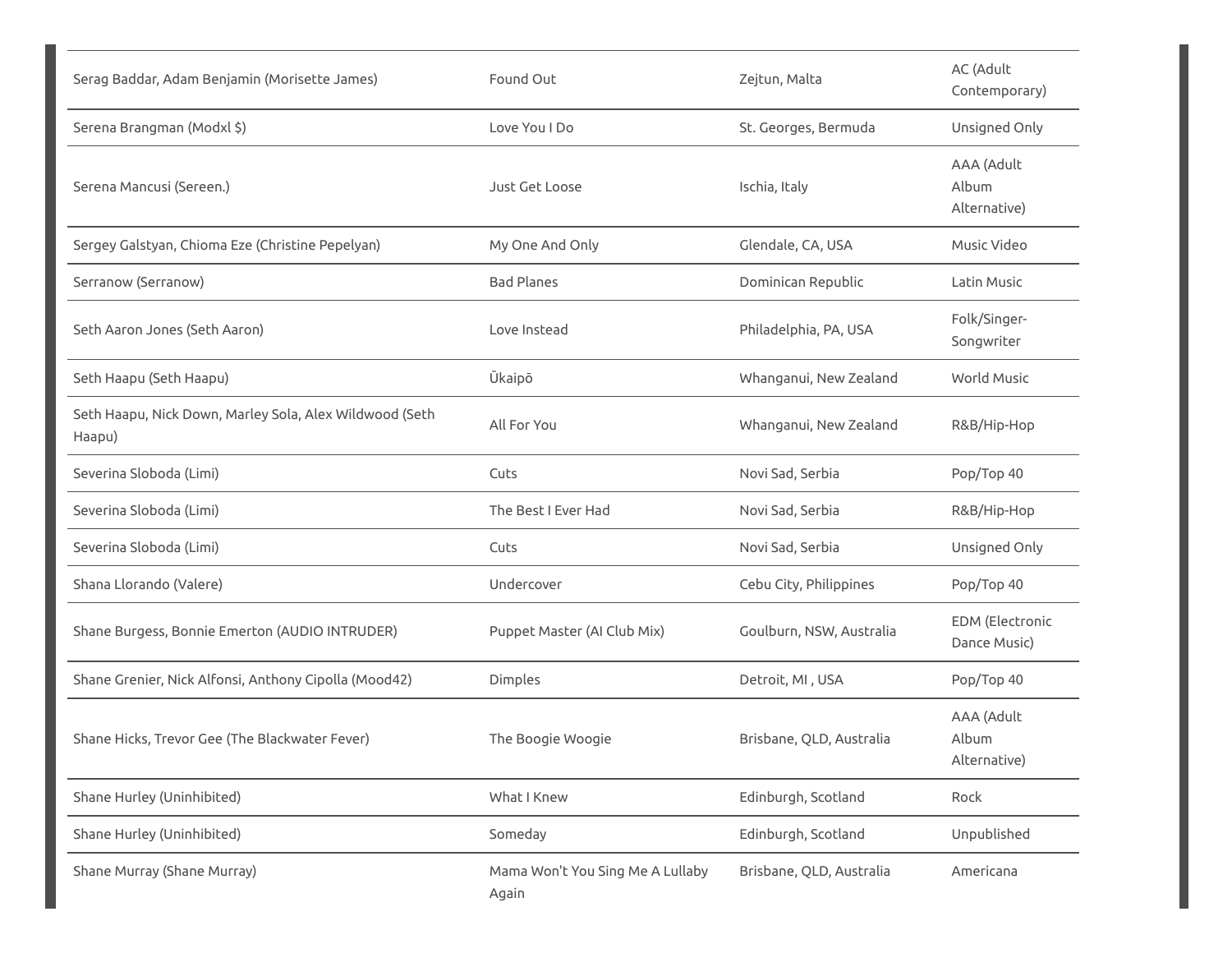| Shane Murray (Shane Murray)                                   | Old Whistle Blow                       | Brisbane, QLD, Australia  | Country                    |
|---------------------------------------------------------------|----------------------------------------|---------------------------|----------------------------|
| Shane Murray, Garry Smith (Shane Murray)                      | Ain't That A Shame                     | Brisbane, QLD, Australia  | Performance                |
| Shane Thornton (Black Cadillac Kings)                         | <b>Tear Dust Blues</b>                 | Klamath Falls, OR, USA    | <b>Blues</b>               |
| Shane Timmo (Shane Timmo)                                     | Dirty                                  | Melbourne, VIC, Australia | Lyrics Only                |
| Shane Timmo (Shane Timmo)                                     | Closed Door                            | Melbourne, VIC, Australia | Lyrics Only                |
| Shannon McAfee (Reform Through Music)                         | Here I Go Again                        | Virginia Beach, VA, USA   | Lyrics Only                |
| Shaquille Rayes (Shaquille Rayes)                             | Attention                              | Manchester, England       | Unsigned Only              |
| Shaun Carrier, Jamie Carrier (The Lucky Valentines)           | Horses                                 | Fort Benton, MT, USA      | Folk/Singer-<br>Songwriter |
| Shaun Pozywio (SZY)                                           | Intentional                            | Highland, IN, USA         | R&B/Hip-Hop                |
| Shauna Chanda (Shauna Chanda)                                 | Don't Give Up                          | Denver, CO, USA           | Christian                  |
| Shauna Chanda (Shauna Chanda)                                 | Heartstrings                           | Denver, CO, USA           | Country                    |
| Shawn Patric Ferguson (Shawn Patric Ferguson)                 | Setting The Table                      | New York, NY, USA         | Jazz                       |
| Shawn Strickland (The Dirty Mojo Blues Band)                  | Missin You                             | Norfolk, VA, USA          | <b>Blues</b>               |
| Sheena Hope (Sheena Hope)                                     | Love Wins                              | Troon, Scotland           | Lyrics Only                |
| Sheila P. Ingco (Sheila P. Ingco)                             | Take Me Back When We Were<br>Seventeen | Metro Manila, Philippines | Lyrics Only                |
| Shelley Harland, AJ Conley (SPEAKERGODZ & SHELLEY<br>HARLAND) | Fire To The World                      | Los Angeles, CA, USA      | Christian                  |
| Shelley Segal, Askold Buk (Shelley Segal)                     | Holy Man                               | Melbourne, VIC, Australia | Americana                  |
| Sherwin Fugoso, Kenneth Corvera, Adam Corvera (Oh! Caraga)    | Ipanumpa Ko                            | Cebu City, Philippines    | World Music                |
| Shigenobu Orito (Shigenobu Orito)                             | Stutter Of Evils                       | Toride, Japan             | Instrumental               |
| Shinichiro Kamoto (Shinichiro Kamoto)                         | Hisho                                  | Tokyo, Japan              | Jazz                       |
| Shota Yamamoto (Kyoto Composers Jazz Orchestra)               | Cold Predawn Mist                      | Owariasahi, Japan         | Instrumental               |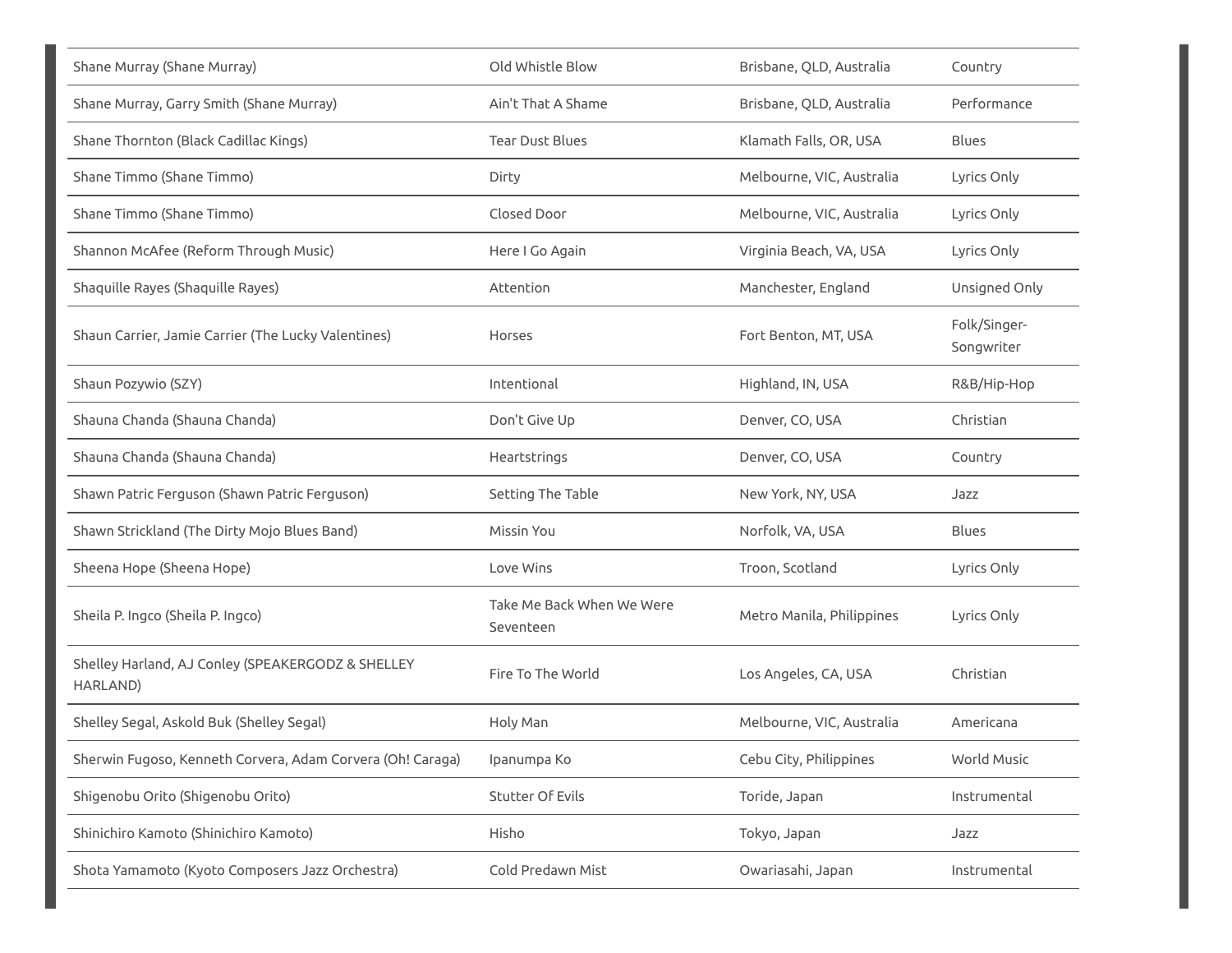| Shota Yamamoto (Kyoto Composers Jazz Orchestra)                                               | Hyojo                           | Owariasahi, Japan       | Jazz                                |
|-----------------------------------------------------------------------------------------------|---------------------------------|-------------------------|-------------------------------------|
| Shunzo Ohno (Shunzo Ohno)                                                                     | Dreamer                         | Gifu, Japan             | Jazz                                |
| Shyrkhan Agabekov (Han Beyli)                                                                 | Birth Of The Sun                | Kharkiv, Ukraine        | <b>World Music</b>                  |
| Sienna Katelyn (Sienna Katelyn)                                                               | Сгу                             | Tarneit, VIC, Australia | Teen                                |
| Sil Simone (Sil Simone)                                                                       | Talking Red                     | Toronto, ON, Canada     | AAA (Adult<br>Album<br>Alternative) |
| Silvana Mantilla Vargas, Laura Peraza R., Nicolás Sánchez, Juan<br>Carlos Restrepo (Silvanna) | Porcelana                       | Bogotá, Colombia        | Latin Music                         |
| Silvana Ordonez (Taffeite)                                                                    | <b>Testosterone And Needles</b> | Guatemala, Guatemala    | Lyrics Only                         |
| Silvana Ordonez (Taffeite)                                                                    | Anymore                         | Guatemala, Guatemala    | Teen                                |
| Simeon Angelovski (Kalata)                                                                    | Ka Se Zaljubile                 | Skopje, Macedonia       | <b>World Music</b>                  |
| Simon Finn (FFINN)                                                                            | That's Gotta Hurt               | Brussels, Belgium       | Pop/Top 40                          |
| Simon Finn (FFINN)                                                                            | Messy                           | Brussels, Belgium       | Unpublished                         |
| Simon Gribbe, Kevin Borg, Lyndsay Pace (Lyndsay)                                              | Fighter                         | Swieqi, Malta           | Pop/Top 40                          |
| Simon Petty (Petty Chavez)                                                                    | Lucky At Cards                  | Los Angeles, CA, USA    | Folk/Singer-<br>Songwriter          |
| Simon Rudston-Brown, Melinda Kirwin (FALLS)                                                   | Somebody Like You               | Sydney, NSW, Australia  | Americana                           |
| Simon Safhalter (Simon Safhalter)                                                             | Real Deal                       | Hrvatini, Slovenia      | Pop/Top 40                          |
| Simon Söfelde (Simon The Jester)                                                              | I Saw It Coming                 | Gothenburg, Sweden      | Folk/Singer-<br>Songwriter          |
| Simone Bevacqua, Moreno Bevacqua, Federico Mao,<br>Bartolomeo Audisio, Luca Di Nunno (Twang)  | Il Tempo Dell'Inverso           | Turin, Italy            | Music Video                         |
| Sinclair Malcolm (Sinclair The Mage)                                                          | Pompeii                         | London, England         | Pop/Top 40                          |
|                                                                                               |                                 |                         |                                     |
| Sinikka Monte (Sinikka Monte)                                                                 | Play Pretend                    | Sankt Poelten, Austria  | Music Video                         |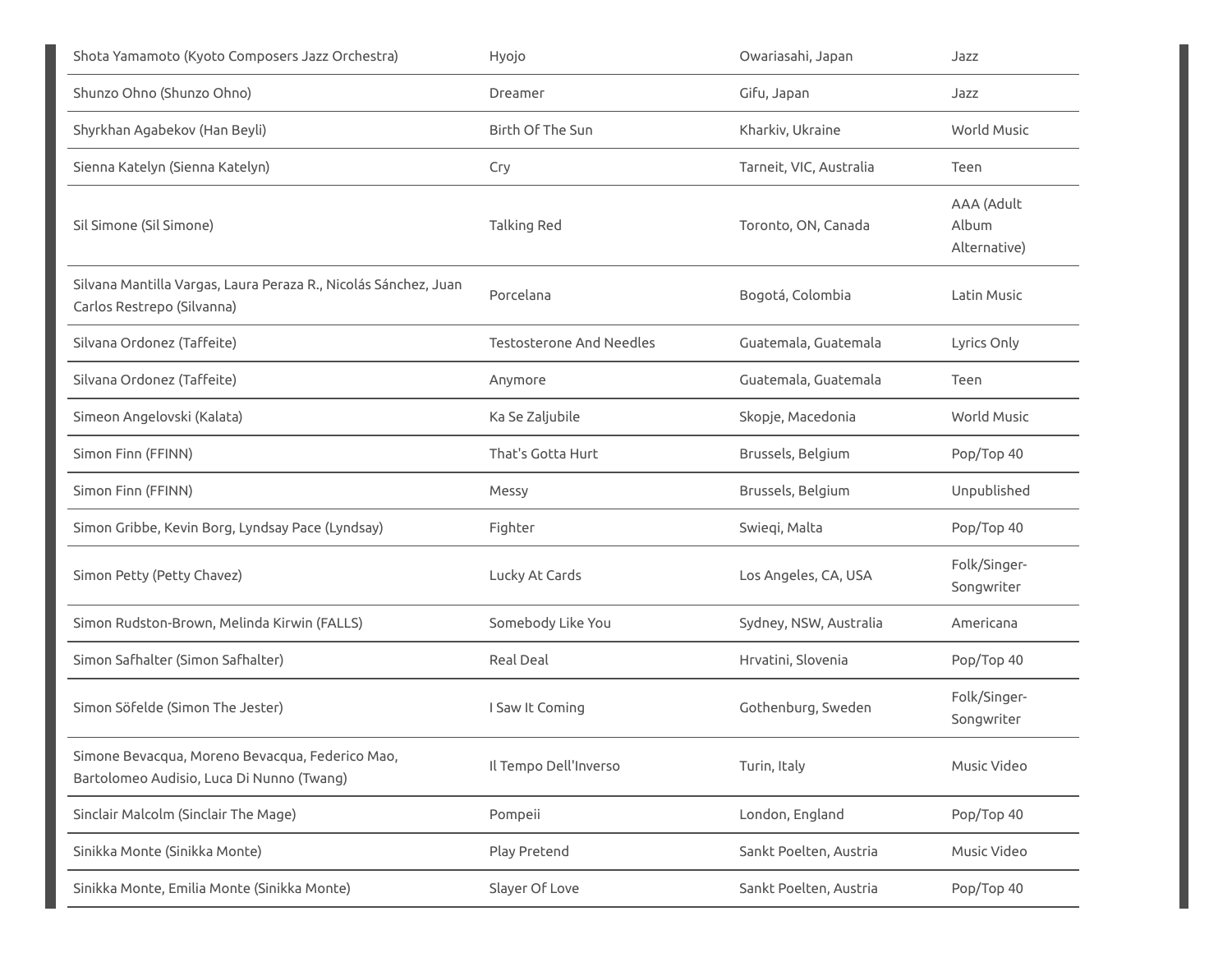| Siobhan Cotchin (Siobhan Cotchin)                                      | Do You Know What I Mean?      | Perth, WA, Australia    | Unpublished                |
|------------------------------------------------------------------------|-------------------------------|-------------------------|----------------------------|
| Siobhan Cotchin (Siobhan Cotchin)                                      | Do You Know What I Mean?      | Perth, WA, Australia    | Unsigned Only              |
| Siri Jolliffe (Kingdom All Stars)                                      | Daisy                         | St. Johnsbury, VT, USA  | Teen                       |
| Sita Steele, Romy Wave (Romy Wave)                                     | Light Out                     | Montreux, Switzerland   | Pop/Top 40                 |
| Skender Beck (Skender Beck)                                            | Gone                          | Los Angeles, CA, USA    | Rock                       |
| Skylar Love (Skylar Love)                                              | Drunk on Love High on Emotion | Doylestown, PA, USA     | Teen                       |
| Skylar Rogers, Paul Niehaus IV (Skylar Rogers)                         | Like Father Like Daughter     | Chicago, IL, USA        | <b>Blues</b>               |
| Skyler Day, Steve Solomon (Skyler Day)                                 | 6 Feet Apart                  | Cumming, GA, USA        | Folk/Singer-<br>Songwriter |
| Sneha Reddy (Sneha Reddy)                                              | <b>But Now I Know</b>         | New Delhi, India        | Pop/Top 40                 |
| Sofia Macchi, Raquel Sofia (Sofia Macchi)                              | La Lluvia                     | Buenos Aires, Argentina | Latin Music                |
| Sofia Sforza (Sofia SFORZA)                                            | No Guilt                      | Kyiv, Ukraine           | AC (Adult<br>Contemporary) |
| Sofija Knezevic (Sofija Knezevic)                                      | Superhero                     | Belgrade, Serbia        | Jazz                       |
| Sol Okarina (Sol Okarina)                                              | Sangre Nueva                  | Zipaquira, Colombia     | World Music                |
| Soma Zsoter, Daniel Molnar, Christian Sievers (The Midnight<br>Shower) | Late Riser                    | Budapest, Hungary       | Music Video                |
| Sondre Lerche (Sondre Lerche)                                          | Why Would I Let You Go        | Bergen, Norway          | Folk/Singer-<br>Songwriter |
| Sonia Maselik, Adam Związek, Przemysław Puk (Sonia Maselik)            | Pierwszy Raz                  | Piekary Slaskie, Poland | Pop/Top 40                 |
| Sophia Golding (Sophia Golding)                                        | Fall Back Girl                | Albuquerque, NM, USA    | Teen                       |
| Sophia Orensteen (Sophia Orensteen)                                    | Look My Way                   | New York, NY, USA       | Teen                       |
| Sophia Zogopoulos, Alex Flagstad (PHIA Z)                              | Maniac                        | Sacramento, CA, USA     | Pop/Top 40                 |
| Sophie Atkin (Sophie Atkin)                                            | The Moment                    | Thornhill, ON, Canada   | Teen                       |
| Sophie Brown (Girl.)                                                   | Lifeline                      | Auckland, New Zealand   | Teen                       |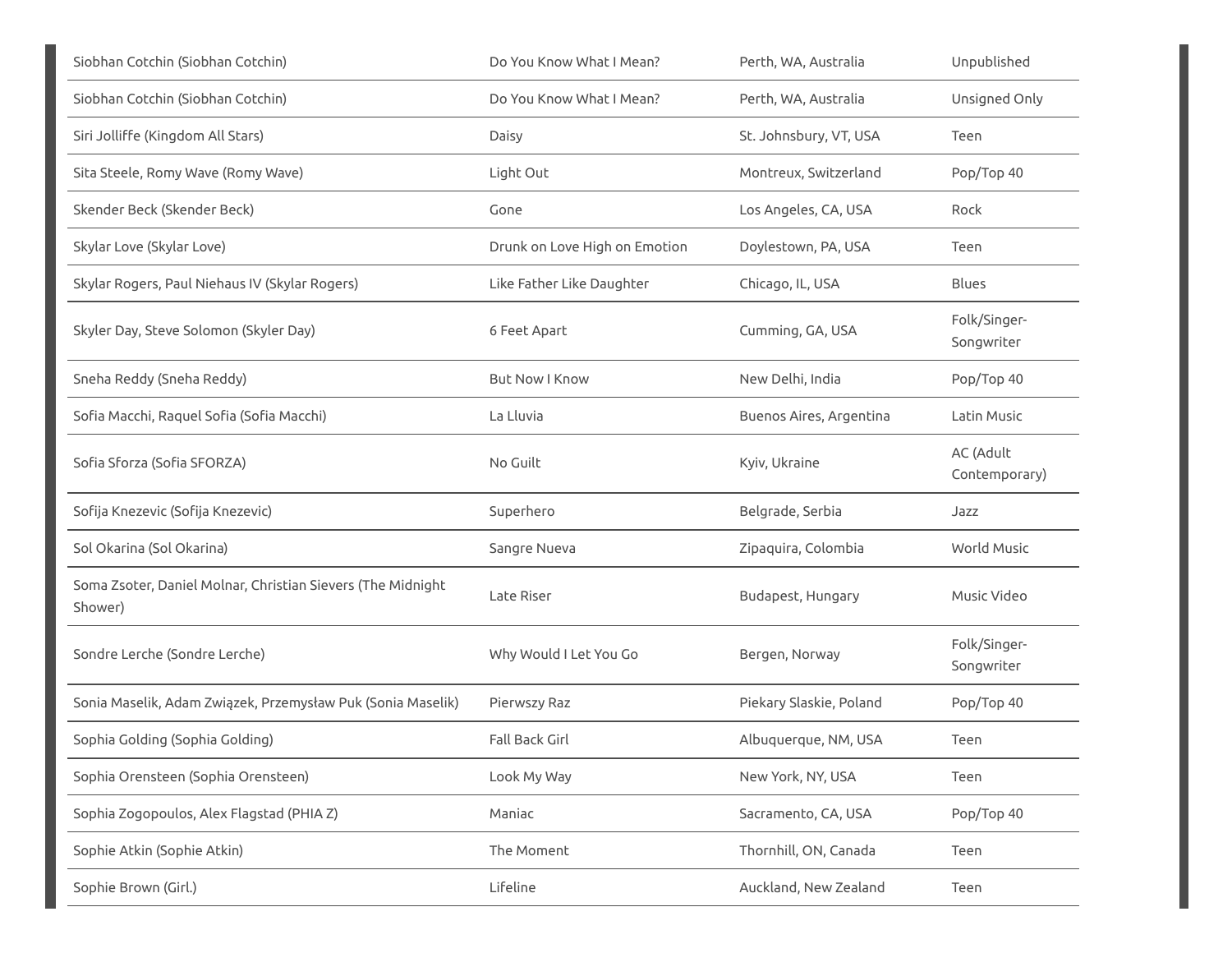| Sophie Curtis, Pete Nappi (ASTON)                                           | Killer Queen                   | Central Coast, NSW, Australia | Pop/Top 40                             |
|-----------------------------------------------------------------------------|--------------------------------|-------------------------------|----------------------------------------|
| Sophie Pecora (Sophie Pecora)                                               | Together At Home               | Danville, CA, USA             | Teen                                   |
| Sorpico (Sorpico)                                                           | The Statuary Of Wisdom         | Ichikawa-Shi, Japan           | Instrumental                           |
| Sorpico (Sorpico)                                                           | Koishikawa Korakuen            | Ichikawa-Shi, Japan           | Instrumental                           |
| SOULÉ (SOULÉ)                                                               | Love Tonight                   | Balbriggan, Ireland           | Pop/Top 40                             |
| SOULÉ (SOULÉ)                                                               | Love Tonight                   | Balbriggan, Ireland           | Unpublished                            |
| Spencer Ammons (Spencer Ammons)                                             | Choose Love                    | Bokchito, OK, USA             | AC (Adult<br>Contemporary)             |
| Spencer Barnes, Lea Campbell, Cal Henry (WD-HAN)                            | Red Sun                        | Clearwater, FL, USA           | Rock                                   |
| Srabasti Acharya (Srabasti Acharya)                                         | Rooth Na Jao                   | Kolkata, India                | <b>World Music</b>                     |
| Sreekanth Hariharan (Sreekanth Hariharan)                                   | Ithu Kanavaa                   | Trivandrum, India             | Performance                            |
| Sreekanth Hariharan (Sreekanth Hariharan)                                   | Ithu Kanavaa                   | Trivandrum, India             | <b>World Music</b>                     |
| <b>Stacey Peasley (Stacey Peasley)</b>                                      | What Girls Do                  | Natick, MA, USA               | Children's Music                       |
| Stacia Ray, Maygen Lacey (Sparrows Rising)                                  | Save Me                        | Minneapolis, MN, USA          | Christian                              |
| Stanislav Vana (DELADAP)                                                    | Tiktak                         | Vienna, Austria               | AC (Adult<br>Contemporary)             |
| Stefaan Fernande, Wouter Vander Veken, Jasper Publie<br>(Himalaya Ft. Jepp) | Unstoppable                    | Gent, Belgium                 | <b>EDM</b> (Electronic<br>Dance Music) |
| Stefan Brisland-Ferner (Garmarna)                                           | Dagen Flyr (My Day Has Passed) | Philadelphia, PA, USA         | World Music                            |
| Stefan Eriksson (Repanstefan)                                               | Tell-Us                        | Stockholm, Sweden             | Instrumental                           |
| Stefan Levy, Kevin Purcell (Kevin Purcell And The Nightburners)             | Dark And Eerie Blues           | Wauconda, IL, USA             | <b>Blues</b>                           |
| Stefani Colvin, Rikki Randal, Christian Fiore (stef)                        | Whyamilikethis                 | Nashville, TN, USA            | <b>EDM</b> (Electronic<br>Dance Music) |
| Stefani Colvin, Rikki Randal, Christian Fiore (stef)                        | Sour Reimagined                | Nashville, TN, USA            | Music Video                            |
| Stefani Colvin, Rikki Randal, Christian Fiore (stef)                        | Whyamilikethis                 | Nashville, TN, USA            | Pop/Top 40                             |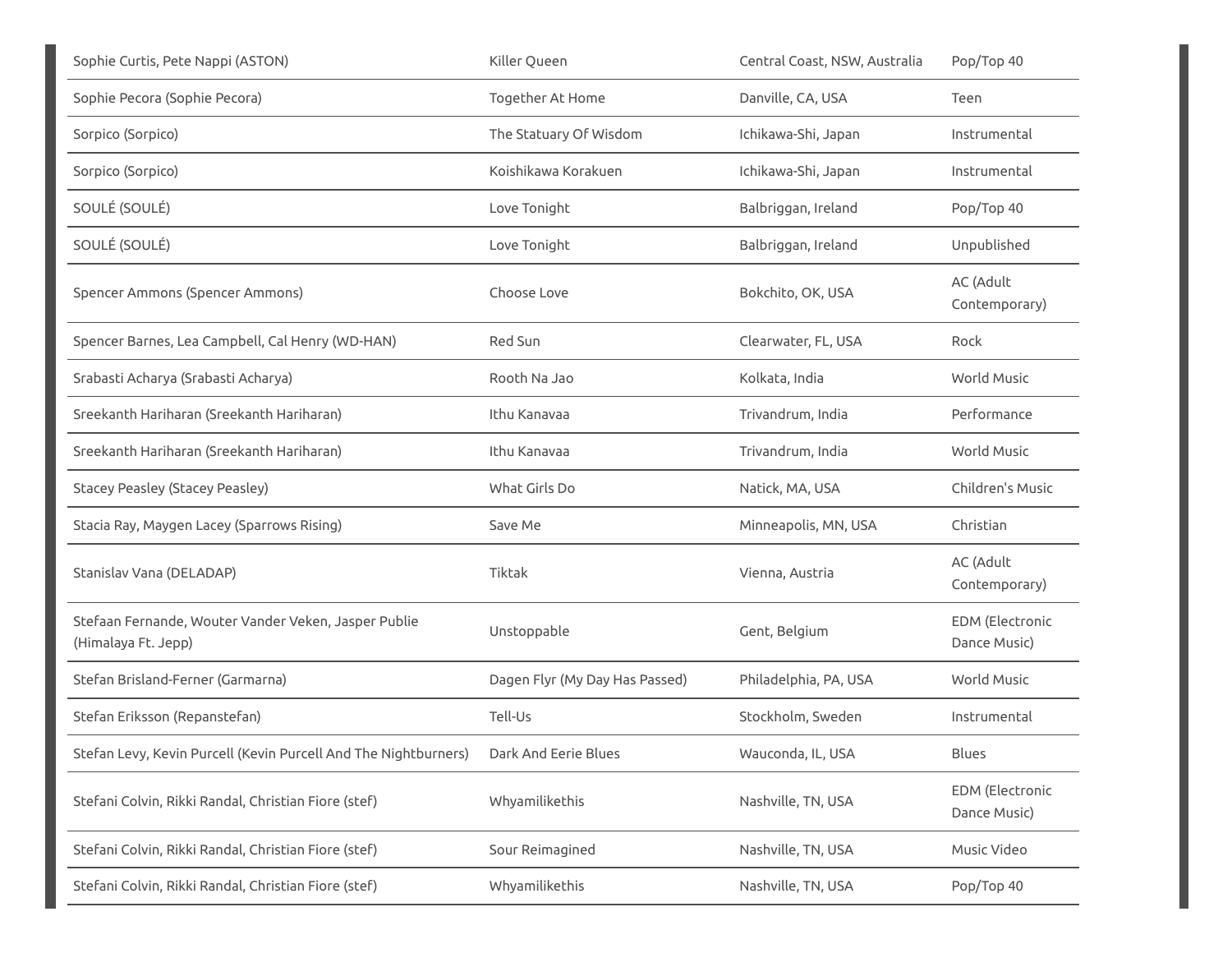| Stefani Colvin, Rikki Randal, Christian Fiore (stef)                                             | Whyamilikethis                                    | Nashville, TN, USA        | Unsigned Only                       |
|--------------------------------------------------------------------------------------------------|---------------------------------------------------|---------------------------|-------------------------------------|
| Stefania Rosarella Bragagnini Meza, Carolina Chang Tam, Roland<br>Glen Miller Accinelli (Nuance) | Dancing With My Fear                              | Lima, Peru                | AC (Adult<br>Contemporary)          |
| Stefano Manrique (Stefano Manrique)                                                              | Tal Vez                                           | Bogota, Colombia          | Music Video                         |
| Stefano Manrique, Angela Pico, Juan Pablo Piedrahita, Alex<br>Jarvar (Stefano Manrique)          | Está Bien                                         | Bogotá, Colombia          | Latin Music                         |
| Stefano Todisco (Tobia Lamare)                                                                   | Dada                                              | Lecce, Italy              | AAA (Adult<br>Album<br>Alternative) |
| Stella Reid, Samuel Mark (KEHLI)                                                                 | Believe It Ft. Kid Eternal                        | London, England           | Pop/Top 40                          |
| Stella Reid, Samuel Mark (KEHLI)                                                                 | Believe It Ft. Kid Eternal                        | London, England           | Unpublished                         |
| Stephanie Acosta (Stephy Acosta)                                                                 | Latinos                                           | Bogota, Colombia          | Latin Music                         |
| Stephanie Bourland, Nick Schwarz, Ethan Hulse (MAD FVN)                                          | Skeletons                                         | McLean, VA, USA           | Pop/Top 40                          |
| Stephanie Bourland, Nick Schwarz, Ethan Hulse (MAD FVN)                                          | Skeletons                                         | McLean, VA, USA           | Unsigned Only                       |
| Stephanie Leavell (Stephanie Leavell)                                                            | $K-I-N-D$                                         | Boise, ID, USA            | Children's Music                    |
| Stephanie McGuire (Parkerxx)                                                                     | Love Bites                                        | Horsham, England          | Pop/Top 40                          |
| Stephanie Nhan, Justin McDonough (Beppie)                                                        | Not Pink, Not Blue                                | Edmonton, AB, Canada      | Children's Music                    |
| Stephen Gevedon (Saint Gevedon)                                                                  | All Day Long                                      | New York, NY, USA         | Americana                           |
| Stephen Grabacki (Stephen Grabacki)                                                              | I'll Be Your Lucky Charm                          | Anchorage, AK, USA        | Lyrics Only                         |
| Stephen Grady (Stephen Grady)                                                                    | Wonder                                            | Melbourne, VIC, Australia | Folk/Singer-<br>Songwriter          |
| Stephen Koch (Stephen Koch)                                                                      | Refresh Me                                        | New York, NY, USA         | Christian                           |
| Stephen Picton (Stephen Picton)                                                                  | Click The Thumb (And Tell Me That<br>You Like Me) | Inverness, England        | Comedy/Novelty                      |
| Stephen Rowley (The Artists)                                                                     | Just Want Love                                    | Chicago, IL, USA          | Rock                                |
| Stephen Shiels (Stephen Shiels)                                                                  | Death And Life                                    | Sydney, NSW, Australia    | Instrumental                        |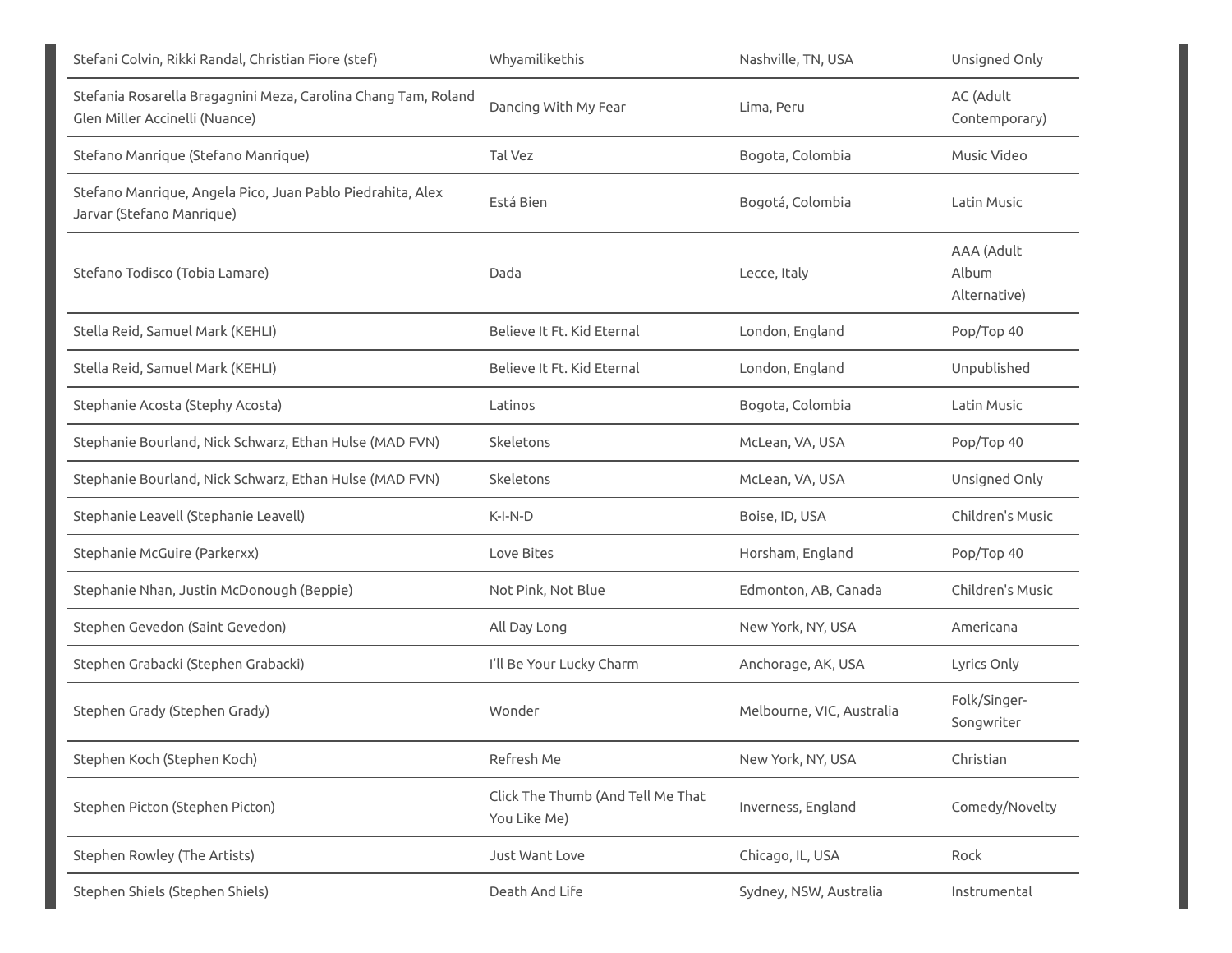| Steve Chrismar Skip Denenberg (Steve C)                             | This American Song               | Red Hill, PA, USA           | Americana                           |
|---------------------------------------------------------------------|----------------------------------|-----------------------------|-------------------------------------|
| Steve Lane (Steve Lane)                                             | You Were Done                    | Emu Creek, VIC, Australia   | Americana                           |
| Steve Million (Steve Million)                                       | Missing Page                     | Chicago, IL, USA            | Jazz                                |
| Steve Power (Steve Power)                                           | Til We Kiss                      | Austin, TX, USA             | Americana                           |
| Steve Seaton (Steve Seaton)                                         | Off To One Side                  | Hope Island, QLD, Australia | Lyrics Only                         |
| Steve Webb, Frank Robson (Steve Guitarman Webb)                     | I Had A Dream                    | Harrogate, England          | Blues                               |
| Steven Andrew Arthur II (Mr. Way-Better)                            | Covid Quarantine                 | Detroit, MI, USA            | Music Video                         |
| Steven Blake Alton (Animal Sun)                                     | <b>Still Believe</b>             | Charlottesville, VA, USA    | AC (Adult<br>Contemporary)          |
| Steven de Munnik, Stella Bergsma, Jürgen Perier<br>(Einsteinbabrie) | Cool Like That                   | Huizen, Netherlands         | Latin Music                         |
| Steven Keene (Steven Keene)                                         | Save Yourself                    | Brooklyn, NY, USA           | Folk/Singer-<br>Songwriter          |
| Steven Taetz, Melissa Pisarzowski (Steven Taetz)                    | New Kind Of Heaven               | Toronto, ON, Canada         | Jazz                                |
| Stevie Redstone, Lewis Pesacov (Stevie Redstone)                    | Now                              | Los Angeles, CA, USA        | AAA (Adult<br>Album<br>Alternative) |
| Stian Sylta, Arild Haugsvær, Åsmund Kvinge (Sons Of Vanity)         | Sometimes Love Just Ain't Enough | Hundvin, Norway             | Country                             |
| Stiko Per Larsson (Otis Kerp)                                       | Hail Mary Pass                   | Leksand, Sweden             | Folk/Singer-<br>Songwriter          |
| Stuart Earl (EARL)                                                  | Cowboy State Of Mind             | Stroud, England             | Americana                           |
| Subhi Khanna, Natania Lalwani (Subhi)                               | Better                           | Chicago, IL, USA            | Unsigned Only                       |
| Sue Windover, Kyler England (Kris Angelis)                          | Anchors                          | Cambridge, ON, Canada       | Folk/Singer-<br>Songwriter          |
| Sufyan El Hamri, Dzafic Damir (THE PROFESSOR)                       | Chain Free                       | Tanger, Morocco             | World Music                         |
| Suji Lee (Suji Lee's Septet)                                        | He Still Lives With Us           | Buan, South Korea           | Jazz                                |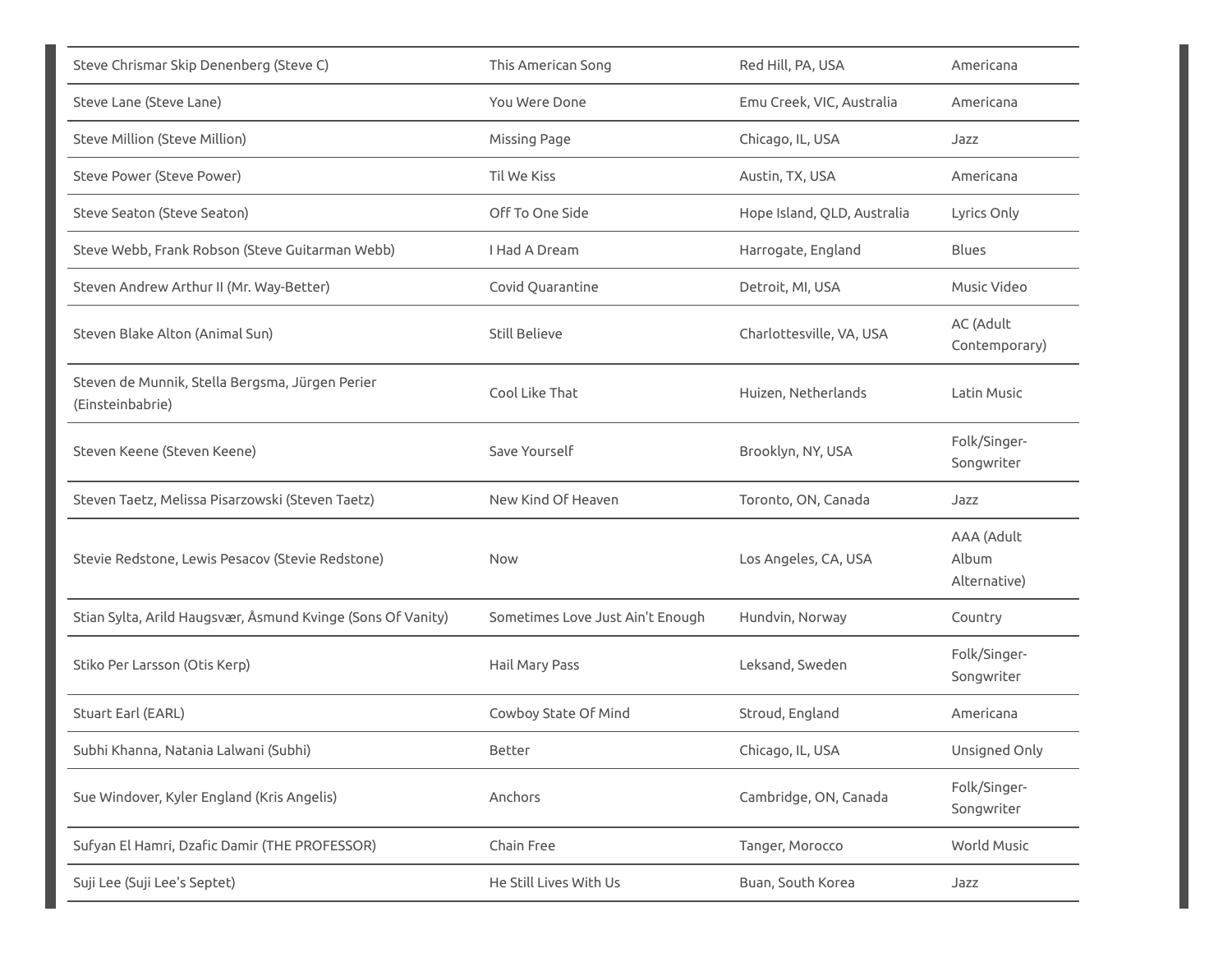| Sunfish (Sunfish)                                                                                                            | Nature                 | Yerevan, Armenia              | Teen                       |
|------------------------------------------------------------------------------------------------------------------------------|------------------------|-------------------------------|----------------------------|
| Susan Latimer (Susan Latimer)                                                                                                | Over The Wall          | Whitby, ON, Canada            | Americana                  |
| Susan Levine (The Lied To's)                                                                                                 | Midnight Kiss          | Newburyport, MA, USA          | Folk/Singer-<br>Songwriter |
| Susan Odella (Odella)                                                                                                        | <b>Bad Girl</b>        | Virginia, MN, USA             | AC (Adult<br>Contemporary) |
| Susan Zhang (Susan Zhang)                                                                                                    | Come Back To You       | Irvine, CA, USA               | Teen                       |
| Suzanne Jamieson, Jason Rabinowitz, Jacob Stein, Tommy<br>Shepherd, Kaitlin McGaw (Suzanne Jamieson Ft. Alphabet<br>Rockers) | Grateful               | Santa Monica, CA, USA         | Children's Music           |
| Svea Lyon (Svea Lyon)                                                                                                        | <b>Bold</b>            | Albuquerque, NM, USA          | Pop/Top 40                 |
| Sven Tydeman (Josh Hannan)                                                                                                   | Shadows Dancing        | Varsity Lakes, QLD, Australia | Folk/Singer-<br>Songwriter |
| Syamali Wing (Syamali Wing)                                                                                                  | More Than I Could Give | High Springs, FL, USA         | Performance                |
| Syamali Wing (Syamali Wing)                                                                                                  | More Than I Could Give | High Springs, FL, USA         | Teen                       |
| Sydney Silver, Efrem Gause (Sydney Jules)                                                                                    | M.I.A.                 | Atlanta, GA, USA              | Pop/Top 40                 |
| Sylkie Monoff (Sylkie Monoff)                                                                                                | Like Rain              | Wuppertal, Germany            | Country                    |
| Syssi Mananga (Syssi Mananga)                                                                                                | Nawe                   | Brazzaville, Congo            | <b>World Music</b>         |
| Szabolcs Olah (Szabolcs Olah)                                                                                                | Return To The Park     | Budapest, Hungary             | Jazz                       |
| Tact (Tact)                                                                                                                  | Kick                   | B'kara, Malta                 | Instrumental               |
| Takudzwa Karimazondo (McKurry)                                                                                               | Simbisa (Strengthen)   | Harare, Zimbabwe              | R&B/Hip-Hop                |
| Tal More (The Quiet Revolution)                                                                                              | Parallel Me            | Rehovot, Israel               | Folk/Singer-<br>Songwriter |
| Tali Flynt, Wave Tailor (Tali Flynt)                                                                                         | Loud And Clear         | Kiryat Motzkin, Israel        | Performance                |
| Talia Puncerelli (TALIA)                                                                                                     | Pwrwlk                 | Denver, CO, USA               | Pop/Top 40                 |
| Talz (TALZ.)                                                                                                                 | Genah                  | Papakura, New Zealand         | Christian                  |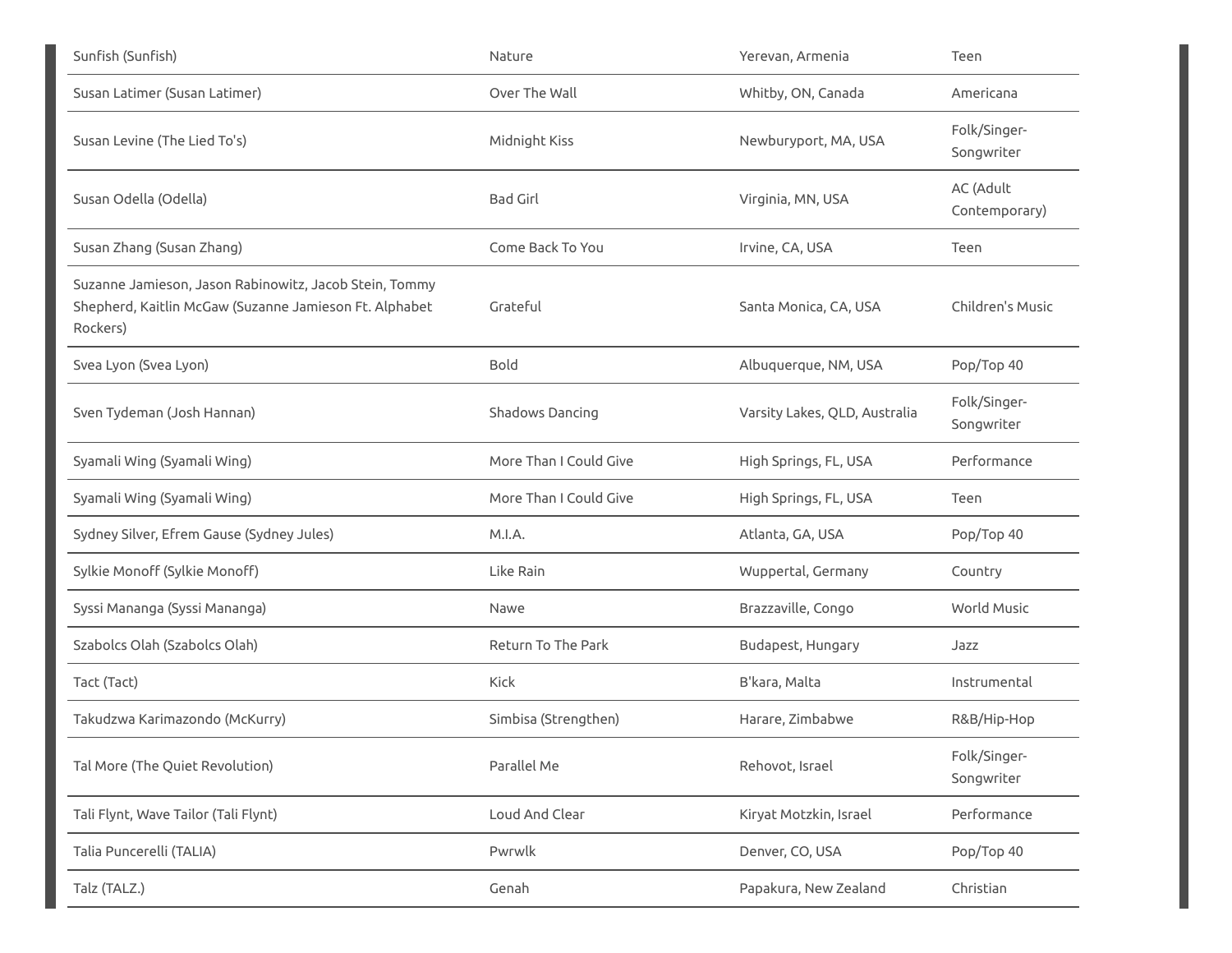| Tamar Azran, Rinat Azran, Abantwana, Rhythm Devide Quartet<br>(Tamar Azran)                     | Bound Ft. Abantwana And Rhythm<br>Divine Quartet | Rishon leziyon, Israel      | World Music                            |
|-------------------------------------------------------------------------------------------------|--------------------------------------------------|-----------------------------|----------------------------------------|
| Tamara Kumbula (Tamara Kumbula)                                                                 | Clockwise (Gold)                                 | Los Angeles, CA, USA        | Pop/Top 40                             |
| Tamara Kumbula (Tamara Kumbula)                                                                 | Clockwise (Gold)                                 | Los Angeles, CA, USA        | Unpublished                            |
| Tamara Palmer (Fyiah)                                                                           | International Love                               | Detroit, Jamaica            | World Music                            |
| Tamsin, Chris Arnott (Tamsin)                                                                   | SOS                                              | Brentwood, England          | Pop/Top 40                             |
| Tamsin, Chris Arnott (Tamsin)                                                                   | SOS                                              | Brentwood, England          | Unpublished                            |
| Taylor Hiatt, Nicholas Frampton (Field Division)                                                | Farthest Moon                                    | Denton, TX, USA             | AAA (Adult<br>Album<br>Alternative)    |
| Taylor Piggott (Taylor Piggott)                                                                 | Superglue & Sticktape                            | Melbourne, VIC, Australia   | Folk/Singer-<br>Songwriter             |
| Taylor Piggott (Taylor Piggott)                                                                 | Say                                              | Melbourne, VIC, Australia   | Pop/Top 40                             |
| Taylor Tucker (Taylor Tucker)                                                                   | Running                                          | Branford, CT, USA           | Unpublished                            |
| Taylor Tucker, Michael Abiuso (Taylor Tucker)                                                   | Don't Say It                                     | Branford, CT, USA           | Unsigned Only                          |
| TeCreshia Riggins (Goddess Cre)                                                                 | Blues                                            | Biloxi, MI, USA             | R&B/Hip-Hop                            |
| Ted Tosoff, Kevin Wright, Dave Groves, Wes Hallam, Mike<br>Russell, Amrit Prasad (Mad Symphony) | Sell Me Out                                      | North Vancouver, BC, Canada | Rock                                   |
| Teddy Matthews (Teddy Matthews)                                                                 | You Can't Figure Me Out                          | Kidderminster, England      | Folk/Singer-<br>Songwriter             |
| Terah Lynn (Terah Lynn)                                                                         | Not So Nice                                      | Westernport, MD, USA        | <b>Blues</b>                           |
| Terra_H (Terra_H)                                                                               | Postmenopausal Hormone Spelunk                   | Arad, Romania               | <b>EDM</b> (Electronic<br>Dance Music) |
| Terra_H (Terra_H)                                                                               | Ghost Sunset                                     | Arad, Romania               | Instrumental                           |
| Terry Barber, Timor Shait (Terry Barber)                                                        | When The World Falls Apart                       | New York, NY, USA           | Performance                            |
| Terry Quinlan (Christina Powers)                                                                | Six Feet Apart                                   | St. Augustine, FL, USA      | Americana                              |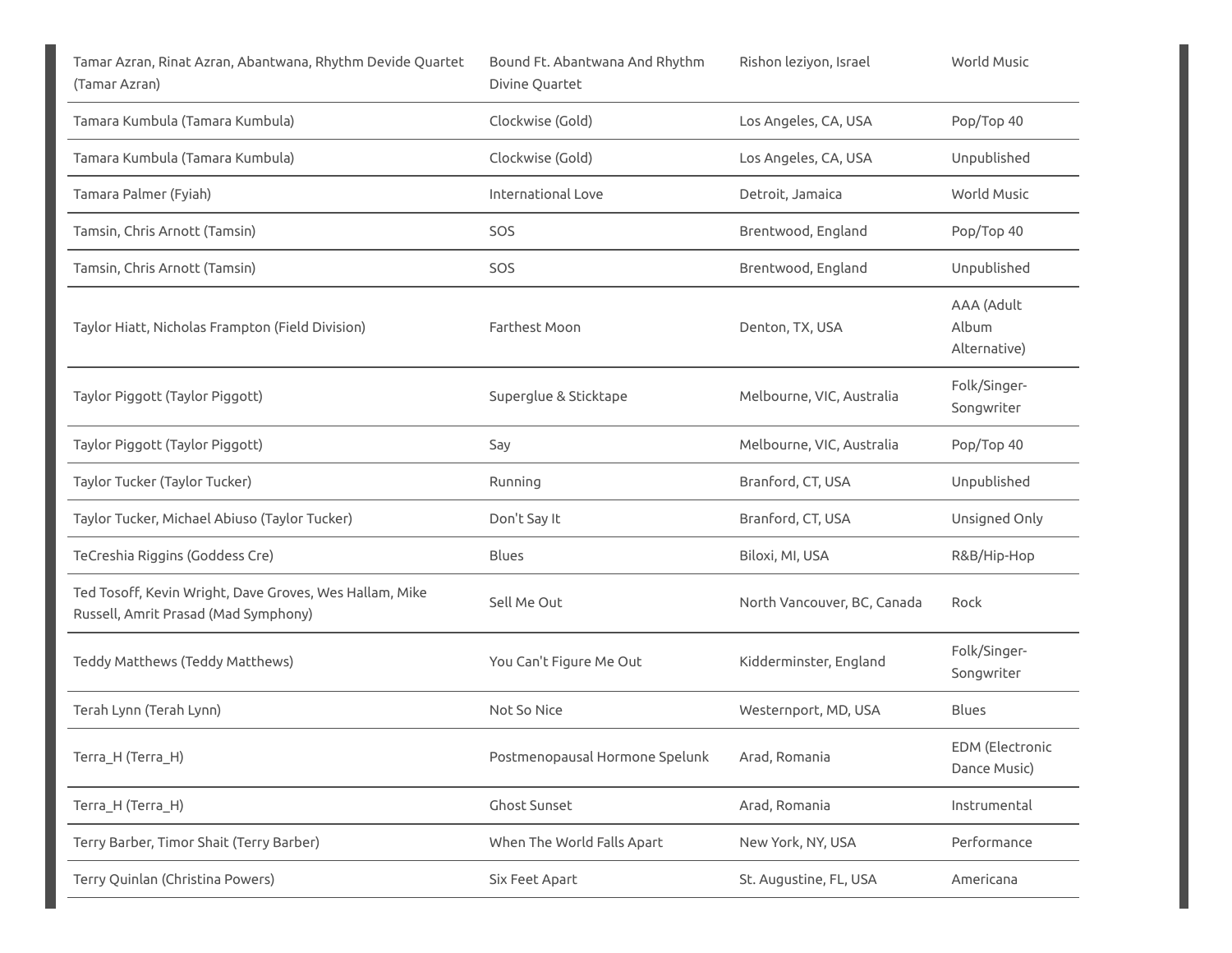| The Buttcracks (The Buttcracks)                          | That's Why God Made Boobs   | Ponderay, ID, USA                    | Comedy/Novelty                         |
|----------------------------------------------------------|-----------------------------|--------------------------------------|----------------------------------------|
| The Buttcracks (The Buttcracks)                          | Her Cooking Gives Me Cramps | Ponderay, ID, USA                    | Comedy/Novelty                         |
| The Human Circuit, Mathew Oldiges (The Human Circuit)    | <b>Right Now</b>            | Austin, TX, USA                      | AAA (Adult<br>Album<br>Alternative)    |
| The Other Left (The Other Left)                          | You Don't See Me            | Budapest, Hungary                    | Music Video                            |
| The Rockskandi Kings (The Rockskandi Kings)              | Inyembezi                   | Cape Town, South Africa              | <b>World Music</b>                     |
| The Young Fables, Mindy Smith (The Young Fables)         | House Of The Lord           | Maryville, TN, USA                   | Christian                              |
| Thea FitzGerald (Thea FitzGerald)                        | Woman                       | Williamstown, Victoria,<br>Australia | Pop/Top 40                             |
| Theodore Bourgoin, Charlotte Trevaskes (Charlie Darling) | Spit Me Out                 | Mullumbimby, NSW, Australia          | AAA (Adult<br>Album<br>Alternative)    |
| Theodore K Bruin, Ryan Payne (Shin Hoo Yong)             | Heavy                       | Greenville, MI, USA                  | <b>EDM</b> (Electronic<br>Dance Music) |
| Thom Rylance (The Lottery Winners)                       | An Open Letter To Creatives | Manchester, England                  | Music Video                            |
| Thomas Benjamin Wild Esq. (Thomas Benjamin Wild Esq.)    | Well, This Is Shit          | Bedford, England                     | Comedy/Novelty                         |
| Thomas D. Nelson (Heathcote Hill)                        | Save the Ones You Love      | Royal Oak, MI, USA                   | Americana                              |
| Thomas Gowan (MASCOT)                                    | Pickup Artists              | Winnipeg, MB, Canada                 | Comedy/Novelty                         |
| Thomas Humphrey Mayer Jr (Bosley)                        | Some Friends Of Mine        | Baltimore, MD, USA                   | Folk/Singer-<br>Songwriter             |
| Thomas Humphrey Mayer Jr (Bosley)                        | Shop                        | Baltimore, MD, USA                   | Unsigned Only                          |
| Thomas Scott (Contentinental)                            | Santa Got A DUI             | Minneapolis, MN, USA                 | Comedy/Novelty                         |
| Thomas Scott, John Fields (Raizon & Neko Fuzz)           | <b>Bonfire Attire</b>       | Minneapolis, MN, USA                 | Pop/Top 40                             |
| TIA, Rob Amoruso, Liz Webber (Tia)                       | Yesterday                   | Pascoe Vale South, VIC,<br>Australia | R&B/Hip-Hop                            |
| Tiago Ramos de Oliveira (Tiago Wei)                      | Pyromaniac                  | Florianópolis, Brazil                | Lyrics Only                            |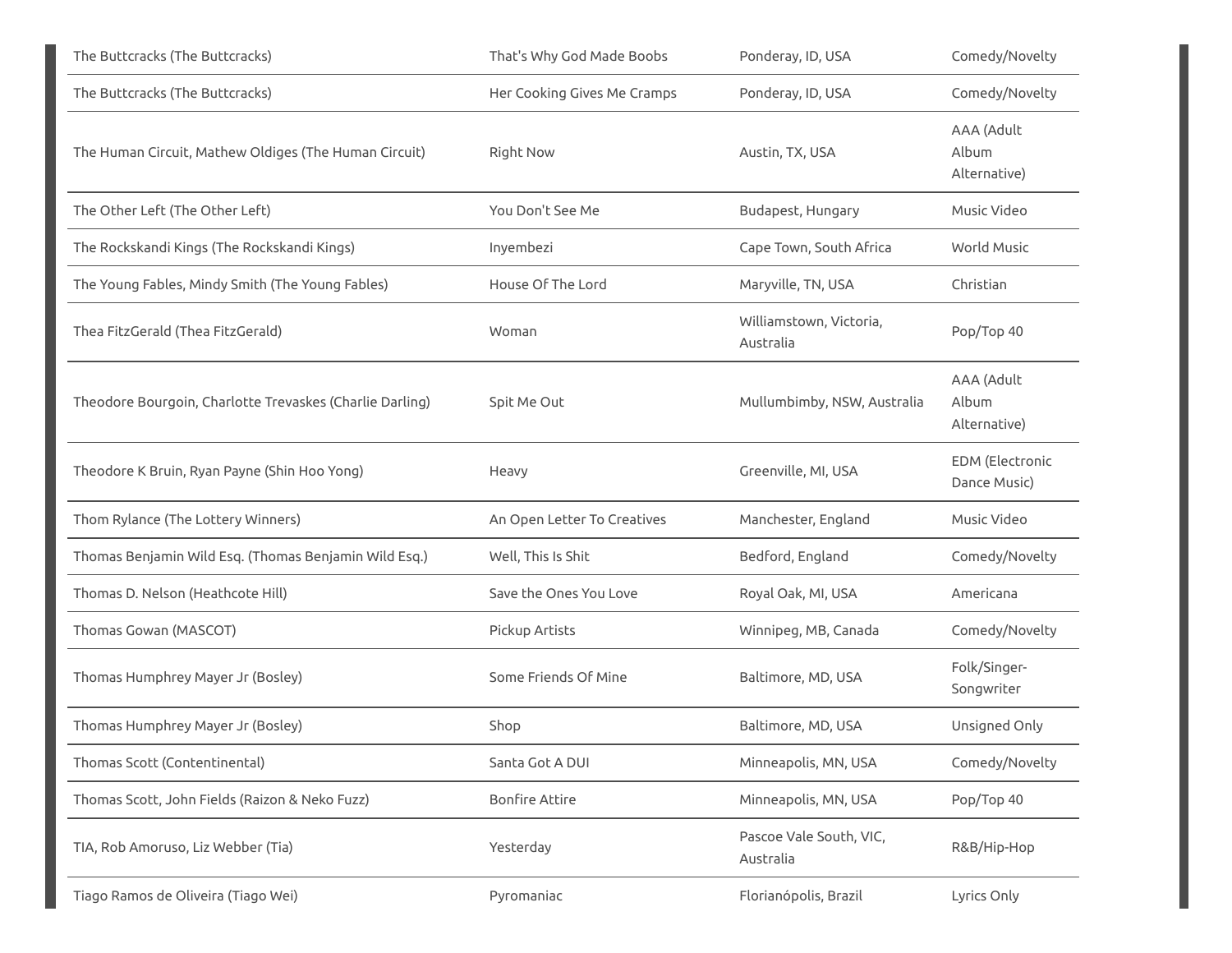| Tiffany Joy Reyes, Maqui Reyes (IndiviDúo)                                                               | Pelea                  | San Jose, CA, USA         | Latin Music                         |
|----------------------------------------------------------------------------------------------------------|------------------------|---------------------------|-------------------------------------|
| Tim Arnett, Keeley Valentino (Oh Glory)                                                                  | Deep River             | Novato, CA, USA           | Americana                           |
| Tim Newton, Sage McBride, Ty West, Jordan Vlasschaert, Ryan<br>Mildenberger, Nygel Asselin (Shred Kelly) | Looking For            | Fernie, Canada            | AAA (Adult<br>Album<br>Alternative) |
| Tim Wicks (Tim Wicks)                                                                                    | Relevant               | Rochester, NY, USA        | Jazz                                |
| Time Wise (Time Wise)                                                                                    | No One Fits            | Ahmedabad, India          | Instrumental                        |
| Timmy Commerford (Timmy Commerford)                                                                      | Let Me Be              | Melbourne, VIC, Australia | Folk/Singer-<br>Songwriter          |
| Timothy Aucoin (Timothy Aucoin)                                                                          | Nursery School Blues   | Johns Creek, GA, USA      | Comedy/Novelty                      |
| Timothy James (Timothy James)                                                                            | Get To Me              | Ringgold, GA, USA         | Country                             |
| Timothy Löffler (Timothy Jaromir)                                                                        | Afterglow              | Zurich, Switzerland       | Folk/Singer-<br>Songwriter          |
| Timothy Tan (Timothy Tan)                                                                                | Endless Journey        | Singapore, Singapore      | Pop/Top 40                          |
| Tine Taule (Tine Taule)                                                                                  | Where You Are          | Bergen, Norway            | AC (Adult<br>Contemporary)          |
| TJ Perry (TJ Perry)                                                                                      | Move                   | Dallas, TX, USA           | Performance                         |
| Tjebbe Donner (T.J. Donner)                                                                              | Everyone Knows Someone | Medellin, Colombia        | Americana                           |
| Tobias The Owl, Elijah Dhavvan (Tobias The Owl)                                                          | The Things We Lose     | Toronto, ON, Canada       | AAA (Adult<br>Album<br>Alternative) |
| Tobias The Owl, Elijah Dhavvan (Tobias The Owl)                                                          | Sheets To The Wind     | Toronto, ON, Canada       | Unsigned Only                       |
| Todd Anderson (Clear The Benches)                                                                        | Keep it Hush           | White Bear Lake, MN, USA  | Rock                                |
| Todd Baker (Todd Baker)                                                                                  | Jeremiah               | Brooklyn, NY, USA         | Americana                           |
| Todd Baker (Todd Baker)                                                                                  | The Prize Fighter      | Brooklyn, NY, USA         | Folk/Singer-<br>Songwriter          |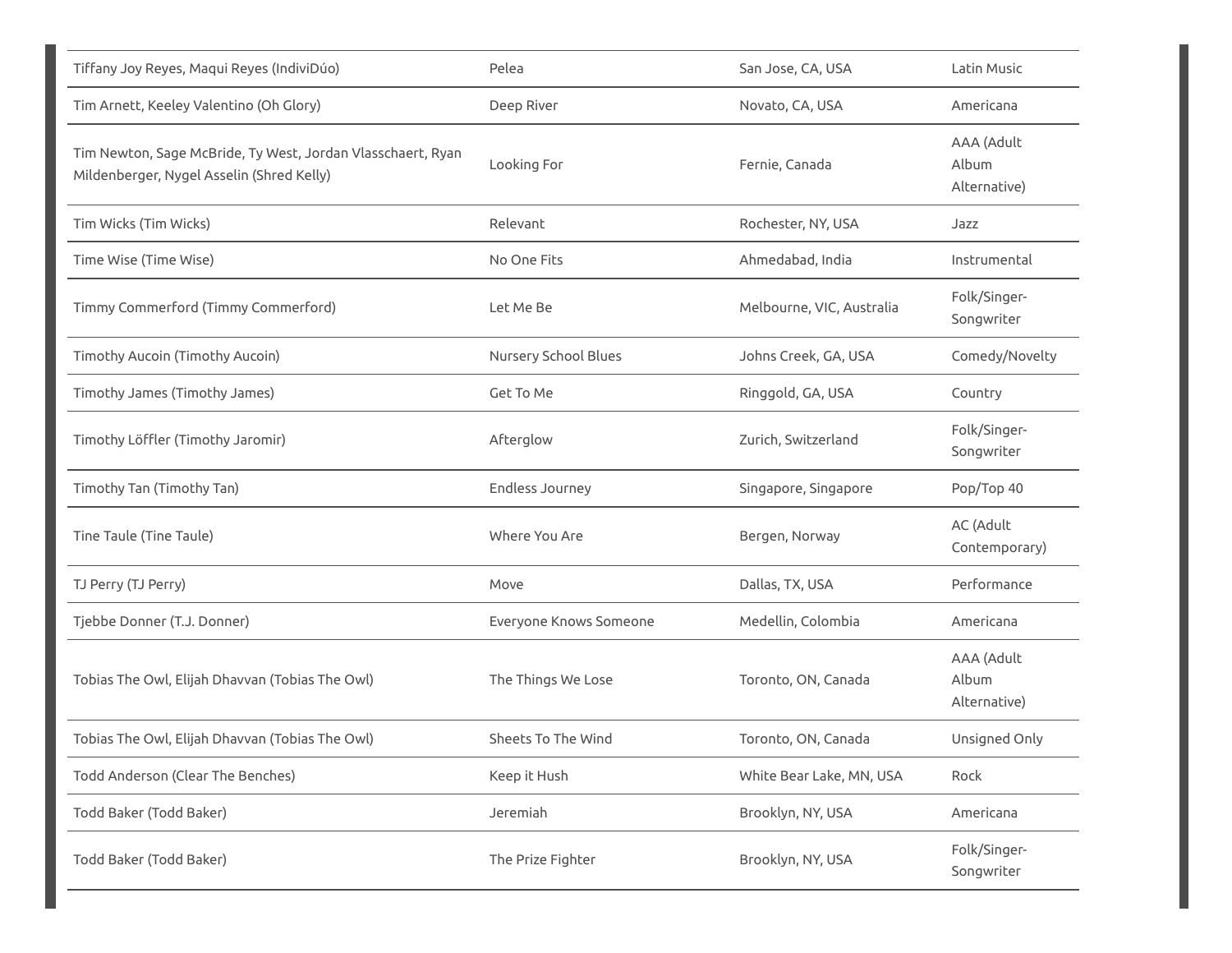| Todd J Lunceford (Todd J Lunceford)                            | What Song Can I Sing Today    | Orlando, FL, USA         | Lyrics Only                         |
|----------------------------------------------------------------|-------------------------------|--------------------------|-------------------------------------|
| Todd J Lunceford (Todd J Lunceford)                            | Before We Were Kings          | Orlando, FL, USA         | Lyrics Only                         |
| Tom Barlow, Mladen Alexander (TWIGG)                           | Fighting In A Burning House   | Barrie, ON, Canada       | AAA (Adult<br>Album<br>Alternative) |
| Tom Craig (Tom Craig)                                          | Sheepdog                      | Philadelphia, PA, USA    | <b>Blues</b>                        |
| Tom Dulieu (Tom Dulieu)                                        | Nafarios                      | Sawbridgeworth, England  | Rock                                |
| Tom Foreman, Steve Larocque (Foreman And Co)                   | Slipping Away                 | Calumet, QC, Canada      | Americana                           |
| Tom Freund (Tom Freund)                                        | Brokedown Jubilee             | Venice, CA, USA          | Folk/Singer-<br>Songwriter          |
| Tom Gamble (The Lost Decades)                                  | River Folk                    | London, England          | Folk/Singer-<br>Songwriter          |
| Tom Ladds (Tom Ladds/I Had a Name)                             | I Was Meant For You           | Rotherham, England       | Folk/Singer-<br>Songwriter          |
| Tom Lazaros (COSTA)                                            | Got To Get To Memphis Tonight | Flint, MI, USA           | Country                             |
| Tom Stevens (Tom Stevens)                                      | Alive                         | Nuremberg, Germany       | AAA (Adult<br>Album<br>Alternative) |
| Tomek Jasinski, Tomek Jasinski, David Dubajka (Tomek Jasinski) | World Changer                 | Tomaszowice, Poland      | Pop/Top 40                          |
| Tomer George Cohen (George & The Good Vibes)                   | AsIC                          | Tel Aviv, Israel         | Jazz                                |
| Tommy Dearth (Daily Basis)                                     | <b>Tomorrow Never Comes</b>   | Studio City, CA, USA     | Music Video                         |
| Tomokazu Yamada (Tomokazu Yamada)                              | The Witch                     | Shakotan, Japan          | Instrumental                        |
| Tony Goulas (Gregg Martinez)                                   | Just Stay Gone                | Lafayette, LA, USA       | Blues                               |
| Tony Kastaneda (MadOhm)                                        | The Dream Is Over Now         | Los Angeles, CA, USA     | Music Video                         |
| Tony King, Kris Ralph (Beautifully Mad)                        | The Tree Keeps On Singing     | Bermagui, NSW, Australia | Folk/Singer-<br>Songwriter          |
| Top Brahman, Tima Dee (Top Brahman)                            | Pull Me Out                   | Denver, CO, USA          | <b>EDM</b> (Electronic              |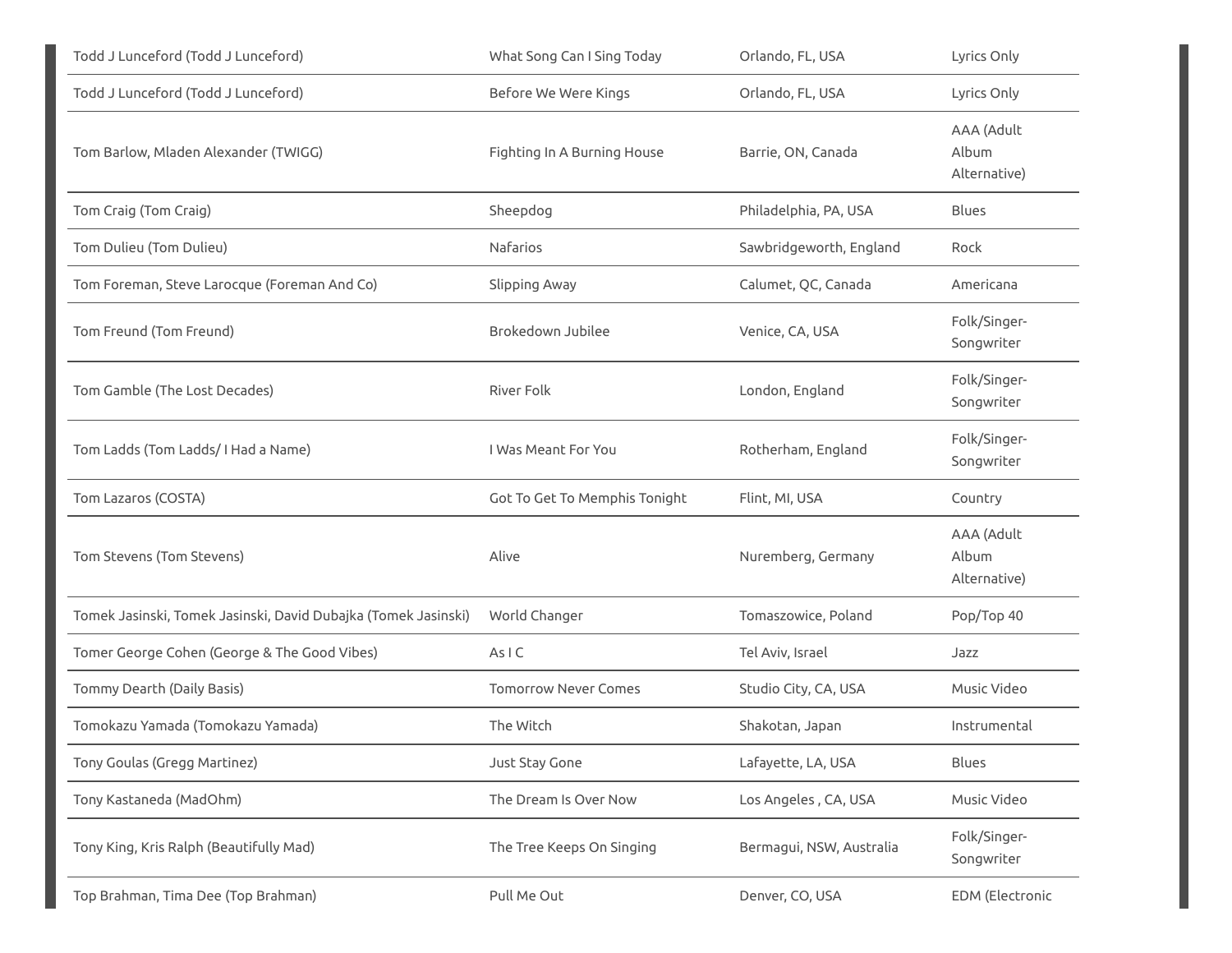|                                                            |                       |                              | Dance Music)                        |
|------------------------------------------------------------|-----------------------|------------------------------|-------------------------------------|
| Townsend (Townsend)                                        | Watch The Walls       | Pine Bluff, AR, USA          | Pop/Top 40                          |
| Travis Adams (The Odd Neighbourhood)                       | The Leaving           | Nanaimo, BC, Canada          | Unsigned Only                       |
| Travis Myles, Jenny Madison (Travis Myles & Jenny Madison) | A Whole Lotta Country | Louisville, KY, USA          | Lyrics Only                         |
| Travis Ree (Travis James)                                  | End Of The World      | Vancouver, BC, Canada        | Folk/Singer-<br>Songwriter          |
| Trent-Jean Michel (Trent-Jean)                             | Manchester By The Sea | Perth, WA, Australia         | AAA (Adult<br>Album<br>Alternative) |
| Trent-Jean Michel (Trent-Jean)                             | Manchester By The Sea | Perth, WA, Australia         | Unsigned Only                       |
| Trevor Bambridge (Bam Bambridge)                           | Crazy Hammer Mama     | Andover, England             | <b>Blues</b>                        |
| Trevor Vicks (nakEdtruth)                                  | Makeda                | Thibodaux, LA, USA           | Music Video                         |
| Trinity Ros, Cameron Nino (Trinity Rose & Cameron Nino)    | I Can't Breathe       | New York, NY, USA            | Teen                                |
| Troy Lancaster (Troy Lancaster)                            | Love On The Rebound   | Penrith, NSW, Australia      | Folk/Singer-<br>Songwriter          |
| Truda Chadwick (Truda Chadwick)                            | It Haunts Me Still    | Auckland, New Zealand        | <b>Blues</b>                        |
| Tulliah (Tulliah)                                          | <b>Distant Dreams</b> | Mount Martha, VIC, Australia | Folk/Singer-<br>Songwriter          |
| Turquoise Gibson (Turquoise Music)                         | Gotta Let Go          | El Paso, TX, USA             | Pop/Top 40                          |
| Ty Howard (T.W.I.N)                                        | Air It Out            | Atlanta, GA, USA             | R&B/Hip-Hop                         |
| Udo Mechels, Alan Roy Scott, Jon Hume (Udo)                | Catching Tears        | Antwerp, Belgium             | AC (Adult<br>Contemporary)          |
| Uky (Uky)                                                  | Ginger                | Umuahia, Nigeria             | World Music                         |
| Ulrika Bergdahl (Ulrika Bergdahl)                          | Fools Blues           | Stockholm, Sweden            | Americana                           |
| Urs Trly (URS TRLY)                                        | Inqusitive            | Las Vegas, NV, USA           | R&B/Hip-Hop                         |
| Uwa Eguakun, David Stopa (T2 Tizzle)                       | Money Out The Bank    | Edo, Nigeria                 | R&B/Hip-Hop                         |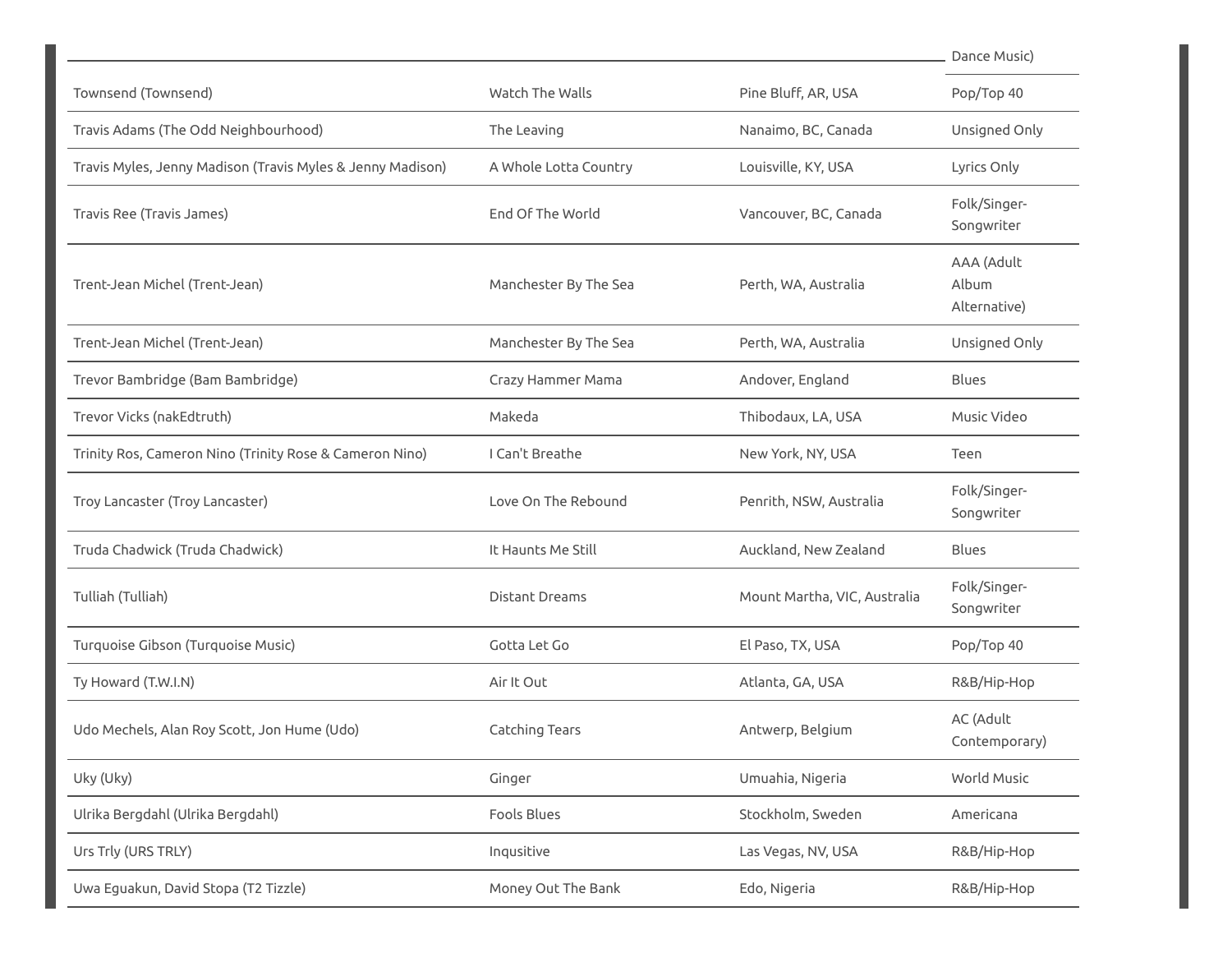| V.K. Jenkins, D. Parkinson (Fragile Animals)                                                                                              | Waiting          | Sunshine Coast, QLD, Australia | Rock                       |
|-------------------------------------------------------------------------------------------------------------------------------------------|------------------|--------------------------------|----------------------------|
| Valentina Aleksandrova (Valentina)                                                                                                        | Confession       | Harmanli, Bulgaria             | AC (Adult<br>Contemporary) |
| Valentina Aleksandrova (Valentina)                                                                                                        | Confession       | Harmanli, Bulgaria             | Unpublished                |
| Valentine Croughs, Stan Pollet, Thibaud Demey (Lucie-<br>Valentine)                                                                       | Veuve Clicquot   | La Hulpe, Belgium              | Music Video                |
| Valentine Croughs, Stan Pollet, Thibaud Demey (Lucie-<br>Valentine)                                                                       | Veuve Clicquot   | La Hulpe, Belgium              | Unsigned Only              |
| Valerie Borghesi, Graydon Welbourn, Illvibe, Brooke Azzopardi<br>(Vibi)                                                                   | Fallback Girl    | Niagara Falls, ON, Canada      | Pop/Top 40                 |
| Valery Malyshev, Yuri Kuzmenkov, Mikhail Plastinin, Konstantin<br>Khizhko, Artyom Tulupov (Mable's Broadway)                              | Heroes           | Saint Petersburg, Russia       | Rock                       |
| Vanda Brady (Vanda Brady)                                                                                                                 | Tinig Ng Pag-Asa | Cavan, Ireland                 | <b>World Music</b>         |
| Vanessa Collier (Vanessa Collier)                                                                                                         | Weep & Moan      | Columbia, MD, USA              | Blues                      |
| Vanessa Collier (Vanessa Collier)                                                                                                         | Bloodhound       | Columbia, MD, USA              | Lyrics Only                |
| Vanessa Collier (Vanessa Collier)                                                                                                         | Weep & Moan      | Columbia, MD, USA              | Performance                |
| Vanessa Selwyn (Vanessa Selwyn)                                                                                                           | Resting          | Thurgoona, NSW, Australia      | Country                    |
| Vanessa Washburn (Vanessa Washburn)                                                                                                       | Take A Shot      | Trophy Club, TX, USA           | Teen                       |
| Vania Mitre Martinez, Felipe González Abad, Germán Duque<br>(ANIA)                                                                        | Repetir          | Lima, Peru                     | Latin Music                |
| Vania Mitre Martinez, Juan David Morales, Carlos Andrés<br>Sanchez, Andrés Felipe Gómez, David Mauricio Trujillo, Daniela<br>Gomez (ANIA) | Bien Bien        | Lima, Peru                     | Latin Music                |
| Vania Mitre Martinez, Juan David Morales, Carlos Andrés<br>Sanchez, Andrés Felipe Gómez, David Mauricio Trujillo, Daniela<br>Gomez (ANIA) | Bien Bien        | Lima, Peru                     | Music Video                |
| Vania Mitre Martinez, Juan David Morales, Carlos Andrés<br>Sánchez, Andrés Felipe Gómez, Juan Pablo Rueda (ANIA)                          | Cómo Le Explico  | Lima, Peru                     | Music Video                |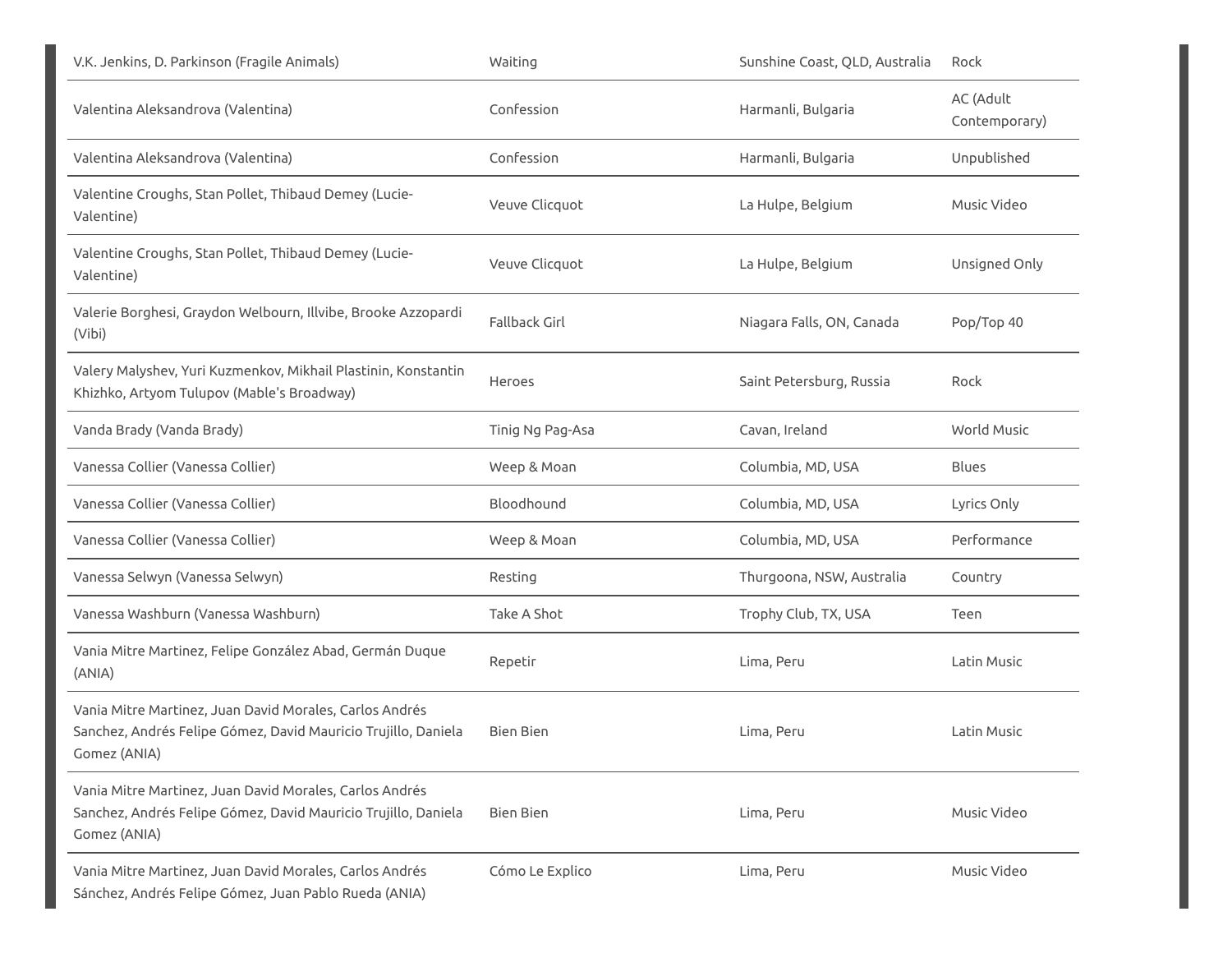| Vendulka Wichta, Bri Clark, Jordi White (Aya Yves)                                                     | Body That I Break        | Cooma, NSW, Australia     | Unsigned Only                       |
|--------------------------------------------------------------------------------------------------------|--------------------------|---------------------------|-------------------------------------|
| Veronica Vega, Vanessa Vega (Lasvegaz)                                                                 | Let's Just Be Friends    | Labelle, FL, USA          | AC (Adult<br>Contemporary)          |
| Veronika Utri (Veronika Utri)                                                                          | Promise Me That          | Warsaw, Poland            | Unsigned Only                       |
| Vibeke Grov (MUKTI)                                                                                    | What I'm Living For      | Stord, Norway             | Folk/Singer-<br>Songwriter          |
| Victor Nesrallah (Victor Nesrallah)                                                                    | <b>Isolation Blues</b>   | Ottawa, ON, Canada        | <b>Blues</b>                        |
| Victoria Canal, Abigail Smith (Victoria Canal)                                                         | Own Me                   | Los Angeles, CA, USA      | Folk/Singer-<br>Songwriter          |
| VIKI TSAI, Junaidi Alexande Aris, Marcus Andersson (VIKI TSAI)                                         | Won't Let You Fall       | New Taipei City, Taiwan   | R&B/Hip-Hop                         |
| Vinay Kaushal (Vinay Kaushal Ft. Shakthisree Gopalan)                                                  | Is It Sunny?             | Pune, India               | AC (Adult<br>Contemporary)          |
| Vince Leigh, James Leigh, Gerry Leigh, Glenn Fogwill<br>(Collegians)                                   | The Valley               | Melbourne, VIC, Australia | AC (Adult<br>Contemporary)          |
| Vincent Barbaro (Divebar Youth)                                                                        | Sour Taste               | Adelaide, SA, Australia   | Music Video                         |
| Vincent Jacob (Yard Of Blondes)                                                                        | Do You Need More         | Paris, France             | Rock                                |
| Vineet Singh Hukmani (Vineet)                                                                          | <b>Get Back On Track</b> | Noida, India              | EDM (Electronic<br>Dance Music)     |
| Vinicius Cusin, Giovanni Marcon, Marcos de Toni, Bruno Neves,<br>Anderson Ludwig (Elixir Incorporated) | Unreachable              | Garibaldi, Brazil         | Rock                                |
| Vinny Pereira, Paul Holligan (THE BANSHEES)                                                            | Tell Me Everything       | Liverpool, England        | AAA (Adult<br>Album<br>Alternative) |
| <b>VINOK (VINOK)</b>                                                                                   | Elephant Girl            | Kyiv, Ukraine             | Rock                                |
| Violet Grae (Violet Grae)                                                                              | Let Me Be The Man        | Connellsville, PA, USA    | Performance                         |
| Violeta Bozanic (Violeta Bozanic)                                                                      | Strange Love             | Sydney, NSW, Australia    | Teen                                |
| Vivian Cook (Vivian Cook)                                                                              | Ah Men                   | San Francisco, CA, USA    | Americana                           |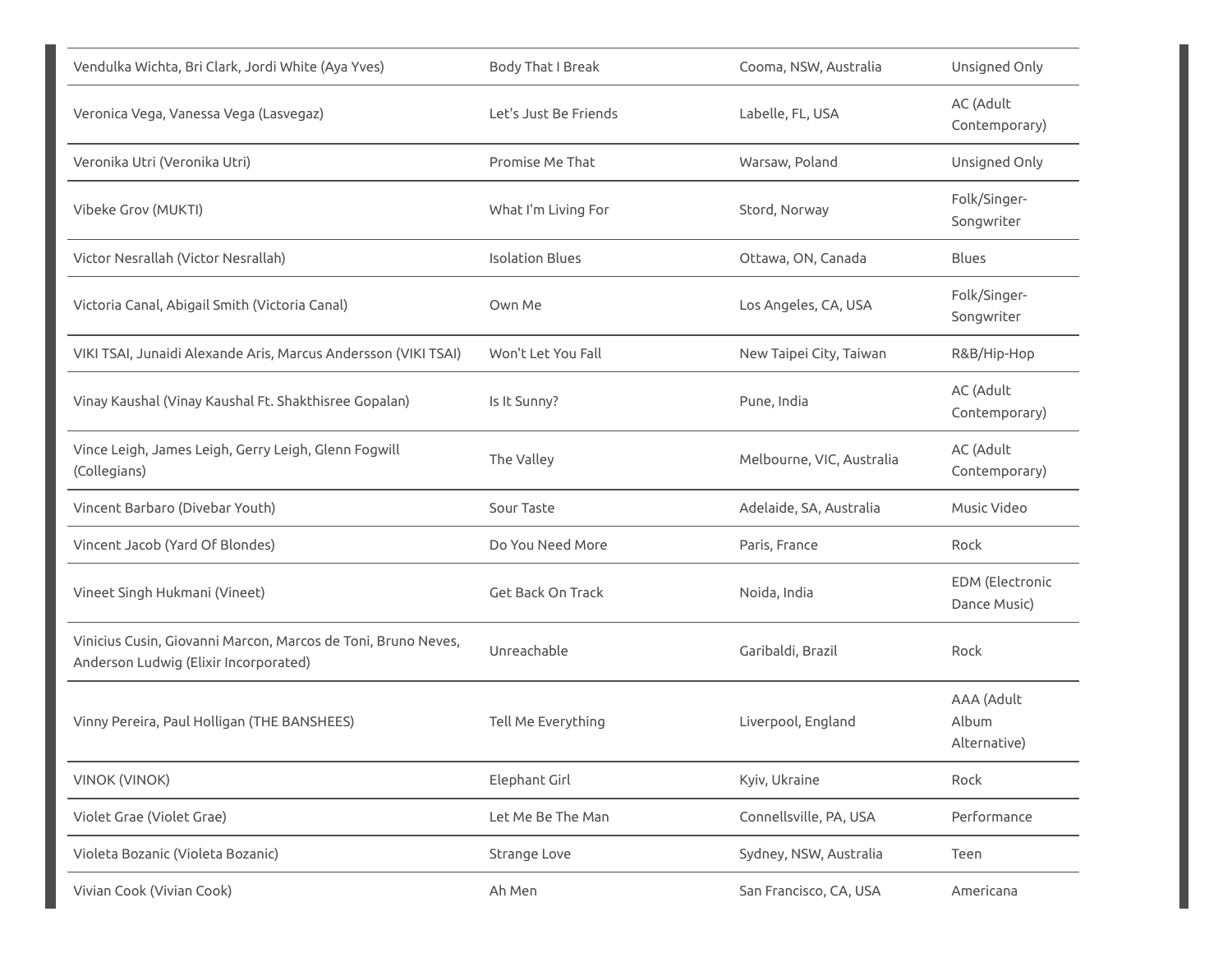| Vivian Lok (Vivian Lok)                                          | Sunrise (Moving On)         | Davis, CA, USA             | <b>EDM</b> (Electronic<br>Dance Music) |
|------------------------------------------------------------------|-----------------------------|----------------------------|----------------------------------------|
| Vladimir Vojnovic (Vladimir Vojnovic)                            | Let's Not Pretend           | Novi Sad, Serbia           | Folk/Singer-<br>Songwriter             |
| Ward Hancock (King River Rising)                                 | Pull You Closer             | Melbourne, VIC, Australia  | Unsigned Only                          |
| Wayne Miller, Tom Saffell (Justin Morgan / Ariana Hume)          | When We Forgive             | Madison, TN, USA           | Christian                              |
| Wayne Miller, Tom Saffell (Wayne Miller And Tom Saffell)         | Holding On To Hope          | Madison, TN, USA           | Country                                |
| WedRocky aka wedson Mbalo (WedRocky)                             | All Night                   | Mzuzu, Malawi              | R&B/Hip-Hop                            |
| Wendy Morgan, Darryl Boggs (Wendy Morgan)                        | Gibberito                   | Chicago, IL, USA           | Children's Music                       |
| Westrin, Mowry (Westrin & Mowry)                                 | Baby, I'm Not Your Blue Sky | Lansing, MI, USA           | AAA (Adult<br>Album<br>Alternative)    |
| Whereswilder (Whereswilder)                                      | Hold Up                     | Athens, Greece             | Rock                                   |
| Wildy (Wildy)                                                    | Never Run Out Of Love       | Dokka, Norway              | Pop/Top 40                             |
| Will Barrett Nordstrom (Will Barrett)                            | Holdin' Up                  | Pacific Palisades, CA, USA | Teen                                   |
| Will Dailey (Will Dailey)                                        | Ultimate Companion          | Boston, MA, USA            | Folk/Singer-<br>Songwriter             |
| Will Meadows (IWill C)                                           | Stay Inside                 | Stratford, ON, Canada      | Comedy/Novelty                         |
| Will Parker (Will Parker & The Make Believe Band)                | All My Friends Are Robots   | San Antonio, TX, USA       | Children's Music                       |
| Will Tremain (Inklines)                                          | Same                        | Sydney, NSW, Australia     | Rock                                   |
| Will Tyler, Matt Tyler, Mitch Tyler, Chris Collins (Alt Fiction) | People You Know             | Gold Coast, QLD, Australia | Rock                                   |
| Will Tyler, Matt Tyler, Mitch Tyler, Chris Collins (Alt Fiction) | People You Know             | Gold Coast, QLD, Australia | Unpublished                            |
| Will Varley (Will Varley)                                        | Statues                     | Deal, England              | AAA (Adult<br>Album<br>Alternative)    |
| Will Varley (Will Varley)                                        | Statues                     | Deal, England              | Unpublished                            |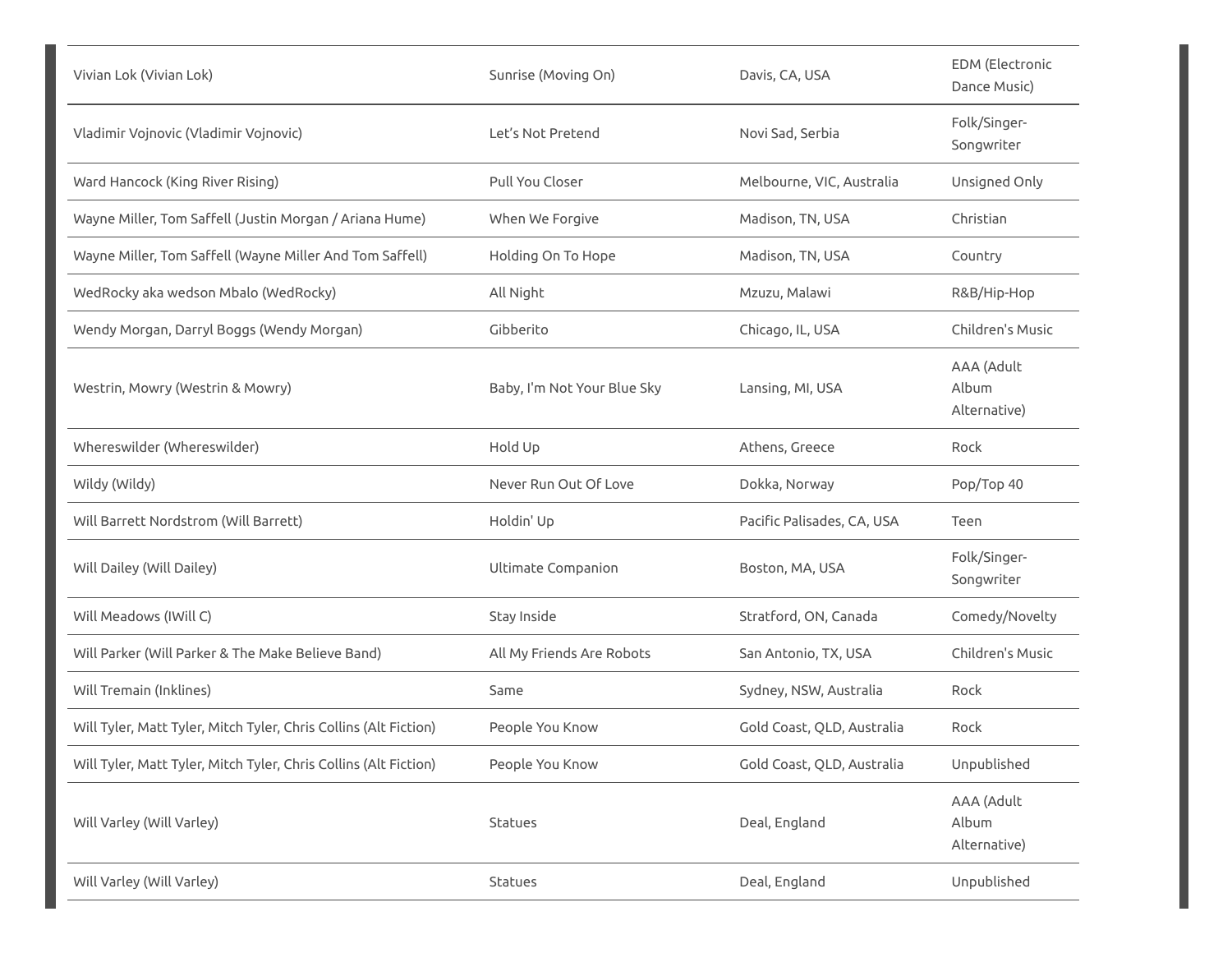| Will Varley, Tom Farrer (Will Varley)                                   | Seven Days             | Deal, England             | AAA (Adult<br>Album<br>Alternative) |
|-------------------------------------------------------------------------|------------------------|---------------------------|-------------------------------------|
| Will Vinson (Will Vinson)                                               | That Happened          | Brooklyn, NY, USA         | Jazz                                |
| William Clapson (Jack In Water)                                         | Just Smile             | Palma De Mallorca, Spain  | AAA (Adult<br>Album<br>Alternative) |
| William H Carpenter, Arthur Arman Andranikyan (Ships Have<br>Sailed)    | Low                    | Los Angeles, CA, USA      | AC (Adult<br>Contemporary)          |
| William H Carpenter, Arthur Arman Andranikyan (Ships Have<br>Sailed)    | Low                    | Los Angeles, CA, USA      | Pop/Top 40                          |
| William H Carpenter, Arthur Arman Andranikyan (Ships Have<br>Sailed)    | Low                    | Los Angeles, CA, USA      | Unsigned Only                       |
| William H Carpenter, Kelsey Mira Duennes (Ships Have Sailed)            | Rise                   | Los Angeles, CA, USA      | AC (Adult<br>Contemporary)          |
| William Lake, William Crouch (William Lake)                             | Barney Fife Of The TSA | Navarre, FL, USA          | Comedy/Novelty                      |
| Willie Etra, Larry Treadwell (G Notes)                                  | Murder Express 2020    | Los Angeles, CA, USA      | Music Video                         |
| Willie Gomez, Paulina Aguirre, Gustav Afsahi, Jonathan Bluth<br>(BLUTH) | Cafeína                | Westlake Village, CA, USA | Latin Music                         |
| Wim Cocquyt (Unsu Ft. Daniac)                                           | Gloria                 | Oordegem, Belgium         | Music Video                         |
| Winnie Raeder (Winnie Raeder)                                           | Don't You Dare         | Aabenraa, Denmark         | Performance                         |
| Wolfpup (Wolfpup)                                                       | <b>Empty Lanes</b>     | Sydney, NSW, Australia    | Unsigned Only                       |
| Xander Stok (Nax)                                                       | Sing Me A Song         | Dinteloord, Netherlands   | Folk/Singer-<br>Songwriter          |
| Xander Stok (The New Shining)                                           | <b>Black Dog</b>       | Dinteloord, Netherlands   | AAA (Adult<br>Album<br>Alternative) |
| Xander Stok (The New Shining)                                           | One By One             | Dinteloord, Netherlands   | Rock                                |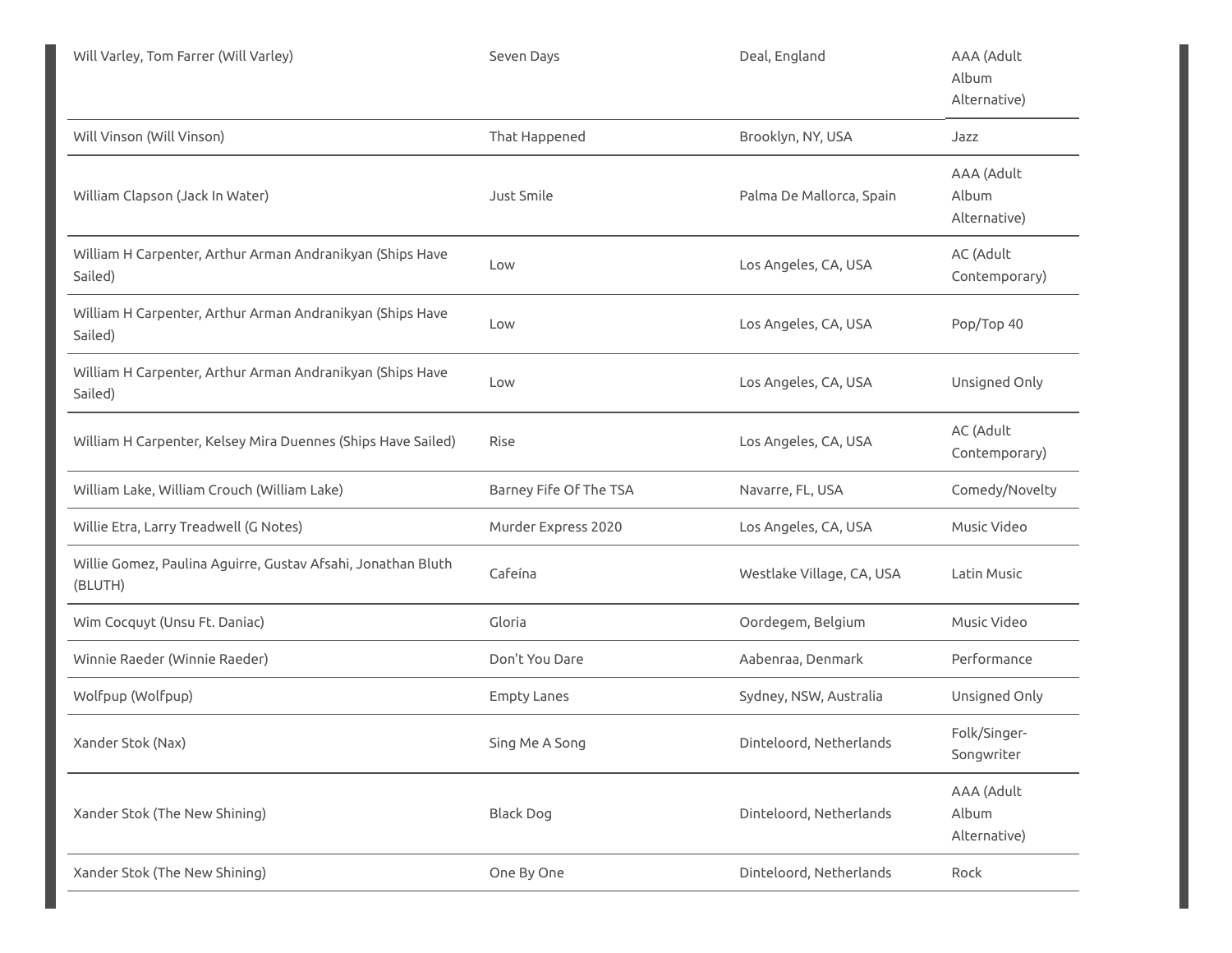| Yael Danon (Yael Danon)                                                             | Dos Caras                   | Panama, Panama           | Performance                |
|-------------------------------------------------------------------------------------|-----------------------------|--------------------------|----------------------------|
| Yael Danon (Yael Danon)                                                             | Abre Tus Alas               | Panama, Panama           | Teen                       |
| Yaielle Golden (Yaielle Golden)                                                     | Someone You Would Know      | Little Rock, AR, USA     | Teen                       |
| Yana Pisarevskaya, Sergey Pervov, Anna Shelegina (Yana<br>Pisarevskaya For Beadies) | Pyramid                     | Moscow, Russia           | Children's Music           |
| Yassine Ben Jemaa (Jecynn)                                                          | Lover For Hire              | Tunis, Tunisia           | Unpublished                |
| Yehin Cho (Yehin)                                                                   | Light In Night              | Seoul, South Korea       | Teen                       |
| Yishai Knoll (Yishai Knoll)                                                         | The Phantom Guest           | Ramat Ishai, Israel      | Jazz                       |
| Yiskah (Yiskah)                                                                     | Mishlei (Proverbs 23:22-23) | Spring Hilll, KS, USA    | World Music                |
| Yoichi Kitano (Yoichi Kitano)                                                       | <b>Time Attack</b>          | Kobe City, Japan         | Instrumental               |
| Yoichi Kitano (Yoichi Kitano)                                                       | Mysterious Vision           | Kobe City, Japan         | Instrumental               |
| Yorke, Gab Strum (Yorke)                                                            | Gravity                     | Bangalow, NSW, Australia | Pop/Top 40                 |
| Young Beast (Young Beast)                                                           | Take 2                      | Miami, FL, USA           | Music Video                |
| Youssif Eid (Joseph Eid)                                                            | Listening To Madonna        | Los Angeles, CA, USA     | Folk/Singer-<br>Songwriter |
| Youssif Eid (Joseph Eid)                                                            | Listening To Madonna        | Los Angeles, CA, USA     | Pop/Top 40                 |
| YSSA, MANI, OMLY (YSSA)                                                             | Glowin                      | Honolulu, HI, USA        | Teen                       |
| YudeauX, Adventure Rhodes (YudeauX)                                                 | Golly Ft. Adventure Rhodes  | Oklahoma City, OK, USA   | R&B/Hip-Hop                |
| Yuichiro Tokuda (Yuichiro Tokuda QuINtet)                                           | Reality                     | Chiba, Japan             | Jazz                       |
| Yuliya Yefremova (Le Arcane)                                                        | Edera                       | Uralsk, Kazakhstan       | World Music                |
| Yuliya Yefremova (Yuliya Yefremova Ft. Odrya)                                       | Fire Of My Love             | Uralsk, Kazakhstan       | AC (Adult<br>Contemporary) |
| Yusuke Yabui (Yusuke Yabui)                                                         | The Solemn Light            | Okayama City, Japan      | Instrumental               |
| Yuuka Nagatsuki (Yuuka Nagatsuki)                                                   | De-Ji-Ma                    | Fukuoka, Japan           | Jazz                       |
| Yuval Maayan, Itamar Lapidot (ITMR)                                                 | All Night                   | Qiryat Ono, Israel       | Pop/Top 40                 |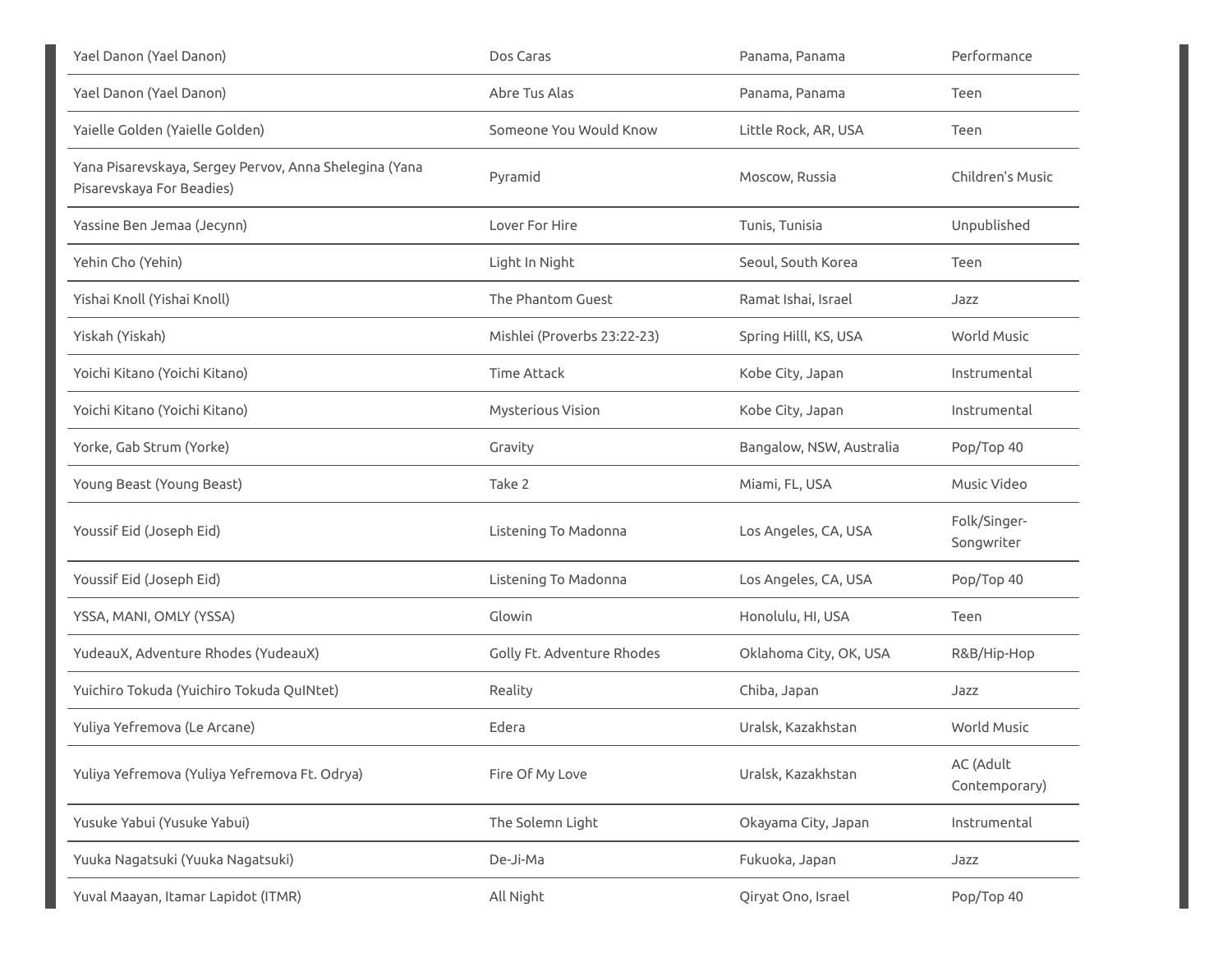| Yves Paquet (Yves Paquet)                                                             | <b>Bullet</b>         | Verviers, Belgium       | AC (Adult<br>Contemporary) |
|---------------------------------------------------------------------------------------|-----------------------|-------------------------|----------------------------|
| Zaac Pick (Zaac Pick)                                                                 | Atmosphere            | Vancouver, BC, Canada   | Folk/Singer-<br>Songwriter |
| Zac Crawford, Ben Crawford, Jarred Taylor (Jarred Taylor X<br>Crawford Brothers)      | I Won't Sleep Tonight | Hinton, NSW, Australia  | Country                    |
| Zac Crawford, Ben Crawford, Jarred Taylor (Jarred Taylor X<br>Crawford Brothers)      | I Won't Sleep Tonight | Hinton, NSW, Australia  | Unsigned Only              |
| Zach Matari (Zach Matari)                                                             | Yalla                 | Montville, NJ, USA      | <b>World Music</b>         |
| Zach Newton (Zach Newton)                                                             | Grey And Blue (Peace) | Wellington, New Zealand | Teen                       |
| Zachary Esters (Zachary Esters)                                                       | The Coronavirus Song  | Greenville, MS, USA     | Comedy/Novelty             |
| Zachary Threadgill, Ruth Pruneda, Sara Sangfelt, Nathaniel<br>Kennedy (Flawed Sanity) | Everytime             | Minneapolis, MN, USA    | R&B/Hip-Hop                |
| Zack Dust (Zack Dust)                                                                 | I Can Still Shine     | Varazdin, Croatia       | Folk/Singer-<br>Songwriter |
| Zahné Briel (ZÉ)                                                                      | Trees                 | Pretoria, South Africa  | Folk/Singer-<br>Songwriter |
| Zamzam Koheji (Zamzam)                                                                | With You Here         | Khobar, Saudi Arabia    | Folk/Singer-<br>Songwriter |
| Zander Jett (Zander Jett)                                                             | If You're Leaving     | Ocean City, MD, USA     | Teen                       |
| Zara (Zara)                                                                           | Jealous Of The Moon   | Yerevan, Armenia        | Teen                       |
| Zariah (Zariah)                                                                       | Beautifully Ugly      | Perth, WA, Australia    | Teen                       |
| Zarir Warden (WARDEN)                                                                 | What If               | Mumbai, India           | Unsigned Only              |
| Zavion Perez (Zay)                                                                    | I Want You            | Brooklyn, NY, USA       | R&B/Hip-Hop                |
| Zayd (Zayd)                                                                           | Father                | Regina, SK, Canada      | Rock                       |
| Zechariah Lloyd (Zechariah Lloyd)                                                     | Down To The River     | Vicksburg, MS, USA      | Blues                      |